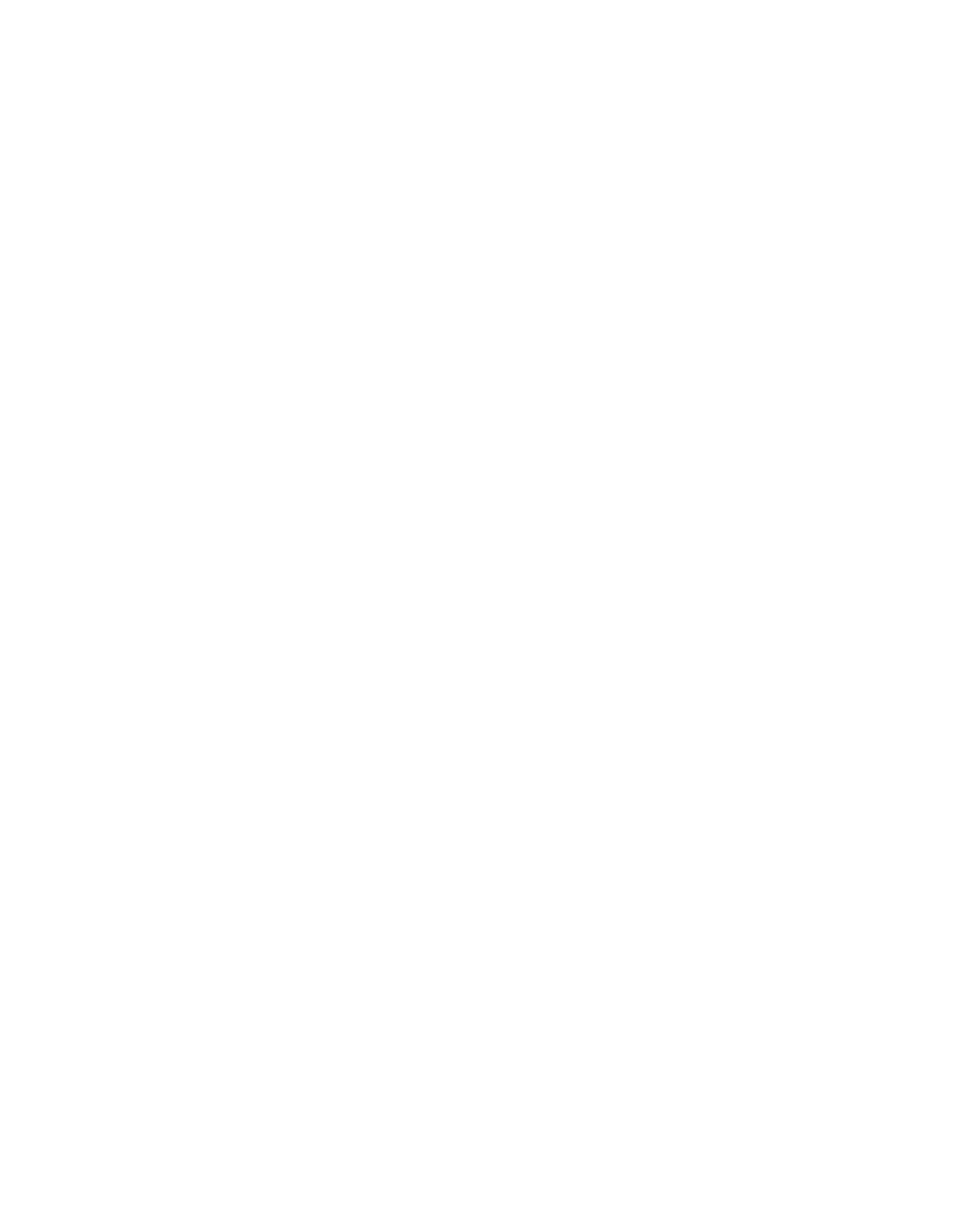# **ACKNOWLEDGEMENTS**

This guidebook would not have been possible without the inspiring efforts of local Children's Health Initiative (CHI) pioneers and the collaborative spirit of the many talented and visionary organizations and individuals who work on behalf of California's uninsured children and families. We at the Institute for Health Policy Solutions have had the opportunity to synthesize and share the experience of CHIs through the ongoing support of The David and Lucile Packard Foundation and The California Endowment. Funding for the development and publication of this guidebook was provided by The David and Lucile Packard Foundation.

We would like to express our deep appreciation to Gene Lewit, Linda Baker, Peter Long, Laura Hogan and Irene Ibarra for their guidance, support and commitment to children's coverage in California. IHPS especially thanks Gene Lewit and Linda Baker at The David and Lucile Packard Foundation for their support over the years of our national, state and local children's coverage policy work.

Additionally, we want to acknowledge the local innovators who have shared their knowledge and experiences in crafting viable children's coverage solutions, including Leona Butler, Bob Sillen, Janie Tyre, Bob Brownstein, Karen Blinstrub, Mary Cardenas, Toby Douglas, Kris Perry, Margaret Taylor, Maureen Borland, Howard Kahn, Pamme Lyons, Wendy Schiffer, Rama Khalsa, Alan McKay, Elli Hall, Rachael Nava, Rafael Lopez, Mary Lou Goeke, Jean Fraser, Jim Soos, Lucien Wulsin, Carl Maier, Jeff Slater, Diane Dimas, Steve Ladd and Kimberly Fulton. There are many more individuals and organizations who are working towards making health coverage for all children possible locally and within California that we also acknowledge, but are limited by the space on this page.

We would also like to convey our sincere thanks to our California colleagues for their assistance in reviewing this guidebook: Linda Baker, Joel Diringer, Toby Douglas, Brooke Frost, Dana Hughes, Sam Karp, Peter Long, Pamme Lyons, Rachel Nava, Peter Nakahata, Tim Reilly, Janie Tyre and Bobbie Wunsch. Finally, we would like to acknowledge the ongoing support of our colleagues in the IHPS Washington D.C. office.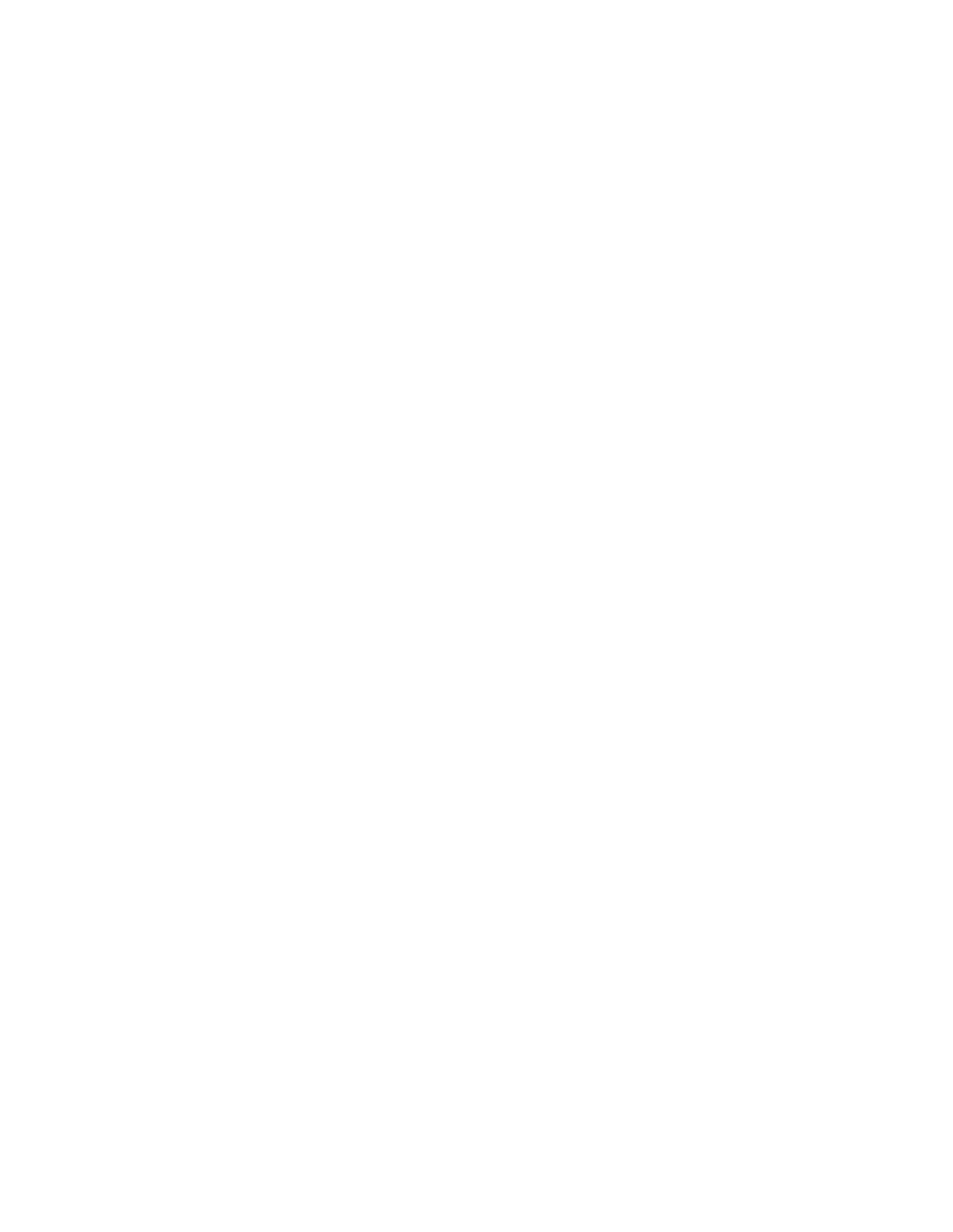# **TABLE OF CONTENTS**

| Acknowledgements<br><b>Table of Contents</b><br><b>Executive Summary</b>                                                                                                                                                                                                                                                                                                                                                                                                                                                                                                                                                                                       | iii<br>$\mathsf{v}$<br>vii                                                                                       |
|----------------------------------------------------------------------------------------------------------------------------------------------------------------------------------------------------------------------------------------------------------------------------------------------------------------------------------------------------------------------------------------------------------------------------------------------------------------------------------------------------------------------------------------------------------------------------------------------------------------------------------------------------------------|------------------------------------------------------------------------------------------------------------------|
| 1   Pioneers for Coverage: Local Solutions for Insuring All Children<br>in California                                                                                                                                                                                                                                                                                                                                                                                                                                                                                                                                                                          | 11                                                                                                               |
| 2   Essential Leadership: Creating a Receptive Environment                                                                                                                                                                                                                                                                                                                                                                                                                                                                                                                                                                                                     | 21                                                                                                               |
| 3   CHI Evolution, Governance and Staffing                                                                                                                                                                                                                                                                                                                                                                                                                                                                                                                                                                                                                     | 27                                                                                                               |
| 4   Financing                                                                                                                                                                                                                                                                                                                                                                                                                                                                                                                                                                                                                                                  | 39                                                                                                               |
| 5   Program Design                                                                                                                                                                                                                                                                                                                                                                                                                                                                                                                                                                                                                                             | 47                                                                                                               |
| 6   Budgeting                                                                                                                                                                                                                                                                                                                                                                                                                                                                                                                                                                                                                                                  | 55                                                                                                               |
| 7   Creating One Open Door for Outreach, Enrollment and Retention                                                                                                                                                                                                                                                                                                                                                                                                                                                                                                                                                                                              | 63                                                                                                               |
| 8   Plan and Administrative Vendor Selection                                                                                                                                                                                                                                                                                                                                                                                                                                                                                                                                                                                                                   | 79                                                                                                               |
| 9   Evaluation                                                                                                                                                                                                                                                                                                                                                                                                                                                                                                                                                                                                                                                 |                                                                                                                  |
| 10   Policy and Sustainability                                                                                                                                                                                                                                                                                                                                                                                                                                                                                                                                                                                                                                 | 97                                                                                                               |
| <b>Appendices</b><br>A. California's Family Health Insurance Programs<br>B. Overview of Local Children's Coverage Expansions<br>C. Memorandum of Understanding for the Children's Health Initiative<br>D. Children's Health Initiative Project Charter<br>E. Children's Health Initiative Implementation Plan<br>F. Generic Healthy Kids Health Benefits Summary<br>G. Healthy Kids Hardship Fund Policy and Application<br>H. Healthy Kids Waiting List Policies and Procedures<br><b>Healthy Kids Communications Plan</b><br>L.<br>J. Outreach and Enrollment Work Plan<br>K. Healthy Kids Application<br>L. Eligibility and Determination Process Flowchart | A1<br><b>B</b> 1<br>C1<br>D <sub>1</sub><br>E1<br>F1<br>G <sub>1</sub><br>H1<br>I <sub>1</sub><br>J1<br>K1<br>L1 |
| Glossary                                                                                                                                                                                                                                                                                                                                                                                                                                                                                                                                                                                                                                                       | GY1                                                                                                              |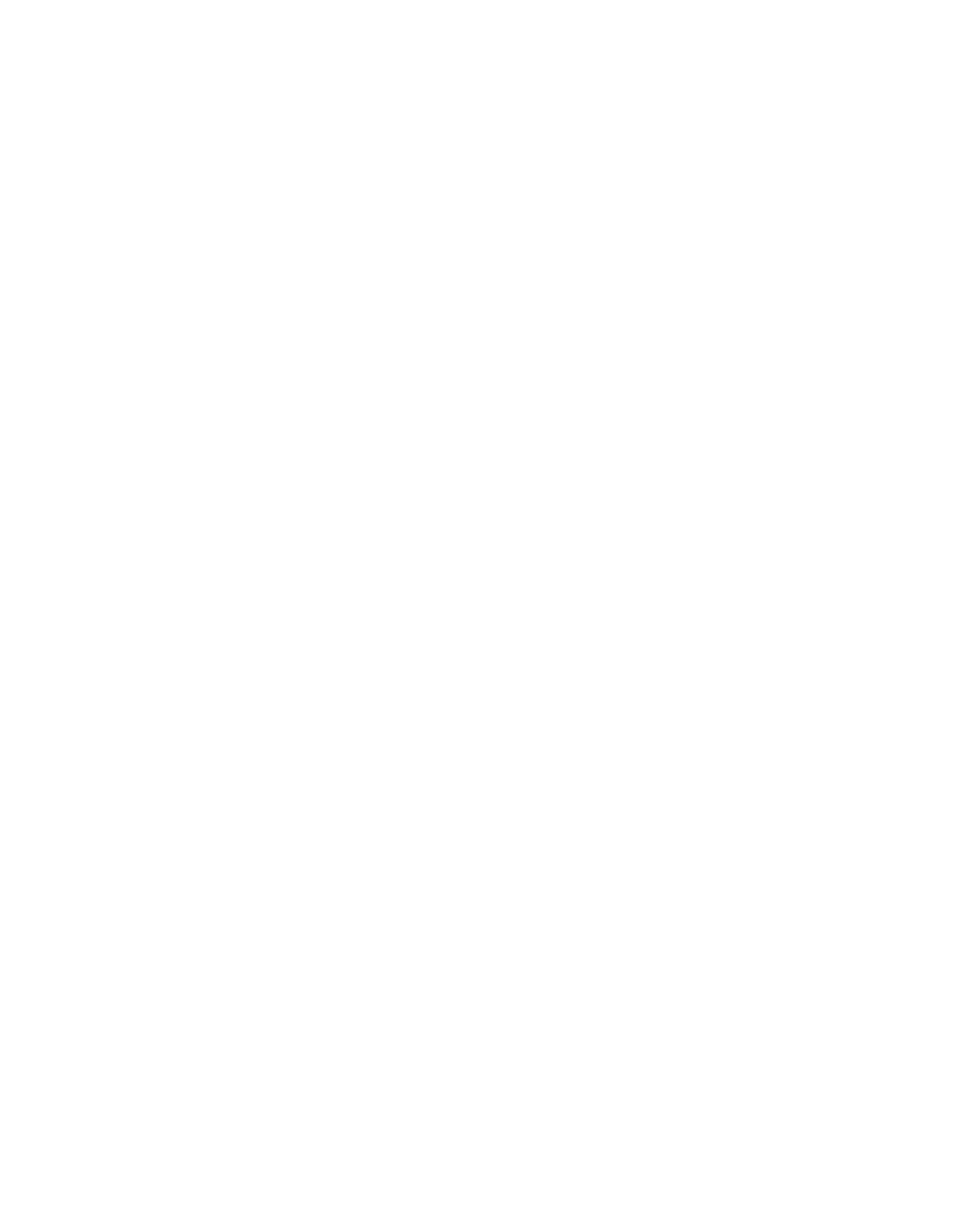

# **EXECUTIVE SUMMARY**

To achieve a healthier California, policymakers and the public must start by improving the health of the state's youngest and most vulnerable residents. Access to comprehensive and affordable health insurance coverage is an important precursor in determining the health of children, their families and the broader community. Uninsured children are half as likely as privately insured children to have well-child visits, office visits or hospitalizations. Children and youth require a protective and preventive system of health coverage—one that helps families anticipate and address needs on a preventive basis and coordinates services when problems arise.

Even with important recent gains in expanding public health coverage to the state's uninsured children, there are an estimated one million uninsured children under the age of 19. Approximately two-thirds of these children are eligible for the state's Medi-Cal or Healthy Families programs, and one-third are ineligible due to their immigration status (180,000 undocumented children) or because their family's income is too high to qualify for public programs (161,000 children with family incomes above 250% of the federal poverty level). Many of the state's uninsured children are in mixed status families that include both citizen and noncitizen members. With some children eligible and others ineligible for coverage within the same family, parents must choose between insuring only some of their children and leaving all of their children uninsured.

In addition, although employer-based coverage remains the predominant form of coverage for California's children, structural economic changes and four years of annual double-digit health care premium increases have eroded the affordability of employer-sponsored coverage, particularly for dependents. A recent study by the Health Research Educational Trust and the Henry J. Kaiser Family Foundation found that employee contributions towards family coverage had increased by 49 percent. These factors combined likely explain why about one in ten children still do not have access to health coverage.

California counties—which for more than two decades have had the primary responsibility for providing health care to uninsured residents—have responded by creating a nationally recognized model for expanding health coverage and creating systems change called the Children's Health Initiative (CHI). Santa Clara County launched the first CHI in 2001 with a diverse mix of public financing and private foundation support. CHIs have established a vision of health coverage for all children that are county residents.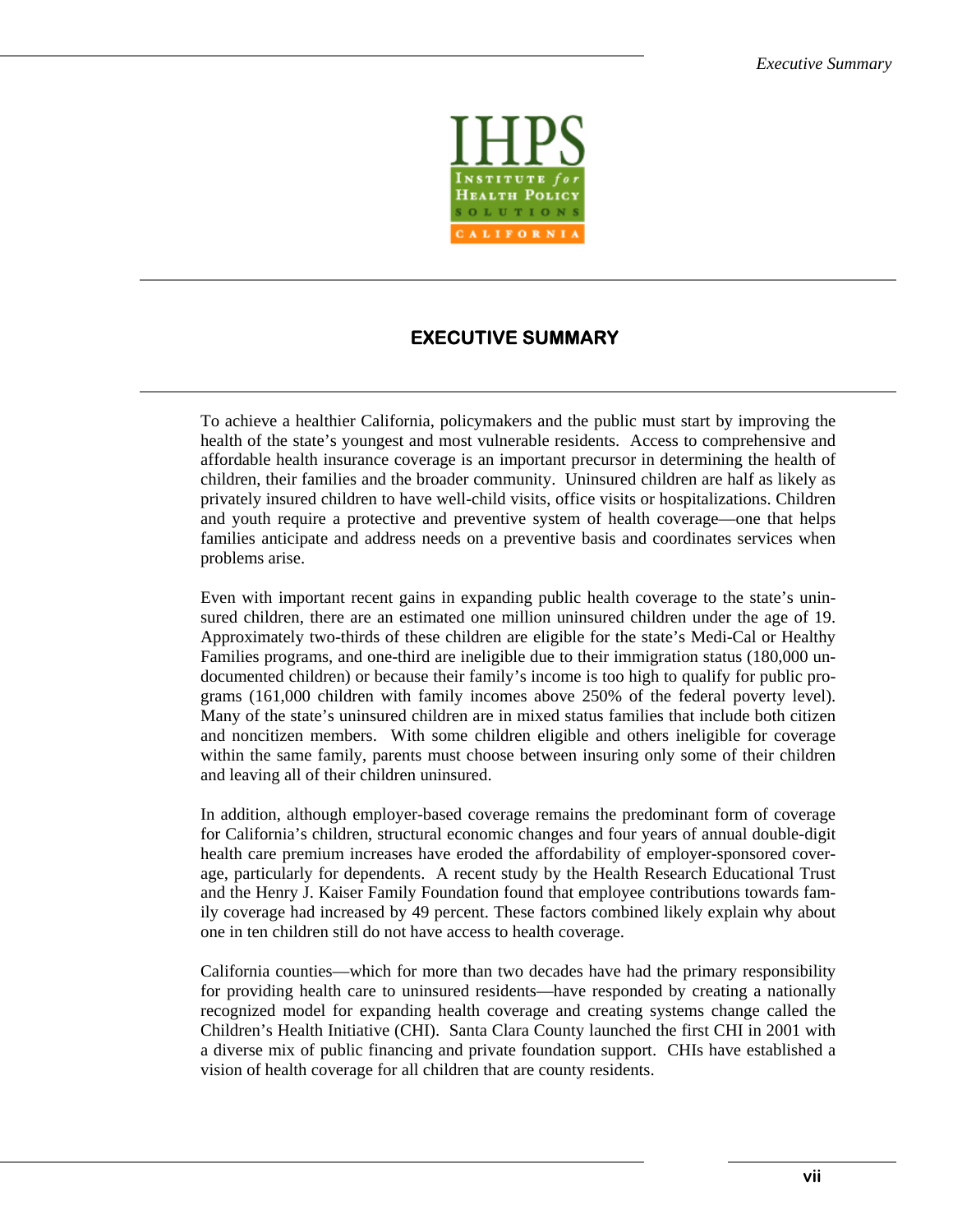Children's Health Initiatives are innovative programs designed to:

- Cultivate new public-private partnerships for children's coverage;
- Reform and streamline existing systems in the creation of a single "One Open Door" enrollment pathway;
- Create an affordable and comprehensive Healthy Kids gap coverage product; and
- Maximize and coordinate with existing public health coverage programs including the Medi-Cal and Healthy Families programs.

Through a broad and complex coalition-based effort, nine counties have implemented CHIs and at least another 20 localities are attempting to follow suit as of the release of this guidebook.

# **Why Have CHIs Taken Flight in Such Rough Conditions?**

CHIs have taken flight in the face of seemingly insurmountable odds. Like other states, budget shortfalls in California have prompted a close re-examination of Medi-Cal in order to reduce future program costs. Thirty-four states this past year have dropped at least 500,000 children from Medicaid and/or SCHIP through restricted eligibility. Shortfalls at the state level have created similar fiscal constraints at the county level, with a number of counties cutting health, public safety, and a number of other programs to close budget gaps.

Yet interest in replicating the CHI vision and strategies has accelerated since 2001. There are a number of reasons for this unexpected trend. First, it is clear from the results and the testimony of those involved with CHIs that these programs are beneficial to families, local government agencies, providers, health plans, community-based organizations, and local policymakers. Second, CHIs are helping existing public programs work better and maximizing the return of the public's investment in them. Much like SCHIP's important spillover effects for Medicaid programs nationally, the new Healthy Kids coverage programs appear to have had positive enrollment effects on Medi-Cal and Healthy Families locally. Finally, the local and state commissions funded through Proposition 10—the California Children and Families First Act of 1998—and several California-based foundations have committed significant transitional funding to the CHIs to keep the momentum going and allow time for statewide policy change to occur.

To date, CHIs have enrolled more than 50,000 children in their Healthy Kids programs and covered tens of thousands more children under the Medi-Cal and Healthy Families programs. The next generation of CHI innovators is cultivating new approaches that will reflect local conditions while also navigating the challenges encountered by the first generation of CHIs. Emerging approaches include the expansion of local public plans outside their service areas, partnership development with one or more commercial health plans, and coordination of multi-county Children's Health Initiatives.

# **Purposes of this Guidebook**

This guidebook is designed to assist local and regional coalitions in designing and implementing CHIs to provide health coverage to low-income children in their communities. The guidebook's focus is to (1) address practical issues associated with CHI planning and implementation; and (2) to inform policymakers, legislators, and state and local leaders of successful approaches in expanding coverage to children through local innovation. It will also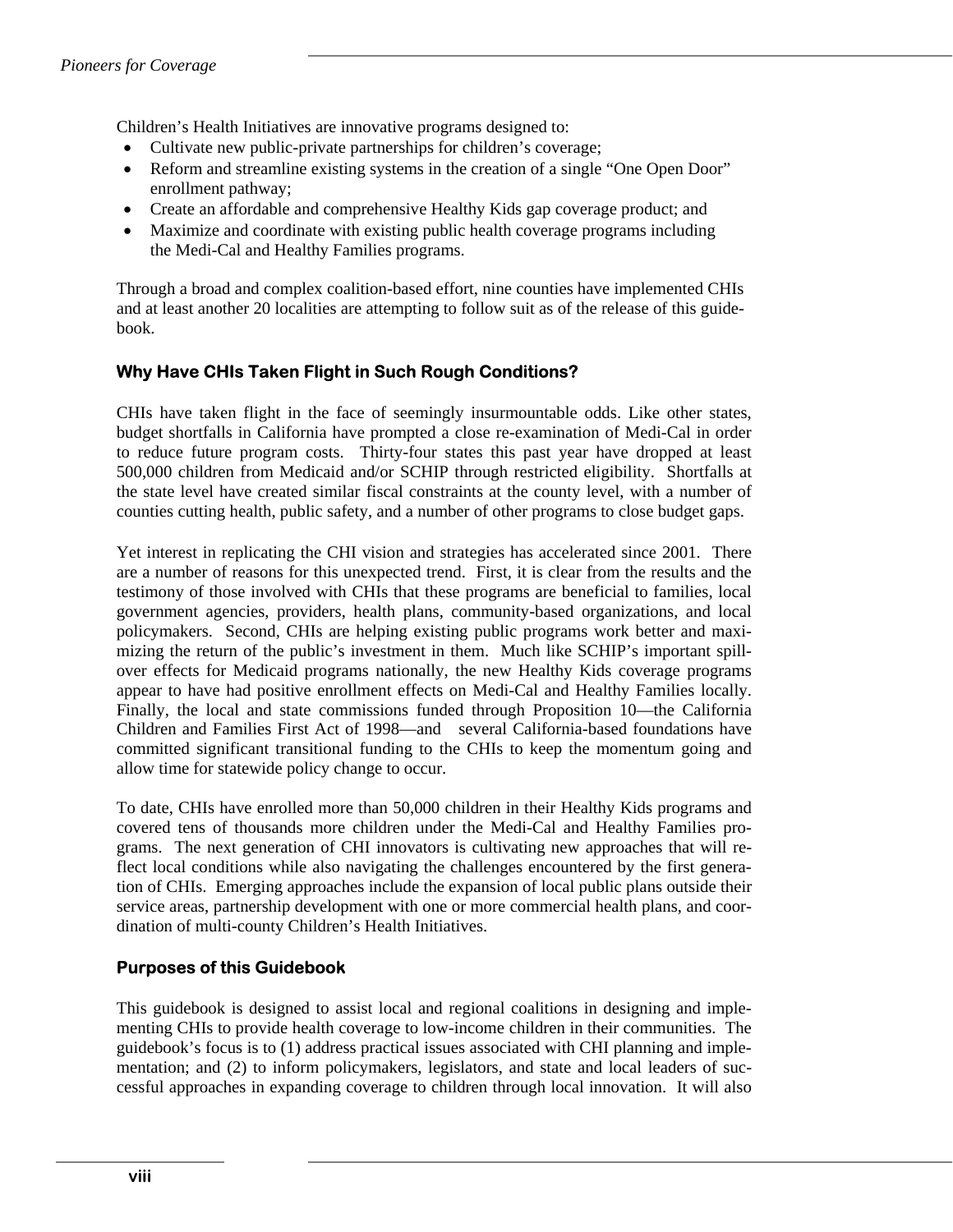be useful for health plans, providers, and vendors that want to know more about the scope of a CHI and intend to participate in local and regional CHI planning and implementation activities.

Drawing on the collective expertise offered by the Children's Health Initiatives, this guidebook lays outs the major design options and strategies that CHI architects must consider during planning and implementation. A four stage conceptual framework highlights the developmental steps to achieve an operational Children's Health Initiative. Because of the dynamic environment in which these programs are being created, this guidebook will be updated through policy and issue briefings as these programs mature and new model variants are developed.

#### **Policy and Practice Considerations**

Together, the Children's Health Initiatives are reshaping social policy and expectations that **all children are eligible for health insurance** – and shifting the burden of navigating many different programs from families to the "behind the scenes" eligibility systems created to support them. CHIs have demonstrated that localities can be creative and work to precipitate broad scale changes that benefit children, families and communities.

Yet each CHI faces financing and sustainability challenges that will only be resolved with state and federal policy change. Achieving affordable and sustainable health coverage for all California children will require specific changes driven by high level leadership, diverse financing, and joint state and local cooperation, including:

- **State and local simplification of eligibility standards and enrollment systems such as those pioneered through One Open Door and Express Lane Eligibility (ELE);**
- **Redirection of current spending on health care services and administrative savings from system simplifications to finance expanded children's coverage statewide;**
- **Identifying and securing a mix of financing contributions from government, families, employers and providers to expand children's coverage statewide;**
- **Developing approaches to coordinate with private employer coverage and ensure such approaches are well coordinated with public programs; and**
- **Forging long-term public-private partnerships across all areas of the health care system that serve children and families, with the shared goal of ensuring that all California children have affordable health insurance coverage and a medical home.**

California's Children's Health Initiatives exemplify the power of local communities in creating health policy change. Through their vision and action, the CHI pioneers will continue to inspire and innovate to create solutions for the state's uninsured children and families.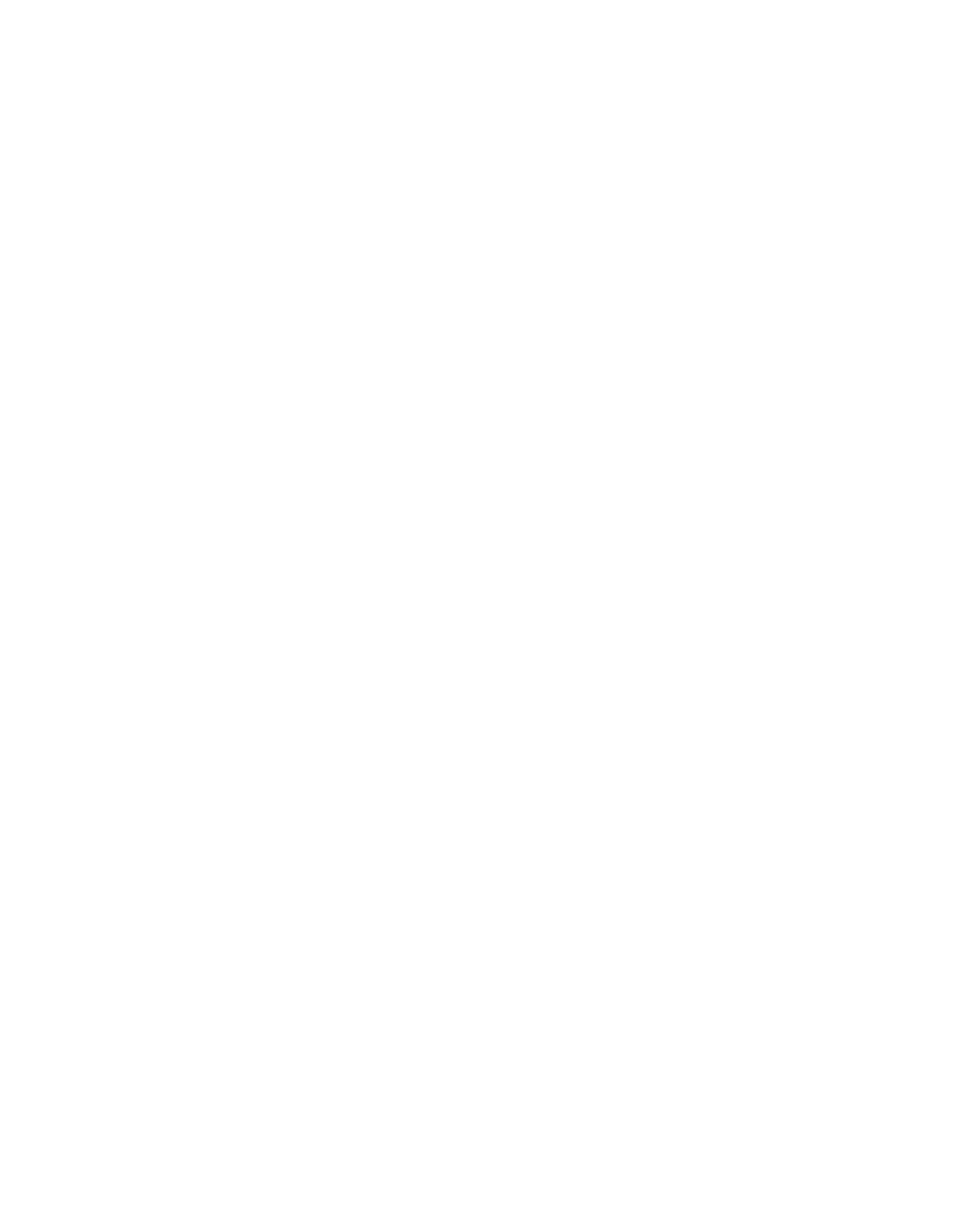# **1 | PIONEERS FOR COVERAGE: LOCAL SOLUTIONS FOR INSURING ALL CHILDREN IN CALIFORNIA**

## **Introduction**

A decade has passed since the last serious debate on reforming the nation's health care system. Continued growth in health care costs, a sputtering economy and increasing instability in health insurance coverage for a majority of working families and individuals have again prompted calls for action in 2004. Unlike the situation in 1994, however, the faces of the uninsured now transcend income strata, geography, race and ethnicity. Access to affordable health coverage has squarely hit home for all Americans.

In 2004, most states struggled to remain solvent and were often faced with the challenge of maintaining rather than expanding health coverage to vulnerable populations. Like most other states, California experienced three consecutive years of budget shortfalls and is struggling to keep its Medicaid and State Children's Health Insurance Program (SCHIP) programs affordable and accessible despite difficult budgetary times, greater demands for coverage, and increasing cost of services. Without increased revenues the State will need to make difficult decisions around benefits and eligibility to balance the budget in future years.

Like the rest of the nation, California also faces sizable challenges in stabilizing its private insurance markets and containing health care costs. As insurance premiums continue to increase, many employers have reduced their benefit packages or eliminated health insurance for workers and their dependents. A recent study by the Center for Studying Health System Change found that declines in employer-provided health coverage were pronounced for children younger than age 18 who had coverage through a parent's employer—dropping by nearly four percentage points to 59.5% in 2003 from  $63.4\%$  in  $2001$ .<sup>1</sup> Data from 2003 indicate that California mirrors national trends in the declining affordability and availability of employer-based dependent coverage.<sup>2</sup>

Employer-based coverage, however, remains the predominant form of coverage for California's children, with 55% of children receiving coverage through a parent's employer.<sup>3</sup> This percentage has been below the national average for a number of years, and relates to both the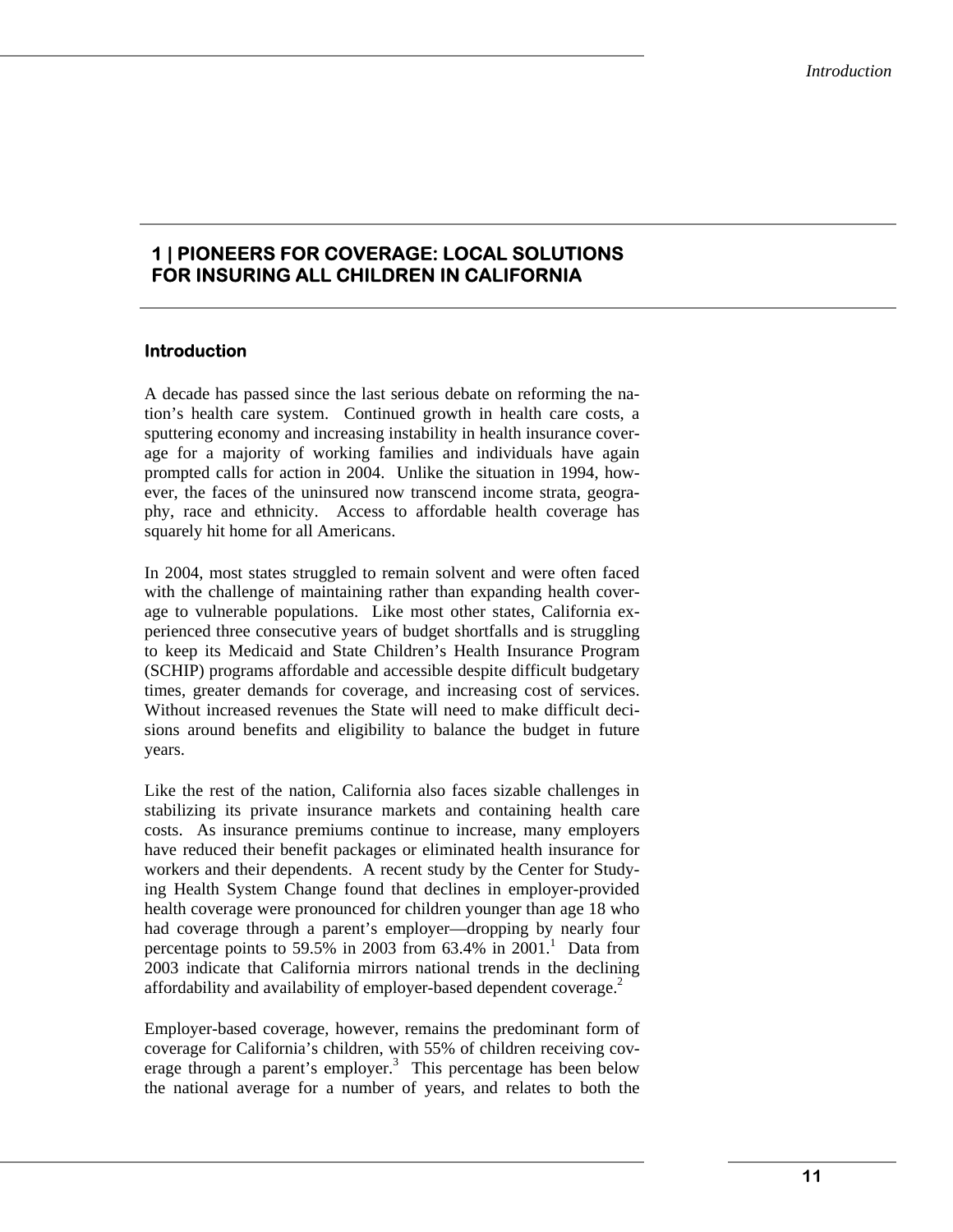higher percentage of uninsured children and the higher percentage of children enrolled in public coverage.

The good news is that the rate of uninsurance among California's children, which peaked in 1998 at 21%, has declined to approximately 12% largely as a result of public coverage expansions.<sup>4</sup> These expansions in Medi-Cal and Healthy Families (California's implementation of SCHIP) have evolved over the years and cover as many as four million children at any one point in time.<sup>5</sup> In spite of these gains, many of California's children – an estimated one million or 12% of children 0-18 years of age – remained uninsured in  $2001$ .<sup>6</sup> Approximately two-thirds (670,000) of these children are eligible for Medi-Cal and Healthy Families and one-third (350,000) are ineligible due to their immigration status or because their families' income is too high to qualify for existing programs.<sup>7</sup> Many of the uninsured children are in mixed status families that include both citizen and immigrant members.<sup>8</sup>

According to 2002 Current Population Survey data, California is ranked first in the nation with the largest immigrant population at 28% of the total foreign-born population.<sup>9</sup> California is also home to over 2.4 million, or 26%, of the total 9.3 million undocumented immigrants in the United States.<sup>10</sup> One in two California children lives in a family where either the child or at least one parent is an immigrant.<sup>11</sup> Immigrant children are three times more likely to lack health insurance coverage than U.S. born children. This lower coverage rate is due both to reduced access to employer-based insurance for these children (less than 45% of children in immigrant families have access to employer-based insurance) and the absence for many children of qualifying documentation status for existing public programs.<sup>12</sup> Parental misunderstanding about eligibility requirements and the possible immigration consequences of seeking insurance for children also contribute to keeping eligible children uninsured. $13$ 

Until policymakers and the public prioritize and commit resources to providing affordable health coverage to all children, many children will continue to fall into the uninsured or underinsured gap. At the same time, the health care system will expend far more resources addressing the consequences of children's lack of insurance than the actual cost of providing health coverage for this 12% of all California's children. Real costs borne as a result of lack of insurance for children include costs for inappropriate treatment, lost parental work days, lost days in school, and numerous behavioral and developmental interventions over the course of a child's first eighteen years. $14$ 

#### **Local Innovation and Momentum: Children's Health Initiatives Take Flight**

For more than 20 years, California counties have assumed the primary responsibility for providing health care to the uninsured and underinsured. With the number of uninsured children hovering at or above one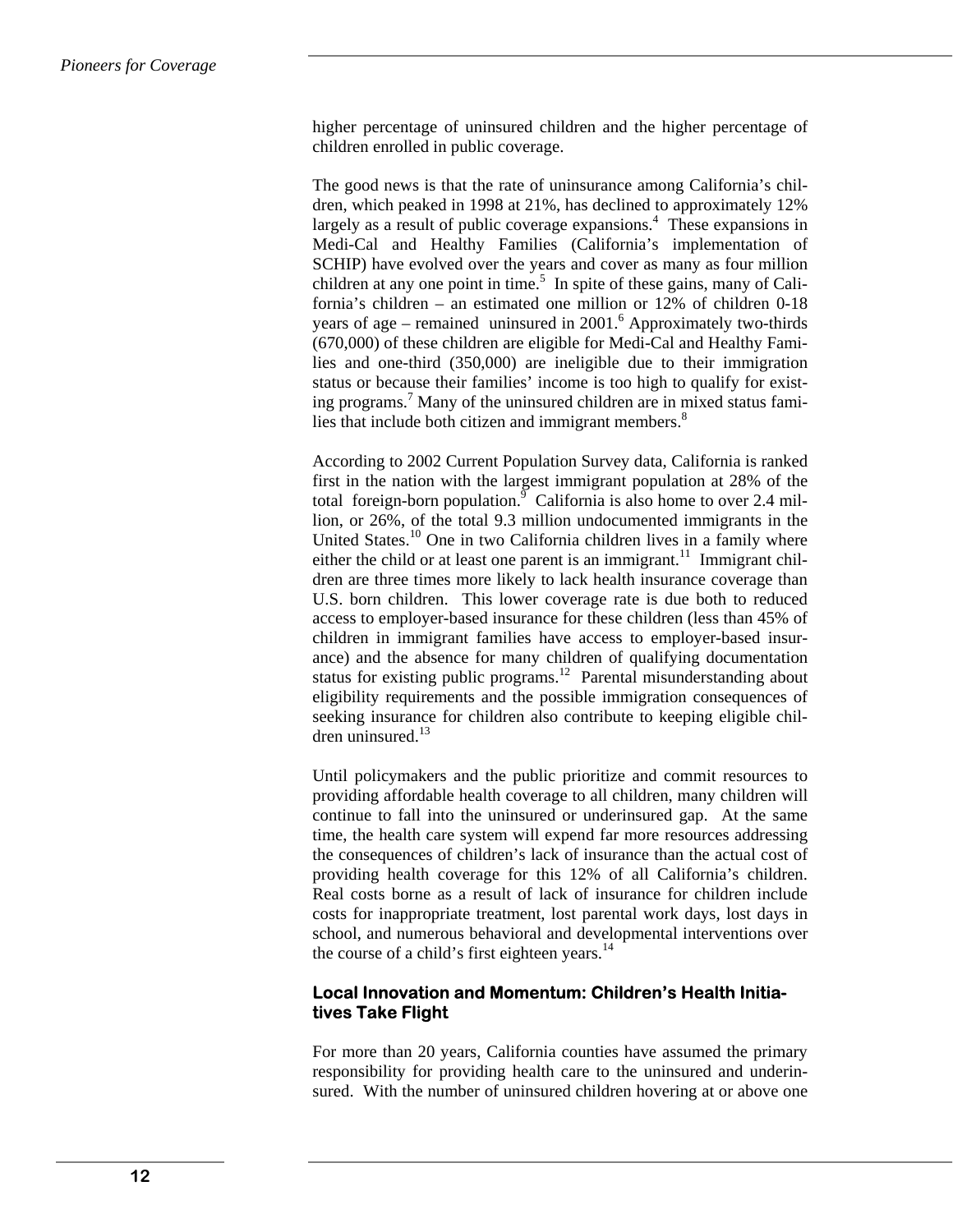million, local coalitions have stepped up to the challenge by creating a nationally recognized model for expanding health coverage and creating systems change for children and families called the Children's Health Initiative (CHI). Although the state's fiscal situation has directly affected local budgets, since 2000 localities have advanced innovative coverage solutions through their CHIs. Santa Clara County launched the first of these in January 2001 with core financial support from the County of Santa Clara and the City of San Jose, the local First 5 Commission, the local Medi-Cal managed care plan, and private foundations. Two community-based organizations, one labor-affiliated and one faith-based, played an essential organizing role in securing the funding and policy resolve to launch the program.<sup>15</sup>

To some degree the structure, financing, and political dynamics have varied in each county with a CHI, but the vision, target population, and expansion products have been fairly similar in scope. The programs seek to reach all children living in families with incomes up to 300% of the federal poverty level (FPL), who do not qualify for existing public coverage.<sup>16</sup> Through peer-to-peer support and external technical assistance, the CHI model has been pioneered in a total of nine counties and is under development in at least twenty others.<sup>17</sup> While their circumstances and approaches differ, most CHIs share a bold vision of *health coverage for all children* and three key supporting strategies. These strategies include:

Cultivating New Public-Private Partnerships for Children's Coverage**.**  Many CHIs have evolved as a shared responsibility across the public and private sectors, including various branches of local government, public and commercial health plans, hospitals, physicians, community clinics, educators, business, labor unions, faith-based organizations and philanthropy.

Creating a Single "One Open Door" Outreach and Enrollment Pathway**.**  The CHI model has helped to facilitate the organizational transformation of several county social and human services agencies. Where once they focused primarily on enrolling families in Medi-Cal, in most counties with CHIs these public agencies now provide a single point of enrollment for multiple programs and benefits and strive to better meet the needs of the typical CHI "consumer"—families with children. As a result, agencies are implementing a single pathway, often called "One Open Door," for enrolling and retaining children in health care coverage. County staff and community-based assisters have been crosstrained to enroll families in *all* available public programs. In some counties, the One Open Door approach has been enhanced by a universal web-based application called One-e-App.<sup>18</sup> The One-e-App streamlines an entire family's enrollment into multiple programs by electronically routing client information to multiple agencies through a single point of entry, making it much easier for families to apply for and receive confirmation of their children's enrollment across multiple public programs.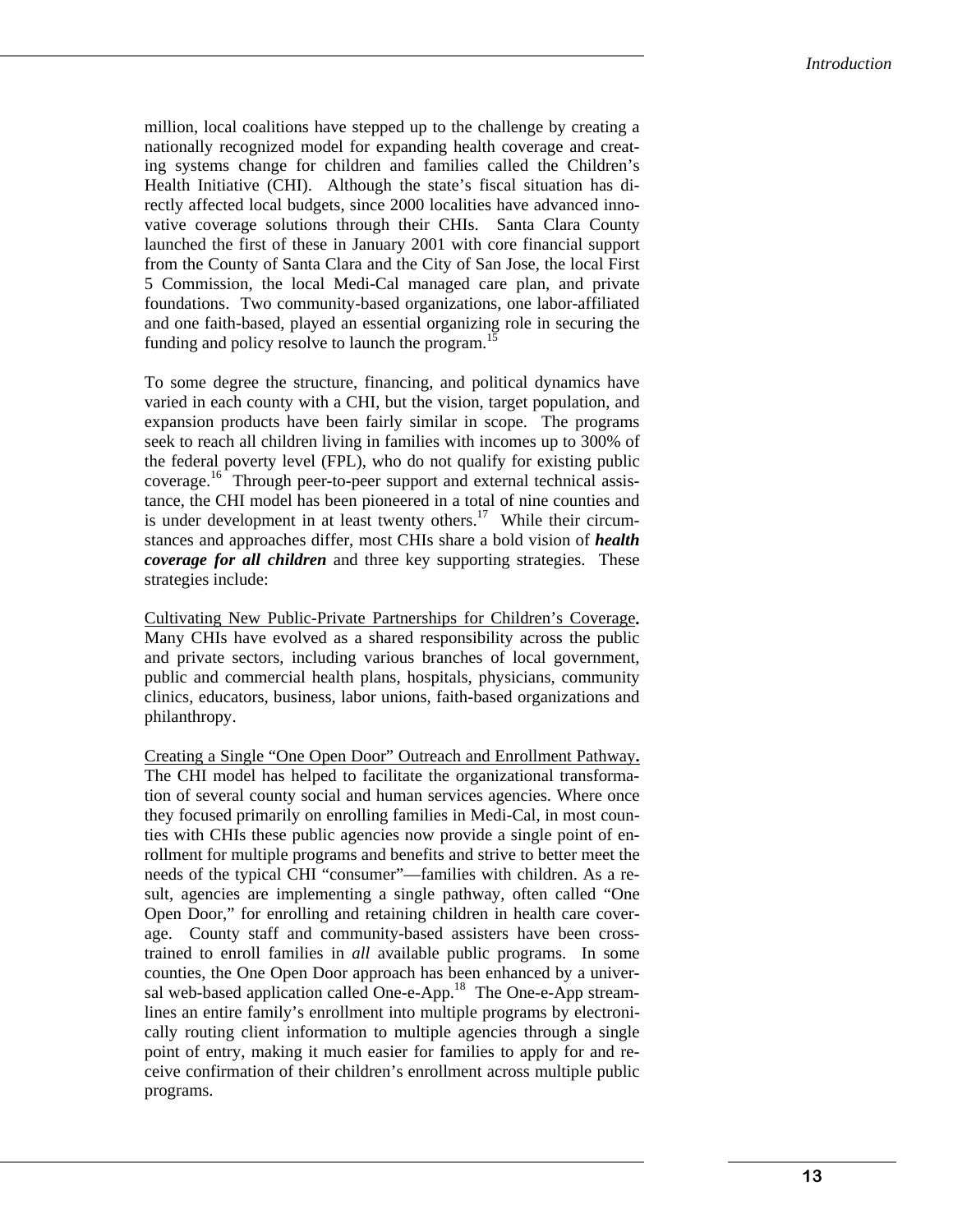Creating a New and Comprehensive Healthy Kids Insurance Program**.**  Generally the CHIs offer health coverage to children in families up to 300% FPL, filling the numerous age, income and eligibility gaps across all children's health insurance programs. The local CHIs have created a new coverage expansion called Healthy Kids, which typically mirrors the Healthy Families program. Healthy Kids provides a comprehensive scope of benefits (see Appendix F), and affordable premiums and costsharing for families (an average of \$4-\$6 per child per month) who are not eligible for Medi-Cal or Healthy Families and whose incomes are below 300% FPL. Each of the nine operational CHIs partners with their local public plan (or local initiative) or county organized health system to administer their Healthy Kids product, which serves as the designated health plan for Healthy Kids members.

**Figure 1.1 Status of Children's Health Initiatives in California October 2004** 

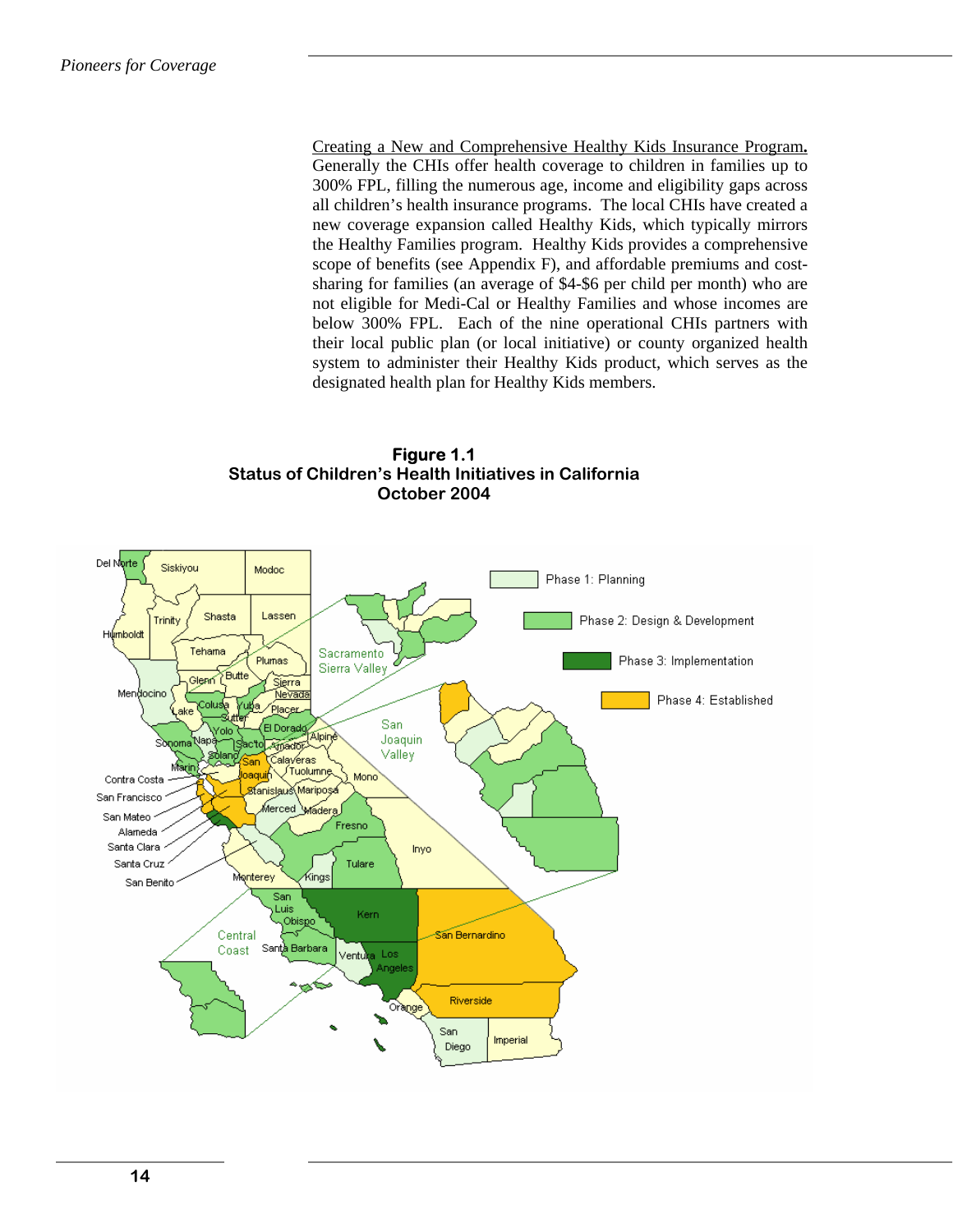# **First Generation CHI Results**

The first generation CHI pioneers have been tremendously successful in articulating a bold vision and leveraging multiple financing sources to support this vision. While some have had more success than others in securing financing and facilitating systems change, as a group these CHI pioneers have set a standard that other localities are now seeking to understand and emulate. In a relatively short period of time they have significantly increased the number of insured children in their areas and helped maximize health-related revenues to the counties.

To date, the nine operating Children's Health Initiatives have cumulatively enrolled more than 50,000 children in their Healthy Kids programs and covered tens of thousands more under Medi-Cal and Healthy Families.<sup>19</sup> Researchers from Mathematica Policy Research found that in Santa Clara County the increase in Medi-Cal and Healthy Families enrollments was 28% higher over the initial two year period (2001-  $2002$ ) than if the CHI had been absent.<sup>20</sup> This increase in enrollments brought an additional \$24.4 million in state and federal revenues into the county during the program's first two years of operation. In addition, three CHIs—Santa Clara, Alameda and San Francisco—were also important pioneers in the passage of AB495 in 2001. This legislation expands the state's SCHIP program by allowing counties to utilize their own local funds to draw down federal SCHIP funding for children in families between 250 and 300% of the federal poverty level. $^{21}$ 

Although local budgets remain severely constrained, the momentum created by the first generation CHIs has been sustained through the commitment and investments of local First 5 Commissions, several large philanthropies, and First 5 California.<sup>22</sup> Inspired by these pioneers, a second generation of innovators are currently working to develop CHIs across California, including regional collaborations in the Sacramento Sierra Valley region, the San Joaquin Valley region and along the Central Coast.

#### **The Second Generation of CHI Innovators**

Currently there are a number of counties and regions in the planning or early implementation stages of Children's Health Initiatives (for a complete explanation of the four stages of CHI development, see Chapter 3). This second generation will develop new approaches to coverage that reflect their environmental realities while navigating the challenges identified by the first generation of innovators. While there is an established base of learning that they can draw from, the second generation CHIs will in many ways craft new approaches that will bring their own set of implementation challenges. Several CHIs are in the early stages of creating new CHI variations, including partnering with a licensed commercial health plan, stimulating expansion of an existing public plan into a neighboring county, and creating multi-county CHI coalitions.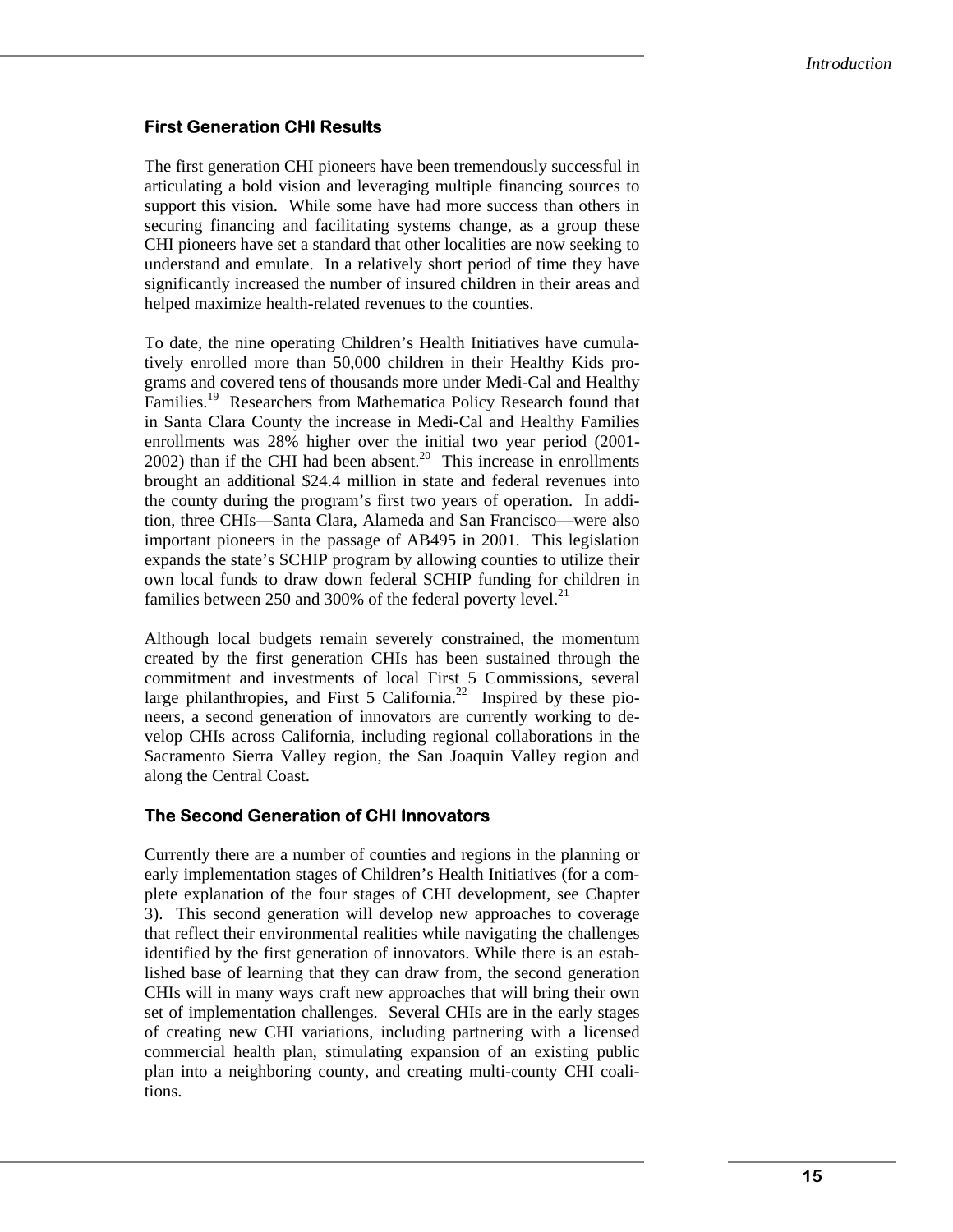Commercial plan participation. The Healthy Kids Kern program located in the San Joaquin Valley is the first CHI to launch its Healthy Kids program in partnership with a licensed commercial health plan, Health Net of California. At least three other counties—Tulare, Sacramento and Fresno—are likely to develop variations of this approach in the coming twelve to eighteen months. This model is an important variant since 38 California counties do not currently have access to coverage through a local initiative or county organized health system. Unless the State's Medi-Cal redesign process expands Medicaid managed care to some of these counties, expanding CHIs to include commercial health plans is a viable alternative for smaller rural counties seeking to provide coverage to uninsured children in their areas.

Public plan expansions. Two counties along the Central Coast are coordinating their planning and pre-implementation activities with a single public health plan, the Santa Barbara Regional Health Authority (SBRHA). As a result of CHI planning in San Luis Obispo, where SBRHA will administer the Healthy Kids product, conversations began in earnest with the SBRHA to also administer a Healthy Kids program in Santa Barbara County. Similar coordination may also occur in several counties in the North Bay region.

Multi-county purchasing and collaboration. Two counties in the San Joaquin Valley are coordinating in the planning and implementation of One-e-App, and five counties in the Sacramento Sierra Valley region are examining the feasibility of a regional Healthy Kids insurance product. A regional CHI model has the added benefits of insuring portability of coverage for families across county boundaries, increasing local coalitions' purchasing power and creating administrative economies of scale. Joint planning and action also allows individual counties to share expertise and build a broader base of political and public support. Regionalization of CHIs in some areas may also facilitate small and rural county participation in expanding children's coverage statewide, as smaller rural counties generally lack the infrastructure and provider capacity to fully implement a Children's Health Initiative.

# **Establishing a Vision and Principles for Health Coverage for All Children in California**

The time has come to learn from earlier attempts at reform and subsequent incremental expansions and develop policy solutions that are as bold in their approach as they are practical in their effect. As outlined by the Institute of Medicine's Committee on the Consequences of Uninsurance, an important reform objective is to provide financial access to appropriate and effective health services – and financial access is best achieved when all Americans, and certainly all children, have affordable health insurance. $^{23}$ 

A working vision, put forth for consideration by the Institute for Health Policy Solutions and adapted from the American Academy of Pediat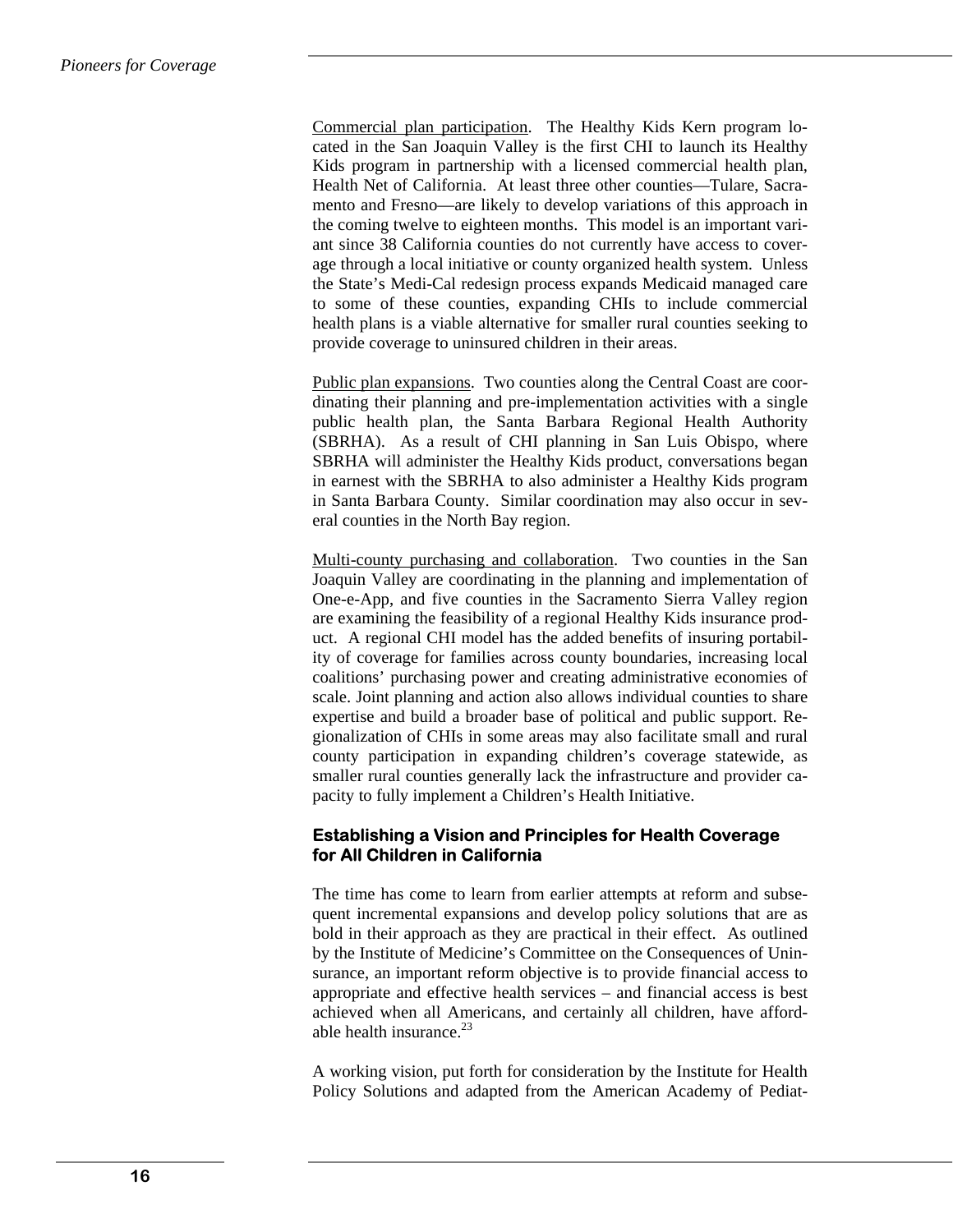rics, the Institute of Medicine,  $24$  and a number of local stakeholder groups, states that:

#### **"All children in California will have comprehensive health coverage and access to a medical home that enhances their health, wellbeing, and readiness to learn."**

Six core principles underlie this vision:

(1) All children should have comprehensive health care coverage, regardless of income or immigration status.

(2) Health care coverage should be affordable and sustainable for all children and families.

(3) Health care coverage should be stable and continuous for all children and families.

(4) All children should have a medical home.<sup>25</sup>

(5) Health care coverage affects children's health and well-being and promotes access to high-quality care that is effective, efficient, safe, timely, family-centered, equitable and culturally and linguistically appropriate.

(6) Improving children's health through access to affordable health insurance will have positive long-term impacts on children's readiness to learn and participation in learning environments.

These principles are grounded in a significant body of research documenting the costs and consequences of not providing health care coverage to children.<sup>26</sup> Health care coverage has been shown to greatly facilitate children's access to care for acute and chronic illness, and essential primary and preventive care.<sup>27</sup> Furthermore, there is strong evidence that when children develop long-term relationships with a health care provider as a result of being insured, they will receive more accurate diagnoses, require fewer hospitalizations, and incur lower health care costs.<sup>28</sup>

Improved access to timely and appropriate health care can improve children's health status over time, which has important implications for their development and well-being as well as their families' economic well-being. Ensuring the affordability and accessibility of insurance coverage reduces stress on parents and improves families' quality of life by reducing the financial risks uninsured families face.<sup>29</sup> By improving children's health and reducing families' stress, a 2003 evaluation of California's SCHIP program found that coverage had an important bearing on improving children's school performance and readiness to learn. $30$  It's clear that providing health coverage to all children makes good sense on numerous levels – covering all children is good for our society, good for our economy, and it will help to ease the strain on our health care system by ensuring that parents seek and receive appropriate and timely care for their children.<sup>31</sup> Getting children insured also sets an important expectation for parents that their children will have access to health care throughout childhood and adolescence, and this has crucial implications for children's capacity to reach their full potential and thrive as adults.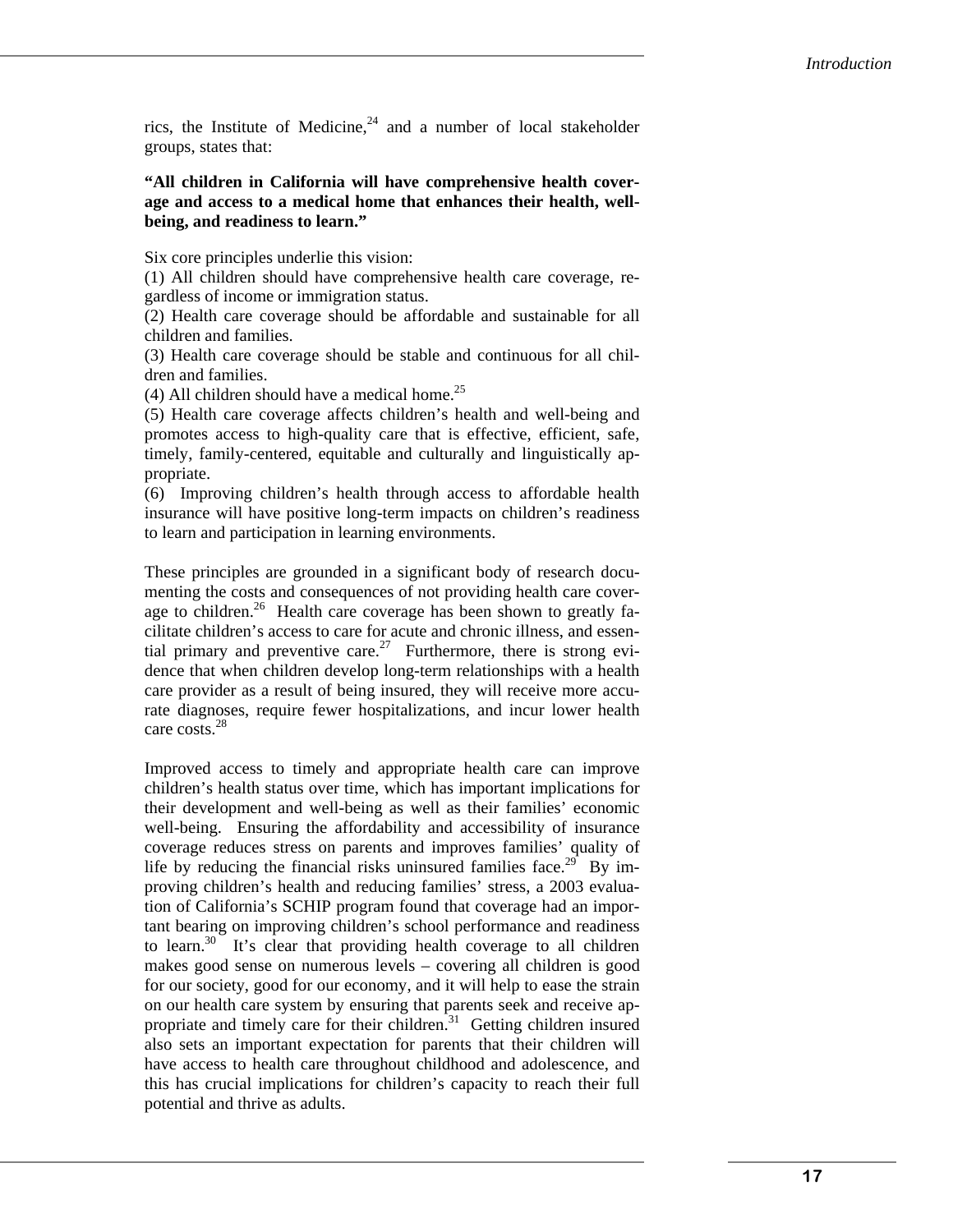## **How to Use this Guidebook**

This guidebook is designed to assist local and regional coalitions in designing and implementing CHIs to provide health coverage to lowincome children in their communities. As such, this resource focuses on practical issues associated with CHI planning and implementation. A secondary, but equally important goal is to inform policymakers, administrators, and state and local leaders of the successful approaches in expanding coverage to children through local innovation. In addition, health plans, providers, and administrative vendors that want to participate in local and regional CHIs may also find the guidebook's practical information helpful for their planning efforts.

The authors have drawn on the collective expertise offered by existing Children's Health Initiatives and the experience of providing technical assistance to a number of the operating and emerging programs. Although these experiences have informed the content, we readily acknowledge that there is no single right way to accomplish all of the design and implementation tasks associated with creating a CHI. Thus, although the necessary steps are discussed, readers should not conclude that a particular approach is required or that other approaches will not work. Each CHI must be tailored to local circumstances and conditions.

**In addition, the information contained herein offers approaches that have been and will continue to be created in highly dynamic environments.** This has made the task of synthesizing and updating CHI developments an ongoing and challenging endeavor. Our goal in developing the guidebook has been to lay out the major design options and decisions that architects of a CHI will need to consider. The guidebook is intended to provide sufficient information about the various options available to facilitate informed decision-making at each step of the process. As they continue to expand and refine their programs, updates on leading examples, lessons learned and in-depth profiles from CHIs will be available through the IHPS California Web Resource Center (www.ihps-ca.org).

#### **Contents Overview**

The relative ease with which a Children's Health Initiative can be started and operated depends on factors that vary by county and by region. Key enabling factors that have been present in the environments of operating CHIs are introduced and discussed in Chapter 2. Chapter 3 includes a general discussion of the CHI's evolution and presents a four stage conceptual framework along with a brief description of key activities in each stage. This chapter also provides options for creating an effective governance structure and securing the appropriate staffing and technical assistance resources.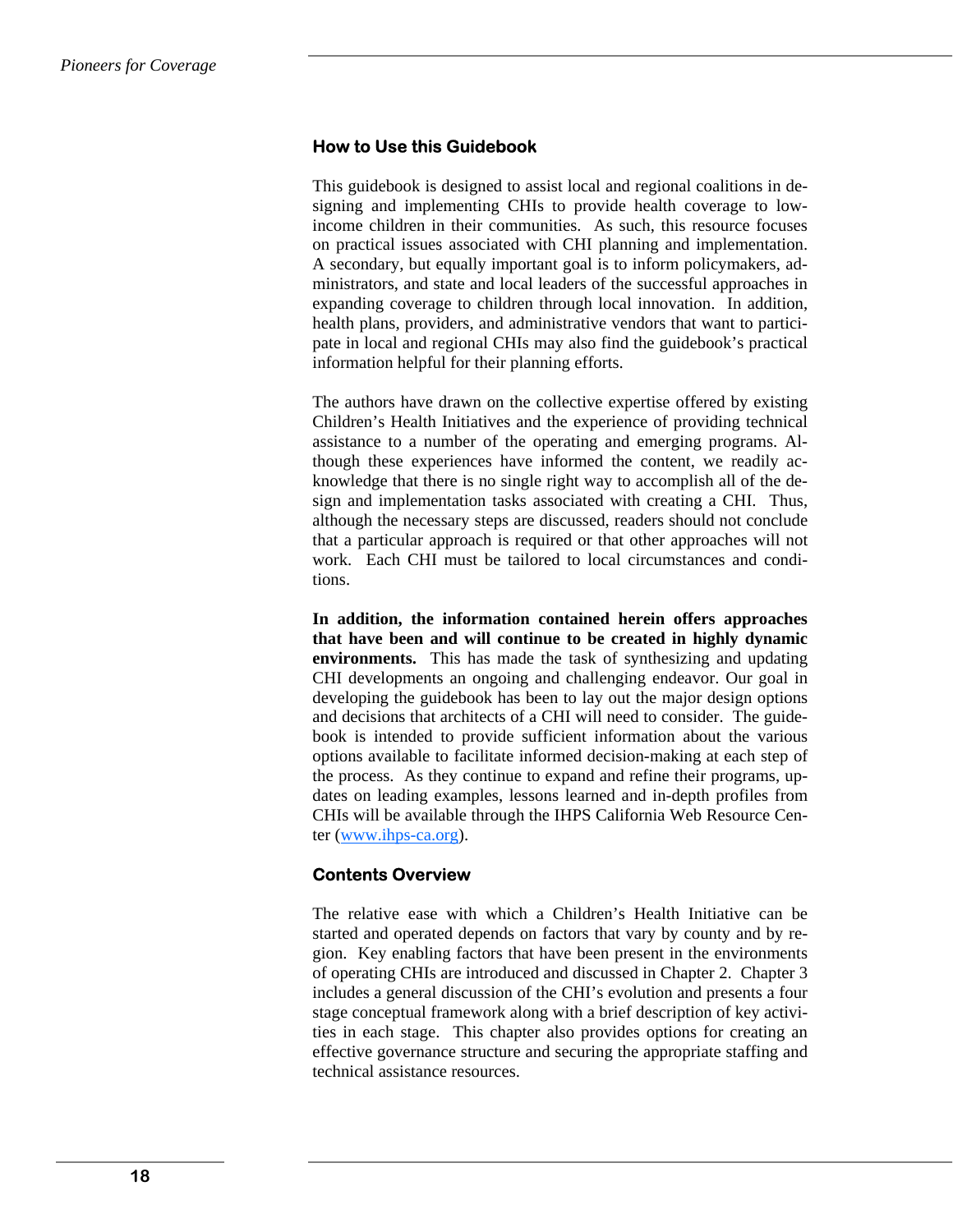Chapters 4 through 9 focus on core functional areas of the CHIs, including financing, program design, budgeting, outreach/enrollment/ retention, plan and administrative vendor selection, and program evaluation. Chapter 10 provides a glimpse ahead at the policy and sustainability options in creating a seamless system of coverage for all children in California.

Finally, this guidebook includes a number of tools and resources for CHIs to utilize in the creation of their own expansions. Most of these resources have been "road tested" by and adapted from operational programs. Through their commitment and creativity, the CHI pioneers will continue to inspire new approaches that could prove informative to other local, state and federal programs seeking to provide health coverage for all children.

2. Kaiser/HRET. *California Employer Health Benefits Survey, 2003*. Menlo Park, CA: The Henry J. Kaiser Family Foundation, March 2004.

3. RAND analysis of the 2003 Current Population Survey.

4. Schauffler HH and Brown ER. *The State of Health Insurance in California, 1999*. Berkeley, CA: Regents of the University of California, 2000; and Brown ER, Ponce N, Rice T, and Lavarreda SA. *The State of Health Insurance in California: Findings from the 2001 California Health Interview Survey.* Los Angeles, CA: UCLA Center for Health Policy Research, June 2002.

5. Managed Risk Medical Insurance Board. Medi-Cal Administrative Data.

6. Brown ER, Ponce N and Rice T. *The State of Health Insurance in California: Recent Trends, Future Prospects*. Los Angeles, CA: UCLA Center for Health Policy Research, March 2001; and see note 4, Brown et al.

7. Analysis conducted by the UCLA Center for Health Policy Research.

8. Fix M, Zimmerman W, and Passell J. *The Integration of Immigrant Families in the United States*. Washington, DC: Urban Institute, 2001.

9. Capps R, Fix ME, and Passel J. *The Dispersion of Immigrants in the 1990's*. Immigrant Families and Workers: Facts and Perspectives, Brief No. 2. Washington, DC: Urban Institute, 2002.

10. Passel J, Capps R, and Fix ME. *Undocumented Immigrants: Facts and Figures*. Washington, DC: Urban Institute, 2004.

11. See note 4, Brown et al.

12. See note 4, Brown et al.

13. Lessard G and Ku L. Gaps in Coverage for Children in Immigrant Families. *The Future of Children* (Spring 2003) 13(1).

14. Institute of Medicine. *Hidden Costs, Value Lost: Uninsurance in America*. Washington, DC: National Academies Press, 2003.

15. Working Partnerships USA. *The Children's Health Initiative Handbook*. San Jose, CA: WPUSA, July 2003.

16. With one exception, the Children's Health Initiative in San Mateo County expanded eligibility criteria up to 400% FPL due to the high cost of living in the county.

<sup>1.</sup> Strunk BC and Reschovsky JD. *Trends in U.S. Health Insurance Coverage, 2001 – 2003*. Tracking Report No. 9. Washington, DC: Center for Studying Health System Change, August 2004.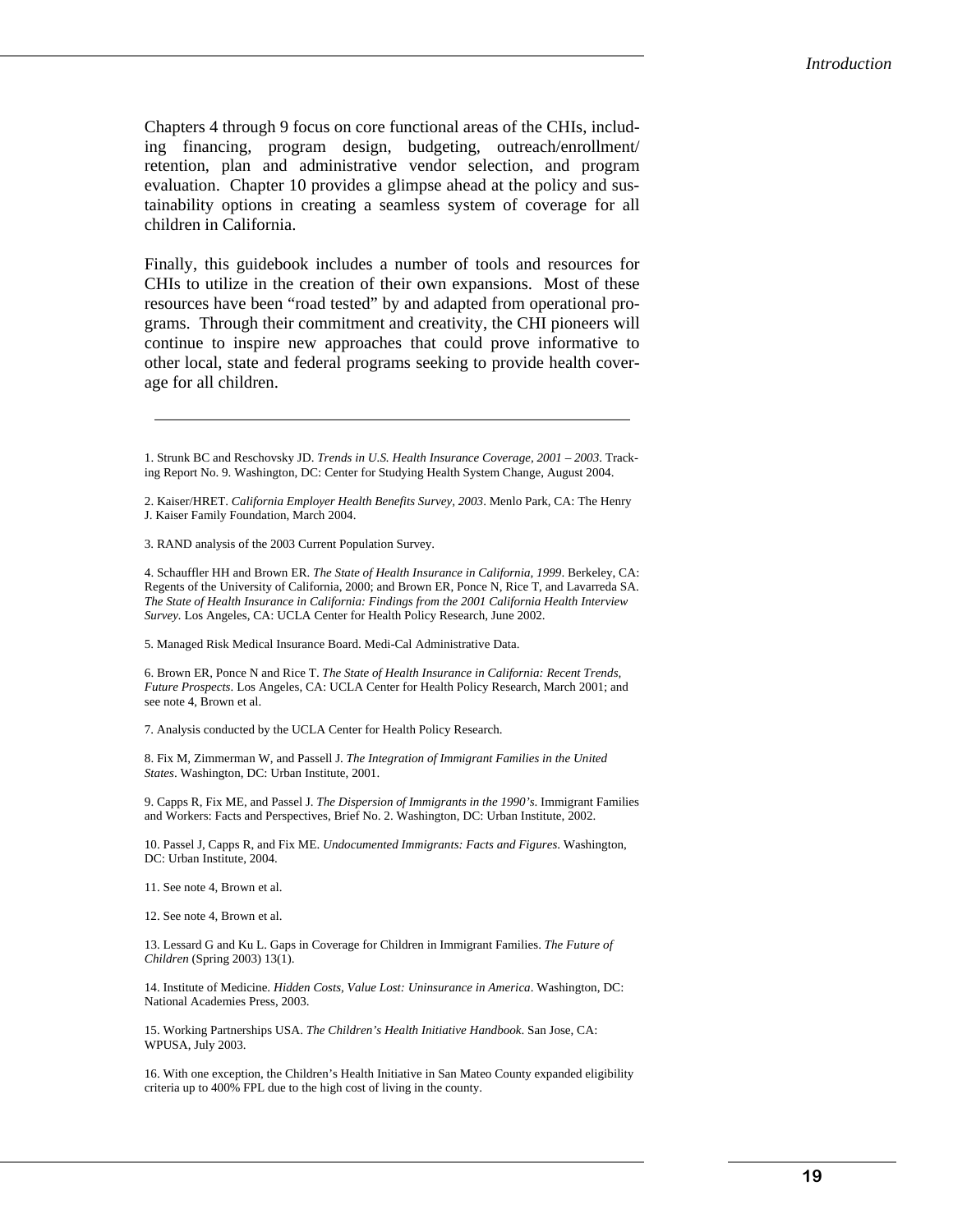17. See the Institute for Health Policy Solutions California website at http://www.ihps-ca.org for up-to-date enrollment numbers.

18. To date, the four counties that have implemented One-e-App are San Mateo, Santa Cruz, Alameda and Santa Clara.

19. San Bernardino has implemented a Healthy Kids insurance product, but does not currently meet the other criteria for a CHI.

20. Trenholm C. *Expanding Coverage for Children: The Santa Clara County Children's Health Initiative*. Trends in Insurance Coverage Issue Brief Number 3. Washington, DC: Mathematica Policy Research, Inc., June 2004.

21. See the Managed Risk Medical Insurance Board website at http://www.mrmib.ca.gov for more information on the evolution and implementation of AB495.

22. Local First 5 Commissions were created through the passage of Proposition 10 in 1998. Proposition 10 dedicated revenues from taxes on cigarettes and other tobacco products to support early childhood development for children up to age five. There are 58 local commissions that receive 80 percent of the dedicated revenues, with the other 20 percent being allocated to the State Commission or First 5 California. For more information about Proposition 10 and the First 5 Commissions go to http://www.ccfc.ca.gov/.

23. Institute of Medicine. *Insuring America's Health: Principles and Recommendations*. Washington, DC: National Academies Press, January 2004.

24. See note 23, Institute of Medicine.

25. The American Academy of Pediatrics (AAP) released its policy statement and an operational definition of a medical home in July 2002. The AAP's definition of a medical home is that "medical care of infants, children and adolescents ideally should be accessible, continuous, comprehensive, family-centered, coordinated, compassionate and culturally effective. Physicians should seek to improve the effectiveness and efficiency of health care for all children and strive to attain a medical home for every child in their community."

26. See journal issue on health insurance for children, *The Future of Children* (Spring 2003) 13(1).

27. Eisert S and Gabow P. Effect of Child Health Insurance Plan Enrollment on the Utilization of Health Care Services by Children Using a Public Safety Net System. *Pediatrics* (2002) 11(5):940- 45; Newacheck PW, Stoddard JJ, Hughes DC, and Pearl M. Health Insurance and Access to Primary Care for Children. *New England Journal of Medicine* (1998) 338(8):513-519; and Institute for Medicine. *America's Children: Health Insurance and Access to Care*. Washington, DC: National Academies Press, January 1998.

28. Starfield B. *Primary Care: Balancing health needs, services and technology*. New York: Oxford University Press, 1998, p. 438.

29. Available online at www.mrmib.gov/MRMIB/HFP/PedsQLYYr2CHHS.pdf.

30. See note 29.

31. The California Endowment. *Health Insurance Coverage for All Children: A Goal Within Reach*. Health…In Brief, Volume 3, Issue 2. Woodland Hills, CA: The California Endowment, June 2004.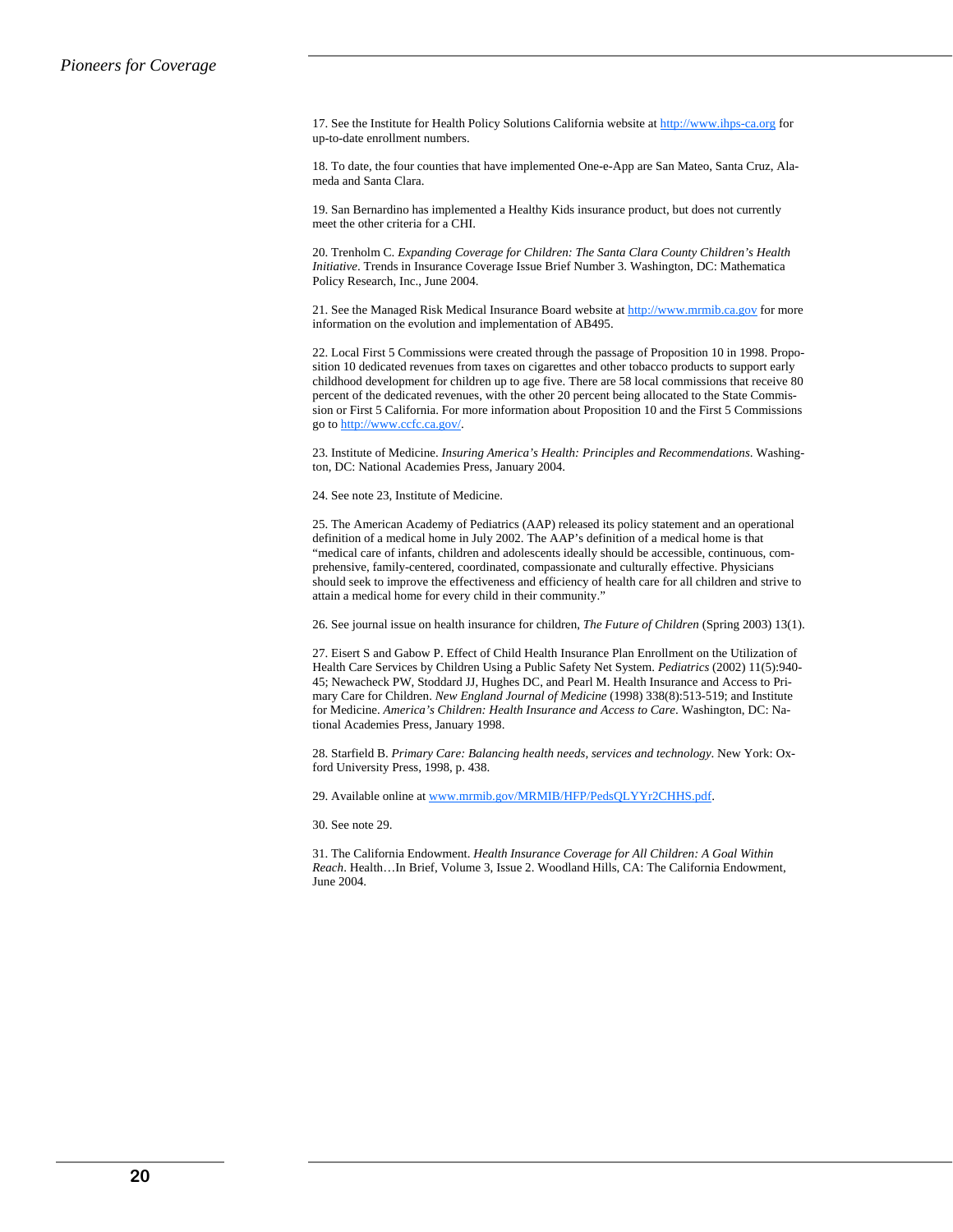# **2 | ESSENTIAL LEADERSHIP: CREATING A RECEPTIVE ENVIRONMENT**

#### **Local Leadership and Political Champions**

For communities developing a Children's Health Initiative, there is no substitute for strong local leadership. From the beginning, leaders who are willing to leverage their organizational and professional resources will be the most important drivers of institutional change, and political and public support. These strong leaders provide vision and generate essential community "buy-in," conceptualize and implement strategies to streamline outreach and enrollment, raise local and statewide financial support, and increase provider interest in caring for newly insured children.

While many organizations are participating in expanding children's coverage and access to a medical home, several have assumed central leadership roles. In Santa Clara County, the necessary leadership to guide and build the CHI came from four main organizations: the health and hospital system, the local public plan, a faith-based advocacy group, and a local labor organization. In addition, financial support from the county Board of Supervisors, the local public plan, the First 5 Commission, and several foundations was instrumental to the CHIs viability. Finally, a *San Jose Mercury News* editorial about why universal coverage for children is not only practical but a crucial civic priority provided additional community support.<sup>1</sup>

In Santa Cruz County the CHI has been led by the First 5 Commission, the local health and human services agencies, the local public plan and a community foundation. In Los Angeles County the First 5 Commission, LA Care (the local public plan), the County Department of Health Services and a statewide foundation have played leadership roles. The health and human services agencies, local clinic consortium, a family advocacy organization and the First 5 Commission provided leadership in Sonoma County. In San Luis Obispo, the leadership has been shared by the First 5 Commission, directors of the public health and social services departments, local pediatricians, a local community foundation, a local insurance agent, and the medical director of the local California Children's Services (CCS) program.

Established CHIs have had a multitude of "political champions" who play a crucial leadership role for the initiative both at the local and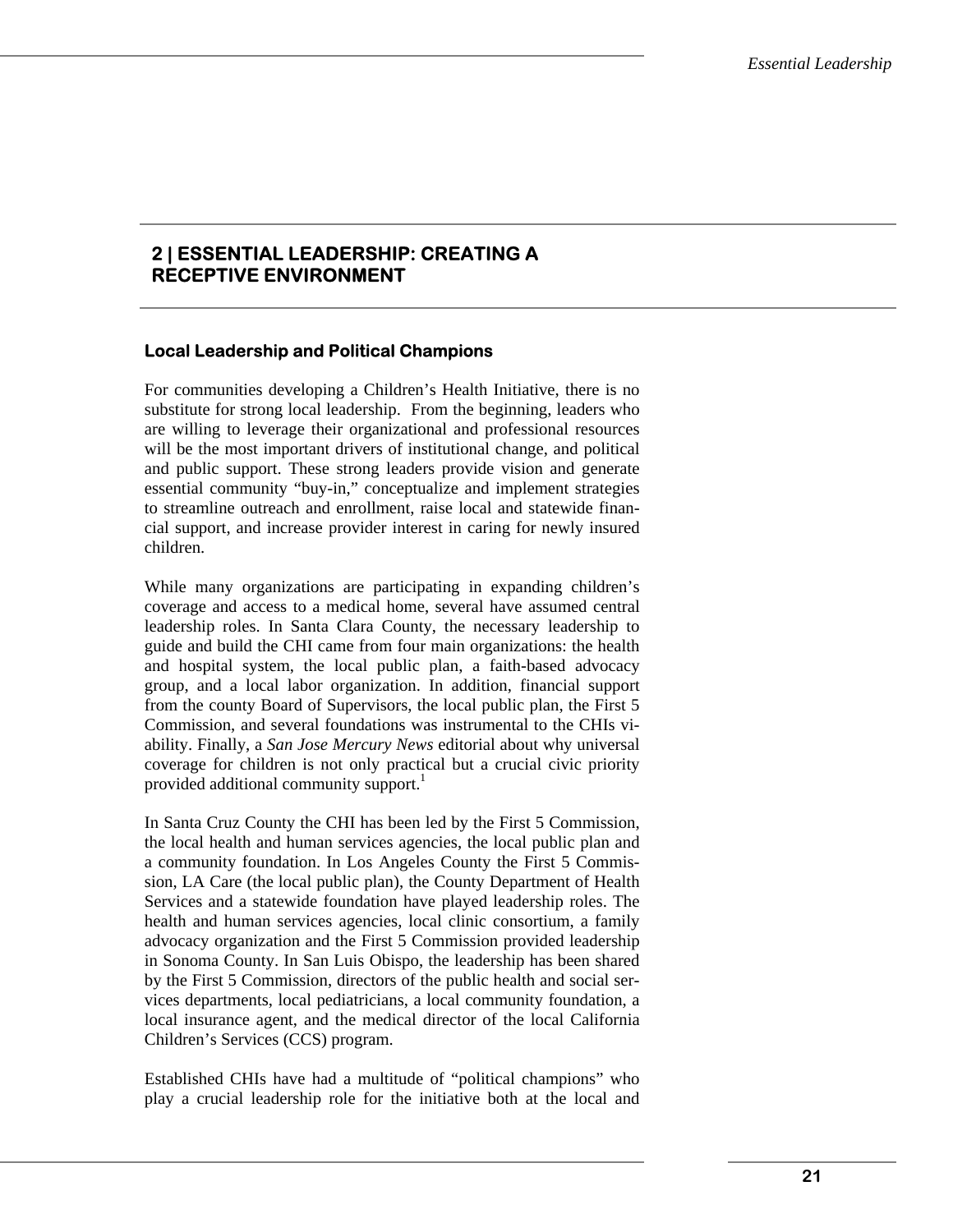# **Common CHI Leadership Roles**

- ¾ Establish and communicate the CHI vision
- $\triangleright$  Provide leadership to the CHI steering committee and subcommittees
- ¾ Develop community support through a CHI coalition
- ¾ Inform and participate in statewide health policy development.
- $\triangleright$  Identify and recruit political champions
- $\triangleright$  Dedicate staff to support the CHI work plan
- $\triangleright$  Facilitate the institutional partnerships necessary to meet CHI objectives
- ¾ Galvanize organizational change that supports CHI objectives
- ¾ Solicit financial support

statewide levels. These champions may assume different roles for the initiative, but are generally considered the "ambassadors" or "rainmakers" of the initiative. Community leaders from many sectors have served in this role, including local public plan leadership, health and human services agency directors, chief medical officers and other physicians, members of county boards of supervisors, a county superintendent of schools, and leaders of faith-based organizations.

Political champions mobilize strong local commitment and community financial support for the initiative. They are particularly important for fundraising efforts. In addition, CHI champions will create or maintain close relationships with other potential political supporters within the county and sometimes advocate on behalf of the initiative at the state level. Perhaps most importantly, political champions elevate discussions of universal coverage for children beyond the traditional health care provider and advocacy communities.

# **Community Engagement and Support**

Essential leadership must be supported by participation and input from organizations and community members whose missions and interests include the health, welfare and safety of children. Broad grassroots participation is the vehicle for educating community members about uninsured children and can be instrumental in motivating local organizations and leadership to invest in the CHI.

Community coalitions with diverse public and private stakeholder interests have been the foundation for critical input into and support for most CHIs. Coalition partners represent those organizations that will contribute to, and be affected by, any initiative seeking to address uninsured children. Coalition composition varies based upon community characteristics and must take into account those organizations that may yield significant influence, funding, or staffing resources.

Educating potential program champions and community stakeholders is an important step towards fostering community engagement and encouraging participation in the development of CHI principles and objectives. This educational process begins with a discussion of the number of uninsured children in the county and the financial, social and public health benefits of providing comprehensive health coverage for children. Stakeholders learn about strategies that have worked in other counties, particularly streamlining enrollment into Medi-Cal and Healthy Families and creating a new Healthy Kids coverage product. As the coalition comes together it creates an ideal environment for discussing needs and access issues, and the roles that different organizations can play in shaping and supporting the CHI. Perhaps more importantly, the coalition serves as a forum for designing local coverage solutions, including outreach and enrollment social service redesign, as well as for developing the political and public will to sustain the CHI.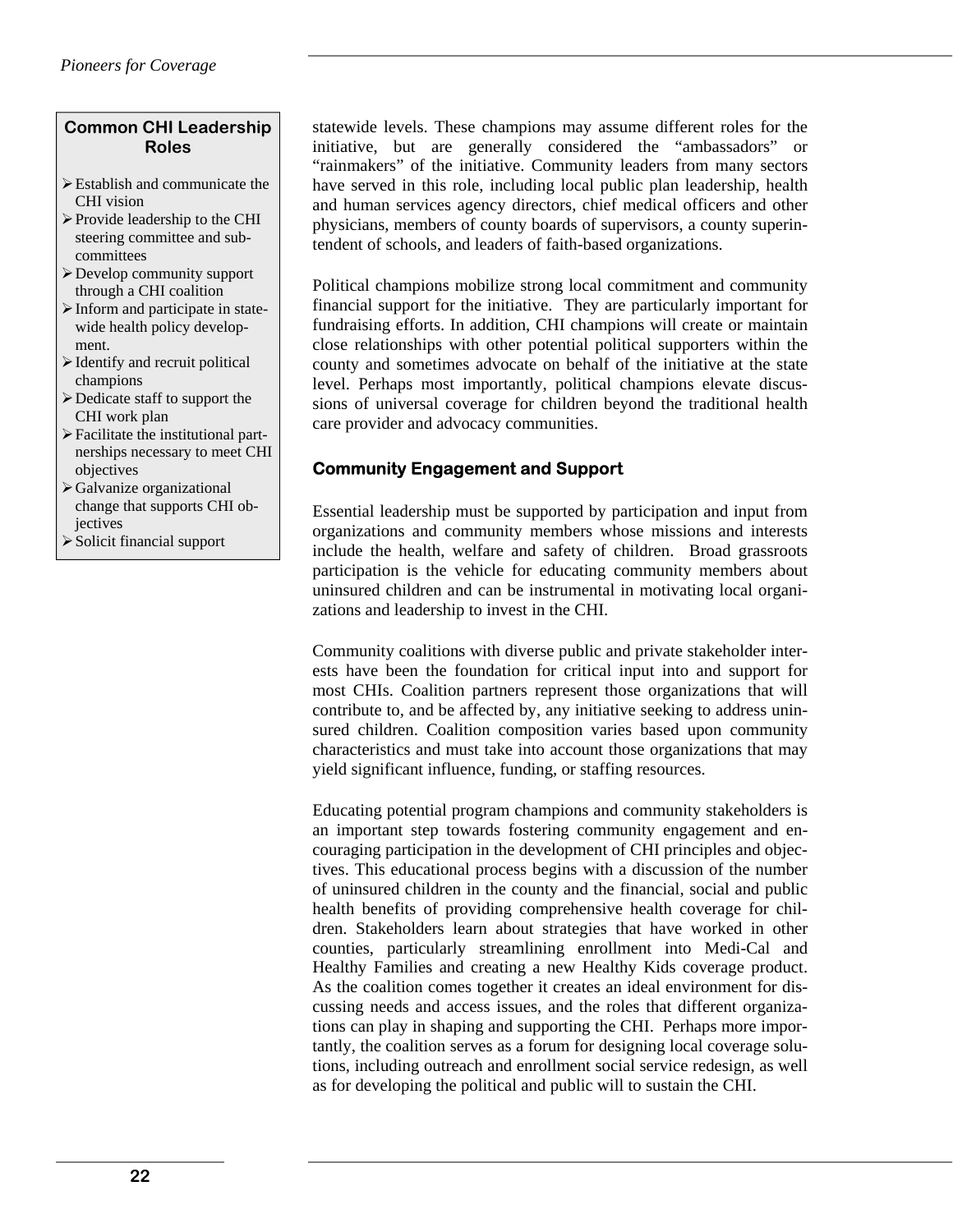It is important for the coalition to recognize this dual role of not only addressing the technical "how to" aspects of creating a coverage product for uninsured children, but also of engaging the community about why it is worthwhile to do so. The latter can be approached in a variety of ways, including town hall meetings, community forums, and presentations to specific community groups.

In general, framing the goals of the initiative in terms of institutional and community benefit is essential to obtaining the buy-in of key stakeholders. Increased enrollment in health insurance may also decrease emergency room use and uncompensated care, typically a priority goal for hospitals. Expanding insurance coverage also brings increased revenues to clinics, hospitals, dentists and physicians, certainly a shared goal for most community stakeholders.

# **The Role of Local Public Plans**

For each of the first generation CHIs, the local public plans have played instrumental roles in the developmental leadership and on-going administration of their county's initiative. These publicly organized and operated health plans are community-based organizations that specialize in serving Medi-Cal populations.<sup>2</sup> They are locally operated, mission-driven, and invest virtually all of their revenues in the local public plan provider community, keeping health care dollars in the communities they serve. Their local commitment has helped protect safety net providers in their communities, and thus they are natural stewards for programs like Healthy Kids. They are also often leaders in local health promotion and disease awareness efforts, and involve community members in their governing board structure. The plans' connections with their communities have been instrumental in outreach and enrollment initiatives, ensuring appropriate utilization and ensuring enrollee retention during the annual eligibility renewal period.

In Santa Clara, San Francisco, Riverside and Los Angeles counties, the Local Initiative (LI) has played this role and the local County Organized Health System (COHS) has done the same in San Mateo and Santa Cruz counties. Table 2.1 below lists the CHI counties with a participating local public plan.

Health plans in first generation CHI counties have created Healthy Kids insurance products based on Healthy Families by modifying their existing Knox-Keene licenses. This approach has enabled them to use existing administrative infrastructure for Healthy Kids enrollment and information management, ensuring appropriate utilization and supporting annual renewal. This approach has also allowed LIs and COHSs to rely on their existing physician networks to serve newly enrolled children.

#### **Stakeholders Typically Participating in CHI Coalitions**

- ¾ Health Services Agency
- ¾ Public Health Departments
- ¾ Social/Human Services Agency
- ¾ Local Community Foundation
- $\triangleright$  First 5 Commissions
- ¾ Hospitals & Hospital Consortia
- ¾ Community Health Centers
- ¾ Health Plans (Local Public
- Plans and Commercial Plans) ¾ Community-Based Organiza-
- tions
- ¾ County Office of Education
- $\triangleright$  School Districts
- ¾ Chambers of Commerce
- $\triangleright$  United Way
- ¾ Labor Organizations
- $\triangleright$  Migrant Education
- ¾ Advocacy Organizations
- ¾ Faith-Based Organizations
- ¾ Medical & Dental Societies
- $\triangleright$  Pediatricians & Family Physicians
- ¾ Child Care Centers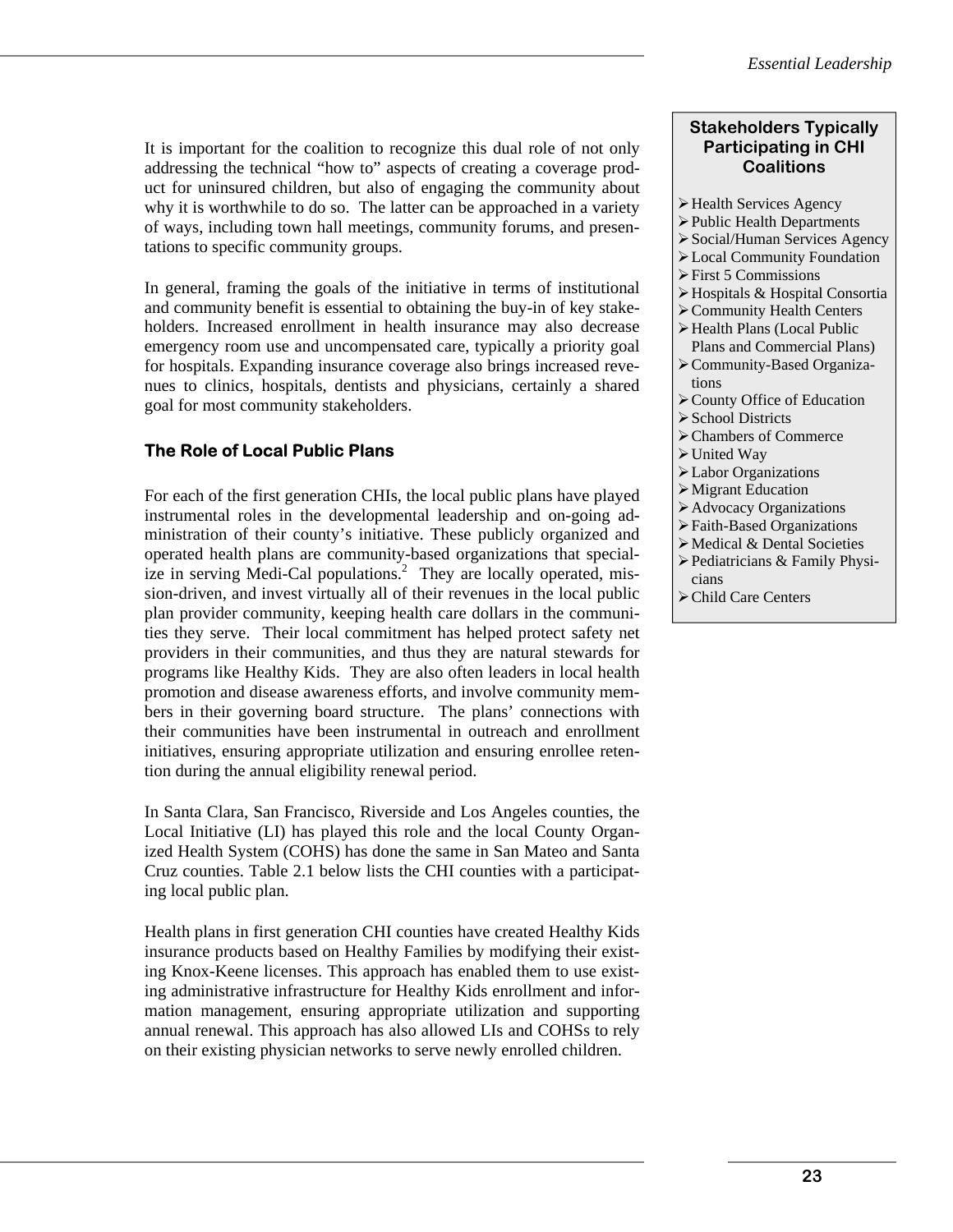| County               | <b>Medi-Cal Managed Care</b><br>Model <sup>3</sup> | <b>Name of Local Initiative/County</b><br><b>Organized Health System</b> |
|----------------------|----------------------------------------------------|--------------------------------------------------------------------------|
| <b>Los Angeles</b>   | <b>Two-Plan Model</b>                              | L.A. Care Health Plan <sup>4</sup>                                       |
| <b>Riverside</b>     | <b>Two-Plan Model</b>                              | <b>Inland Empire Health Plan</b>                                         |
| <b>San Francisco</b> | <b>Two-Plan Model</b>                              | San Francisco Health Plan                                                |
| San Joaquin          | <b>Two-Plan Model</b>                              | <b>Health Plan of San Joaquin</b>                                        |
| <b>San Mateo</b>     | <b>County Organized Health System</b>              | <b>Health Plan of San Mateo</b>                                          |
| Santa Clara          | <b>Two-Plan Model</b>                              | Santa Clara Family Health Plan                                           |
| <b>Santa Cruz</b>    | <b>County Organized Health System</b>              | <b>Central Coast Alliance for Health</b>                                 |

**Table 2.1 Children's Health Initiative by County Model of Medi-Cal Managed Care** 

#### **Developing Provider Support**

The momentum generated through the CHI leadership development and coalition building process must include as its foundation a positive relationship with community providers – physicians, dentists, vision and behavioral health providers, hospitals and clinics. While this relationship may already be established, particularly in counties with a local public plan, counties with less of a history of working with providers will need to work hard to reach out to them. Provider commitment to the CHI's objectives will be crucial to its overall success and will increase provider participation in health plan networks. Known and respected providers should be included in CHI planning from its inception, particularly on the steering committee and working subcommittees.

Coalition partners can quickly identify a few providers who have the respect of their peers and who have the professional stature and commitment to serve as ambassadors on behalf of the CHI with the rest of the provider community. These providers, as well as key leadership from the local medical society, should be approached by CHI leaders and invited to join the planning efforts, as they will be valuable in developing program components that will maximize provider participation. Providers that should be represented include pediatricians, family practice physicians, pediatric mental health providers, dentists and pediatric specialists.

In San Luis Obispo County, for example, local pediatricians have been involved in the CHI leadership and planning from the outset and have been instrumental in gaining additional provider support. CHI leaders there have also met with all local pediatricians to solicit their input and the health plan partner has begun to enroll pediatricians in the provider network.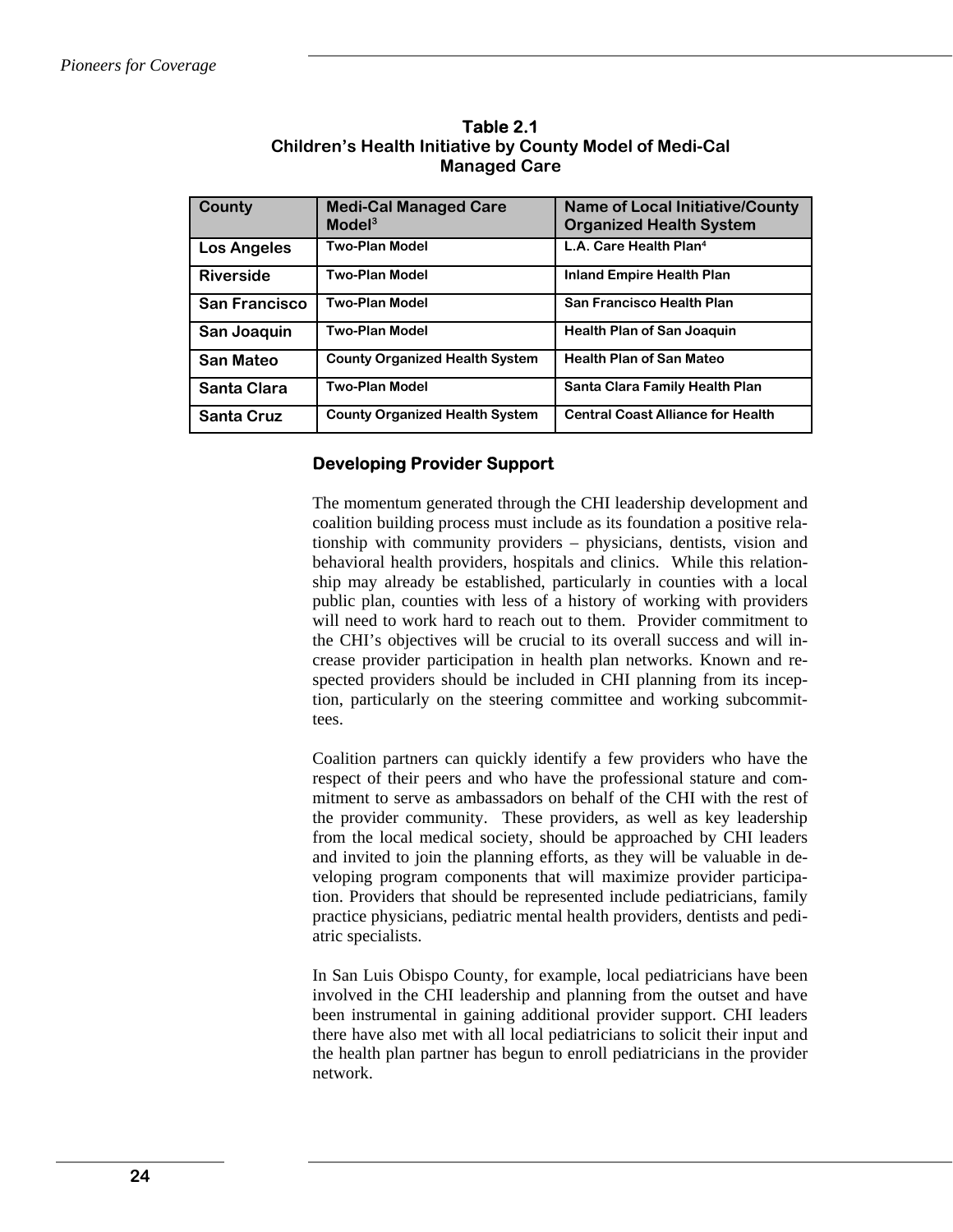Similarly, provider engagement must also include community clinics and public hospitals that typically form the safety net already providing services to uninsured children and their families. While their issues and concerns with Medi-Cal, Healthy Families and managed care plans may differ from those of private physicians, their input is no less critical. Their participation and leadership will be essential to understanding current service utilization by children, developing successful outreach and enrollment strategies, and designing contracts with public and commercial health plans.

Focused proactive meetings with specific medical and dental providers can address possible reimbursement concerns about a new Healthy Kids insurance product. Moreover, a presentation to local hospitals and clinics about the economic benefits of increased insurance coverage may win their good will and financial support for the overall initiative.

With providers as firm coalition partners, CHI activities can move from defining a common purpose to outlining the program components and specific tasks necessary to achieve it. Over time, these tasks and activities generally are undertaken by an increasingly formalized and cohesive coalition.

3. For more information about these and other managed care models, please visit the Medi-Cal Managed Care Division website at http://www.dhs.ca.gov/mcs/mcmcd/html/Definitions.htm.

4. LA Care Health Plan is a not a local initiative or county organized health system per se. Rather, it is an umbrella consortium of several local public health plans in Los Angeles County that together make up the local initiative plan of the Two-Plan Model.

<sup>1.</sup> Editorial: City Shouldn't Give Up on Kids' Health Insurance. *San Jose Mercury News*. June 15, 2000.

<sup>2.</sup> Hurley RE and Rice C. *An SOS for COHS: Preserving County Organized Health Systems*. San Anselmo, CA: Pacific Health Consulting Group, May 2004.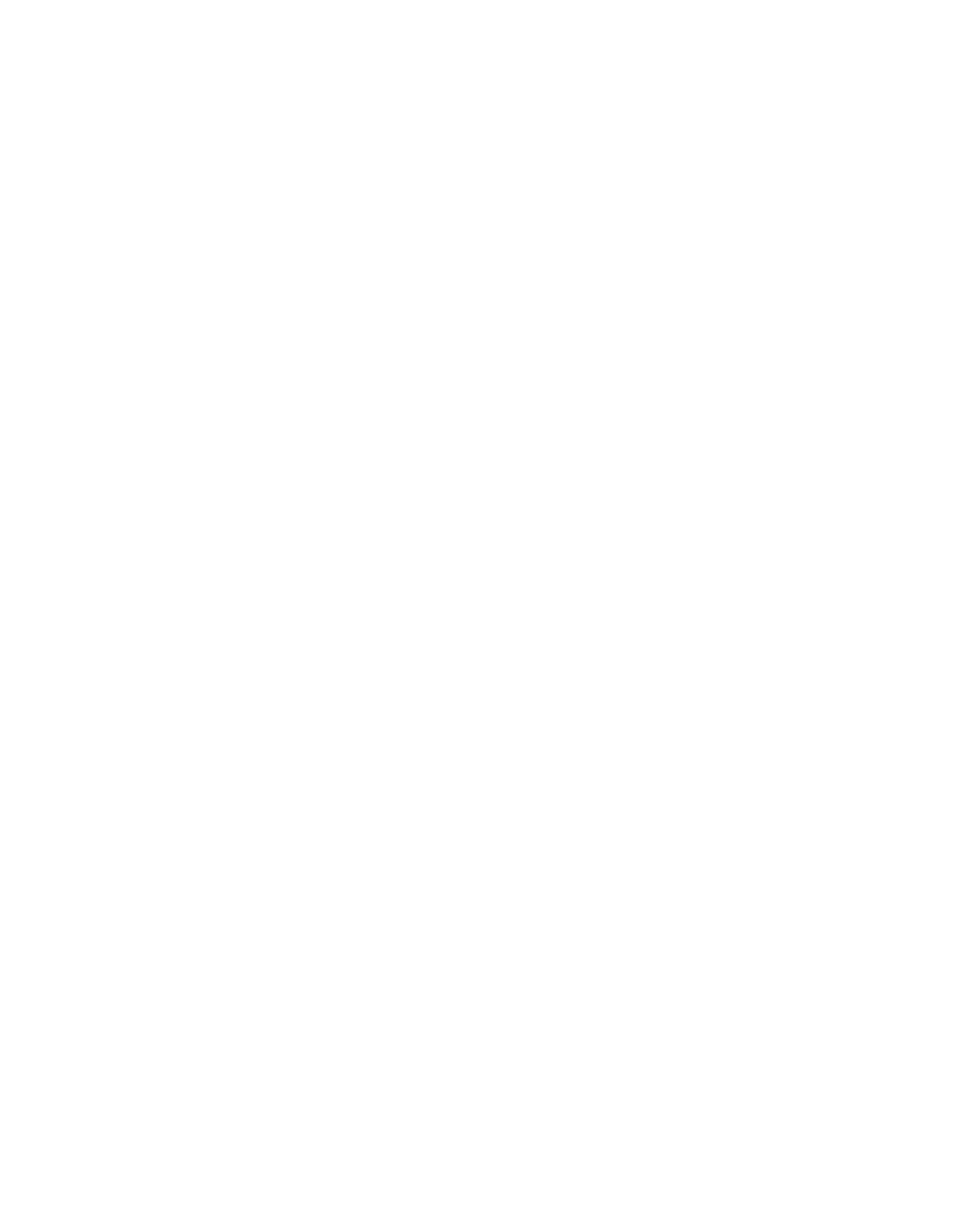# **3 | CHI EVOLUTION, GOVERNANCE & STAFFING**

# **CHI Evolution: The Four Stages of CHI Development**

Over time local Children's Health Initiatives transition from an informal group of stakeholders with common objectives to a coalition of aligned partners with formal policy decision-making and program oversight responsibilities. CHI evolution occurs across four developmental stages with the amount of time spent in each stage varying based on available financing, operational and systems capabilities and local conditions.

In general, while advancement through each of the four stages is sequentially ordered in the conceptual framework, some activities in the early stages may continue through subsequent CHI stages. For example, community education and coalition building are essential at each stage of a CHI's development although the emphasis and specific activities undertaken will vary. In addition, while the framework shown in Figure 3.1 provides a general mapping of the CHI development process there is intrinsic variation across the nine CHIs. That is, CHIs may undertake certain activities earlier or later in their development than others. As of late 2004, second generation CHI counties fall within stages 1 through 3 but none are yet in Stage 4.

Stage 1: This stage consists of primary planning tasks and activities such as engaging the support of local leaders and providers, inviting stakeholder participation, building the coalition, and estimating the number of eligible children. As described in Chapter 2, activities related to the creation of a receptive environment begin and continue throughout this stage. The transition from stage 1 to stage 2 usually occurs once CHI stakeholders create and sign a project charter, or coalition partners agree to the initiative's vision and guiding principles.

Stage 2: This stage addresses more detailed program design issues, beginning with governance and infrastructure development. It is during this stage that a CHI will embark on activities to create a governing board, recruit and hire program staff, develop an implementation workplan and timeline, establish fund holding arrangements, and establish agreement on organizational roles and responsibilities. Joint planning with the Social/Human Services Agency in the development of a single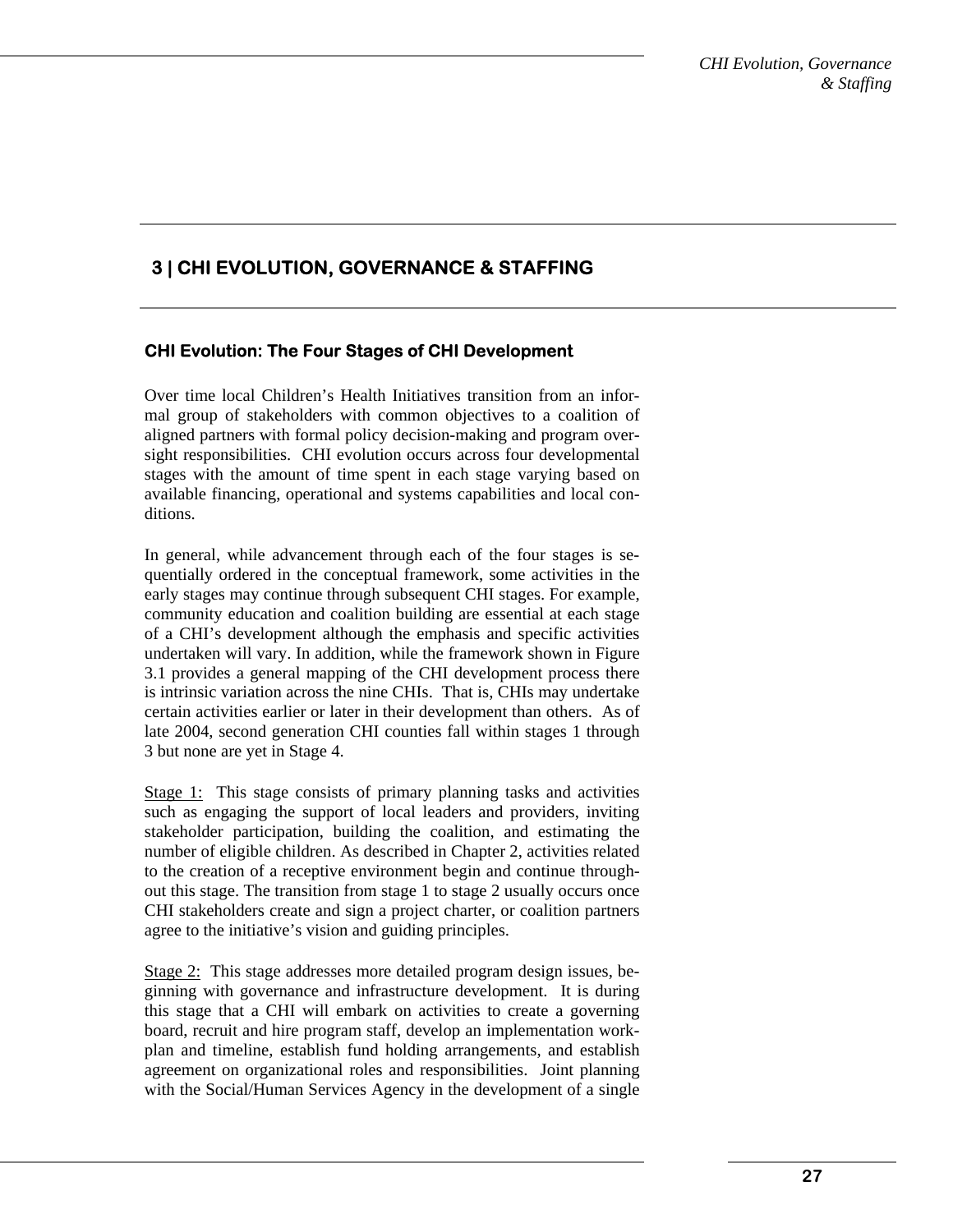enrollment pathway and cross-training staff within the agency and out in the community are essential activities in this stage. Other stage 2 activities include developing consensus on the scope of services and cost-sharing levels for the Healthy Kids program, developing budget and financial projections, designing outreach and enrollment strategies, and fundraising. CHI partners may also choose to conduct a feasibility assessment for the implementation of the One-e-App universal electronic application. Evaluation planning and design activities may also begin in this stage.

#### **Figure 3.1 The Four Stages of a Children's Health Initiative**



If a local public plan partner is available, then discussions with plan leadership should begin in this stage. For CHIs without a local public plan partner, it is expected that Requests for Proposals (RFPs) for health, dental and vision plans would be developed and released. The CHI should expect that the process for selecting and negotiating with one or more plans will take a minimum of three months. Fundraising will also commence and remain a central activity throughout stages 3 and 4. Stage 2 usually comes to a close with the development of memoranda of understanding (MOUs) or other types of agreements executed between the CHI partners responsible for the program components identified in figures 3.2 and 3.3.

Stage 3: CHI coalitions begin the implementation activities of stage 3 after the planning, design and organizational activities have been addressed. A CHI is considered as entering the implementation stage when the outreach entities or contractors have been selected and trained. In addition, the selection and execution of contracts with health, dental, and vision plans for the Healthy Kids program should be finalized. Plans for media coverage and a community event to offi-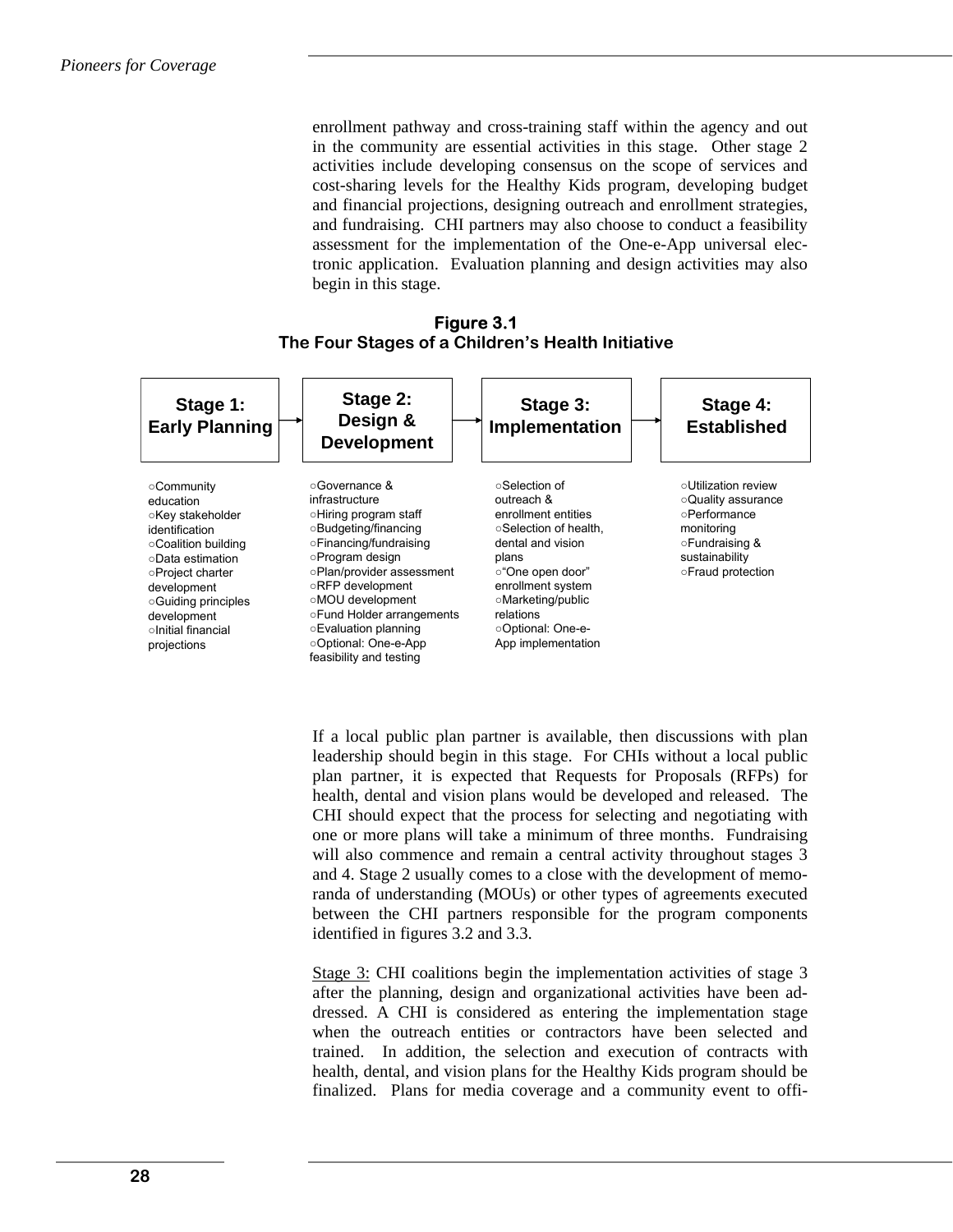cially "launch" the Healthy Kids program will be underway. Ideally, a CHI would be ready to implement a universal application system simultaneous to the launch of the Healthy Kids program.

Stage 4: CHIs enter the fourth and final stage after twelve months of operations. CHIs in Stage 4 typically focus on fundraising to support current and future enrollment targets and assessing their effectiveness in reaching predetermined objectives, such as appropriate service utilization and Health Plan Employer Data and Information Set (HEDIS) quality measurement. Evaluators will collect data throughout stages 3 and 4 to assist the governing board in monitoring the performance of all contractors and to gauge the initiative's success in meeting the goals specified in the project charter.

#### **Organizational Involvement in Early Planning**

Across many first generation CHIs, the initial group of primary stakeholders included the leadership from at least four organizations: the First 5 Commission, the Health Services Agency, the Human Services Agency, and the local public plan. The support of these organizations has proven critical. First, the local First 5 Commissions have played a lead role in providing the necessary anchor funding and guiding principles for Children's Health Initiatives. The Health and Social Services Agencies are also essential coalition partners in their role providing health and public services to the target population. In fact, because the local Social or Human Services Agencies are responsible for enrolling children and families in Medi-Cal and assisting with Healthy Families enrollment they have proven to be operationally critical to enrolling children in the new Healthy Kids programs. Finally, the local public plans, because of their unique community mission, presence, and established linkages with local providers and community-based organizations, were early CHI catalysts and continue to provide core leadership and administration of the Healthy Kids insurance product for first generation CHIs.

The early strategic planning phase—typically the first six to 12 months of CHI planning—is often led by a "charter" group of key decisionmakers and conducted on a fairly informal basis. This group is often composed of at least two of the four key primary planning partners already discussed, but may also involve members of the Board of Supervisors, a provider champion, or an influential community leader. CHIs have typically adopted this strategy of limiting the size of the charter group to incubate the CHI and minimize opportunities for derailment early in the planning process. Over time, however, this committee may either transition or expand to a larger group of stakeholders for political and operational reasons. Eventually the CHI's charter members must identify other essential community stakeholders to provide the hands-on leadership through each of the four stages and collaborate with the broader group of stakeholders.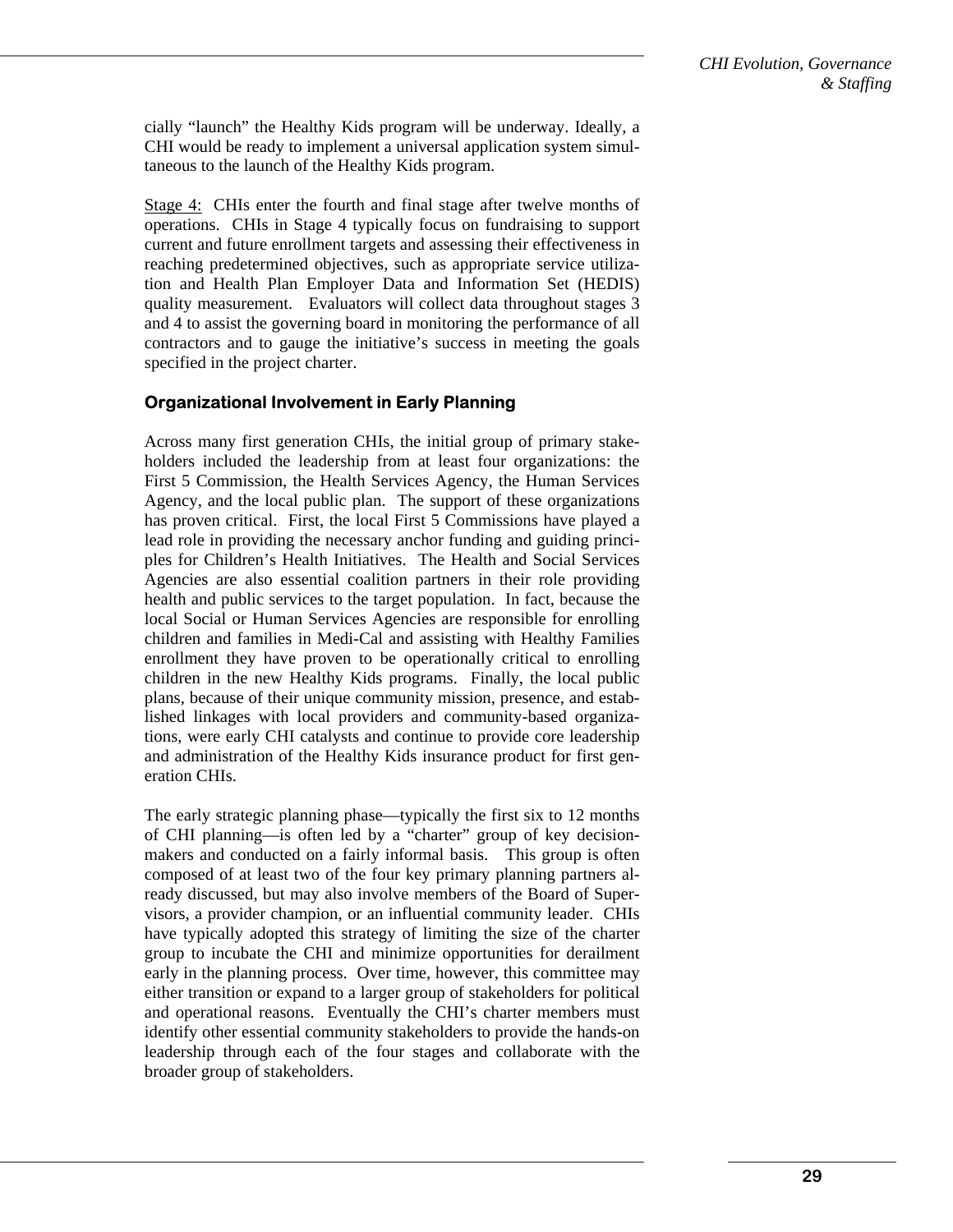### **The Importance of Sound Governance: Governing Board Roles and Responsibilities**

Governance has become an important component of the Children's Health Initiatives, and marks the emergence of the next generation of CHIs. Governance is the relationship between the CHI stakeholders, staff, and the governing board of a CHI. Each of these groups has different responsibilities. When the groups are able to communicate openly and independently, it is said that a CHI is exhibiting good governance.

Most CHIs transition to a more formal governance structure once the early planning process is complete. Generally, the governing boards of operating CHIs have been called steering or oversight committees. There are four primary reasons for creating a formal governance structure. First, members of the governing board will establish overall policy direction for the CHI, oversee project administration, and centralize accountability for the overall initiative. Second, the board will also be the primary entity under which financing for the CHI will be secured

# **Figure 3.2 CHI Organizational Roles and Relationships with a Local Public Plan Partner**



**This figure illustrates the roles and relationships for most operational CHIs as of Fall 2004, which have a local public plan partner that functions as both the plan as well as the Healthy Kids program administrator. This approach requires an accountable plan partner that can largely assume the coordination and other administrative responsibilities for the Healthy Kids program.**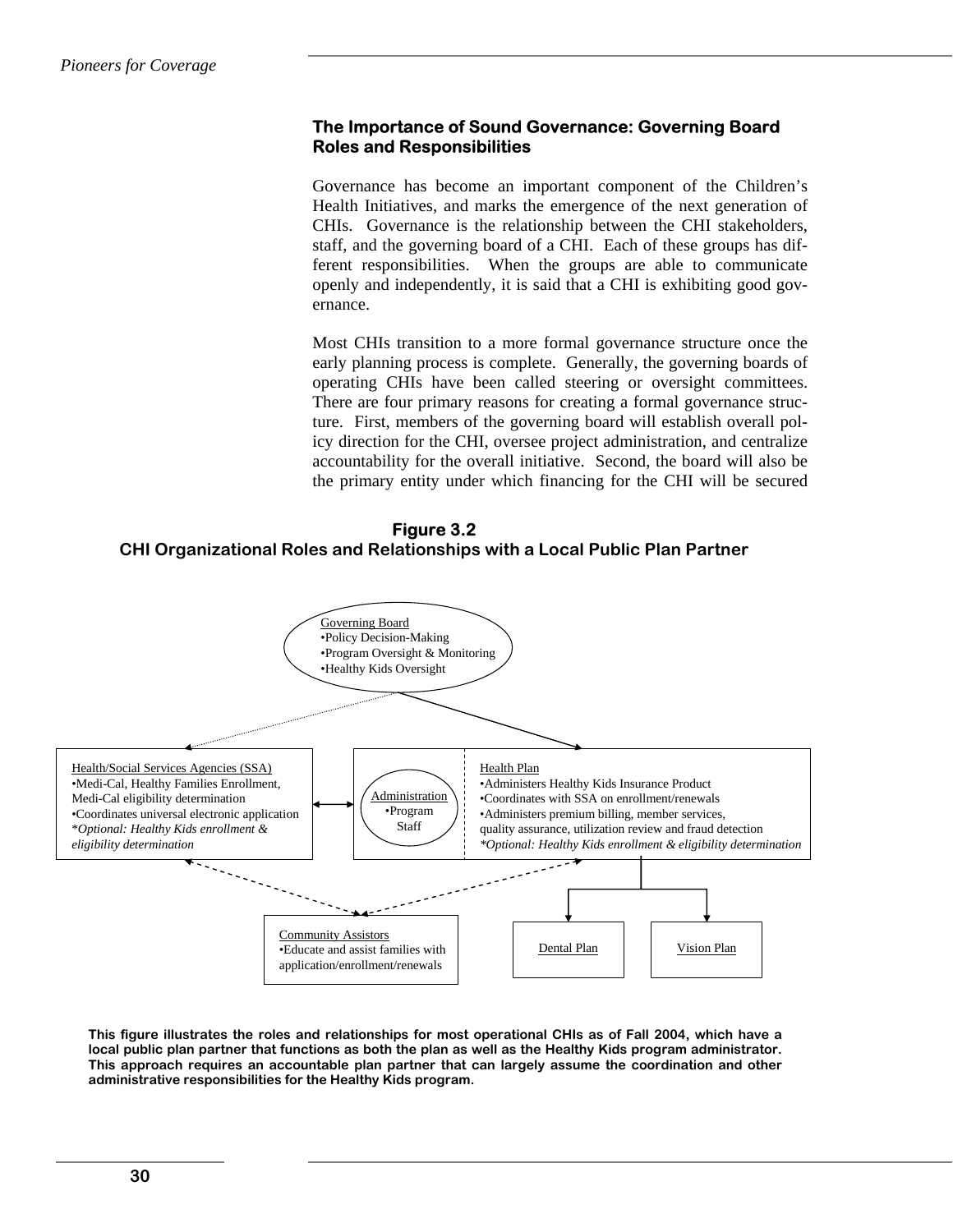and fundraising strategies are executed. Third, the governing board will be responsible for overseeing and monitoring the performance of the health, dental and vision plans, and presumably one or more participants on this body will contract with a health plan or plans to provide the Healthy Kids insurance product. Finally, this entity will need to direct staff and consultants hired to implement the initiative's objectives and also assign responsibilities and tasks to the designated subcommittees.

The inclusion of influential leadership in the governance structure creates a level of accountability for decision-making that is critical to a





**This figure illustrates the various roles and relationships likely to exist between a CHI governing board, Healthy Kids program administration activities, health plan contractor(s), the fund holder and local agencies for CHIs without a strong local public plan partner. In this scenario, the administrative/program staff component resides outside of the contracted plan(s) and assumes much of the oversight and coordination responsibility for the program. Dedicated program staff will be integral to this approach because of the high degree of coordination required. This approach may be seen in second generation CHIs pursuing a regional CHI and/or those contracting with commercial health plans.**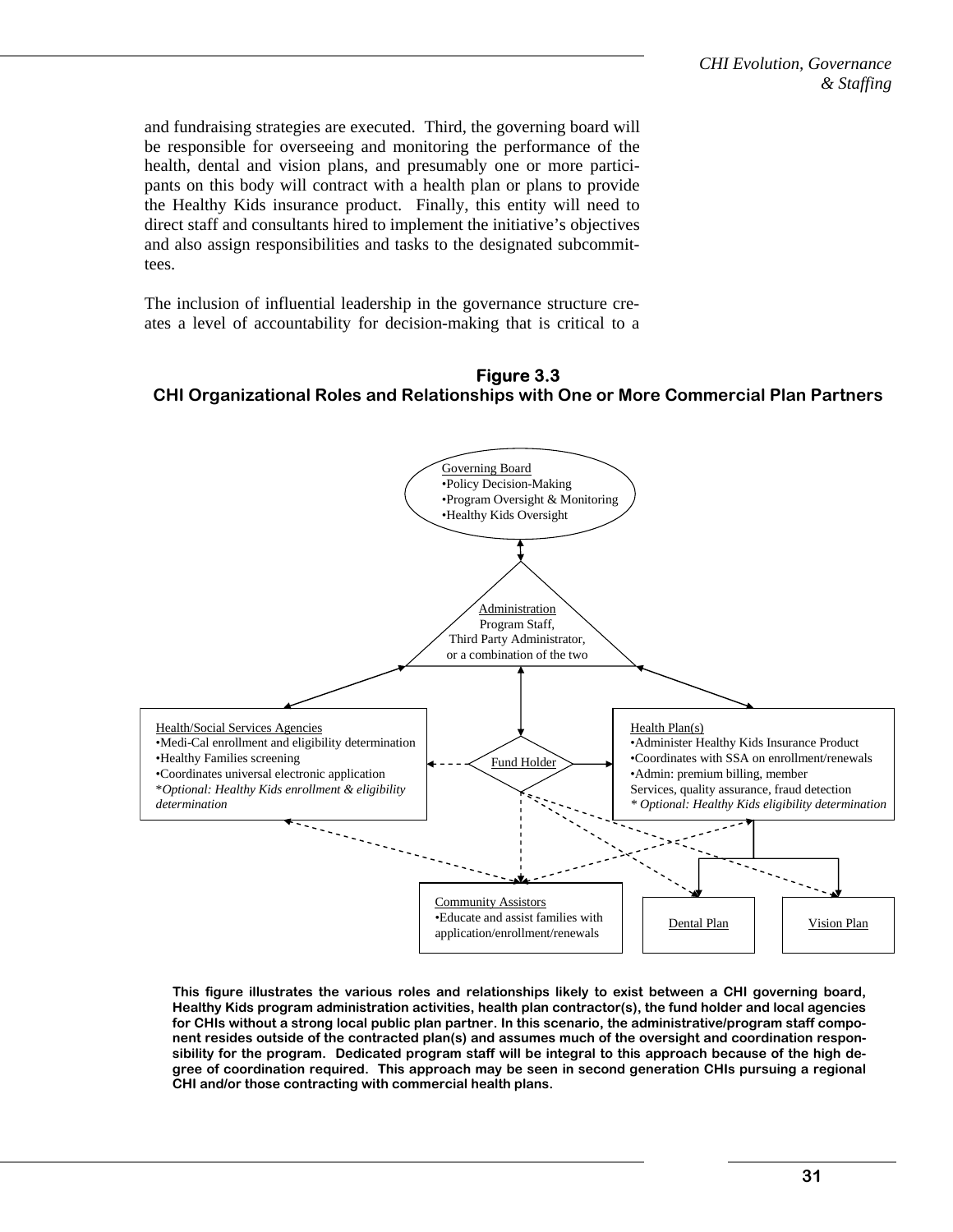program's ultimate launch and sustainability. Governing board participation reduces the possibility that an initiative will become mired in ongoing "processing and reporting" without progress toward actual implementation. The governing board should meet regularly to discuss such issues as the ongoing health and sustainability of the CHI, the plans and their performance, and the overall impacts of the program. If problems arise, it's the board's responsibility to address them before they become serious.

Without leaders setting an expectation for accountability within their organizations, facilitating inter-organizational collaboration, and working to raise the necessary financing, the CHI is likely to stall or never come to fruition. Most CHIs have designated clear organizational roles and responsibilities prior to program operationalization. They have created memorandums of understanding (MOU) to designate the responsibilities of key agencies for enrollment and eligibility determination, fund holding, provision of the Healthy Kids insurance product, outreach and administration (see Appendix C). Figures 3.2 and 3.3 depicts the inter-organizational relationships that some counties have formed.

# **Governing Board Composition**

Governing board members are integral to the program's successful implementation. Thus, the board membership should be comprised of major funders, participating providers and other participants in a countywide leadership role. All governing board members should have decision-making authority for their organization, or possess sufficient influence in the broader community in order to effect change. Board members should also be independent, and not in any way stand to personally benefit from the CHI or its activities.

Examples of local leaders and organizations participating in the stewardship of CHIs include: the local Board of Supervisors and their staff; Health and Human Services Agency leadership, hospital and health system leadership, community clinic leadership, pediatricians and private physicians, the local medical society, local philanthropy, education, and business. Community-based organizations, such as the labor-affiliated Working Partnerships USA (WPUSA) in Santa Clara County or the faith-based Fresno Metro Ministries in Fresno County, are also likely candidates for participation on the governing entity. A children and families advocacy group, such as the Family Action Network in Sonoma County, is another example of a likely community-based participant in overseeing and monitoring CHI activities. It is also highly advantageous to select members who will champion the CHI to local policymakers and other key stakeholders.

The model for emerging CHIs will likely change with regard to the health plans' involvement in the early stages of planning and governance when there is no publicly administered health plan. If a competitive bidding process is anticipated (see Chapter 8), then a conflict of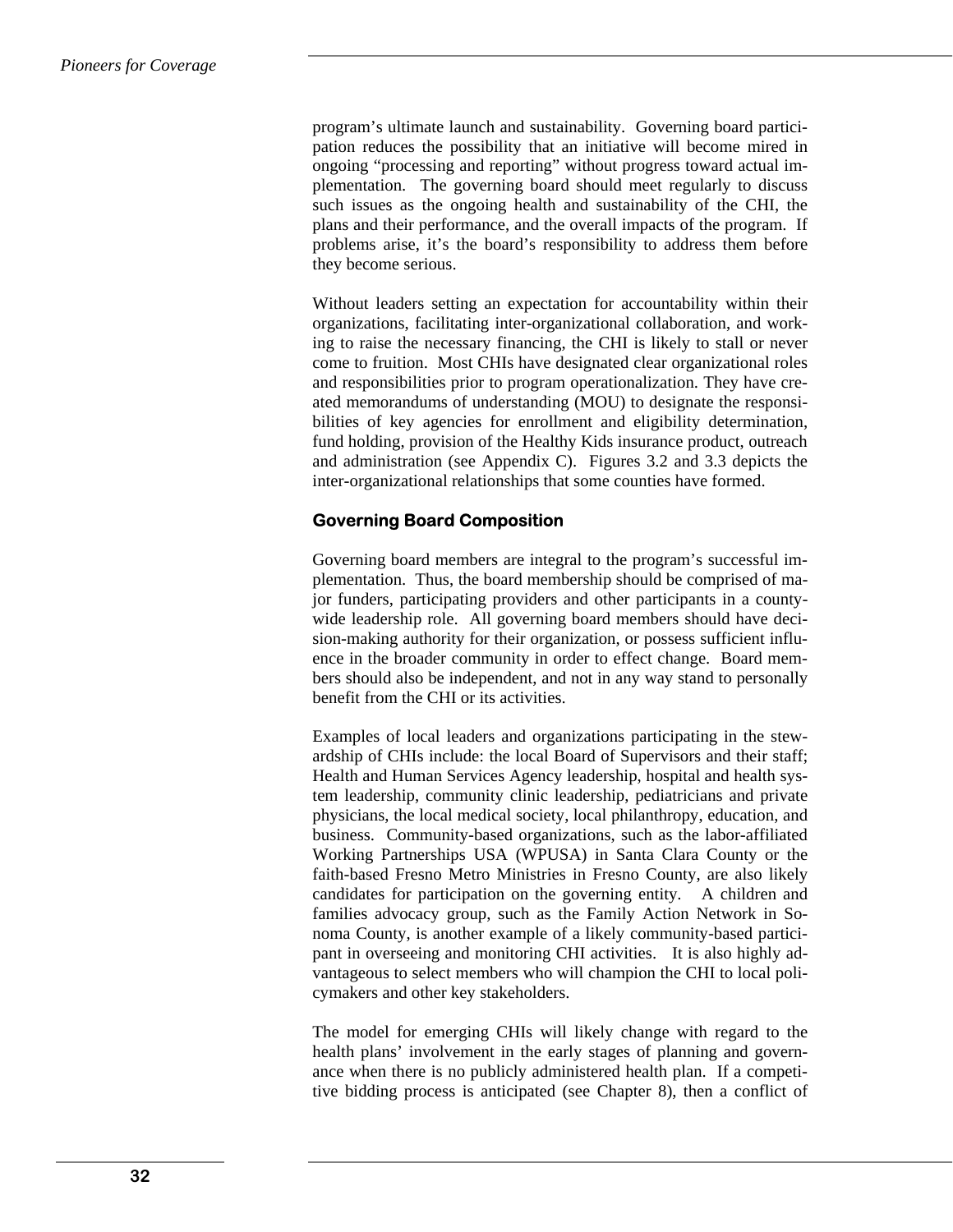interest could arise in identifying one or more health plans to participate on the governing board. For this reason, boards should be broad and require potential conflict disclosure and processes by which board members can recuse themselves. Any insurance carrier that may ultimately compete for the Healthy Kids product may need to recuse itself from a CHI's governing board. However, health plans should be invited to participate in subcommittees where their input is essential to program design and improvement.

CHI governing board members in the operational CHI counties have had many affiliations, as indicated in Table 3.4.

| <b>Funders</b>                                                                                                                                                  | <b>Implementing Agencies</b>                                                                                                                                                             | <b>Partners</b>                                                                                                                                                                                                                                                                              |
|-----------------------------------------------------------------------------------------------------------------------------------------------------------------|------------------------------------------------------------------------------------------------------------------------------------------------------------------------------------------|----------------------------------------------------------------------------------------------------------------------------------------------------------------------------------------------------------------------------------------------------------------------------------------------|
| <b>Board of Supervisors</b><br><b>Local First 5 Commission</b><br><b>Community and Other</b><br><b>Foundations</b><br><b>Hospitals</b><br><b>Health Systems</b> | <b>Health Services Agency</b><br><b>Social Services Agency</b><br><b>Health Plans</b><br>Clinics (community and county)<br><b>Health Systems</b><br><b>Community-based Organizations</b> | <b>Education</b><br>Labor<br><b>Faith-based organizations</b><br><b>Physicians</b><br><b>Medical Society</b><br><b>Dental Society</b><br><b>Hospitals</b><br><b>Health Systems</b><br><b>Child Care Providers</b><br><b>Other Community-Based</b><br><b>Organizations</b><br><b>Business</b> |

**Table 3.4 Potential Governing Board Members** 

The governing board is not the same as staff and does not have the same responsibilities. Staff may make day-to-day operational decisions, but major strategic issues require the board's participation and approval. A governing board should provide careful oversight of the CHI and draw on its members' expertise in areas such as outreach and enrollment, financing, quality improvement, plan performance monitoring and program evaluation.

An important balance to strike in designating members for the governing body is both the desire to be representative and the need to be able to make decisions effectively. The board should be equipped with an effective system to monitor staff and contracted plans and vendors. Board size generally varies between seven and fifteen voting members and generally only one member per organization sit on the board. Too large a board can be unwieldy, whereas too small a board doesn't allow for the variance of perspectives and skills that are required for sound governance. Although there may be strong political reasons to establish a large and fairly informal governing entity, generally this approach is not recommended. Decisions are generally made by consensus among board members, however, an odd number of participants allows for a tie-breaking vote if votes are split between governing board members.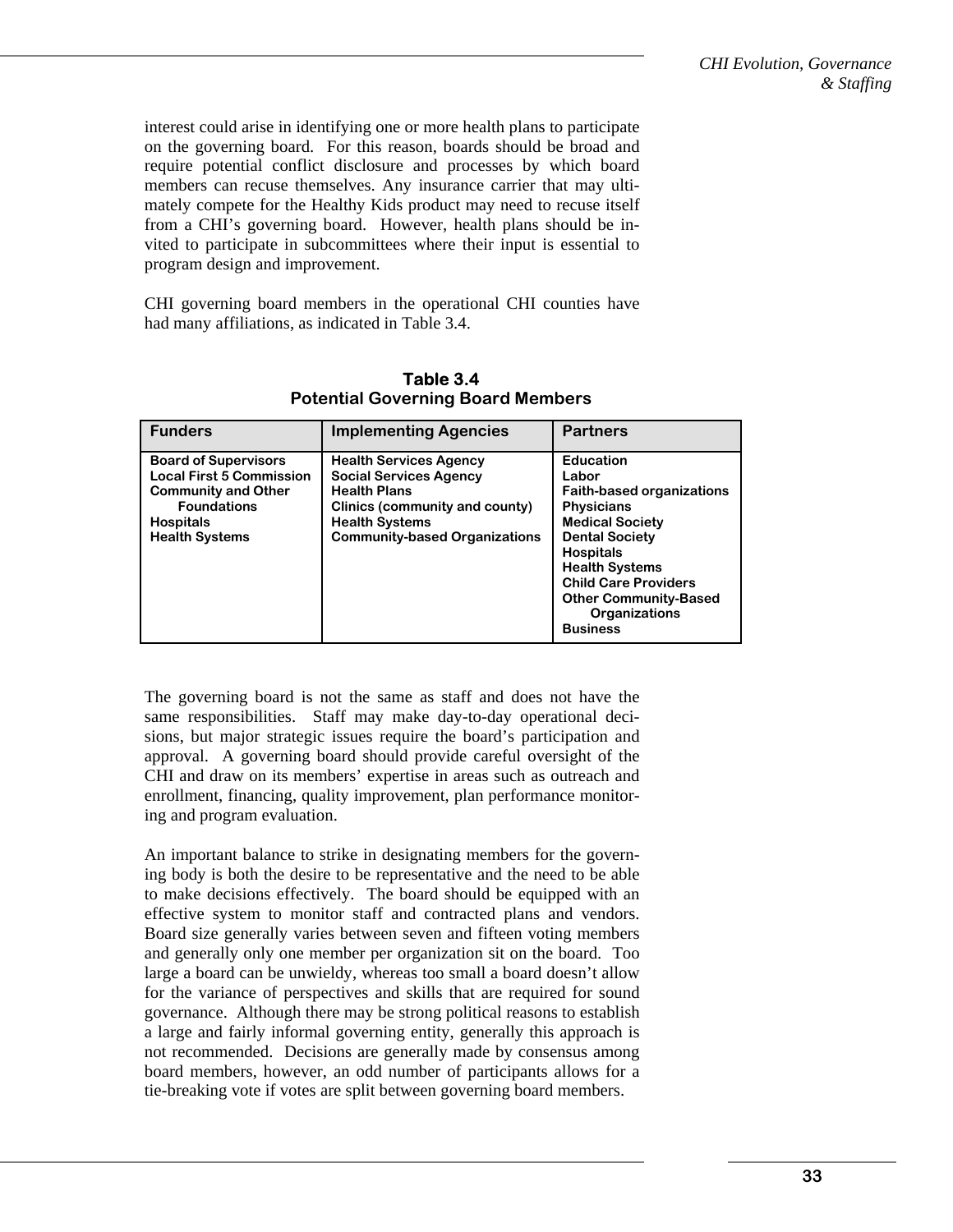However, as on most other dimensions, each CHI differs in number of coalition participants, level of health systems integration, and collaboration history—all of which may influence a CHI's governance structure options. An informal governance structure has been adopted by the Santa Clara CHI because of the unique conditions in which the CHI operates: a well-integrated public health and hospital system, a relatively small group of key stakeholders, and a multi-year history in collaborating on children's coverage issues. The Los Angeles CHI, which is relying on internal structure to provide functional, representative governance, exemplifies another CHI governance alternative. In contrast to Santa Clara and Los Angeles, San Mateo's Board of Supervisors has formally passed a resolution naming the county's oversight committee as the decision-making body for the CHI. San Mateo's oversight committee members include the Health and Human Services Agencies, the First 5 Commission, the local public plan, the hospital consortium, a community foundation and the local labor council.

# **Subcommittee Composition and Structure**

Most boards are divided into subcommittees, each of which focuses more directly on specific components of the CHI. Some of them, such as a governance committee, may be short term or optional. Most CHIs have at least three to four subcommittees. Subcommittees focus on specific task areas of the CHIs, including but not limited to financing, outreach/enrollment/retention, health plan and provider participation, marketing and communications, governance, and evaluation and performance monitoring (which may include quality and utilization review). Their focus is to research options and operationalize activities identified by the governing body. Examples of CHI subcommittees are included in Table 3.5.

Subcommittees typically meet on a bi-weekly or monthly basis depending on their charge, status of specific activities under their purview and the stage of the initiative. Throughout the early planning phase, for example, the outreach/enrollment/retention subcommittee may need to meet twice a month until the outreach plan has been completely formulated. In a similar vein, the program evaluation subcommittee may only meet once or twice in the early planning and design phases, but ramp up meetings once the CHI moves into actual implementation. CHI planners should exercise flexibility in setting forth meeting schedules and agendas for the subcommittees, as they are likely to change over the course of the initiative.

# **Developing a Project Charter and Implementation Timeline**

CHIs have found that program momentum may slow after establishing a governing board due to a lack of clear consensus about program goals, activities and timelines. Several first generation CHIs have acted to avoid this by creating a charter document that defines the vision, princi-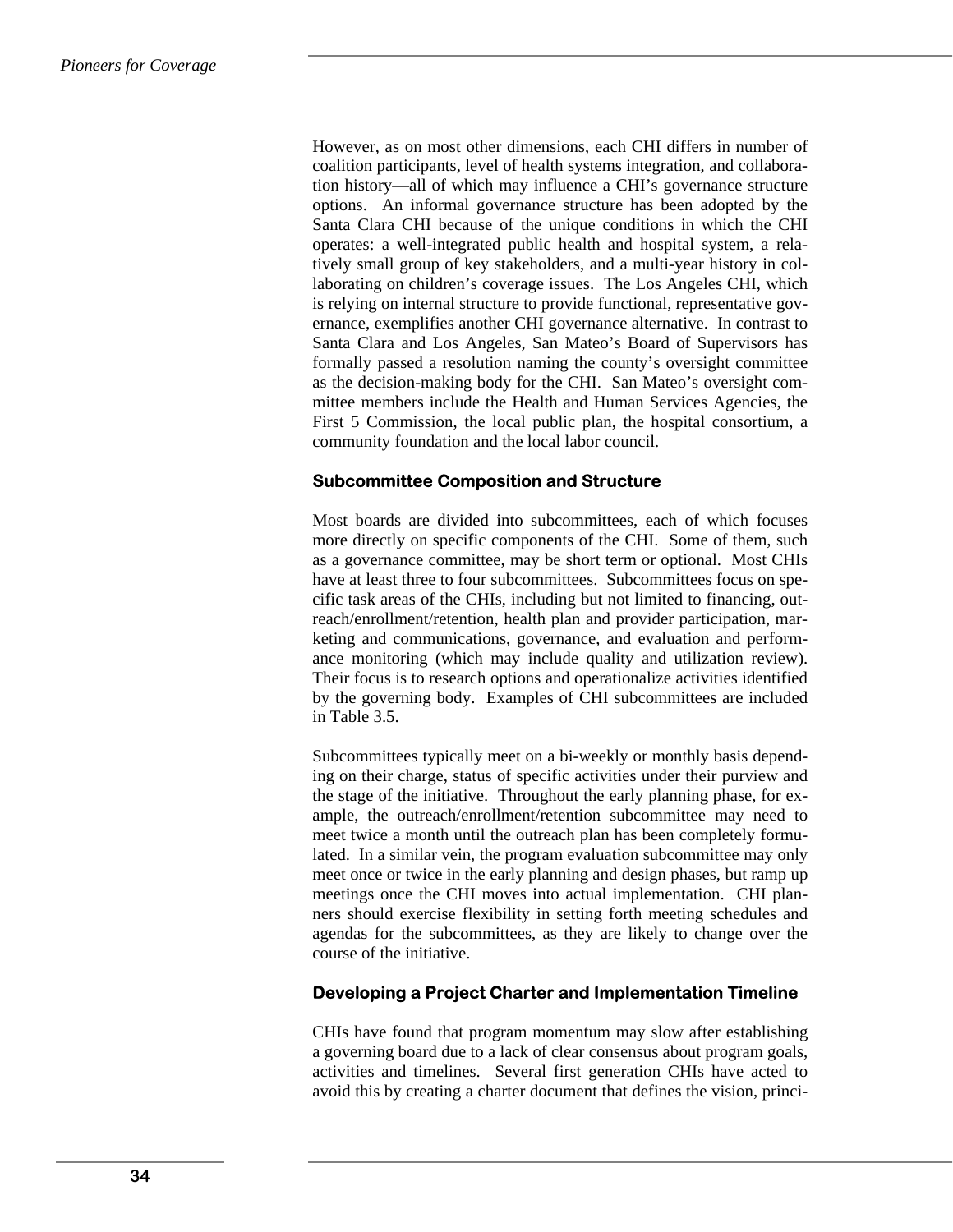| <b>Subcommittee</b>                                   | <b>Role/Function</b>                                                                                                                                                                                                                                                                                                                                                                                                            |  |
|-------------------------------------------------------|---------------------------------------------------------------------------------------------------------------------------------------------------------------------------------------------------------------------------------------------------------------------------------------------------------------------------------------------------------------------------------------------------------------------------------|--|
| <b>Financing/Fundraising</b>                          | Determine core operating budgets and financial projections<br>$\bullet$<br>Develop plan for financing the CHI from public, private and<br>$\bullet$<br>philanthropic sources<br>Meet with and/or make presentations to potential funders<br>$\bullet$<br>Ensure program sustainability over the long term<br>$\bullet$                                                                                                          |  |
| <b>Outreach, Enrollment &amp;</b><br><b>Retention</b> | $\bullet$<br>Ensure program enrolls targeted eligibles<br>Ensure families learn how to use the program<br>$\bullet$<br>Ensure enrollees stay enrolled as long as eligible<br>$\bullet$<br>Make recommendations regarding eligibility criteria, applica-<br>$\bullet$<br>tion forms, required documentation<br>Examine outreach, enrollment and retention issues for Healthy<br>$\bullet$<br>Kids, Medi-Cal and Healthy Families |  |
| <b>Health Plan Participation</b>                      | $\bullet$<br>Draft and review RFP to select health, dental and vision plans<br>to provide Healthy Kids coverage product<br>Evaluate submitted bids and provide recommendation to<br>$\bullet$<br>steering committee                                                                                                                                                                                                             |  |
| <b>Marketing/Community</b><br><b>Relations</b>        | $\bullet$<br>Develop and recommend communication strategies, including<br>messages and materials to reach various target groups, e.g.,<br>donors, community members, providers, policy leaders, com-<br>munity organizations, and low-income families with children<br>Help to broaden coalition membership and insure adequate<br>$\bullet$<br>communication to all community stakeholders                                     |  |
| <b>Program Evaluation</b>                             | $\bullet$<br>Oversee and design the evaluation process<br>Design key research questions and components that will guide<br>$\bullet$<br>the evaluation<br>Develop RFP to solicit evaluation proposals<br>$\bullet$<br>Select the evaluator<br>$\bullet$<br>Review the evaluation's progress<br>$\bullet$<br><b>Conduct performance monitoring</b><br>$\bullet$<br>Quality assurance and utilization review                       |  |

**Table 3.5 Sample CHI Subcommittee Functions** 

ples and goals of the initiative. In some counties this document is called a project charter. This charter is a living document that defines the intent, scope, and breadth of the local children's health initiative, and may change at the recommendation of the governing board as the initiative unfolds (see Appendix D). Other CHIs, such as Sonoma and San Luis Obispo, have agreed to a set of guiding principles for their programs.

The project charter or statement of principles serves as an "anchor" for the initiative over the course of its development and implementation. These documents set the framework under which individual organizations go back and secure the broader organizational buy-in and commitment of resources to the CHI. For CHIs where there may be some difficulty in achieving clear consensus on the breadth and scope of the initiative, the process for creating and adopting a charter document will assist in alleviating potential misunderstandings as the initiative moves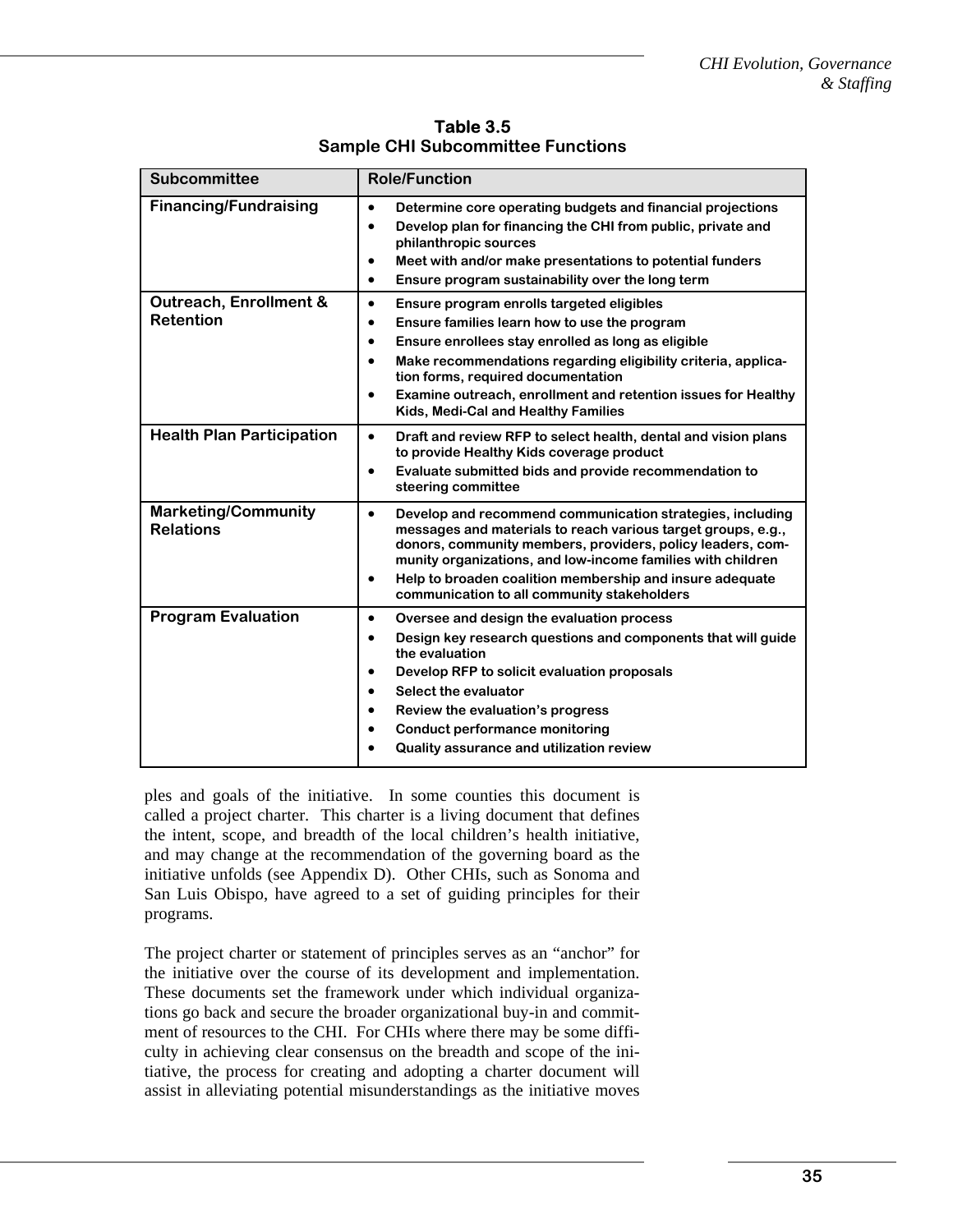forward. In creating the project charter, it is recommended that the group realistically identify key challenges and opportunities in the initiative's implementation. The charter may also include a statement about participation in the governance structure, and a general timeline for program launch. The timeframe for actual implementation will vary based on the availability of resources and a provider for the Healthy Kids product, but the average time to implementation generally ranges between nine and eighteen months. A sample implementation plan is included in Appendix E.

#### **Staffing and Technical Assistance Considerations**

With the governing board in place and poised to begin Stage 1 tasks, leadership should carefully consider specific staffing and technical assistance needs. The work includes, but is not limited to, staffing committee meetings and community forums, developing numerous technical papers, preparing budgets and cost estimations, and managing contracting processes for outreach, health plan administration and other services. While the governing board members or staff from their respective organizations may take responsibility for some of this work, many CHIs have solicited expertise from outside technical consultants.

CHIs also vary in their decision to hire dedicated full time staff to the program. Ideally, funding can be secured through the key partners to hire a dedicated, full-time project manager for the initiative prior to commencement of subcommittee activities. This staff member can be housed in any of various organizations, including the Health or Human Services Agencies, the First 5 Commission, the health plan or a key community-based organization participating in the coalition. The decision of where full-time staff are located will depend on a number of factors, including the salary structure and benefits the fiscal agent would provide, and the extent to which the staff member would be accountable to both the fiscal agent and the governing board. A CHI project manager should understand the relationships between key participating entities and have the ability to facilitate inter-organizational relationships. S/he may also be asked to staff one or more subcommittees in addition to the governing board in order to provide a central linkage between all the committees.

The funding source or sources for CHI staff will depend on which organization has available resources or the flexibility to underwrite staff support. In the Santa Clara and San Mateo CHIs, the local public plan and the Health and Human Services Agencies provided full and parttime staffing for the CHI. Other CHIs, including San Francisco, San Joaquin, Riverside, Los Angeles and Santa Cruz relied heavily on staff from the local public plan. Several second generation CHIs have received grant support to cover the costs of dedicated full-time staff or consultation for their planning process. Finally, a combination of sources including a regional community foundation, the First 5 Com-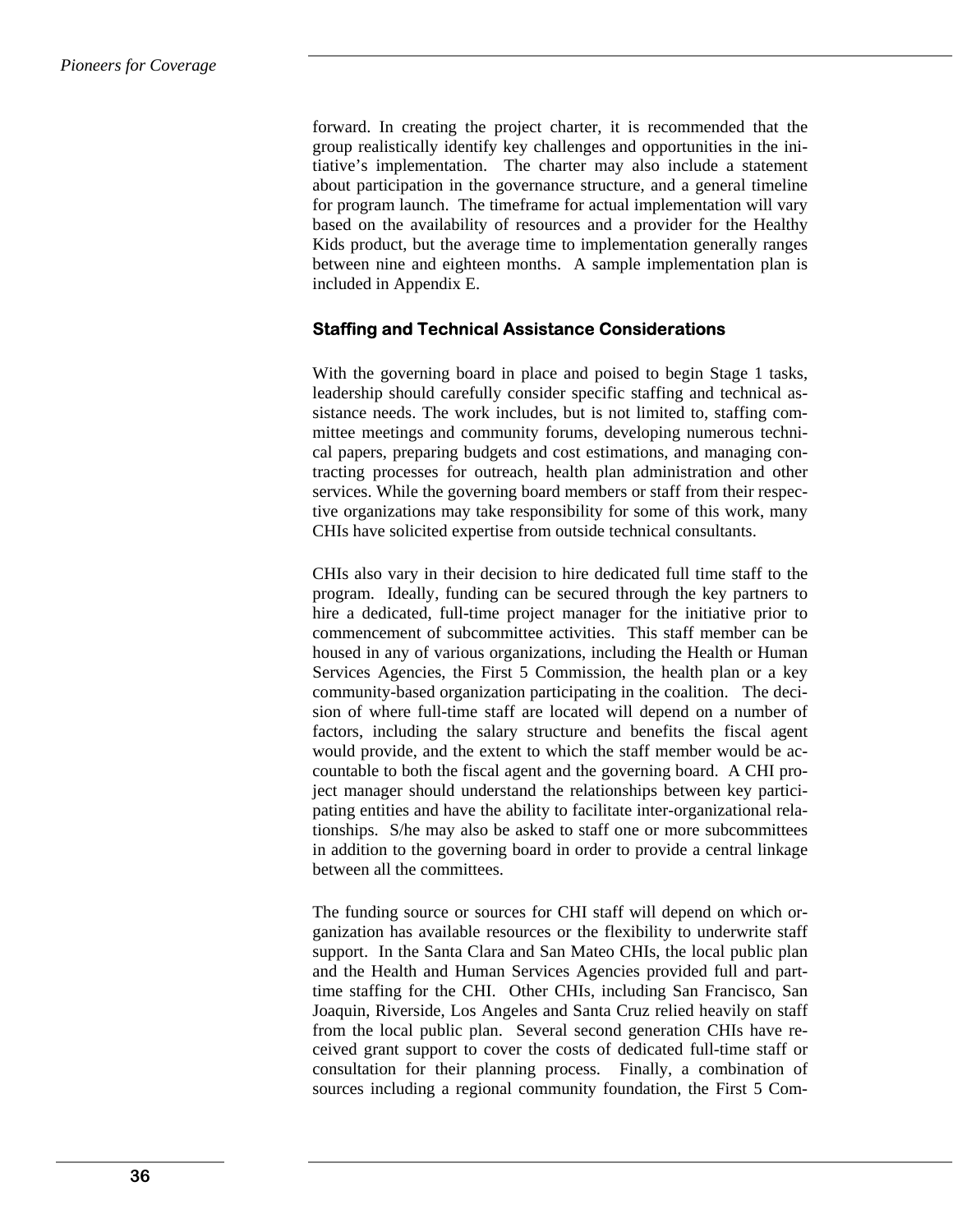mission and the local United Way are supporting a full-time project director for the Sacramento Cover the Kids by 2006 initiative.

Because a range of technical issues will need to be addressed during stages 1 and 2, most CHIs have utilized the combined support of staff and outside consultation. The issues and topics requiring expert research, writing, and technical guidance include:

- *Estimates of uninsured children:* This addresses the scope of uninsured children in the county and/or region and to the degree possible, breaks down the estimates by demographic characteristics. These estimates not only serve as the basis for financial projections, but also serve as a rallying point for developing community support.
- *Budget projections:* This will be based on the estimated number of children for a Healthy Kids product, benefits selected, premium costs and other factors. The budget may also include estimating costs based on enrollment projections by month and by year. The projected premium costs for children covered by the Healthy Kids product may need to be modeled in advance by outside experts.
- *Financing sources:* Research will be needed into the various state and local financing sources that may be available to fund the CHI. This assessment would include a feasibility study of tapping into each potential source and the particular requirements associated with each source.
- *Health plan solicitation, evaluation and negotiation:* Covering children ineligible for Medi-Cal and Healthy Families with public or commercial health plans will require expert knowledge of the managed care environment, Request for Proposals (RFPs) development and review, health plan negotiation and contracting arrangements, and third party administrator (TPA) functions and contracting arrangements.
- *Local provider capacity:* Achieving the goal of improving children's access to care in the county or region will require sufficient provider capacity (physicians, specialists, dentists, clinics, hospitals, mental health providers) to serve them. This assessment often precedes the health plan contracting phase and utilizes both existing data and some additional interviews and surveys. This can also addressed in the health plan RFP process.
- *Outreach, enrollment and retention infrastructure:* Creating a "One Open Door" outreach and enrollment system first requires an assessment of the existing infrastructure and all of its complexities. This may also include a feasibility study of implementing a One-e-App electronic enrollment system.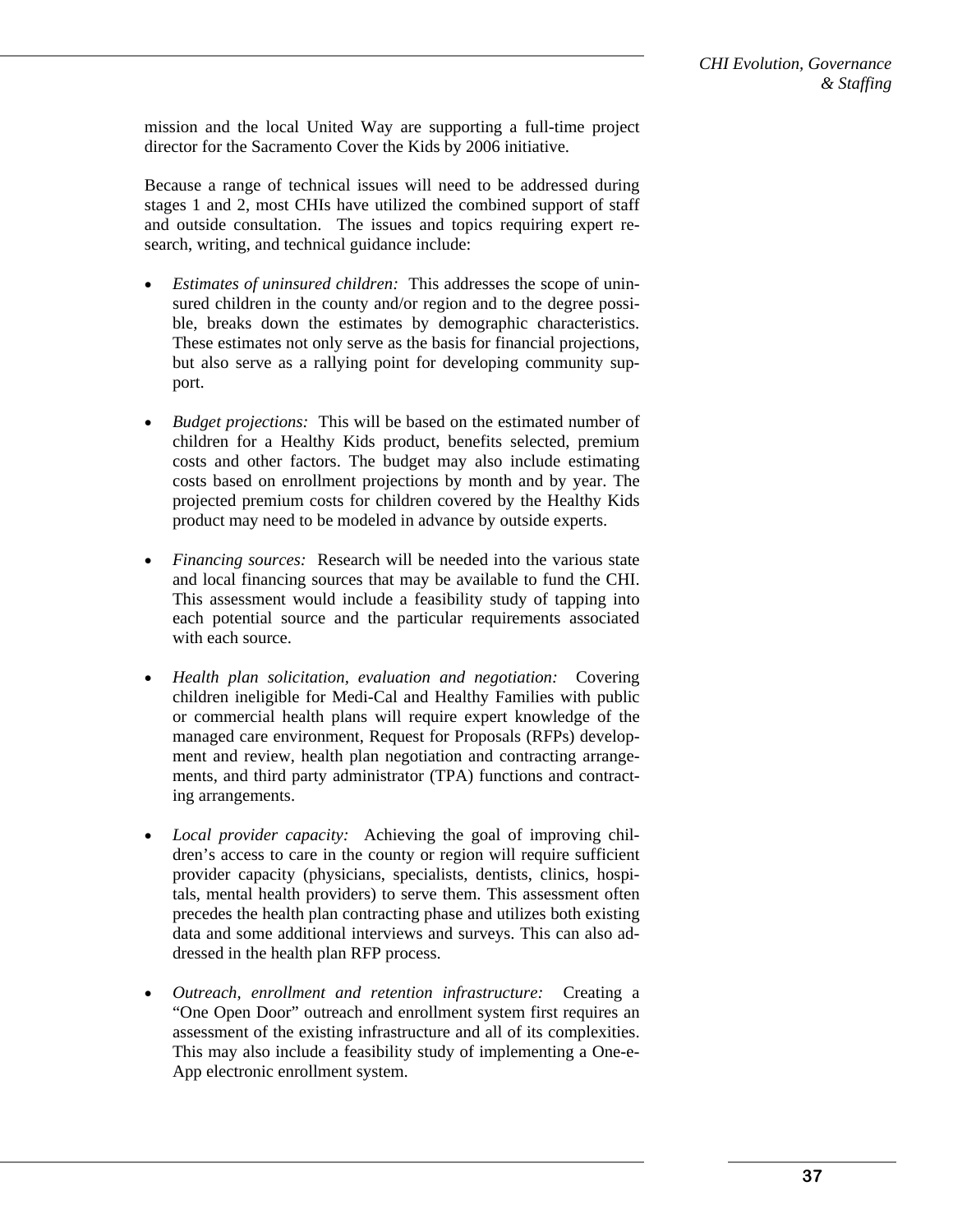• *Legal and actuarial issues:* Legal issues may arise around governance, financing and fund holding, and contracting with health plans. In the case of First 5 Commissions, issues may arise relative to the 0-5 funding restrictions. It is also highly recommended that an independent actuarial valuation of the scope of services be included in the start-up budget for a CHI.

Each county with a CHI will address the staffing and technical assistance needs differently and a number of options should be considered. As discussed earlier in this chapter, CHI staff and external technical expertise may also be provided by local community-based organizations and the Health and Social Services Agencies. In Fresno County, for example, the staffing to the CHI coalition is provided by Fresno Metro Ministries, a community-based organization. In San Luis Obispo, dedicated CHI staff will be housed at no charge at the Human Services Agency. In several of the first generation CHIs, staff have been hired as part of the local public plan. In addition, local agencies and community-based organizations may also address some of the specific technical assistance needs discussed above. In particular, county counsel offices may play an important role in addressing legal issues around the use of First 5 funds, governance and contracting with commercial managed care plans.

Finally, the relationships between the governing board, staff members and consultants should be clearly identified and communicated prior to implementation. The various staffing and technical needs are likely to be identified in the implementation workplan, with specific activities or tasks assigned by expertise area. It should be expected, however, that certain responsibilities between staff and consultants will evolve over time as local technical expertise is developed.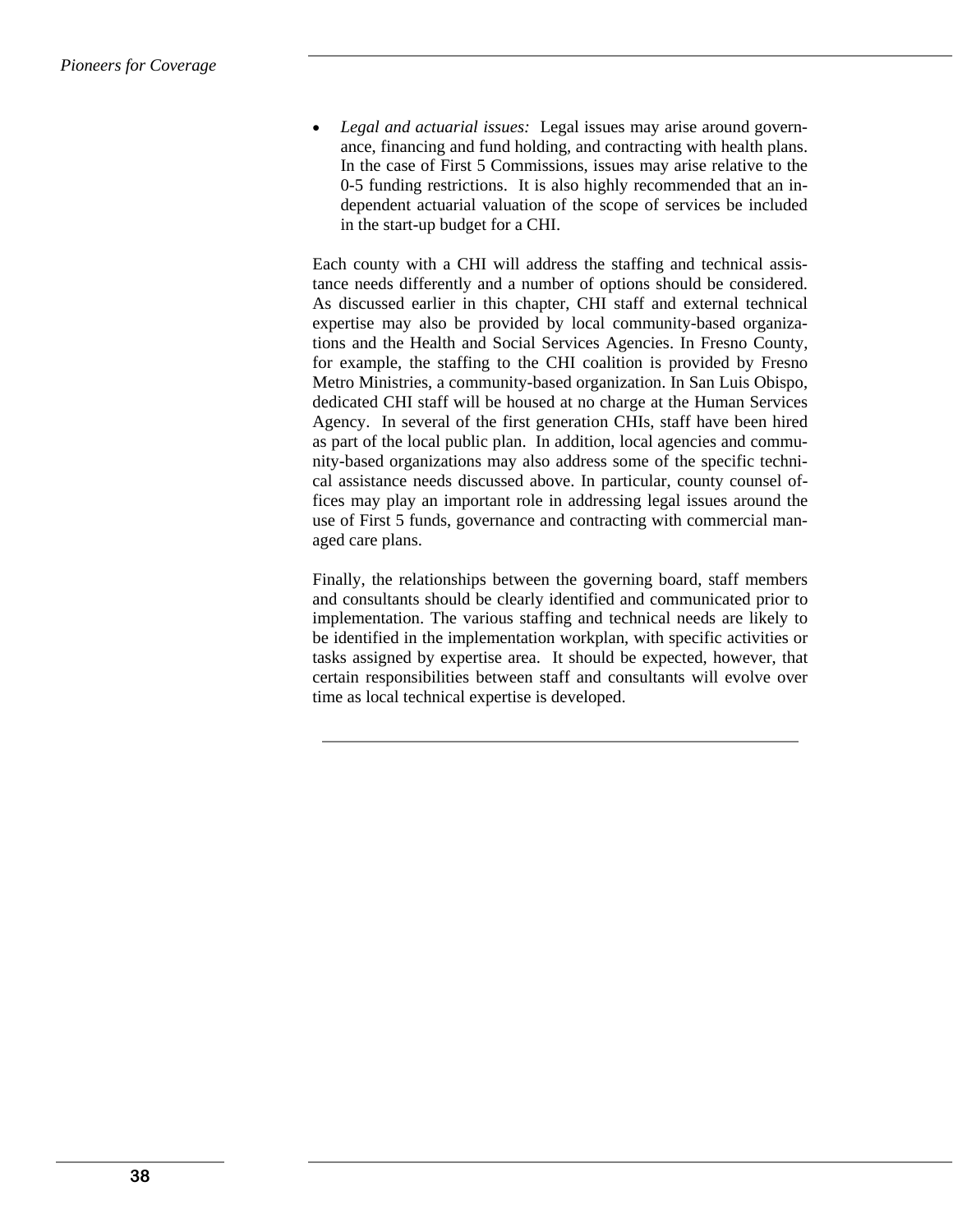# **4 | FINANCING**

### **The Importance of Realistic Optimism**

Financing is always the first major hurdle faced by start-up ventures, whether for-profit or not-for-profit. Like all new ventures, Healthy Kids programs have benefited from the creativity, vision, and determination of those who worked to get them financed. To date, nine CHIs have moved forward to operation through systematic planning, judicious goal setting, and realistic optimism. While their approaches have varied and their efforts have often met with resistance, at least initially, the message is clear: CHIs made up of committed organizations and influential community members can bridge the financing gap and create local coverage programs for children.

### **Financing Components**

Essential CHI financing components and strategies are: 1) securing planning and anchor funds; 2) securing local funds; 3) securing external funds; 4) program staging to match financing with enrollment levels; and 5) developing long term sustainability. While all five components are essential, only the first four components are necessary for start-up. Sustainability secured through long term federal, state and local funding commitments is the fifth critical financing component.

Another key consideration that underlies each aspect of developing a viable financing plan is ensuring adequate funder diversity. CHIs have assembled a varied mix of funders. Table 4.1 lists the funding streams of the nine operational CHIs and their sources. The funder mix and the amounts they individually provide to the initiative are a result of each county's economic, political and organizational environment.

### **Planning and Anchor Funding**

One major early role of CHI leaders and political champions is identifying and cultivating financial support for planning activities. A planning grant supports necessary staff and outside experts and also demonstrates that funders have found merit in the proposed planning activity. CHI planning grants have come from a variety of local sources including local First 5 Commissions and community and private foundations. San Mateo and Fresno CHIs also used Federal Healthy Communities Access Program (HCAP) grants to fund their planning activities. Organizations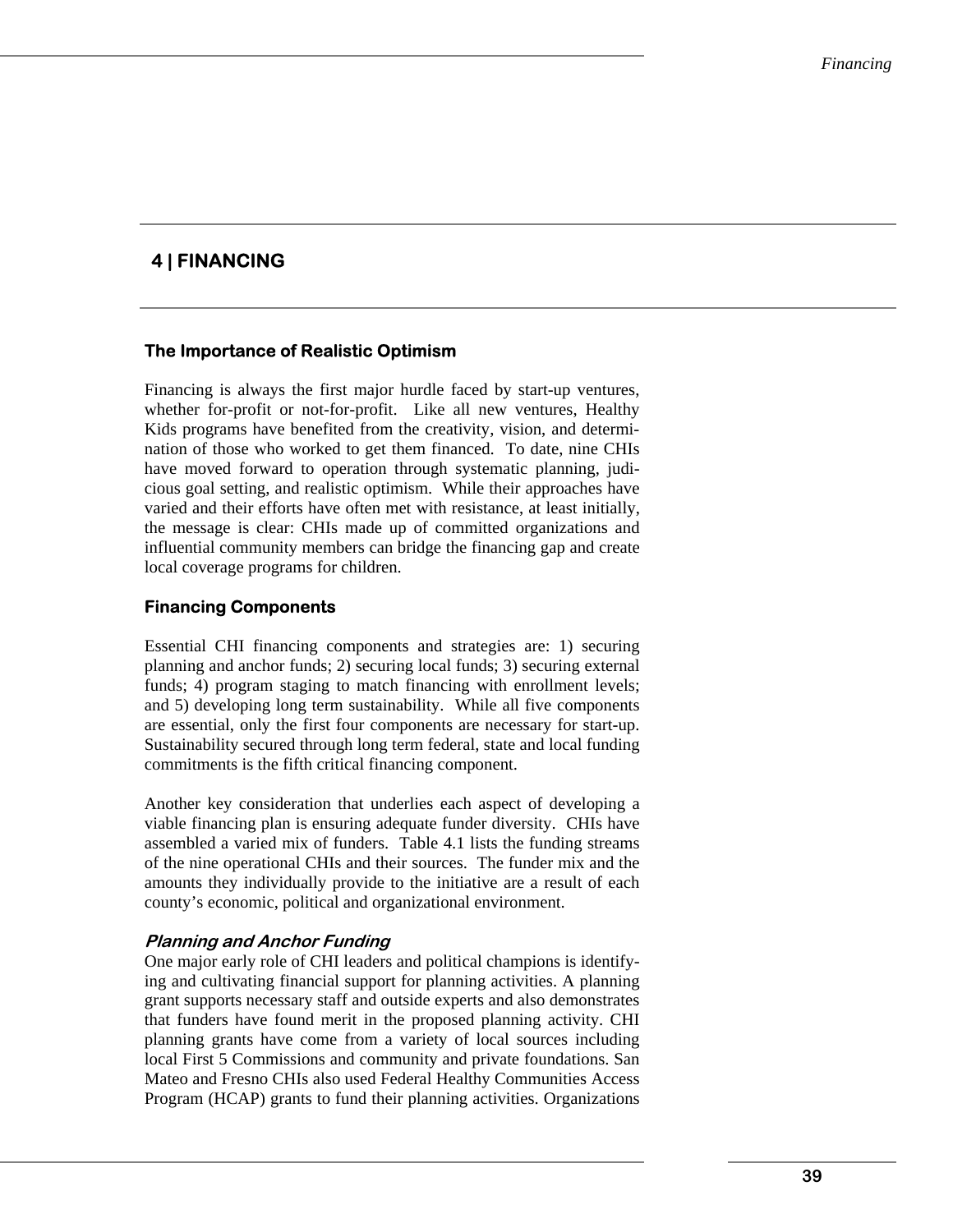participating in the CHI may also provide financial and in-kind staff support through each of the planning and implementation stages.

As planning progresses and the initial budget requirements of the CHI are projected, staff should develop a matrix of potential local and external public and private funding sources and explore the feasibility of accessing these sources within the community coalition. This matrix should also identify the main gatekeepers to local funding sources, such as tobacco settlement allocations, First 5 allocations, community foundation funding, hospital, and hospital district resources. This matrix serves as the key to identifying potential major anchor support for program implementation and operation. Receiving anchor funding helps CHIs encourage other probable funders to "come to the table" and contribute. CHIs have generally received anchor funding through the local First 5 Commissions to support their planning and implementation efforts and, in several cases, also to support several years of operation.

**Table 4.1 Current Mix of Funding Sources for Children's Health Initiatives** 

|                | <b>Statewide</b>                                                                                                                                                               | Local                                                                                                                                                                          |
|----------------|--------------------------------------------------------------------------------------------------------------------------------------------------------------------------------|--------------------------------------------------------------------------------------------------------------------------------------------------------------------------------|
| <b>Public</b>  | • California Children &<br><b>Families Commission</b><br>(First 5 California)<br>$\bullet$ AB 495                                                                              | • Local First 5 Commission<br>• County General Fund<br>• City General Fund<br>• Hospital District<br>• Plan Contributions<br>• Master Tobacco Settlement<br><b>Allocations</b> |
| <b>Private</b> | • The David and Lucile Pack-<br>ard Foundation<br>• The California Endowment<br><b>Blue Shield of California</b><br><b>Foundation</b><br>California HealthCare Foun-<br>dation | <b>Community foundations</b><br>• Corporations<br>• Individuals                                                                                                                |

The funding assessment should evaluate the local dynamics and fiscal realities within the county to secure funding from several sources. If funding gatekeepers are not already participating on the governing board or coalition, meetings should be set up between them and the CHI leadership and/or political champions. Cultivating public support to ensure available funding should be made a priority throughout a CHIs development.

In the first generation CHI counties, local resources have been instrumental in CHI planning, infrastructure support and premium subsidies. In these counties local contributors have included local First 5 Commis-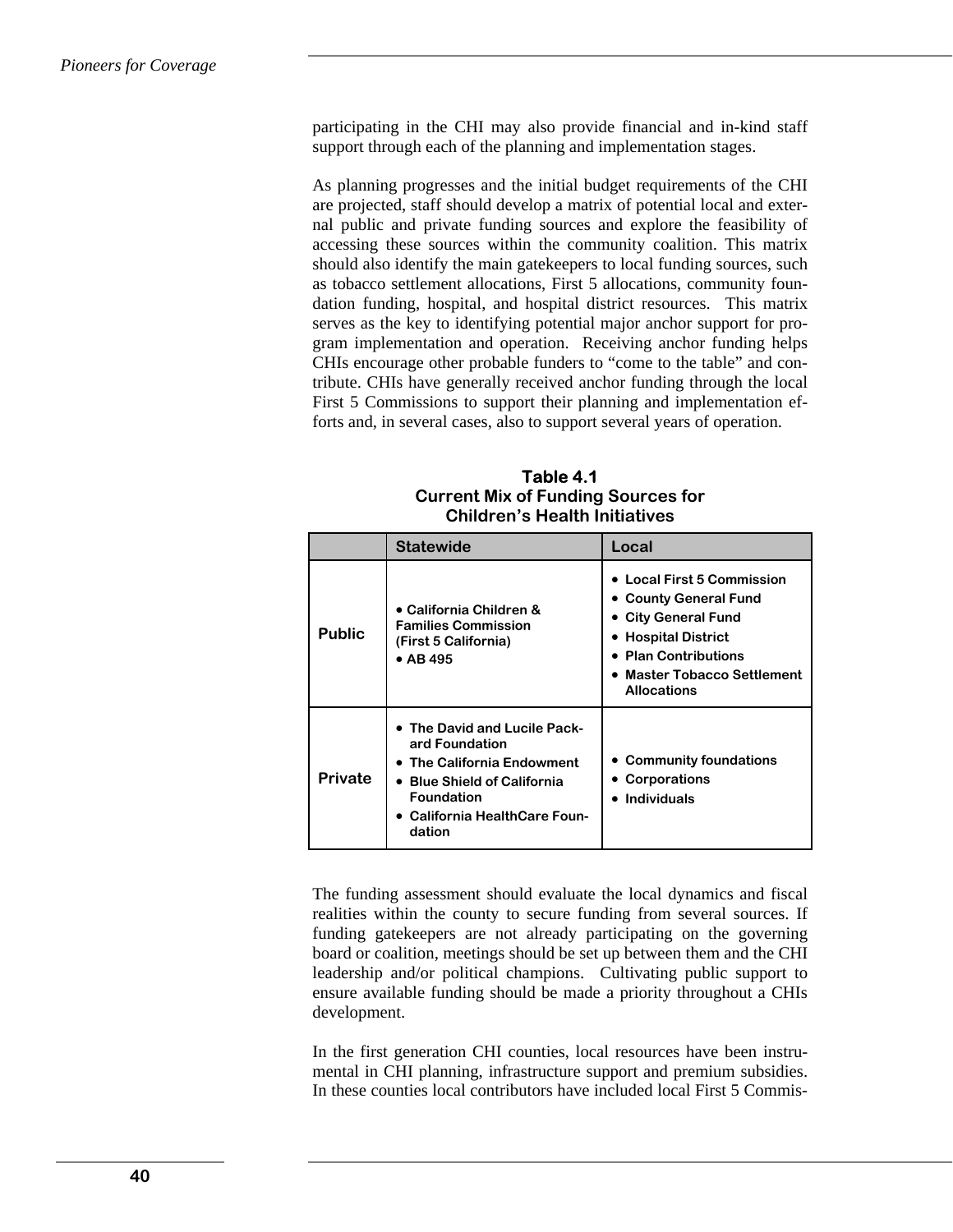sions, local initiatives and county organized health systems, Master Tobacco Settlement allocations, county and city general funds and local community foundations.

Often one local funder steps forward with a planning grant or anchor funding, thereby encouraging other funders and supporters to participate. These anchor funds have been provided by First 5 Commissions, local public plans and Boards of Supervisors.

Hospitals in the community may also prove a source of funding as in 2002 they incurred nearly \$330 million in uncompensated care statewide caring for children and youth.<sup>1</sup> Non-profit hospitals must provide "community benefits" to satisfy their tax-exemption status and must plan how best to spend those benefit resources with their community.<sup>2</sup> District hospitals, which are publicly owned, may have resources to support health insurance coverage for children in their service area. In San Mateo County, for example, two district hospitals have contributed significantly to the CHI.

Other local funders include community foundations, business, and philanthropies. California has also received some \$950 million dollars in Tobacco Settlement funds from the first installment in 2000 through 2002.<sup>3</sup> Individual counties have used their allotments in a variety of ways, including health service provision. However, careful coalition building and strategic champion selection may enable a CHI to receive some of these funds.

Perhaps most importantly, the existence of committed local funding has helped leaders and political champions to solicit matching funds and other resources from outside the community. In some instances, local support may come in the form of in-kind leadership contributions, personnel time and technological expertise from public service agencies, and political commitment from CHI champions. It is the amassing of collective local resources—financial, in-kind and political—that demonstrate local commitment, build momentum and attract other sources of financial support.

#### **Complementing Local Funding**

Most CHI leaders have worked to balance local funding with a mix of state (both public and private) and federal resources. Four private foundations including The David and Lucile Packard Foundation, The California Endowment, the California HealthCare Foundation, and the Blue Shield of California Foundation have each made multi-million dollar investments in children's coverage statewide. Individual county First 5 Commissions have also made children's insurance coverage a priority. Cumulatively, local First 5 Commissions have invested over \$50 million annually to CHI planning and premium support for children under age six. Significant resources have also been allocated by the California Children and Families Commission (State First 5 Commission) through its Health Access for All Children program. Announced in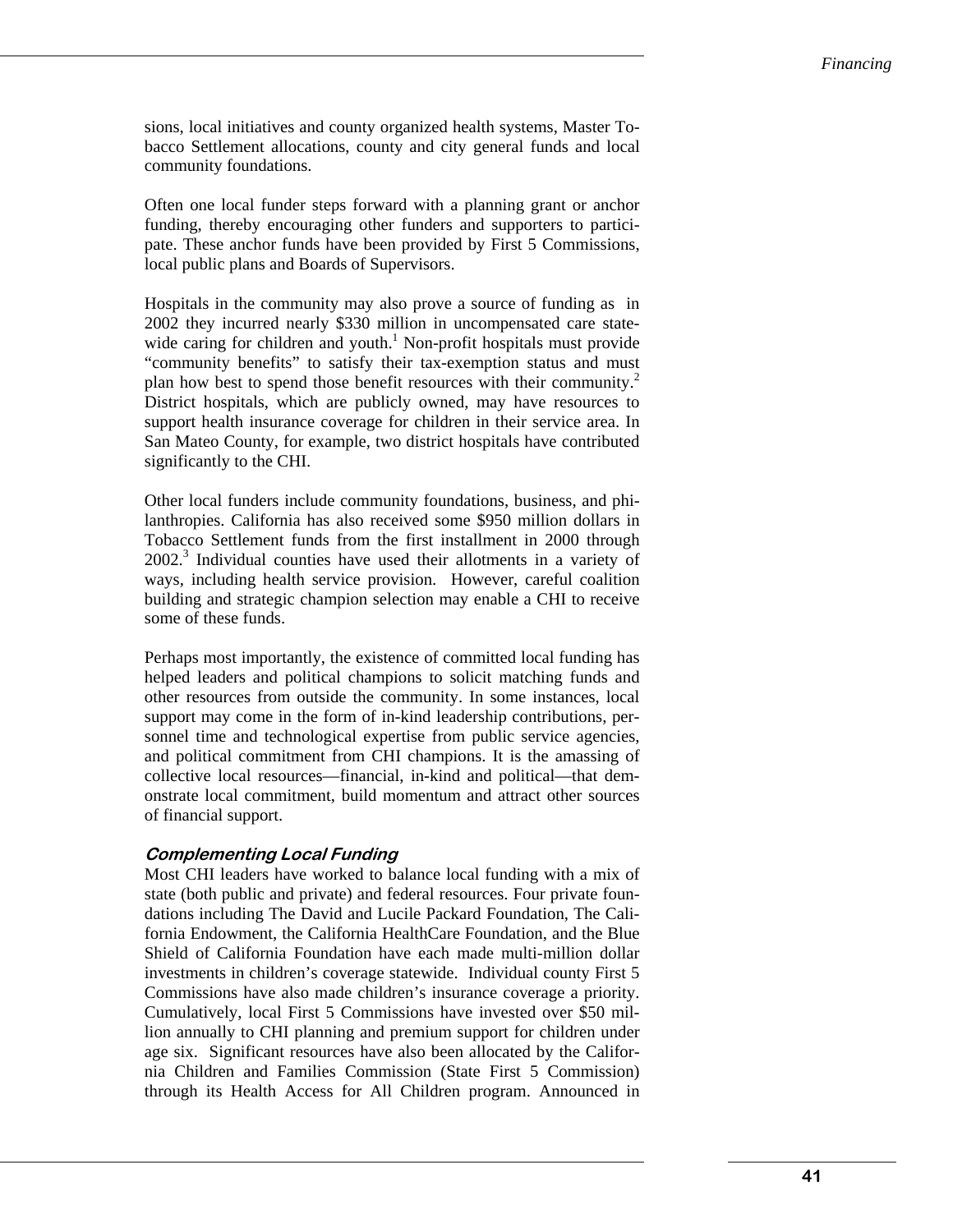# **Medicaid Administrative Activities (MAA)**

Federal resources are available to support the following activities:  $\triangleright$  Planning:

- Ð Interagency coordination to improve delivery of Medi-Cal services (One-e-App contract, CBO outreach contracts, etc)
- Ð Planning to increase Medi-Cal system capacity (working with community partners to fill gaps in Medi-Cal services)
- $\triangleright$  Outreach for Medi-Cal:
- Ð Marketing the program by distributing flyers, informing families of program benefits, etc.
- Ð Making referrals to application sites
- Referring children and families to Medi-Cal covered health services (well-baby visits, dentists, mental health counseling, etc.)
- ¾ Medi-Cal Enrollment:
- Ð Assisting with the Medi-Cal application process
- $\triangleright$  Translating for the application process

early 2004, the Commission has made a four year, \$46.5 million investment to assist with premium subsidies for children birth to age five who are ineligible for Medi-Cal and Healthy Families and who are in families with incomes below 300% FPL.

Established CHIs have negotiated state funding support for Healthy Kids enrolled high-need children by working with the California Children's Services (CCS) program. Together they ensure that CCSqualified children who are at risk for or who have serious, chronic and disabling physical conditions or diseases have their CCS-eligible services paid for by the program. That is, the CCS-eligible services required by these children are "carved out" of what their health plan is expected to provide, and the plan is not financially responsible for the costs of these CCS-covered services. This approach requires the health plan to have an MOU with the county CCS office that specifies this "carve out" for eligible Healthy Kids enrollees.<sup>4</sup> Additionally, Healthy Kids eligibles wll need to apply to a county CCS office and be accepted prior to being CCS-qualified.

The Child Health and Disability Prevention (CHDP) program is another state funded program that could pay the cost of CHDP services provided to eligible children enrolled in Healthy Kids. To date, there is no "carve-out" for CHDP program services. Counties should track CHDP services provided to CHDP-eligible children enrolled in Healthy Kids programs in the event that such a carve-out arrangement is negotiated in the future.

Federal funding through the Medicaid Administrative Activities (MAA) program may also play a role in Healthy Kids programs because of the links between outreach and enrollment provided to Medi-Cal and Healthy Families eligible children and Healthy Kids eligible children under a One Open Door approach to outreach, enrollment and retention activities (See Chapter 7 for more information on the One Open Door approach). MAA is a state-administered, federal cost reimbursement program for counties, community-based organizations and school districts involved in administering the Medi-Cal program. MAA reimbursements return to local Social Services Agencies as unrestricted dollars. Under the One Open Door approach, which screens Medi-Cal, Healthy Families and Healthy Kids eligibles, some of the costs associated with Medi-Cal eligibility screening can be reimbursed by MAA.

Federal funds may also support Healthy Kids programs through a unique local to federal matching opportunity known as AB 495. The program, administered by MRMIB, allows county agencies to transfer local funds to draw down unused federal State Children's Health Insurance Program (SCHIP) funds<sup>5</sup> for children in families above the Healthy Families income threshold of 250% FPL and below 300% FPL but who would otherwise qualify for Healthy Families. For this reason, the program may provide matching funds for some portion of Healthy Kids eligible children in programs that go up to 300% FPL.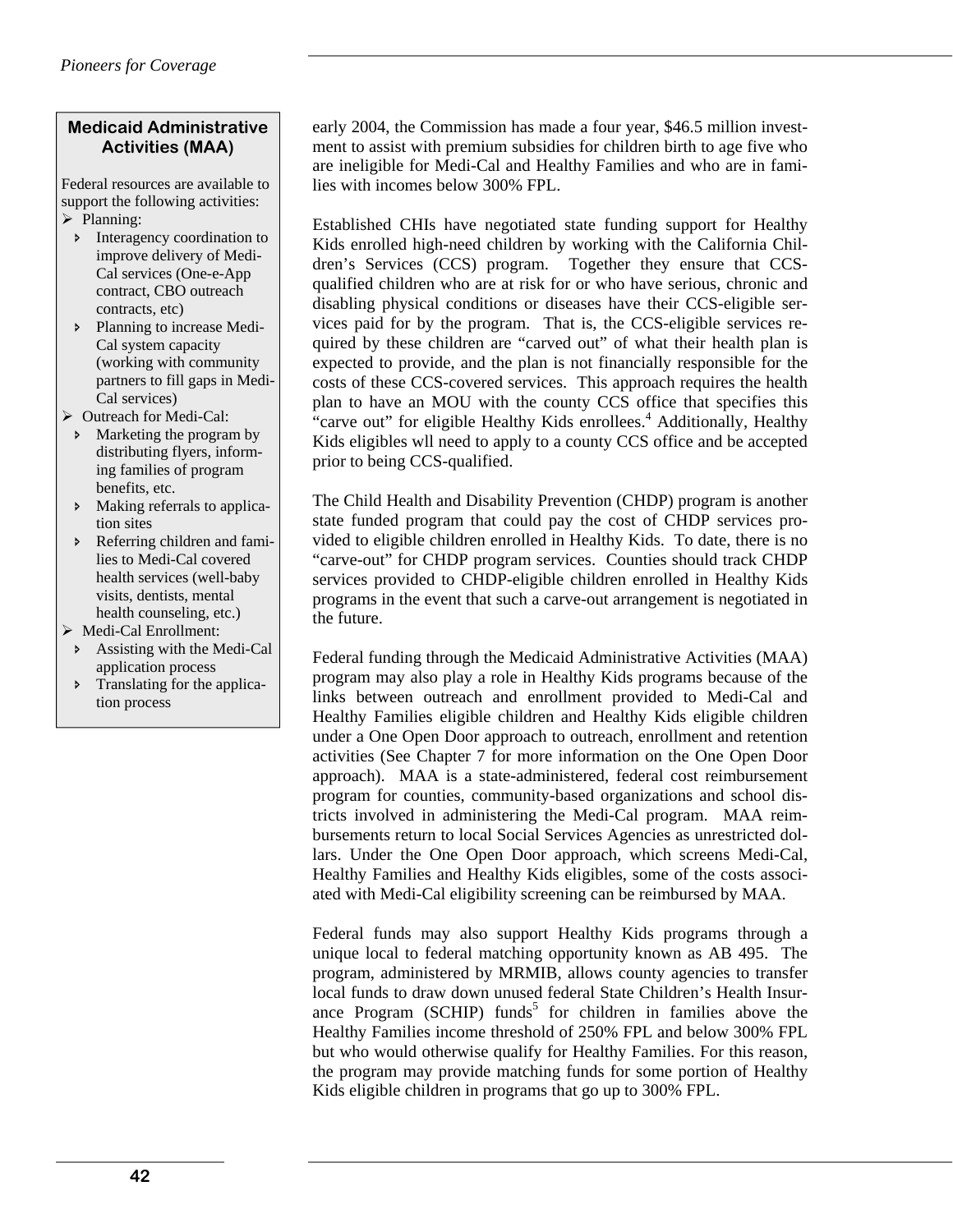AB 495 is highlighted as an innovative national model, as federal SCHIP funds typically require a state fund match. Counties will have to put up their own matching funds to draw down the federal resources. Moreover, the source of local matching funds will be carefully scrutinized and cannot include any funds that may have originated from federal dollars (e.g., Medi-Cal, Medicare). Four pilot counties have received approval to implement these matching programs. Other counties are planning to apply to qualify for approval through the federal Centers for Medicare and Medicaid Services (CMS).

While all potential funding is critical, the AB 495 program is at best only a partial funding source for Healthy Kids programs. First, SCHIP dollars are time-limited and set to expire in 2007. Second, children supported by these funds must have legal immigration status. Given that Healthy Kids programs have largely enrolled undocumented children below 250% of FPL, these funds will support a small proportion of all children enrolling. Lastly, the federal application and reporting requirements are numerous and unless documentation status information is collected according to CMS guidelines, the process may discourage some potential Healthy Kids applicants from applying for the program.

# **Program Staging**

Each of the established CHI counties initially raised sufficient funds for outreach and enrollment efforts, and to cover a majority of the total expected Healthy Kids enrollment. Given that marketing and outreach to Healthy Kids-eligible children takes time, financing the cost of premium subsidies can be staged over the first 12 to 18 months. Los Angeles County, for example, launched the CHI first for children 0-5 and then for 6-18 year olds nearly a year later. This staging allowed CHI leaders and political champions to systematically raise resources for the older population.

As in Los Angeles, launching with limited funding must be accompanied by aggressive sustainability and fundraising plans. Typically, multi-year funding (up to five years) may be more readily secured for the 0-5 population, and thus fundraising efforts will generally focus on 6-18 year olds. In addition, contingency plans, such as enrollment caps and waiting lists, should be outlined in the event that funds become limited. Unlike the Medi-Cal program, county Healthy Kids programs are not entitlement programs. This distinction ensures that CHIs can limit enrollment to match the available funding.

CHIs have been, and can be, launched with partial funding. With funding secured for essential program elements and a portion of the premium costs, the momentum created by a successful launch is invaluable in creating the goodwill necessary to raise additional resources. Furthermore, CHI planning should realistically stage launches and enrollment expansions to match immediately available and potential resources.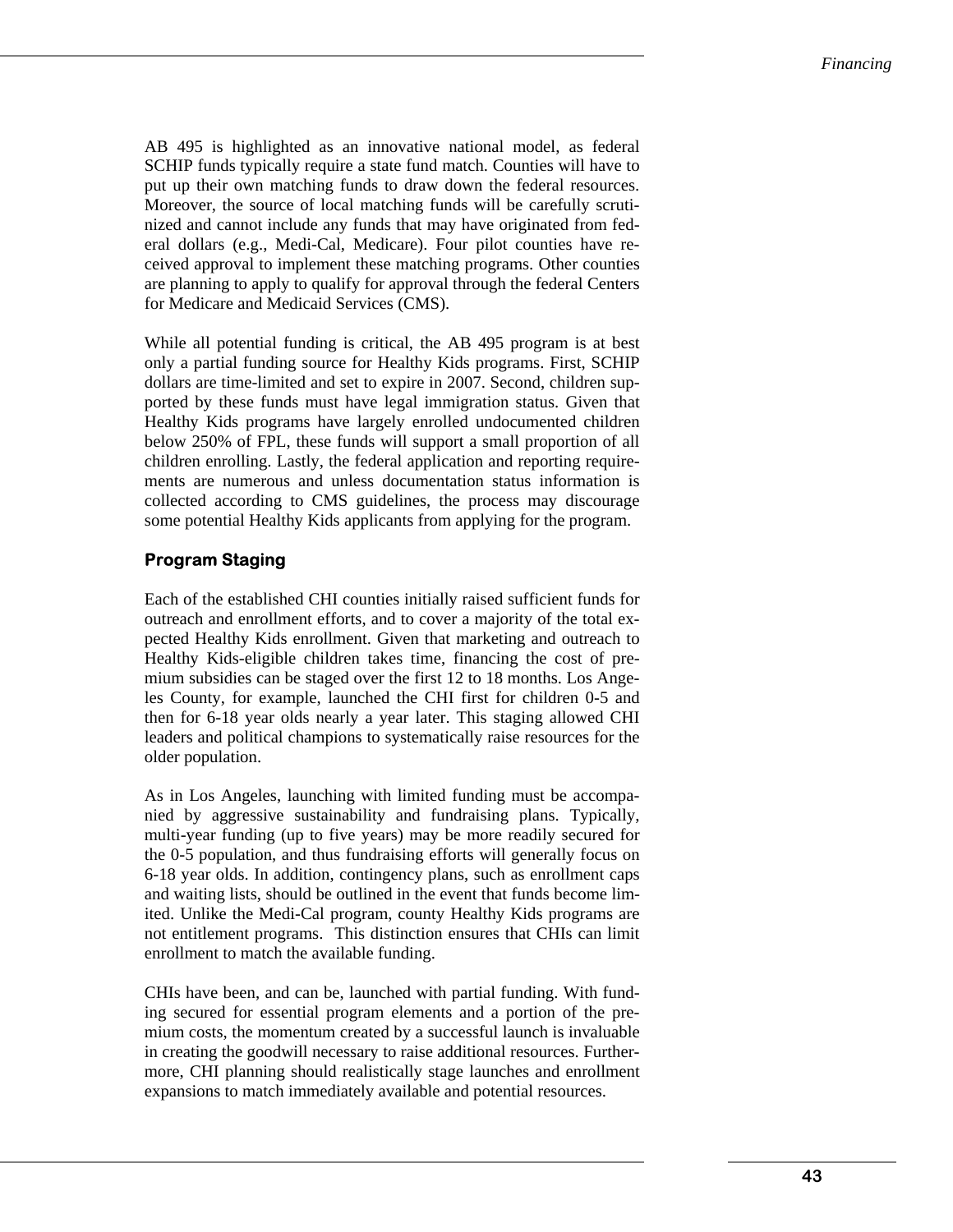### **Considering Funder Restrictions**

Potential funding may come with restrictions that affect the program design and how the resources are specifically used. First 5 funds, for example, are statutorily restricted to children under six years of age. If First 5 funds serve as the anchor grant, the initial program launch may be restricted to children under six. Los Angeles County launched their Healthy Kids program with this restriction in July 2003 and launched 6-18 enrollment nearly a year later. This age-specific restriction requires CHI leadership to find funding specifically for the 6-18 population. Moreover, CHIs with anchor funding from First 5 should be careful to ensure that the initiative's overall objectives remain broadly focused on all children birth to age 18. If funding for the 6-18 population is raised incrementally, the CHI leadership will have to address how to best use the funds incrementally. In other words, if funds are not sufficient to cover the entire 6-18 population, some choices for their use include: covering siblings of Healthy Kids enrollees under age 6; continuing Healthy Kids coverage for children after they turn 6; or covering a subset of eligible 6-18 year olds and keeping the remaining applicants on a waiting list.

### **Long-term Sustainability**

The most important issue for all CHIs that have operationalized Healthy Kids programs is ensuring long term program sustainability. None of the CHIs has yet secured adequate long term financing. Healthy Kids programs are relying in large part on transitional or "bridge" funds while CHIs work to achieve long term sustainability.

After anchor funding has been secured, CHI leadership should develop and implement a plan to attract long-term funding from all available sources. Such a plan for program sustainability identifies all potential funding sources and addresses the political work necessary to secure them.

A number of CHIs have initiated their long term financing efforts by first obtaining anchor funding from Local First 5 Commissions to support planning and, later, to provide multiple year premium subsidies for children under age six. These and other anchor grants often come with a "challenge" to obtain matching funds from other funders. As a result, governing boards and political champions should develop a "matching funds strategy" to attract other comparable grants and commitments, particularly for the 6-18 population. Funders generally feel more comfortable supporting an initiative when another major funder, such as a First 5, has already made a multi-year financial commitment.

Cultivating potential long-term funders requires soliciting the support of the general public as well as the support of political representatives and other influential community leaders. This can be accomplished by successfully marketing the program's objectives, demonstrating the value of investing in children's coverage, and specifying the economic benefits to the community. Committed and potential funders may benefit from periodic reports on CHI enrollments, total secured funding to date, and the overall return on investment in children's coverage.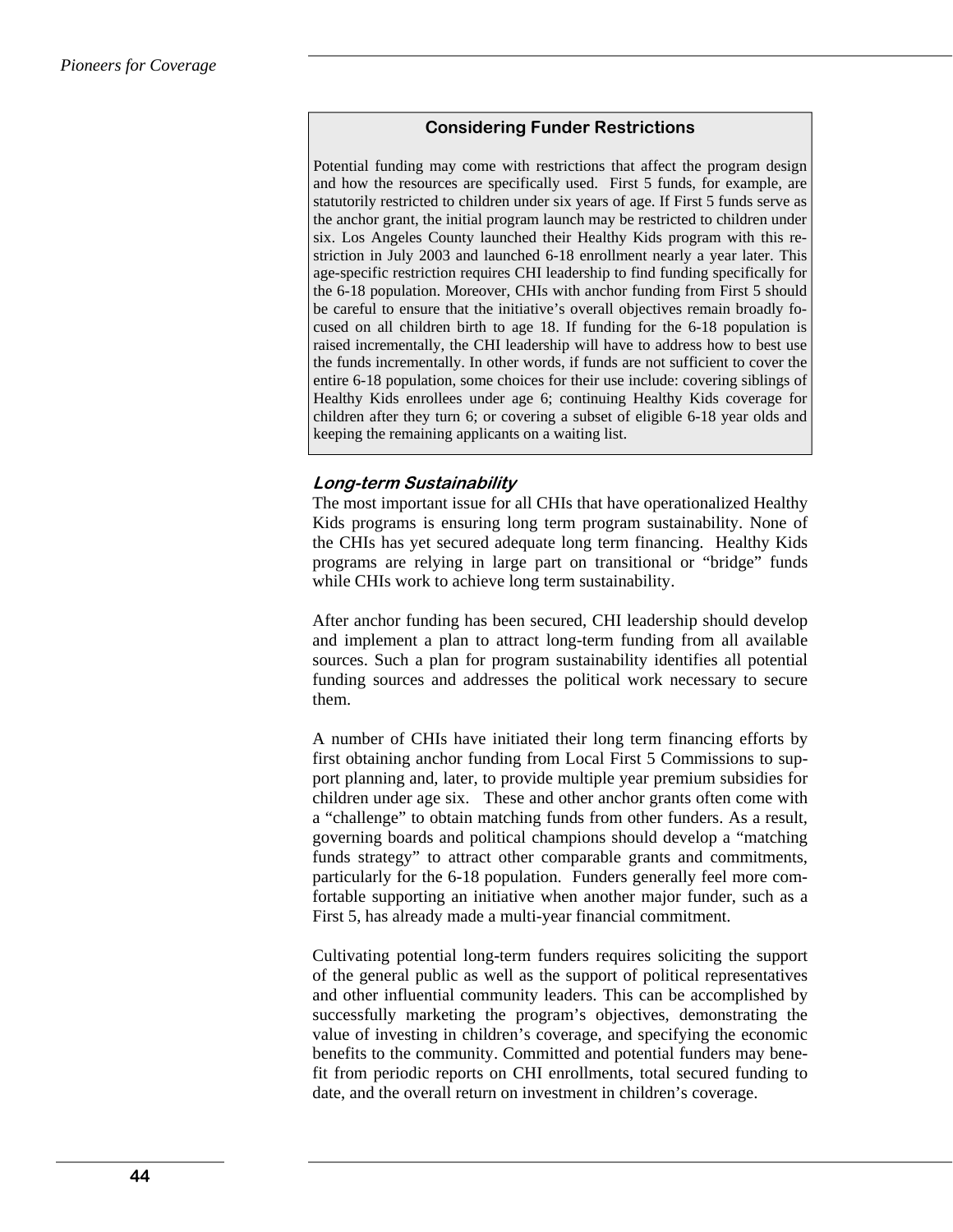Fund Holder Options: Each CHI must address how to legally administer funds raised for the initiative and make payments to contactors, most notably the selected health plan and community-based organizations. Specifically, an identified organization will hold and manage funds directed to support the initiative. The chosen fund holder assumes responsibility for disbursing some or all of the funds, tax reporting, and fiscal monitoring of CHI projects.

| County               | <b>Fund holder Type</b>                                                           | <b>Name of Fundholder</b>                                                                                                                                                                                                                                                                                                                                    |
|----------------------|-----------------------------------------------------------------------------------|--------------------------------------------------------------------------------------------------------------------------------------------------------------------------------------------------------------------------------------------------------------------------------------------------------------------------------------------------------------|
| <b>Alameda</b>       | <b>Local Agency (Local</b><br>Initiative Health Plan)                             | <b>Alameda Alliance for Health</b>                                                                                                                                                                                                                                                                                                                           |
| <b>Los Angeles</b>   | 501 $(c)(3)$                                                                      | <b>California Community Founda-</b><br>tion (LA Care Health Plan di-<br>rectly invoices First 5)                                                                                                                                                                                                                                                             |
| <b>Riverside</b>     | No fund holder<br>arrangement                                                     | <b>Inland Empire Health Plan in-</b><br>voices supporting entities di-<br>rectly                                                                                                                                                                                                                                                                             |
| <b>San Francisco</b> | No fund holder<br>arrangement                                                     | San Francisco Health Plan in-<br>voices S.F. Department of Public<br><b>Health and First 5 directly</b>                                                                                                                                                                                                                                                      |
| San Joaquin          | <b>Local Agency (First 5</b><br>of San Joaquin)                                   | First 5 San Joaquin                                                                                                                                                                                                                                                                                                                                          |
| <b>San Mateo</b>     | <b>Local Agency (San</b><br><b>Mateo County Health</b><br><b>Services Agency)</b> | The Health Services Agency<br>receives Healthy Kids funds<br>from:<br>(1) First 5 San Mateo (premium<br>and non-premium expenses for<br>children under age 6);<br>(2) San Mateo County (matching<br>funds for children aged 6-18);<br>and<br>(3) the Peninsula Community<br>Foundation (private and health<br>care district funds for children<br>aged 6-18) |
| <b>Santa Clara</b>   | 501(c)(3)                                                                         | Santa Clara Family Health Foun-<br>dation holds privatecorporate<br>and individual funds; Santa<br><b>Clara Family Health Plan directly</b><br>receives tobacco settlement<br>funds from the city of San Jose<br>and Santa Clara County                                                                                                                      |
| <b>Santa Cruz</b>    | <b>Community Founda-</b><br>tion                                                  | <b>Community Foundation of Santa</b><br><b>Cruz County (funds for kids age</b><br>6-18); Central Coast Alliance<br>invoices First 5 Santa Cruz di-<br>rectly                                                                                                                                                                                                 |

| Table 4.2                                             |
|-------------------------------------------------------|
| <b>Fund Holding Arrangements for Established CHIs</b> |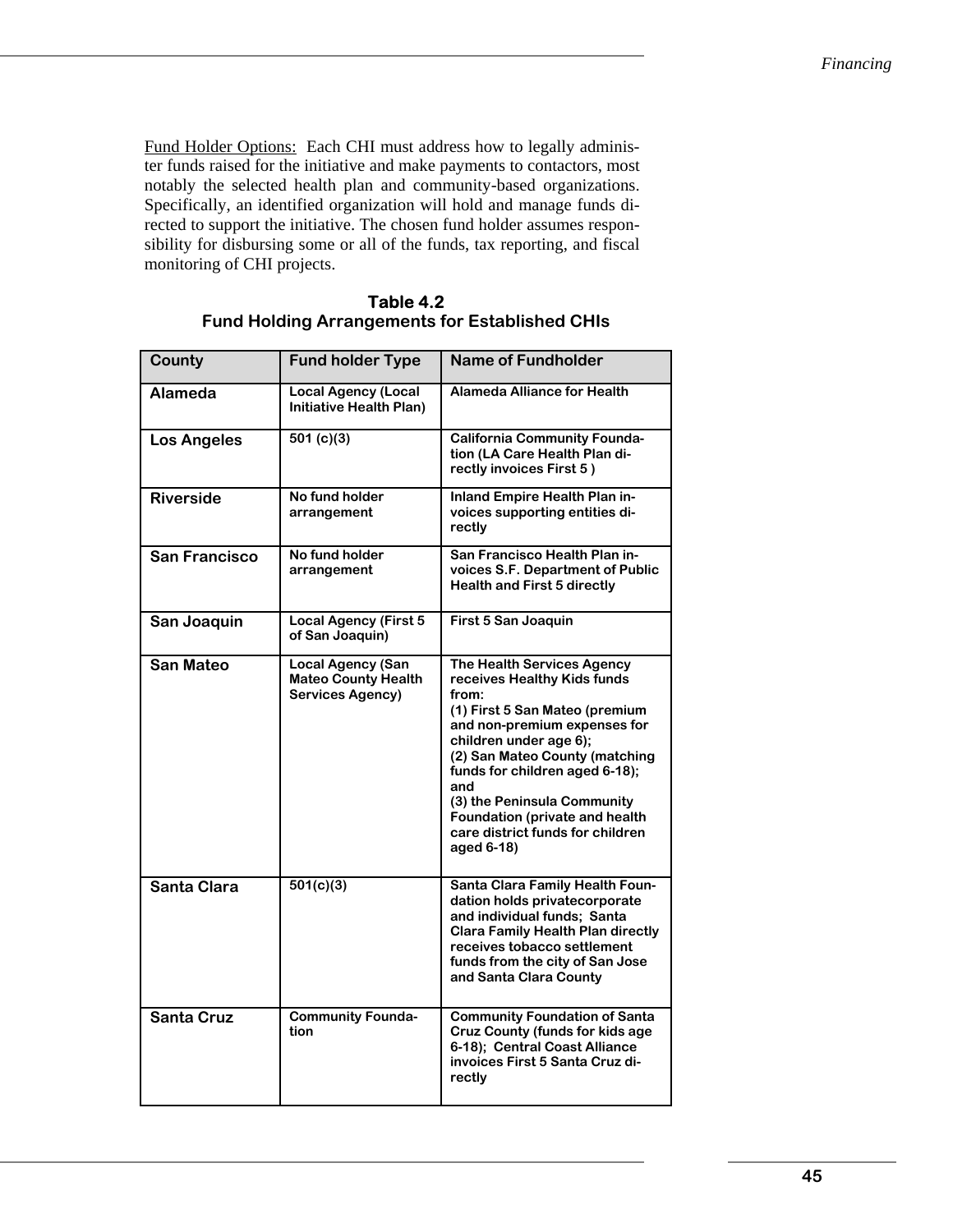Established CHIs have created various fund holding arrangements. The three main options are to contract with (1) a local community foundation; (2) a local agency; or (3) to establish a  $501(c)(3)$  charitable organization to meet the fund holding responsibilities. Table 4.2 above shows the fund holding arrangement in established CHIs.

1. California Office of Statewide Health Planning and Development, Selected Hospital Annual Financial and Patient Discharge Data, 2002. This figure represents the cost-adjusted sum of charity, bad debt and county indigent program shortfalls, less subsidies and gifts for indigent care. To obtain the amount of uncompensated care attributable to children and youth 19 and under, the proportion of children from all discharges was applied to the total amount of uncompensated care. The hospitals included are comparable acute care hospitals and those excluded are Kaiser, specialty, psychiatric, state and federal hospitals. Kaiser hospitals are do not report certain financial data, including bad debt and charity care.

2. SB 697, passed in 1994, states that private not-for-profit hospitals "assume a social obligation to provide community benefits in the public interest" in exchange for their tax-exempt status." Therefore, under the community benefit legislation, a private not-for-profit hospital in California is required to: 1) conduct a community needs assessment every three years; and 2) develop a community benefit plan in consultation with the community.

3. Statehealthfacts.org. *Tobacco Settlement Funds, Cumulative Total To Date, SFY2000 through SFY2003.* 50 State Comparisons, Health Costs and Budgets, Kaiser Family Foundation State Health Facts website. Available online at http://www.statehealthfacts.kff.org/.

4. Typically, however, plan PCPs are still expected to coordinate the CCS-covered care required by CCS-qualified children.

5. For more information on AB 495 and the application process, please visit the MRMIB website at http://www.mrmib.ca.gov/ .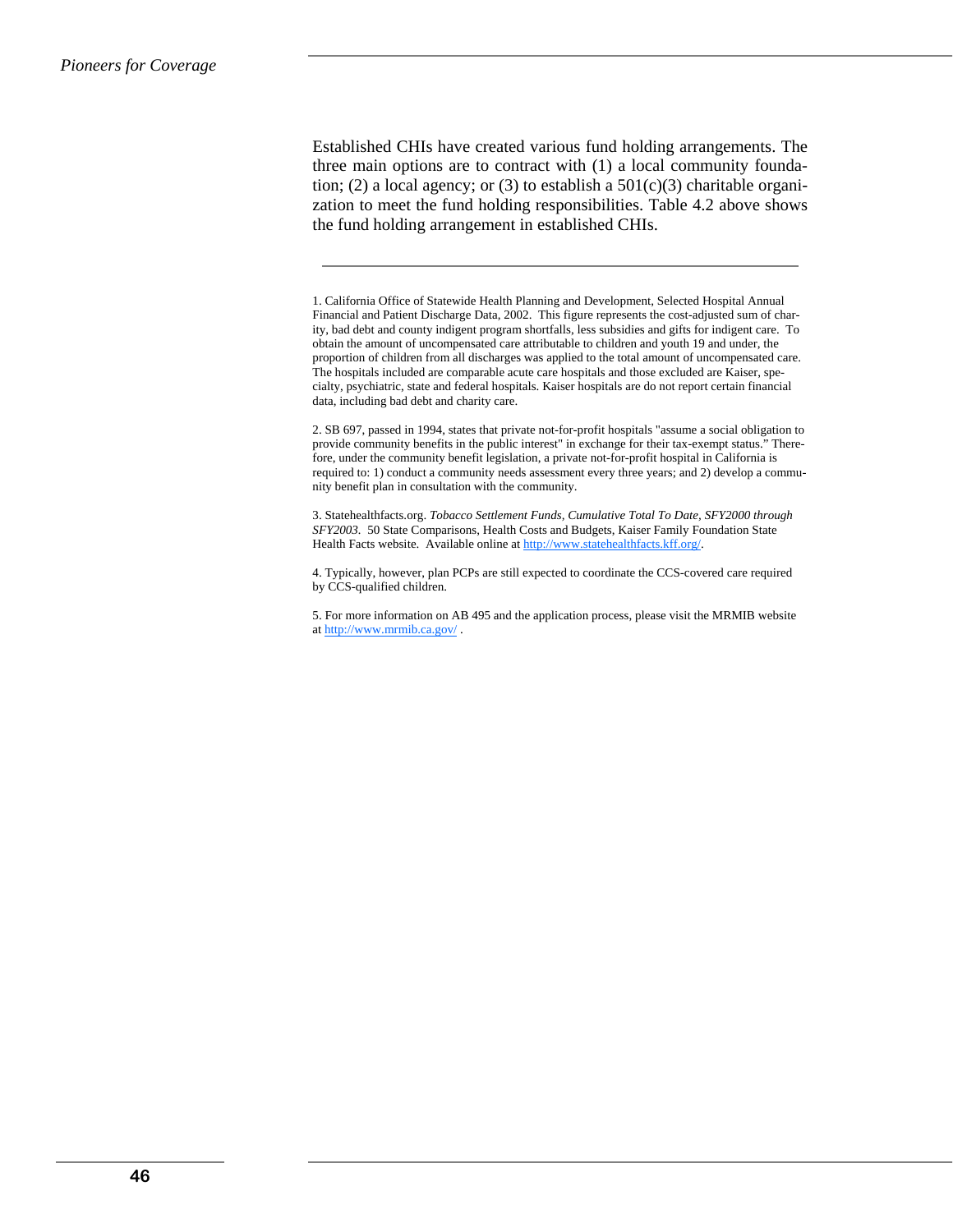# **5 | PROGRAM DESIGN**

# **Core Coverage Objectives**

To achieve the overall goal of affordable health insurance for all children, a local CHI focuses its financial and leadership capital in two main areas: 1) coordinated outreach and enrollment into Medi-Cal, Healthy Families and Healthy Kids programs; and 2) the development of a comprehensive health coverage program for children under 300% FPL who are ineligible for Medi-Cal and Healthy Families. This approach to insuring all low to moderate income children is built upon the following core coverage objectives:

### **Coverage objective 1**

Coordinate outreach and enrollment structures and processes for subsidized insurance programs into a seamless system. This is also known as the "One Open Door" approach to outreach, enrollment and retention that is addressed in Chapter 7. Such coordination improves the ease with which families can navigate complex insurance programs and enroll all of their eligible children into comprehensive coverage. Central administrative coordination also allows counties to maximize enrollment in state and federally funded programs, bringing valuable resources into the county. With the development of a Healthy Kids product (discussed below), families will have coverage options for all of their children, regardless of immigration status.

### **Coverage objective 2**

Develop a comprehensive Healthy Kids product for all children ineligible for Medi-Cal and Healthy Families. Counties with established CHIs have designed and developed comprehensive insurance products called Healthy Kids. This approach stands in contrast to the more typical fragmented approaches of providing episodic non-emergent care to children in emergency departments or in providing a more limited scope of services. Figure 5.1 below illustrates the continuum of alternatives for providing health services to the uninsured.

There is strong evidence supporting comprehensive coverage for children. Most notably, a comprehensive coverage product allows for a medical home where children's care can be continuous and well coordinated. Some counties have decided to cover uninsured children by funding community clinics to provide primary care or by purchasing a lim-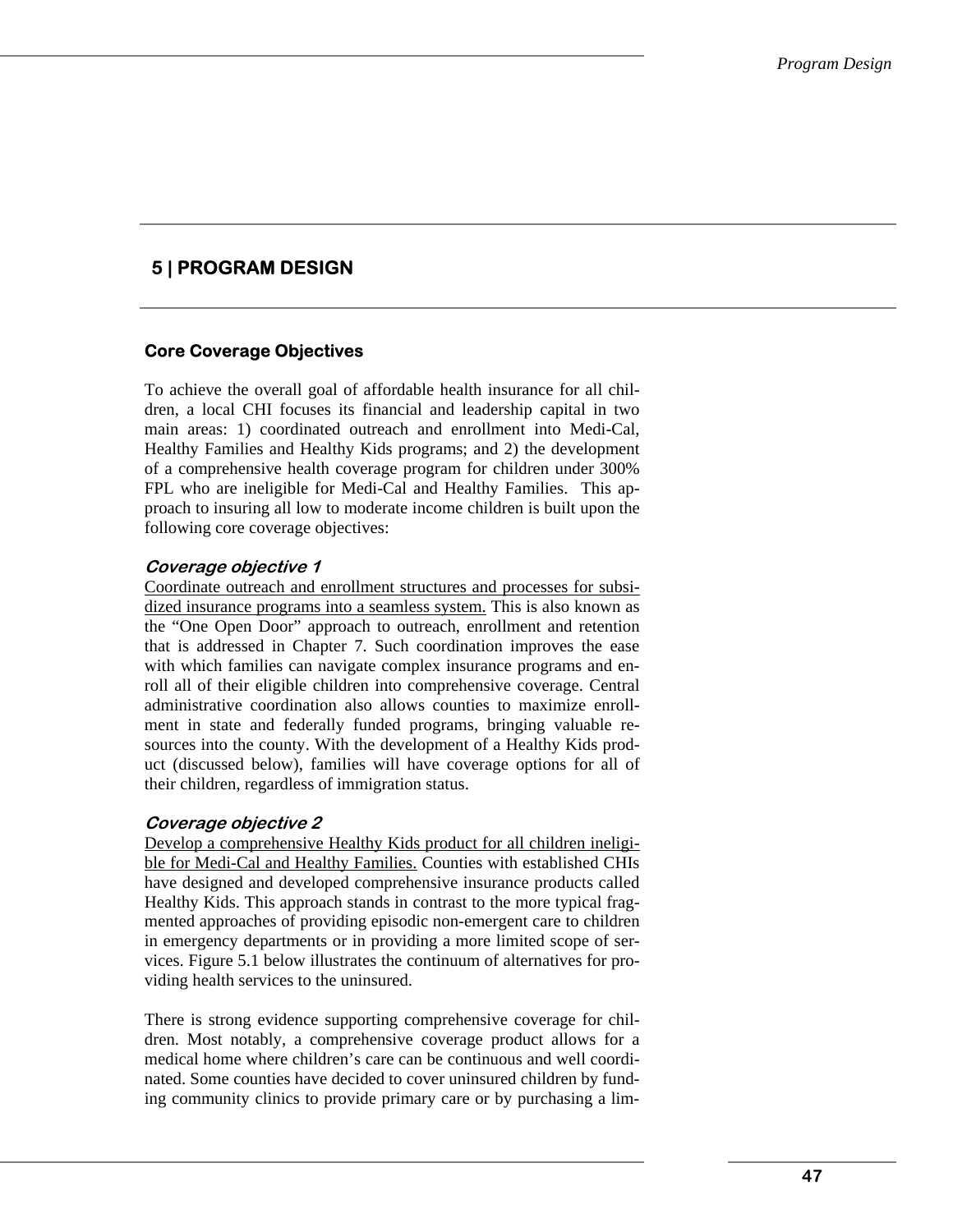ited scope benefit package from the California Kids Program.<sup>1</sup> While these are worthy options, current funding support for Children's Health Initiatives focus on the development of comprehensive children's coverage programs.

#### **Coverage objective 3**

The Healthy Kids product should mirror the Healthy Families program. In each of the nine operational CHIs, the Healthy Kids product is designed to mirror the Healthy Families program. This standardization has a number of important justifications. First, the Healthy Familiesequivalent coverage provides comprehensive benefits, including professional services, preventive care, hospital services, prescription drugs and dental services (a more comprehensive list is shown in Appendix F). For many families, this would allow children access to the same set of services and providers even though they may receive coverage through different programs (for example, one child may be enrolled through Healthy Families or Medi-Cal and the other through Healthy Kids). The approach also has practical benefits since it allows Healthy Kids programs to build on the state's existing coordination with the California Children's Services program and leverages established Healthy Families and Medi-Cal provider networks.<sup>2</sup>

#### **Figure 5.1 Continuum of Coverage Alternatives**



Second, a standardized Healthy Kids product allows for easier program replication across counties and will be crucial to statewide policy development and adoption. As multiple counties address a CHI regionally, including the Sierra Sacramento Valley and Central Coast regions, a standardized program will be an imperative. With a common program across counties, statewide financing and adoption of expanded children's coverage will be politically and administratively more viable.

Lastly, a standardized Healthy Kids product modeled after Healthy Families will be easier for health plans and providers to administer, thereby encouraging their participation. Healthy Kids plans will likely contract with the same plans and providers currently serving Healthy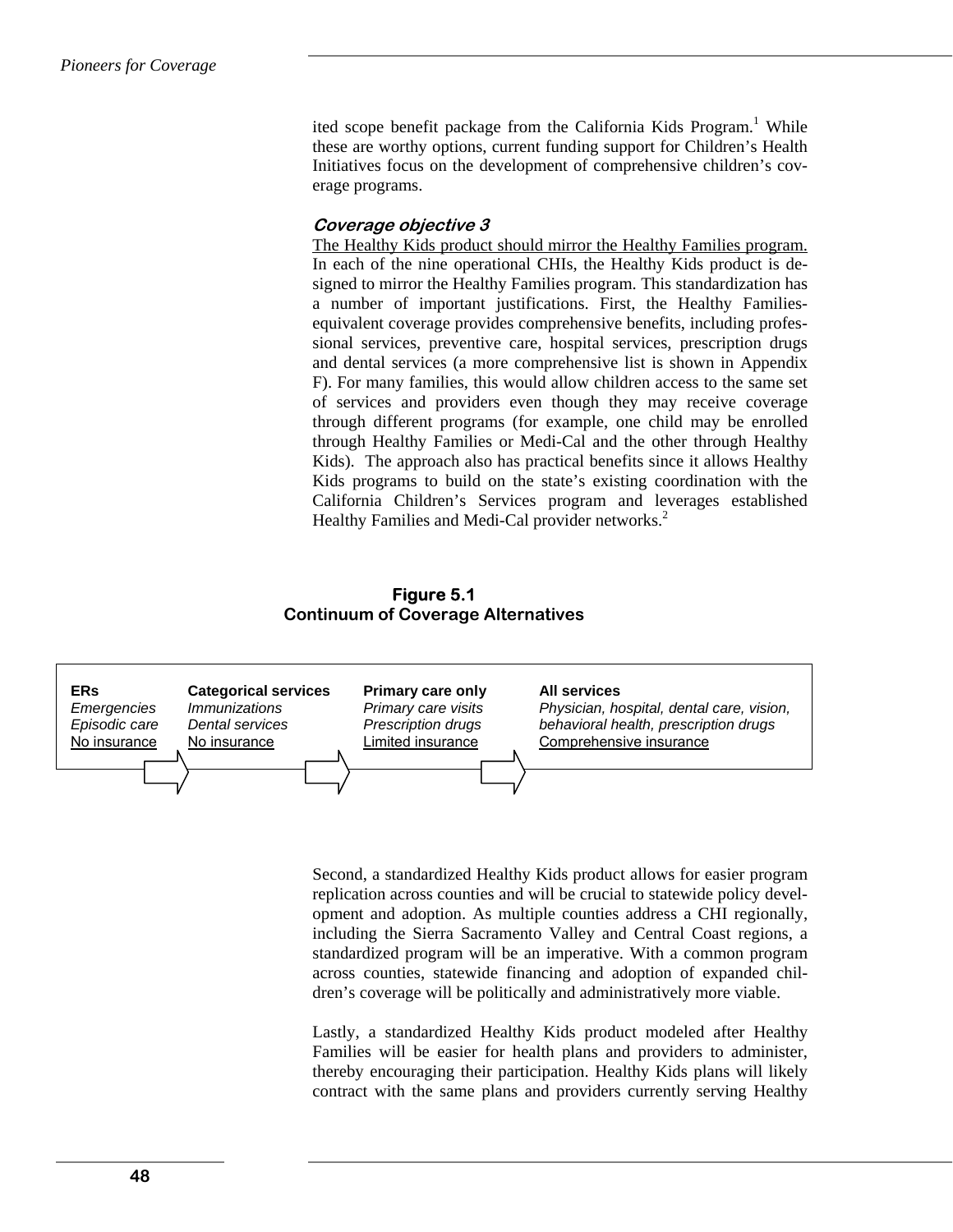Families enrollees in the county. In addition, families with children in Medi-Cal, Healthy Families and Healthy Kids will be able to enroll their children in the same health plan and the same provider network.

### **Coverage objective 4**

Create and maintain standardized and comprehensive coverage, even if expansion to population groups needs to be staged over time. CHI leaders will grapple with the philosophical and operational issues about how to best move forward with limited resources. Some funding realities may force CHIs to limit program eligibility to specific subpopulations such as children 0-5 or to offer the Healthy Kids product to a limited number of eligibles and maintain a waiting list. Several CHIs grappling with funding limitations have decided to focus at least initially on children 0-5 years of age because of their vulnerability to preventable health problems and the greater likelihood of available local First 5 funds to support their coverage. See the text box about the Los Angeles CHI experience.

### **Los Angeles County Healthy Kids**

In early 2003, First 5 LA initiated the Children's Health Initiative with a grant of some \$100 million over five years to provide coverage to all children 0-5 under 300% FPL. The goal was to launch a comprehensive Healthy Kids product on July 1, 2003. With the short timeline, it was not possible for the coalition to raise the necessary funding to cover the 6-18 population as well. Rather than wait until all funding could be raised, the Healthy Kids product was launched on July 1, 2003 for the children 0-5e and a specific subcommittee was established to raise the funds necessary to cover the 6-18 old population. Enrollment opened to the 6-18 population in May 2004.

If a Healthy Kids comprehensive coverage product cannot be provided to all children due to funding limitations, CHI leaders can consider various staging alternatives, including:

• *Comprehensive coverage for children 0-5 only:* Rather than delay the launch of a Healthy Kids product due to insufficient funds for all children, a program can launch if sufficient funds exist for the 0-5 population. CHI leaders will determine how best to use other funds from among the options below.

• *Comprehensive coverage for siblings of children 0-5 enrolled in Healthy Kids:* This option focuses on the family unit to ensure that all children in a family have comprehensive coverage. Siblings of children 0-5 would be identified during outreach and enrollment and simultaneously enrolled.

• *Comprehensive coverage for children turning 6 years old:* Limited funds could also be used to continue comprehensive coverage for children "aging out" or turning six, when the First 5 funding would no longer pay for their coverage. This option puts emphasis on the continuity of coverage over time and avoids the difficulties of removing a child from coverage.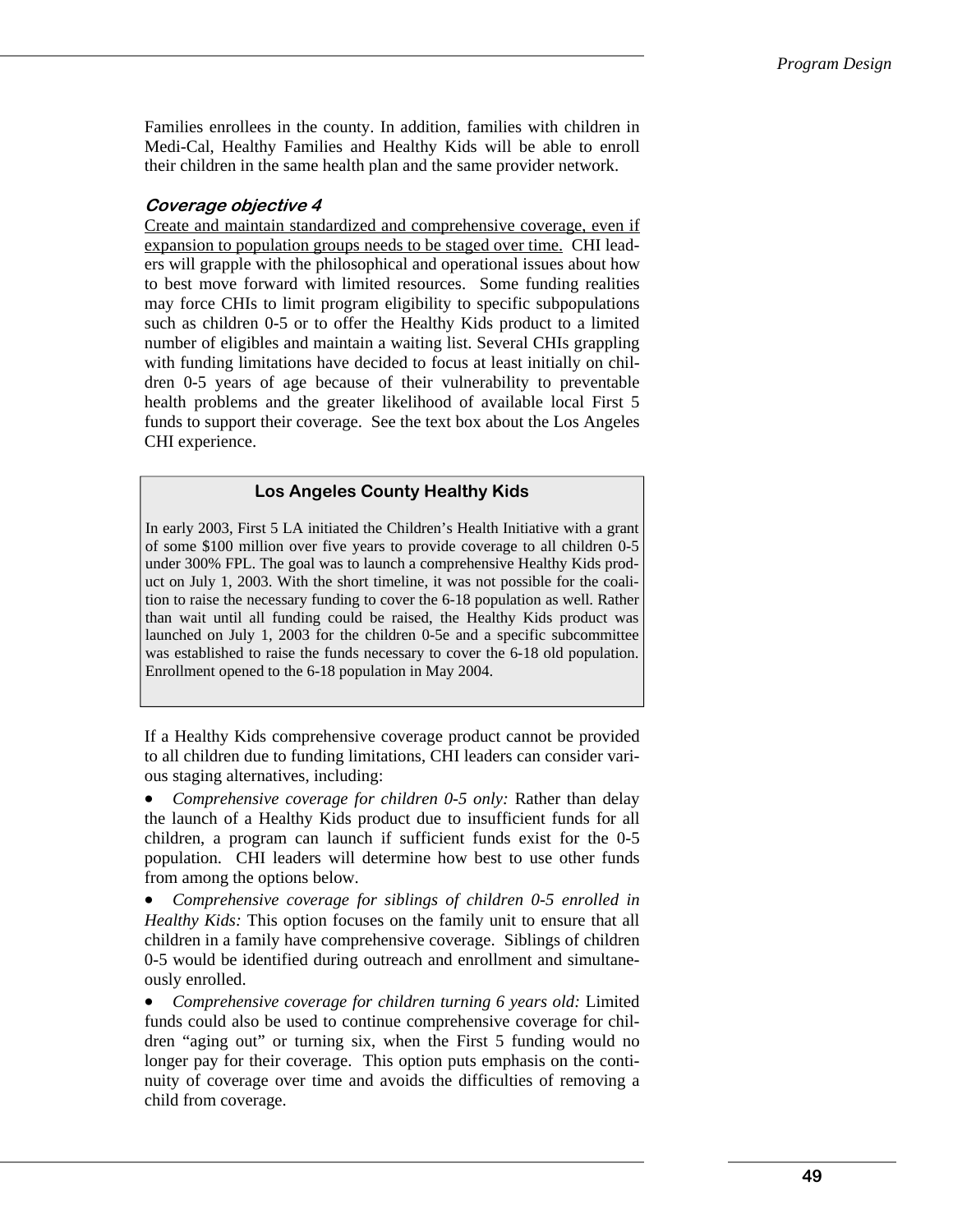# **Healthy Kids Program Design and Policy Decisions**

Once the broad coverage principles have been addressed, the coalition will need to make a series of design and policy decisions before launching a Healthy Kids program. These program design decisions include eligibility criteria, hardship fund criteria, family premiums and costsharing. While the covered benefits under Healthy Kids are fairly consistent across the operational CHIs, program policies in these areas do differ. Below is a discussion of the main design considerations.

### **Eligibility**

These Healthy Kids programs cover children and youth ages 0-18 in families with incomes up to 300% of the FPL who are ineligible for Medi-Cal and Healthy Families. There are two exceptions: San Mateo County has an upper family income threshold of 400% FPL and Riverside County's Healthy Kids program has a 250% FPL threshold. CHI leaders in San Mateo determined that the high cost of living in the county warranted a higher income threshold for their Healthy Kids program. In each county, children are eligible for Healthy Kids programs regardless of immigration status. In addition to income eligibility requirements, families must also show proof of county residency by providing documents such as utility bills, rental agreements, pay stubs, etc.

#### **Family premiums and other cost-sharing**

Families can make financial contributions to the Healthy Kids product in two ways, by paying a share of the monthly premium and through co-payments when their child or children receive services. CHI leaders may consider establishing cost-sharing levels based on a family's gross monthly income as in other public insurance programs. The Medi-Cal program, for example, does not collect premiums as these families are below 150% FPL. In the Healthy Families program where family incomes are higher, premiums range from \$4-\$9 per child per month, with a maximum of \$27 per family. Riverside and San Bernardino counties do not have a family premium but rather a one-time enrollment processing fee of \$5 to \$20 depending on the network selected. Table 5.2 below compares family premium contributions and co-payments in selected CHI counties.

Payment plans can also be structured to facilitate family participation. For example, premiums in most counties are paid quarterly rather than monthly. Discounts for pre-payment of a year's premium costs also encourages families' participation and ensures 12 months of continuous coverage. The Santa Clara, San Mateo and San Francisco CHIs have policies in place that provide three months of free coverage if the family pays the entire 12 months of coverage upon enrollment.

#### **Annual eligibility renewal**

Another significant program policy involves the stated enrollment period and the process for eligibility redetermination at the end of the cur-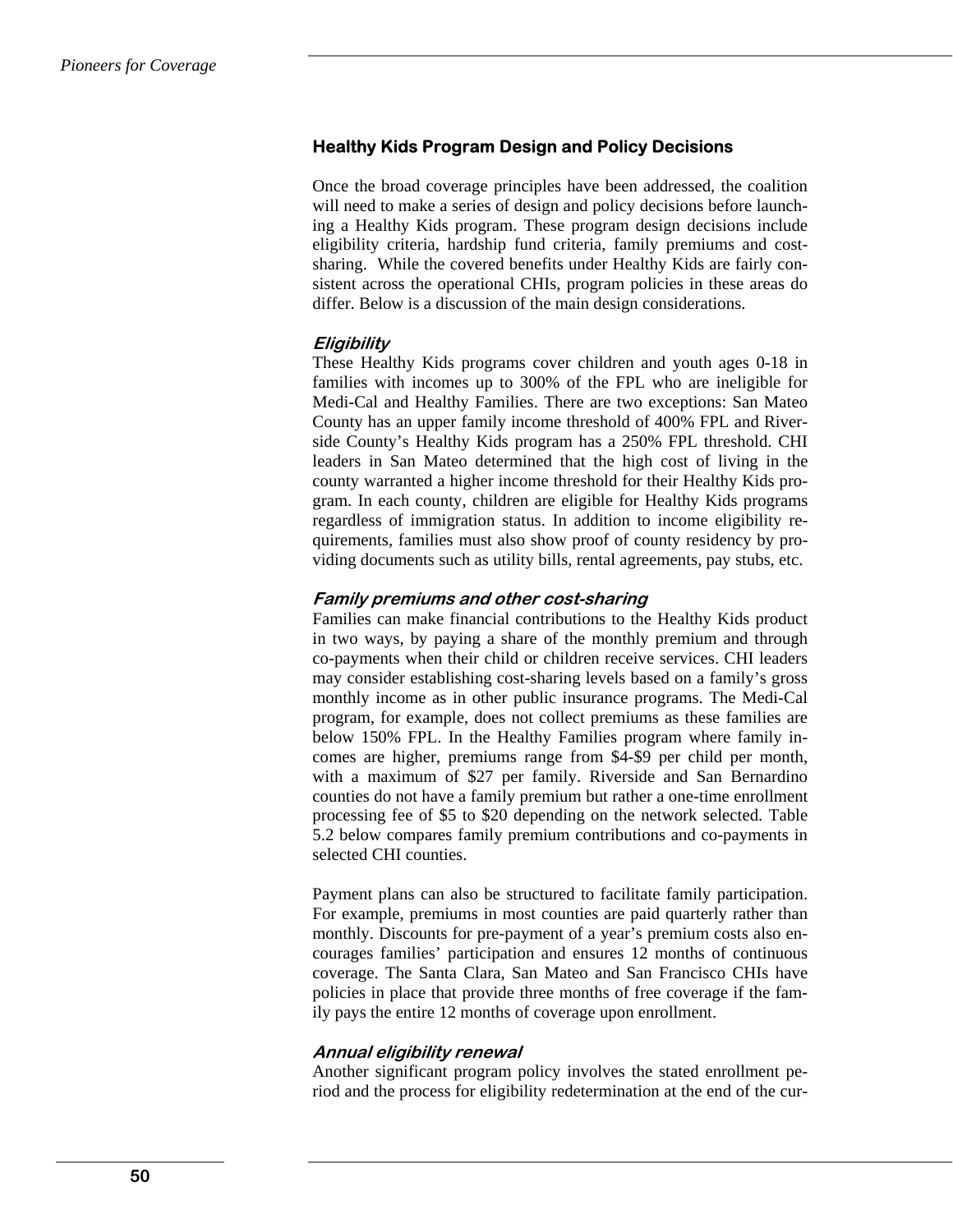|                                         | <b>Santa Clara</b>                                                            | <b>Riverside</b>                                                                                        | <b>San Mateo</b>                                                                           | <b>San Francisco</b>                                                          |
|-----------------------------------------|-------------------------------------------------------------------------------|---------------------------------------------------------------------------------------------------------|--------------------------------------------------------------------------------------------|-------------------------------------------------------------------------------|
| <b>Family pre-</b><br>mium per<br>child | $$4 - 6$<br>Maximum $$12 - 18$ per<br>month per family                        | No premiums but an<br>"enrollment process-<br>ing fee" of \$5 or \$20<br>depending on plan<br>selected. | \$4 < 150% FPL<br>\$6 151-250% FPL<br>\$12 250-300% FPL<br>\$20 300-400% FPL<br>No maximum | \$4<br>Maximum \$12 per<br>month per family                                   |
| Co-payments                             | \$5 for some services<br>including office visits<br>and prescription<br>drugs | \$5 co-payments for<br>most services; \$10 for<br>dental visits                                         | \$5 for office visits and<br>prescription drugs;<br>preventive visits are<br>free.         | \$5 for some services<br>including office vis-<br>its                         |
| Payment<br>schedule                     | <b>Monthly</b>                                                                | One time                                                                                                | Quarterly                                                                                  | Quarterly                                                                     |
| Payment in-<br>centives                 | If first 9 months paid<br>in advance, remaining<br>three months are<br>free.  | Processing fee paid<br>at time of enrollment                                                            | If first 9 months paid<br>in advance, remaining<br>three months are free                   | If first 9 months paid<br>in advance, remain-<br>ing three months are<br>free |

**Table 5.2 Family Premium Contributions and Co-Payments** 

rent enrollment period. All Healthy Kids programs except Los Angeles currently offer coverage for a full twelve months, with renewal processing occurring on an annual basis. In Los Angeles, eligibility renewal is assessed in six-month intervals.

Twelve months of continuous coverage and successfully renewing coverage at the annual eligibility renewal period is known as "retention." Recent reports have demonstrated that children lose their public insurance coverage for a number of avoidable reasons.<sup>3</sup> CHIs can structure administrative processes to facilitate children's retention in the Healthy Kids programs. For example, databases can be designed to send reminders to families well in advance of their renewal deadline and list the steps necessary to reapply. Families that do not respond can be contacted by phone as well. Renewal applications can also be precompleted with information already known about the family such as income level, address and number of children.

# **Hardship funds**

Santa Clara, San Mateo, San Francisco and Santa Cruz counties have hardship funds that will pay a family's share of Healthy Kids premiums in the event of a demonstrated financial hardship. In Santa Clara County, hardship fund applications are automatically sent out to families with income under 150% FPL. Families can also apply for hardship funds either through the official application or through a letter. The Santa Clara Family Health Plan will call families if they miss a monthly premium payment to inform them of the hardship fund. After a second missed premium and a termination notice, more calls are made notifying the family of the hardship fund. In each case, families self-declare their income and existence of a hardship and their premiums are then subsidized for duration of enrollment period. To date, there are between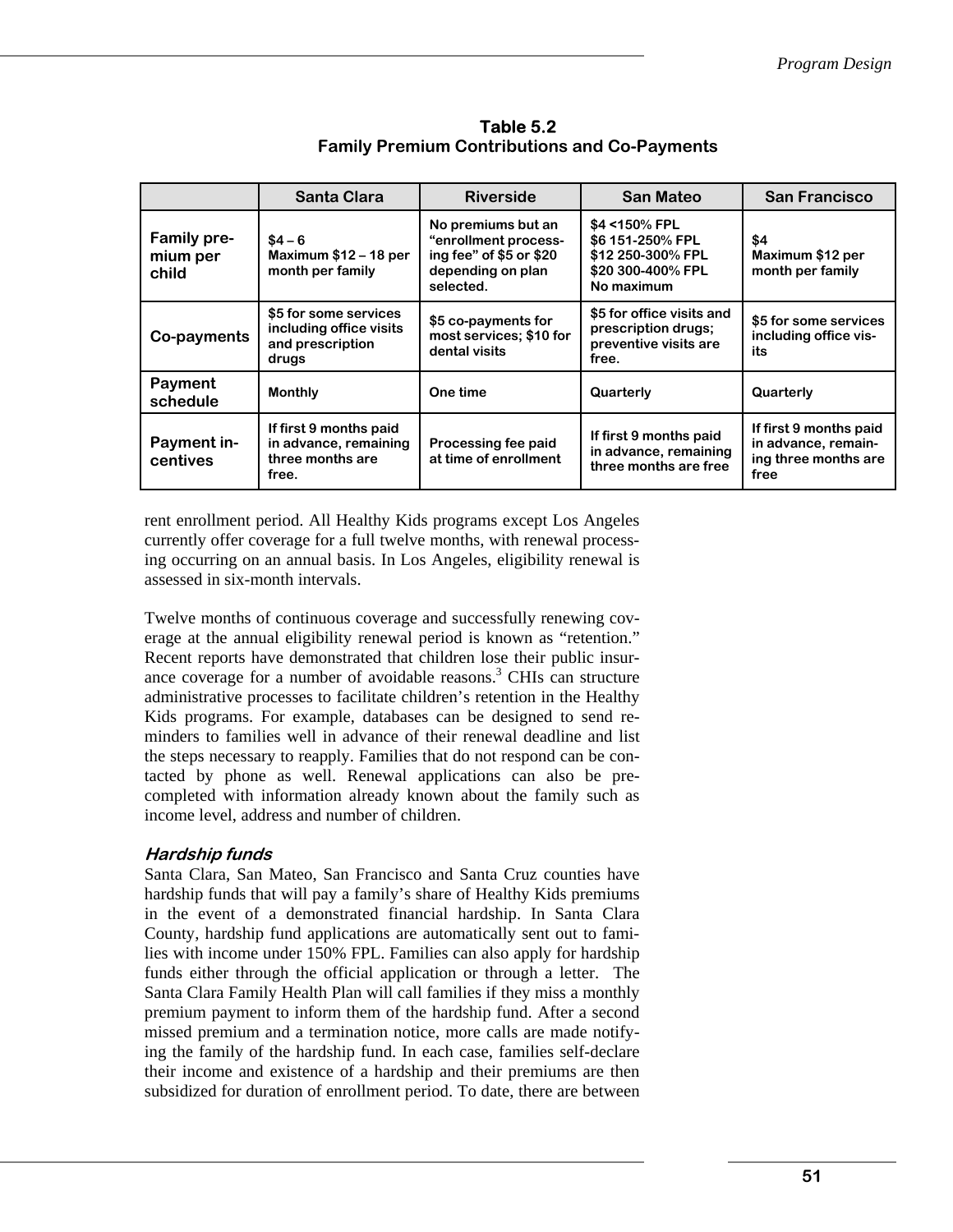700 and 800 families in the Santa Clara County receiving hardship assistance. An example of a hardship fund policy and procedures is included in Appendix G.

Although the Tulare County CHI is still in the planning stages, one of their first accomplishments was to establish a similar hardship fund to support children currently enrolled in Healthy Families. Eligible children are identified by Certified Application Assistors and eligibility specialists and a completed hardship application is forwarded to United Way Tulare County for processing and payment to the Managed Risk Medical Insurance Board. Families self-declare income or document their hardship circumstances and premiums are then subsidized for the duration of the enrollment period. Once the Healthy Kids product is launched in Tulare County, the hardship fund will be available to these enrollees as well.

#### **Enrollment caps and waiting lists**

First 5 Commissions have generally provided funding to cover the cost of Healthy Kids premiums for eligible children 0-5. For the greater number of Healthy Kids eligible children 6-18, local CHI coalitions are struggling to raise enough local funding to cover all eligible children in the county. The difficulties faced in securing funding for older children has resulted in four of the operational CHIs to implement policies that cap enrollment for eligible children ages 6-18 in their Healthy Kids programs. Likewise, a number of the newly emerging CHIs are uncertain as to whether or not they will be able to secure adequate funding to launch their Healthy Kids programs for all eligible children 0-18.

The two strategies that CHIs have implemented to manage enrollment in their Healthy Kids programs have been enrollment caps and enrollment freezes. Enrollment caps maintain a certain level of enrollment

| County             | $Cap0-5$<br>Cap 6-18 |                   | <b>Wait List</b><br>for $6-18$ |  |
|--------------------|----------------------|-------------------|--------------------------------|--|
| Alameda            | No new enrollment    | No new enrollment | <b>No</b>                      |  |
| Santa Clara        | No cap               | 10,000            | Yes                            |  |
| San Francisco      | No cap               | No cap            | <b>No</b>                      |  |
| <b>Riverside</b>   | 2,000                | 4,485             | Yes                            |  |
| San Mateo          | No cap               | 4,800             | <b>No</b>                      |  |
| <b>Los Angeles</b> | 15,000               | No cap            | No                             |  |
| San Bernardino     | 1,700                | 1,065             | Yes                            |  |
| San Joaquin        | 750                  | 1,000             | Yes                            |  |
| <b>Santa Cruz</b>  | 804                  | 725               | <b>No</b>                      |  |

### **Table 5.3 County Healthy Kids Enrollment Caps and Waiting Lists (as of October 2004)**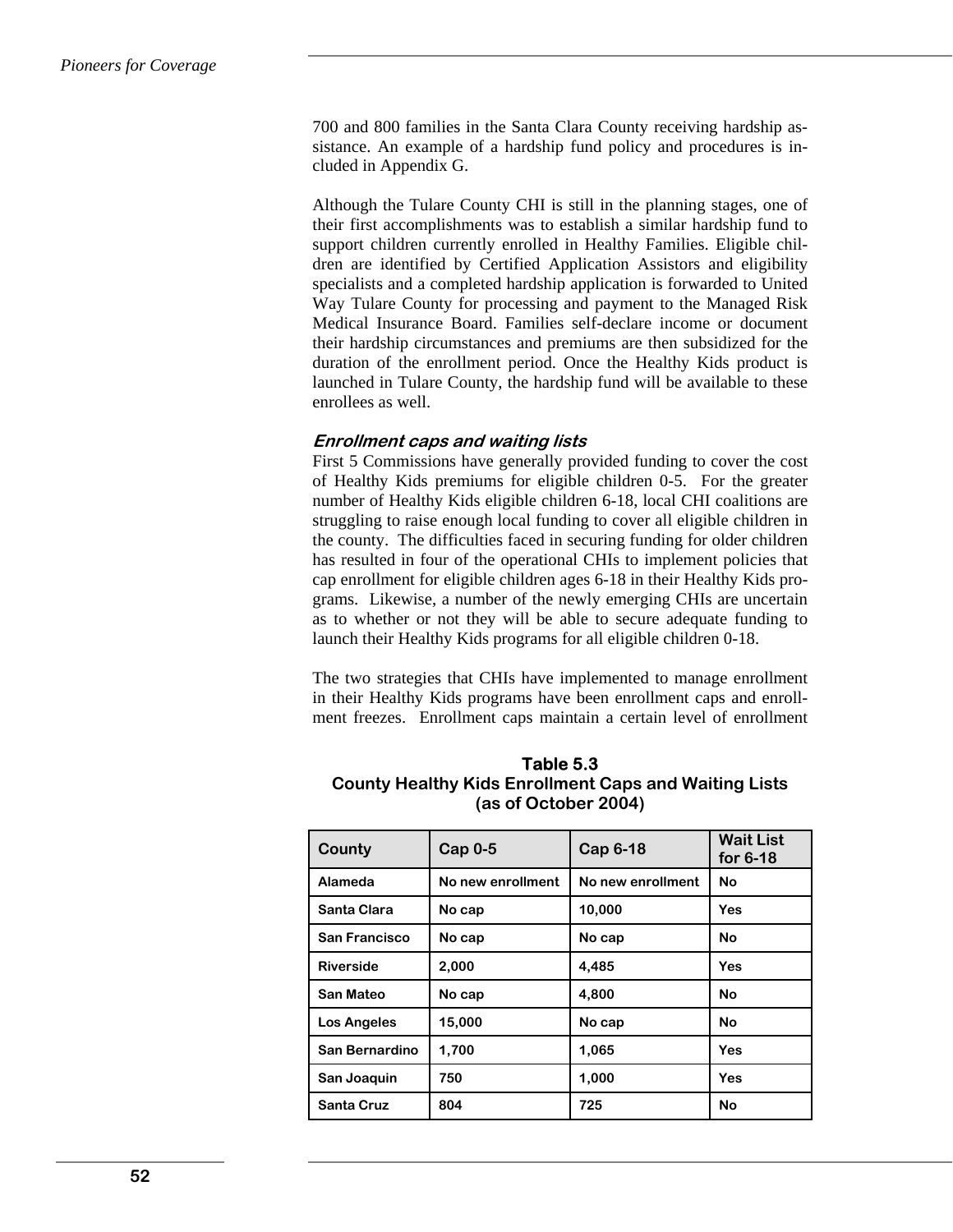and as children leave the program, new children are enrolled. All CHIs with enrollment caps in place have created waiting lists (see Appendix H for an example of waitlist policies and procedures). Enrollment freezes stop enrollment after a certain date. As children leave the program, new children are not enrolled until a target enrollment level is reached and enrollment is reopened.<sup>4</sup>

As of May 2004, four counties have capped enrollment in their Healthy Kids program. The high demand for these programs exceeds the amount of funds currently available, leaving counties with the difficult task of determining how to allocate limited resources. In general, the four CHIs have enrollment caps in place only for Healthy Kids eligible children 6-18. In almost all of the counties, funding for all children 0-5 has been available through the First 5 Commissions. Under these circumstances, families enrolling their children in CHIs are often faced with difficult choices. If they have children of different ages, they may be able to enroll a child under age 6 immediately into Healthy Kids, but they are required to put their children 6 years of age or older on the waiting list for the same insurance program. Table 5.3 above summarizes CHI caps and waitlists.

### **Coordination with other programs**

Most established Healthy Kids insurance products have been able to "carve out" California Children's Services (CCS) coverage.<sup>5</sup> In other words, these Healthy Kids programs have been able to transfer financial and treatment responsibility for CCS conditions to the CCS program once a child has been determined CCS eligible. While the management of CCS children varies somewhat between CHI counties and the local public plans, the process of referring potentially eligible children generally follows a similar pathway. Typically, a provider identifies a potentially eligible child and refers him/her to the local CCS office for eligibility determination. The health plan may also educate physicians about screening for CCS conditions, facilitate the early identification process, and assist families with the necessary paperwork for applying. If determined eligible for CCS, a child typically remains enrolled in the Healthy Kids program but must receive treatment for the CCS eligible condition through the specialized network of CCS providers and specialty centers.

# **Minimizing "crowd-out"**

This term refers to the phenomenon where the availability of publicly subsidized insurance premiums reduces enrollment in existing employer-sponsored coverage—public coverage "crowds out" the employer-sponsored coverage. This may occur for two main reasons. First, employers may drop existing dependent coverage knowing that the public coverage is available in the county for children. Alternatively, families may decline employer coverage for dependents because of high cost-sharing requirements, finding the publicly subsidized coverage more affordable.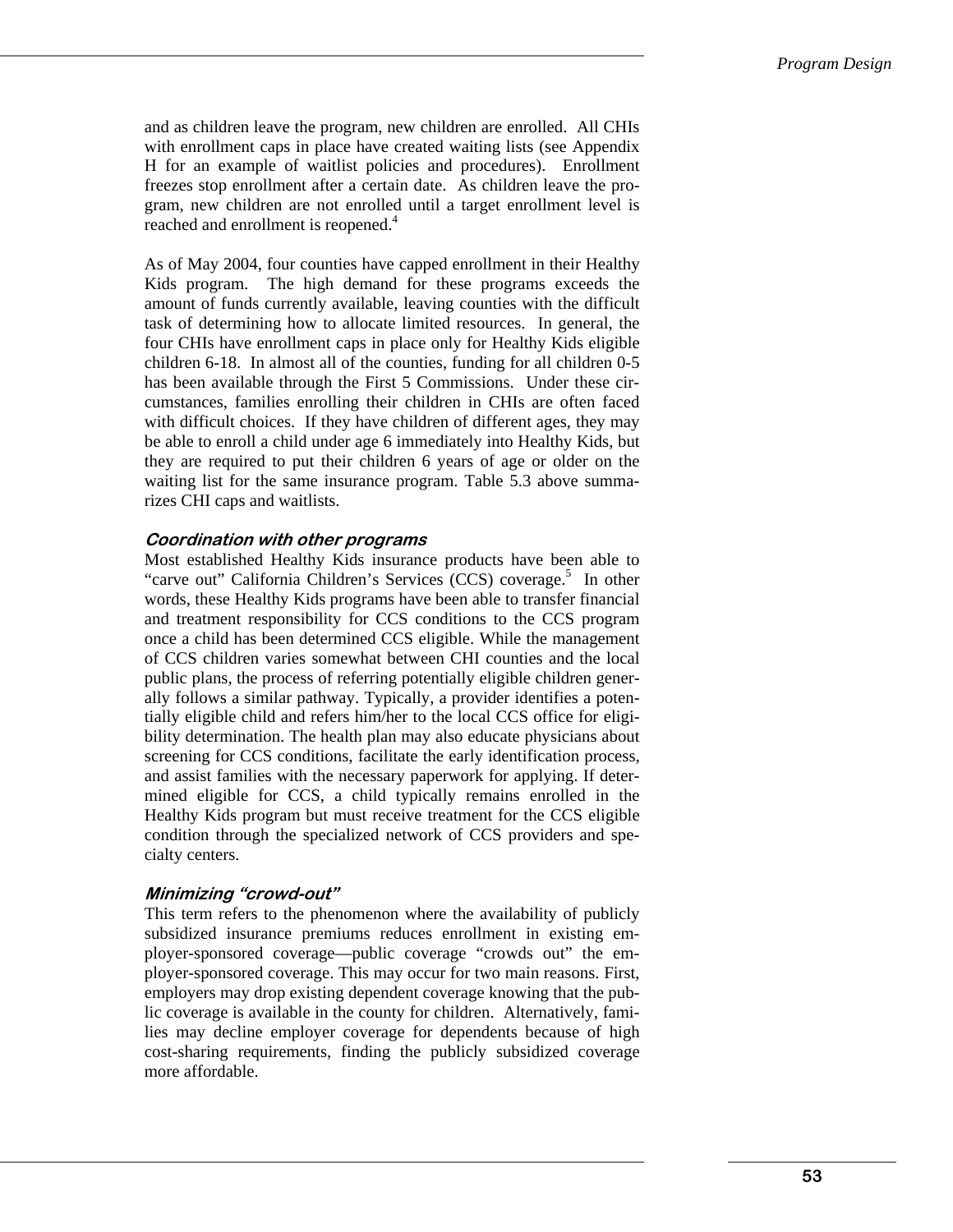Counties can consider eligibility restrictions or "firewalls" to help focus public coverage on those most in need of it and to discourage employers from dropping and workers from declining existing coverage. Established CHIs have endeavored to avoid substantial employer dependent coverage "crowd-out" in two main ways:

• *Sliding scale premium contributions:* As discussed earlier in this chapter, family premiums can be determined based on family income. No premiums or very low premiums for families who are incomeeligible for Healthy Kids (i.e., 250% to 300% of poverty), may lead them not to take up dependent coverage offered by their employers. Families in this income bracket are more likely to be offered employersponsored dependent coverage with cost-sharing. Consequently, premiums for this income group may be at set a level that deters them from declining dependent coverage from their employers.

• *"Look-back" periods:* Similar to the Healthy Families program, applications for Healthy Kids coverage can require applicants to have been without employment-based health insurance for some period of time in order to qualify for public coverage (see Appendix L for an application example). The Healthy Families program has a "look back" period of three months, as do Los Angeles, Santa Clara and Santa Cruz counties. San Mateo has a six-month look back period because its Healthy Kids program extends to children in families with incomes up to 400% FPL.

Families above 300% FPL are more likely to have employer-based coverage but with increasing cost-sharing requirements. CHIs can consider making Healthy Kids coverage available to these families with higher cost-sharing requirements. This option may also include a employer contribution option, where employers and employees share the premium costs.

2. California Children's Services (CCS) is a state-sponsored program that treats children with certain physical limitations and chronic health conditions or diseases.

3. Testa K, Mohamadi L, Horner D, Lazarus W, Richards J, and Finocchio L**.** *Children Falling Through the Health Insurance Cracks: Early Observations and Promising Strategies for Keeping Low-Income Children Covered by Medi-Cal and Healthy Families.* Oakland, CA: The 100% Campaign, January 2003. Also see the 100% Campaign materials at http://www.100percentcampaign.org/resources/priorities/retention-main.htm

4. For a more detailed discussion of enrollment caps and freezes in specific counties, please see the IHPS Issue Brief - *Local Experience with Healthy Kids Enrollment Caps* (June 1, 2004**) -** on the publications page of the IHPS Web Resource Center at http://www.ihps-ca.org.

5. The Inland Empire Health Plan's Healthy Kids program in San Bernardino does not have a memorandum of understanding with the CCS program for the transfer and financial responsibility of eligible children.

<sup>1.</sup> The California Kids (CalKids) Healthcare Foundation was founded by Blue Cross of California in 1992 to provide access to basic health services for uninsured children. It currently enrolls some 17,500 children between 2 and 18 years of age. For more information visit http:// www.californiakids.org/. CalKids insurance, for a family premium of \$15 with co-payments, cov-

ers these benefits: Primary and preventive medical care; Prescription drugs; Vision care; Dental care; and Behavioral health care. Hospital inpatient services are not covered.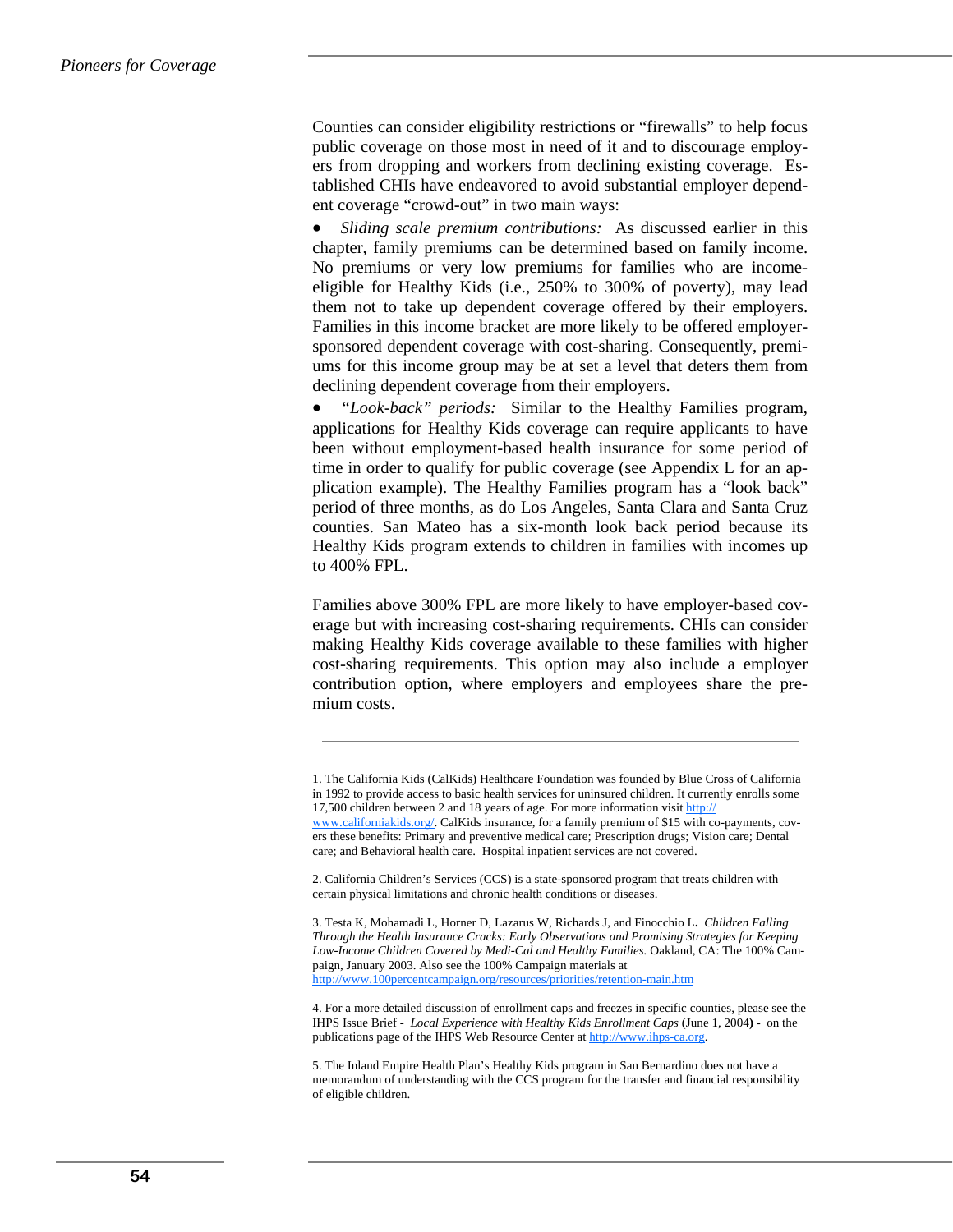# **6 | BUDGETING**

# **Budget Considerations**

Development of financial projections and a global budget for a Children's Health Initiative is an ongoing, dynamic process. Fluidity of the budget process reflects the fluidity of county-level data estimates of uninsured children, the transitional nature of many CHI revenue sources, and the status of a county's children's coverage programs. CHI planners should expect to develop start-up and multi-year budgets under several different scenarios to account for these factors. Planners should assume that some scenarios will change because of changes in the external environment, including the amount of future statewide funding that may be available for Children's Health Initiatives.

CHI planners need to keep the following in mind in developing practical financial projections. First, the annual rate of enrollment into the Healthy Kids program will vary by county. The actual "ramp up" of enrollment into the Healthy Kids program – the program that is entirely locally funded rather than a state/federally funded program like Medi-Cal or Healthy Families – is largely within the control of the CHI and those entities conducting in-reach and outreach activities. Consequently, the governing board and the coalition can calibrate their activities to enroll the number of children for which they have secured premium support. If enrollment surpasses expectations, children usually are placed on a waiting list. While this is not optimal, this approach insures that the program will not run up a deficit or cease to function due to a funding shortfall. Waiting lists also demonstrate a community's level of need to policymakers and funders in actual numbers.

Second, each CHI also has options for "scaling" the scope of the initiative to the amount of financing secured. For example, if a CHI has secured funding for all uninsured ineligible children ages 0-5, but only a percentage of the funding needed to enroll those ages 6-18, program planners could develop policies to cover the older siblings of the 0-5 year olds enrolled through the CHI or set aside funding for children that would first age out of the program. This strategy involves creating program policies appropriate to the amount of funding secured by the program launch date. It is better to build the program to cover children as soon as possible rather than waiting to raise all the funding needed to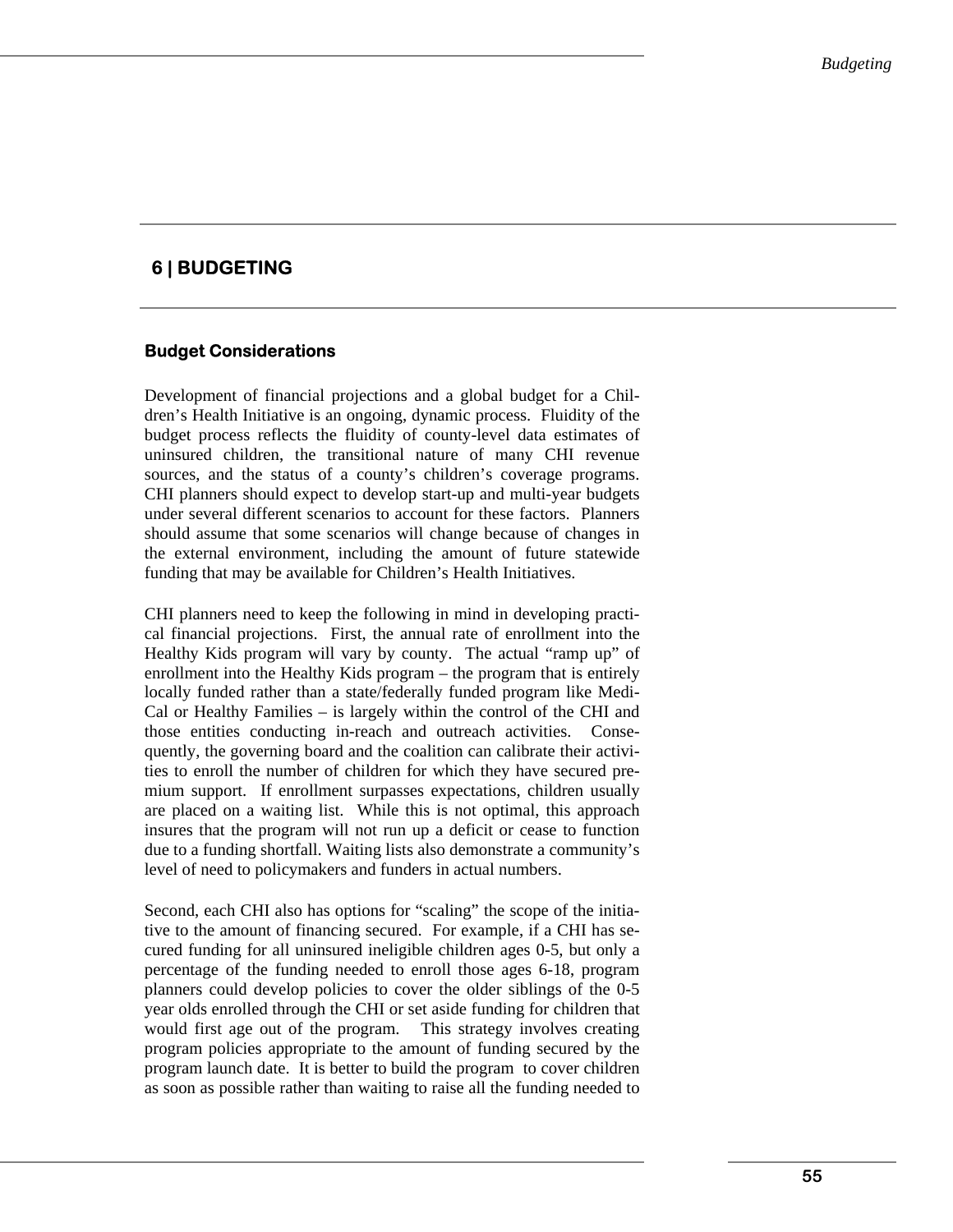cover all the estimated uninsured children ages 0-18. This is probably a more likely scenario in smaller or more rural counties where resources and funding are scarce.

Third, program planners have the option of covering some portion of the target population in other coverage programs (such as California-Kids or Kaiser's Child Health Plan) transitionally if only a small percentage of the total budget will be secured in the first year of operations. Agreements can be made with some programs to help secure full or partial funding to enroll or retain children in an existing program and then transition them to the Healthy Kids program once the necessary funding is secured.

In summary, CHI planners have a number of options and assumptions to consider and build into their budgeting process. Unlike other local programs, however, CHIs have a significant amount of control to build or "scale" their program based on available financing. The CHI governing board and staff should establish a regular process to assess the accuracy of budgetary assumptions by line-item and over time. In addition to allocation decisions across key program areas and activities, budgeting must also reflect the budgetary cycles and funder requirements associated with program planning activities, startup and maintenance of program operations.

**Table 6.1 Sample CHI Budget Items** 

|           | <b>Premium and enrollment costs</b>                         |
|-----------|-------------------------------------------------------------|
| $\bullet$ | <b>Insurance premiums</b>                                   |
| $\bullet$ | <b>Hardship fund</b>                                        |
| $\bullet$ | Outreach, enrollment and retention                          |
|           | <b>Eligibility determination staff</b><br>$\circ$           |
|           | <b>Certified Application Assistors</b><br>$\circ$           |
|           | <b>Training and materials</b><br>$\circ$                    |
|           | <b>Advertising and promotions</b><br>$\circ$                |
| $\bullet$ | <b>Optional: Universal application and information sys-</b> |
|           | tem development and implementation (One-e-App)              |
|           | <b>Planning and administrative costs</b>                    |
| $\bullet$ | <b>CHI personnel</b>                                        |
|           | • Administration                                            |
| $\bullet$ | <b>Expert technical assistance:</b>                         |
|           | Actuarial<br>$\circ$                                        |
|           | Legal<br>$\circ$                                            |
|           | Information technology specialists<br>$\circ$               |
| $\bullet$ | Evaluation planning and implementation                      |
|           | Income and revenues                                         |
|           |                                                             |
| $\bullet$ | Planning and operating grants                               |
| $\bullet$ | <b>Premium subsidy grants</b>                               |
| $\bullet$ | <b>Family premium contributions</b>                         |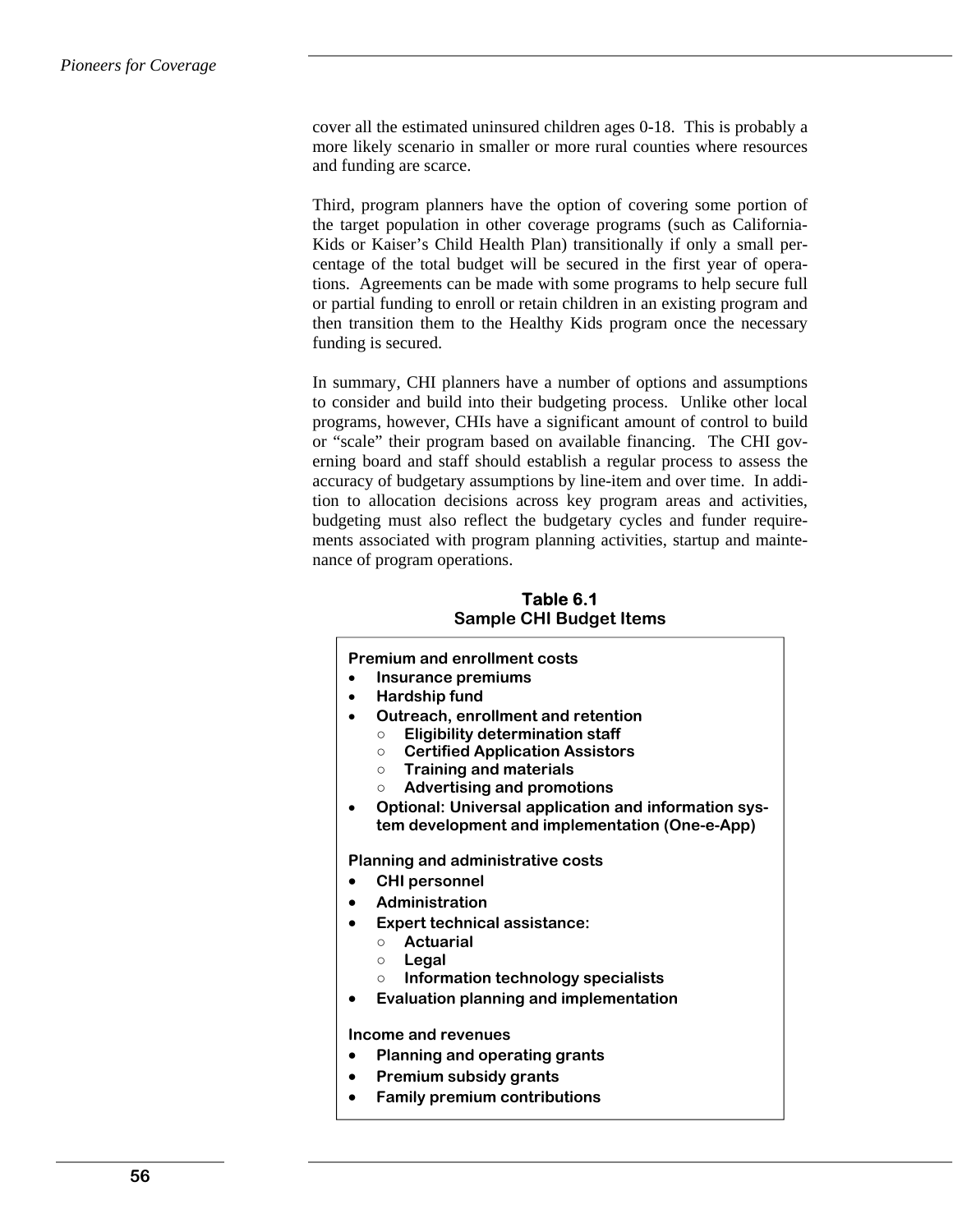# **Global Budget Items**

The global budget can be separated into three main areas. These areas are premium and enrollment costs, planning and administrative costs, and income and revenues.

|                                           | Per Member Per<br><b>Month (PMPM)</b> |
|-------------------------------------------|---------------------------------------|
| <b>Physician Primary Care</b>             | \$<br>19.00                           |
| <b>Physician Specialty Care</b>           | 12.00<br>\$                           |
| Pharmacy                                  | \$<br>5.00                            |
| <b>Hospital Inpatient</b>                 | \$<br>9.00                            |
| <b>Hospital Outpatient</b>                | \$<br>6.00                            |
| <b>Other</b>                              | \$<br>7.00                            |
| <b>Total Medical</b>                      | \$<br>58.00                           |
| <b>Dental services</b>                    | \$<br>22-28.00                        |
| <b>Vision services</b>                    | \$<br>2.00                            |
| Health Plan Administration (not outreach) | \$<br>4.00                            |
| Total Non-Medical                         | \$<br>28-34.00                        |
| Total <i>Monthly</i> Premium              | \$<br>86.00-92.00                     |
| Total <i>Annual</i> Premium               | \$1,032-1,104.00                      |

**Table 6.2 Generic Premium Cost Model** 

*Source: Pacific Health Consulting Group, 2004* 

# **Premium and Enrollment Costs**

Insurance premium costs, the largest portion of the budget, are typically based on an actuarial valuation of a comprehensive Healthy Familieslike benefit package for comparable child populations. This is a critical component in establishing Healthy Kids premium rates on a per member per month (PMPM) basis. It is also normally appropriate that the actuarial valuation age-adjust the annual premium cost.

There are also a number of local factors, such as the availability of providers and prevailing contracting arrangements, that will affect premium rates on a county by county basis. The component of the PMPM with the greatest variance by CHI is dental services. The table above shows a generic premium cost model derived from Healthy Kids programs in several first generation CHIs.

There are two important caveats to consider in this budget model derived from Healthy Kids programs in counties with local initiatives (LI) and county organized health systems (COHS). First, the LIs and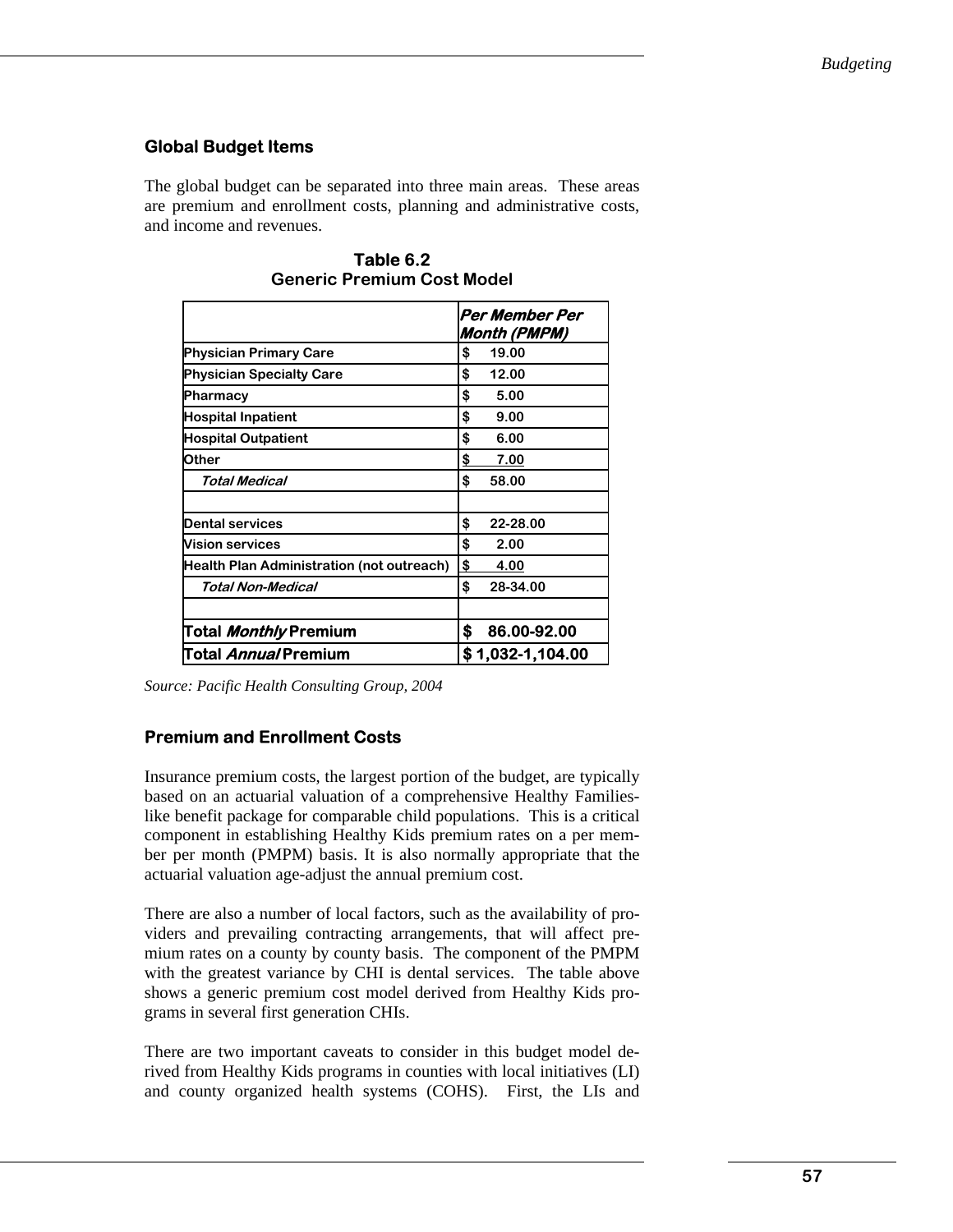COHSs contract with experienced actuarial firms in pricing a comprehensive health, dental, vision and behavioral health benefit package for low to moderate income child populations. The final Healthy Kids premiums have been consistent with local Healthy Families costs. Second, commercial health plans may have a slightly higher PMPM rate, as their administrative costs can be higher than LIs and COHSs, which have reduced their administrative cost allocations primarily to marginal costs for Healthy Kids.

A hardship fund may support both Healthy Families and Healthy Kids premiums (see Chapter 5 for a more detailed explanation of a hardship fund). Several counties have established hardship funds that pay the full Healthy Kids premiums for families experiencing temporary financial difficulties. Should a CHI decide to offer such family premium support, this would be reflected in the budget.

Each CHI will also develop or expand outreach, enrollment and retention activities for the Medi-Cal, Healthy Families and Healthy Kids programs. Budgeted costs for outreach, enrollment and retention will include community outreach workers, promotores, certified application assisters, and eligibility specialists. Marketing and public relations costs should also be budgeted as outreach and enrollment activities. Typical marketing and public relations expenses include Healthy Kids logo development, advertising on radio and in local print publications, CHI website development and promotional materials.

Several counties have also invested in an electronic application system to maximize children's and families' access to the full range of available public programs, including Healthy Kids. CHI planning should anticipated that the cost to test and implement One-e-App will vary by county based on the number of programs and interfaces required, the number of expected users and the desired workflow process.

Depending on the administrative capacity of the CHI organizational sponsor and the contractual relationship with the health plan, the budget may also include hardware and software to handle enrollment, utilization monitoring and retention. The One-e-App enrollment system may not be feasible in some counties and therefore other information systems may be required to track children's eligibility, enrollment and renewal status over time.

# **Planning and Administrative Costs**

The budget will also include the costs of administrative personnel to coordinate the programmatic, organizational and technical aspects of the CHI. These personnel costs, and associated fringe benefits, will vary depending on the initiative and the degree to which participating organizations provide staff and other in-kind administrative support. Other related administrative costs include rent, postage, supplies, phone and other operating overhead items necessary to support the program.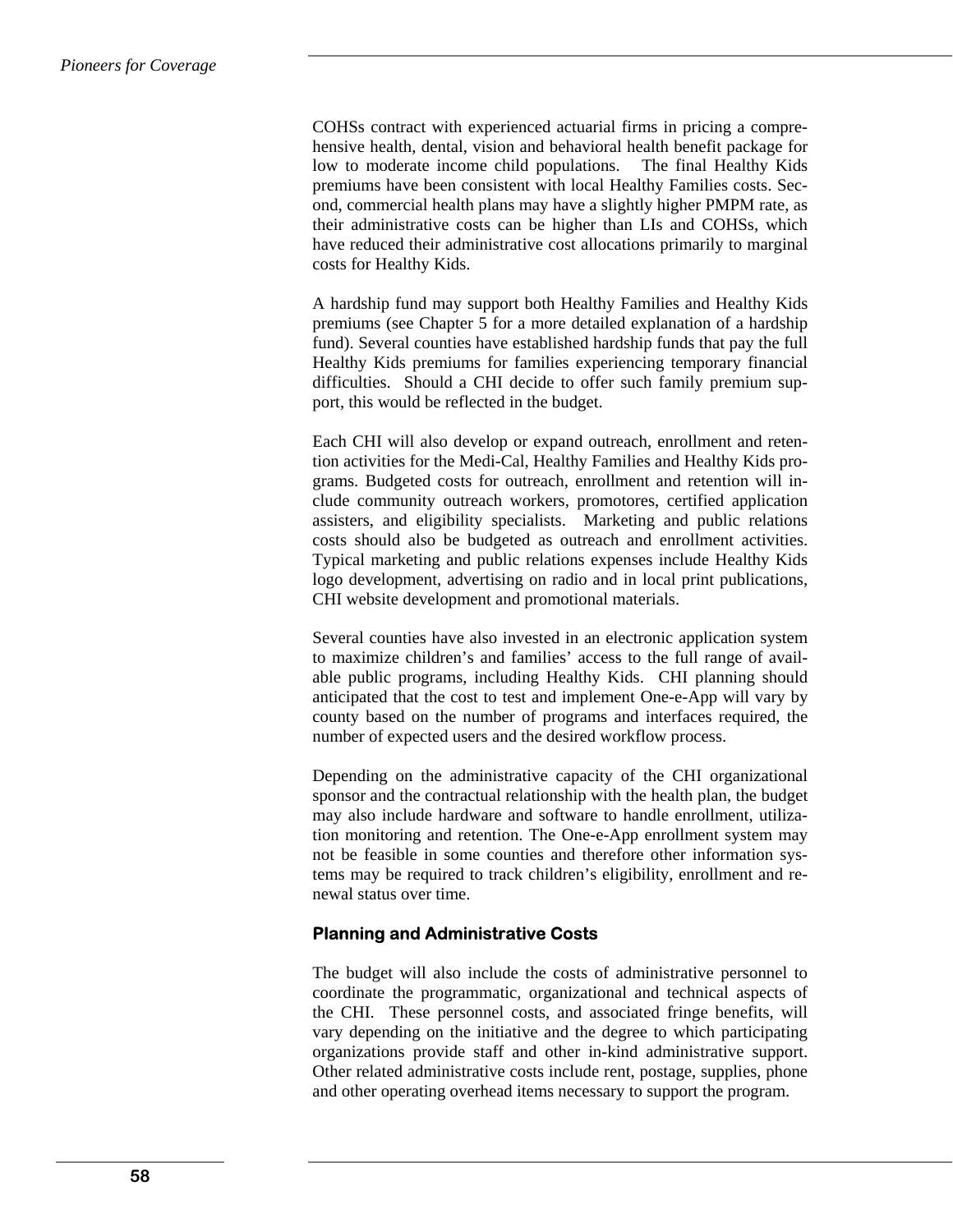CHIs have also required outside expertise to develop actuarial valuations, financial projections, data estimates, policy analysis, information systems support and evaluation. Some CHIs have also contracted with fundraising experts to identify target markets and high yield fundraising strategies.

# **CHI Income and Revenues**

Lastly, the budgeting process will also take into account income and revenues from planning and implementation grants, premium subsidy grants, and family premium contributions. As discussed in Chapter 4, CHIs have numerous sources of support that are often earmarked for specific initiative items.

Many CHIs receive initial start-up grants for planning, program design and implementation. These grants, often from statewide foundations or local First Commissions, might support personnel, meeting costs and technical assistance. Specific grants may also be available to support outreach, enrollment and retention activities, One-e-App feasibility and evaluation.

The premium costs will be the single largest line-item of the budget. Financial support to cover premium costs will come from several sources as funders may focus on specific populations. For example, premium support for children 0-5 may come from local First 5 Commissions. In addition, the California First 5 Commission will provide matching funds for 20% of 0- 5 premiums as long as certain programmatic conditions are met. Other private funders have programs to subsidize a portion of premiums for the children ages 6-18. Lastly, family premium contributions will also offset the total premium cost in the budget.

# **Budgeting Phases**

Under direction from the steering committee, CHI staff and the finance subcommittee will develop two separate but interrelated budget components: 1) the "start-up" budget; and 2) a three-year global budget. The "start-up" budget includes the initiative planning phase, the costs of hiring and recruiting program staff, and initial outreach, eligibility, training and marketing activities. Table 6.3 illustrates a sample start-up budget and Table 6.4 provides a sample global three-year budget based on enrollment of 1,000 children each in years one, two and three, for a sample total enrollment of 3,000 children by year three.

| Table 6.3 |                               |
|-----------|-------------------------------|
|           | <b>Sample Start-Up Budget</b> |

| <b>Budget item</b>                                                                                                                                                                                                   | Pre-<br>Launch<br>$(6 \text{ mo.}^*)$ |
|----------------------------------------------------------------------------------------------------------------------------------------------------------------------------------------------------------------------|---------------------------------------|
| <b>Outreach and enrollment</b><br><b>initiatives - CBO contracts</b><br>that include five Certified<br><b>Application Assistants,</b><br>outreach and enrollment<br>obiectives. Includes an-<br>nual increase of 3%. | \$30,000                              |
| <b>Training - Training of com-</b><br>munity-based CAAs and<br>others to enroll children<br>into Medi-Cal, Healthy<br><b>Families and Healthy Kids.</b>                                                              | \$5,000                               |
| <b>Marketing &amp; promotional</b><br>materials - flyers, bro-<br>chures, posters, radio<br>spots to publicize CHI.<br>Development of promo-<br>tional materials.                                                    | \$10,000                              |
| <b>Eligibility determination - 1</b><br><b>FTE eligibility specialist</b><br>(including fringe benefits)<br>and salary & fringe in-<br>creases totaling 3%.                                                          | \$18,000                              |
| <b>Administration - 1.5 FTE</b><br>administrative personnel<br>(including fringe benefits)<br>and salary & fringe in-<br>creases totaling 3%.                                                                        | \$43,750                              |
| <b>Operating overhead - Sup-</b><br>plies, phone, postage,<br>travel, rent, etc.                                                                                                                                     | \$0                                   |
| Technical assistance - con-<br>sultants for data estima-<br>tion, strategic planning,<br><b>RFP</b> development.                                                                                                     | \$10,000                              |
| <b>Evaluation</b> - Grant subcon-<br>tract for planning and first<br>six months.                                                                                                                                     | \$10,000                              |
| <b>Sub-Total</b>                                                                                                                                                                                                     | \$126,750                             |
| One-e-App: IT staff, hard-<br>ware, consultants                                                                                                                                                                      |                                       |
| <b>Feasibility ananlysis</b>                                                                                                                                                                                         | \$50,000                              |
| Implementation                                                                                                                                                                                                       | \$450,000                             |
| <b>One-e-App Sub-total</b>                                                                                                                                                                                           | \$500,000                             |
| <b>Total</b>                                                                                                                                                                                                         | \$626,750                             |

*<sup>\*</sup>This sample budget reflects estimated expenses for a period of Six Months prior to launch.*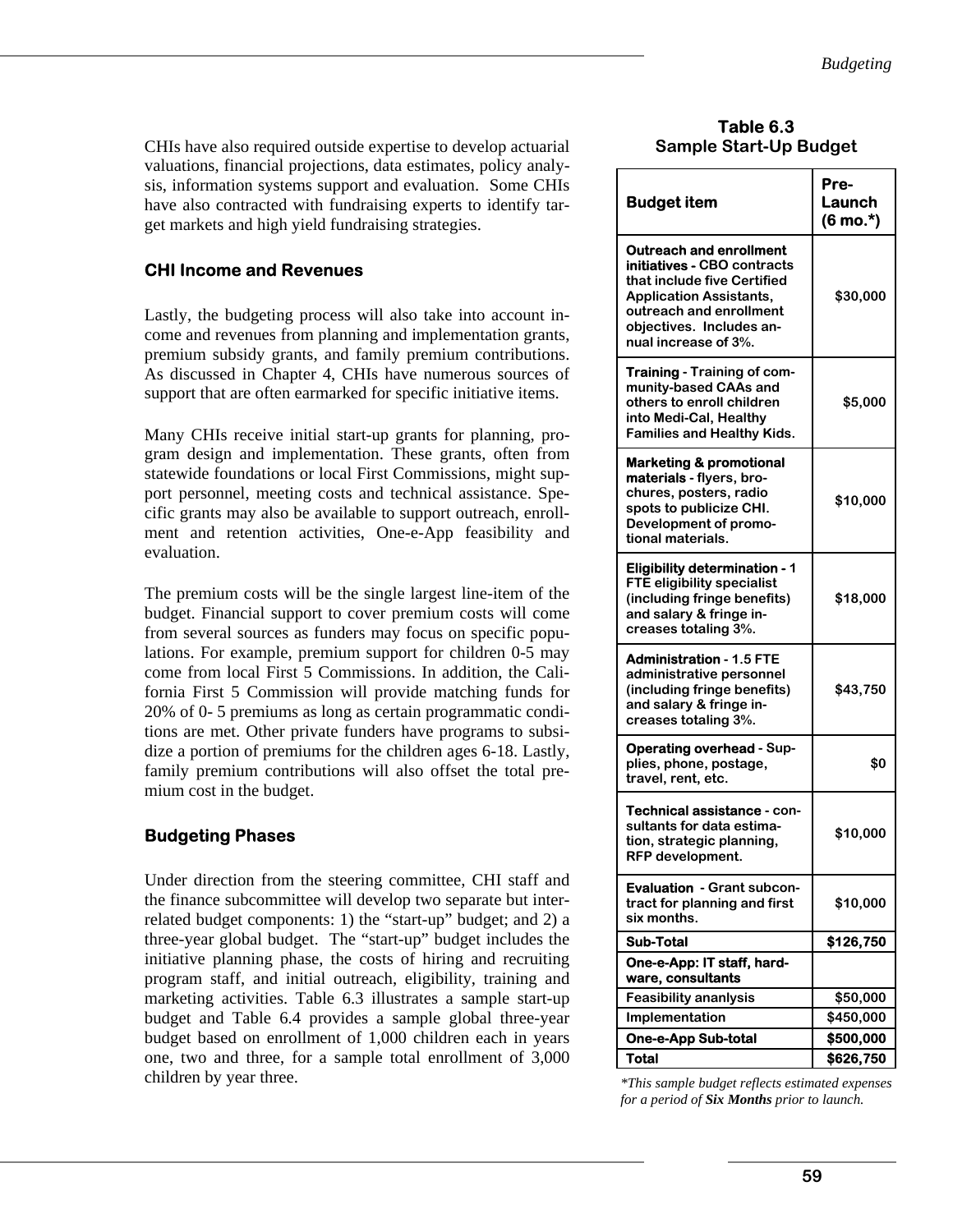**Table 6.4 Sample Three-Year Global Budget**

| <b>Budget item</b>                                                                                                                                                                                                                   | Year 1      | Year <sub>2</sub> | Year <sub>3</sub> | <b>Total Global</b><br><b>Budget</b> |
|--------------------------------------------------------------------------------------------------------------------------------------------------------------------------------------------------------------------------------------|-------------|-------------------|-------------------|--------------------------------------|
| <b>Premiums</b> - This covers 1,000 children in year 1,<br>then 2,000 in year 2 and 3,000 in year 3. As-<br>sumes \$90 PMPM in year 1 with no rate increase<br>in years $2 - 3$ .                                                    | \$1,080,000 | \$2,160,000       | \$3,240,000       | \$6,480,000                          |
| <b>Outreach and enrollment initiatives - CBO con-</b><br>tracts that include five Certified Application<br>Assistants, and additional county staff for out-<br>reach and enrollment activities. Includes an-<br>nual increase of 3%. | \$400,000   | \$412,000         | \$424,360         | \$1,236,360                          |
| Hardship Fund - Premium assistance for fami-<br>lies demonstrating financial need.                                                                                                                                                   | \$10,000    | \$10,000          | \$10,000          | \$30,000                             |
| <b>Training - Training of community-based CAAs</b><br>and others to enroll children into Medi-Cal,<br><b>Healthy Families and Healthy Kids.</b>                                                                                      | \$20,000    | \$10,000          | \$10,000          | \$40,000                             |
| Marketing & promotional materials - flyers, bro-<br>chures, posters, radio spots to publicize CHI.<br>Logo, website and promotional materials.                                                                                       | \$100,000   | \$100,000         | \$100,000         | \$300,000                            |
| <b>Eligibility determination - 1 FTE eligibility spe-</b><br>cialist (including fringe benefits) and annual<br>salary & fringe increases totaling 3%.                                                                                | \$72,000    | \$74,160          | \$76,385          | \$222,545                            |
| <b>Administration - 1.5 FTE administrative person-</b><br>nel (including fringe benefits) and annual salary<br>& fringe increases totaling 3%.                                                                                       | \$125,000   | \$128,750         | \$132,613         | \$386,363                            |
| <b>Operating overhead - Supplies, phone, postage,</b><br>travel, rent, etc.                                                                                                                                                          | \$30,000    | \$25,000          | \$25,000          | \$80,000                             |
| Technical assistance - consultants for data esti-<br>mation, strategic planning, RFP development.                                                                                                                                    | \$5,000     | \$5,000           | \$5,000           | \$15,000                             |
| <b>Evaluation</b> - Grant subcontract for planning and<br>conducting three-year performance monitoring.                                                                                                                              | \$150,000   | \$150,000         | \$150,000         | \$450,000                            |
| <b>Sub-Total</b>                                                                                                                                                                                                                     | \$1,992,000 | \$3,074,910       | \$4,173,358       | \$9,240,268                          |
| One-e-App: IT staff, hardware, consultants.<br>Implementation, including program customiza-<br>tion, development of system interfaces and<br>documentation, and IT support.*                                                         | \$150,000   | \$150,000         | \$150,000         | \$450,000                            |
| <b>Total</b>                                                                                                                                                                                                                         | \$2,142,000 | \$3,224,910       | \$4,323,358       | \$9,690,268                          |

**\*Note that implementation of One-e-App is optional, and the cost can vary greatly from one program to another, based on existing IT capacity and other local conditions.** 

**Implementation can be estimated to cost between \$450,000 and \$1,000,000, and annual maintenance between \$120,000 and \$200,000.**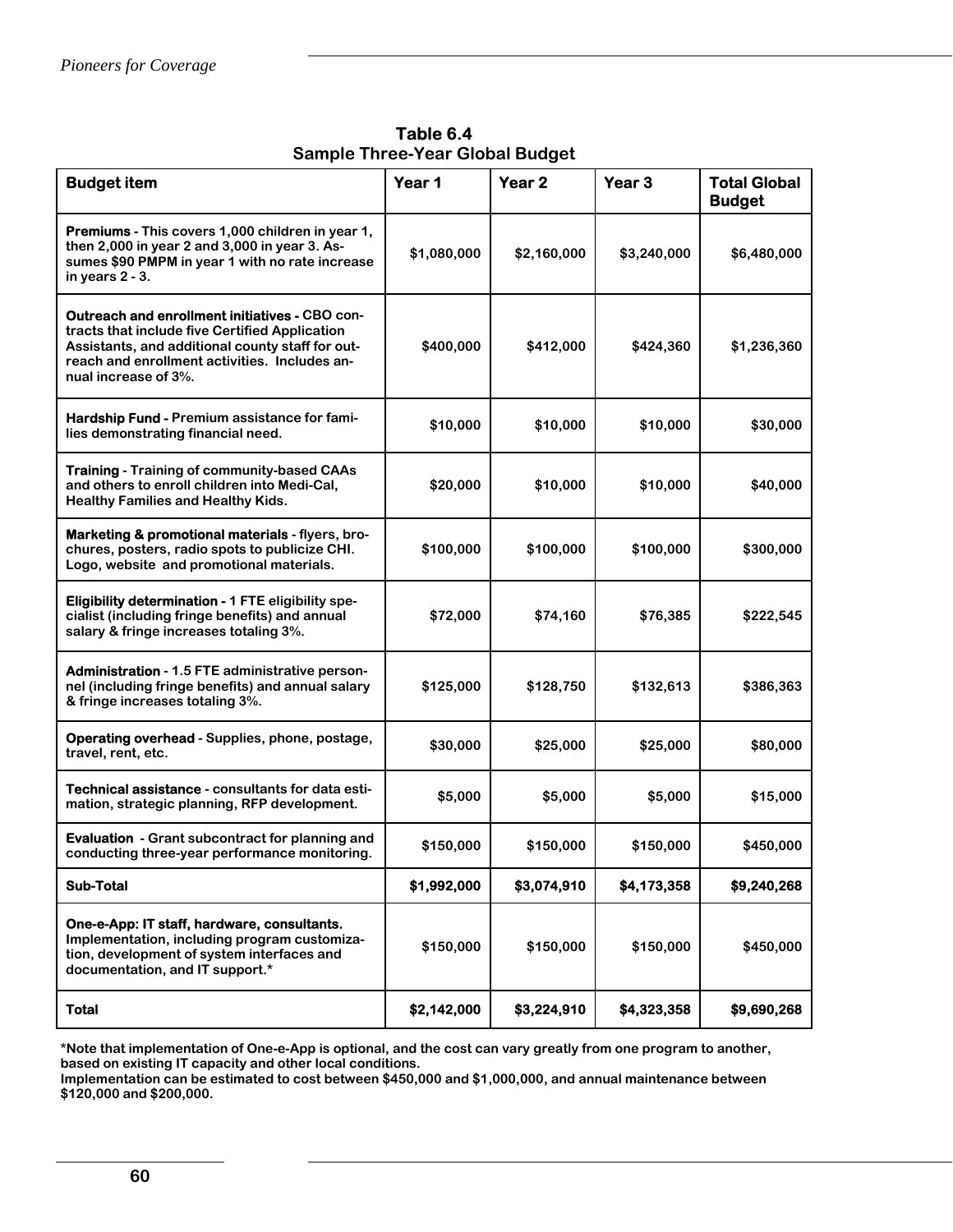# **Key Budget Assumptions**

There are several assumptions that pertain to the sample start-up and three-year global budgets.

#### Start up budget:

- 1. Start-up expenses are typically underwritten by a few CHI partners and foundations to help build local program momentum. Between \$100,000 to \$150,000 will be needed for start-up expenses, not including One-e-App feasibility and testing.
- 2. The estimated cost for One-e-App testing and implementation is between \$450,000 to \$1,000,000, depending on the complexity of implementation, systems interfaces required, number of users and desired workflow process.
- 3. The estimated timeframe for pre-launch activities is six to nine months.

### Three year global budget:

- 1. Outreach, enrollment and retention activities will be coordinated between county staff and community CAAs. Achieving seamless coordination among county and non-county staff that serve the target population will maximize enrollments in the Medi-Cal and Healthy Families programs. Budget estimates include equal allocations for county staff and certified application assisters and/or community outreach workers.
- 2. The Healthy Kids product will mirror the comprehensive scope of services provided by the Healthy Families program. It is assumed that CHIs will be able to negotiate premiums that are within 5% of the prevailing Healthy Families rates within the county or region.
- 3. Premium estimates will remain fairly constant over the first three years of the program, even if program expansion to different population groups is phased in over time. A blended per member per month (PMPM) rate may be negotiated for all children 0-18 or a number of CHIs are moving towards tiered rating for 0-5 year-olds (the most expensive children, most of whom will qualify for Medi-Cal or Healthy Families), and then 6-18 year-olds based on actual claims experience.
- 4. A number of line-items are largely fixed costs, including marketing/ promotional materials, outreach and enrollment, eligibility determination, administration, technical consultation, evaluation, and Onee-App feasibility and implementation. Premium costs will vary based on the actual number of children enrolled in years one, two and three.
- 5. The planning and administrative costs (CHI program staff, administration, and technical consultation) will vary by governance structure and the existing capacities of the program's organizational "home" or sponsor.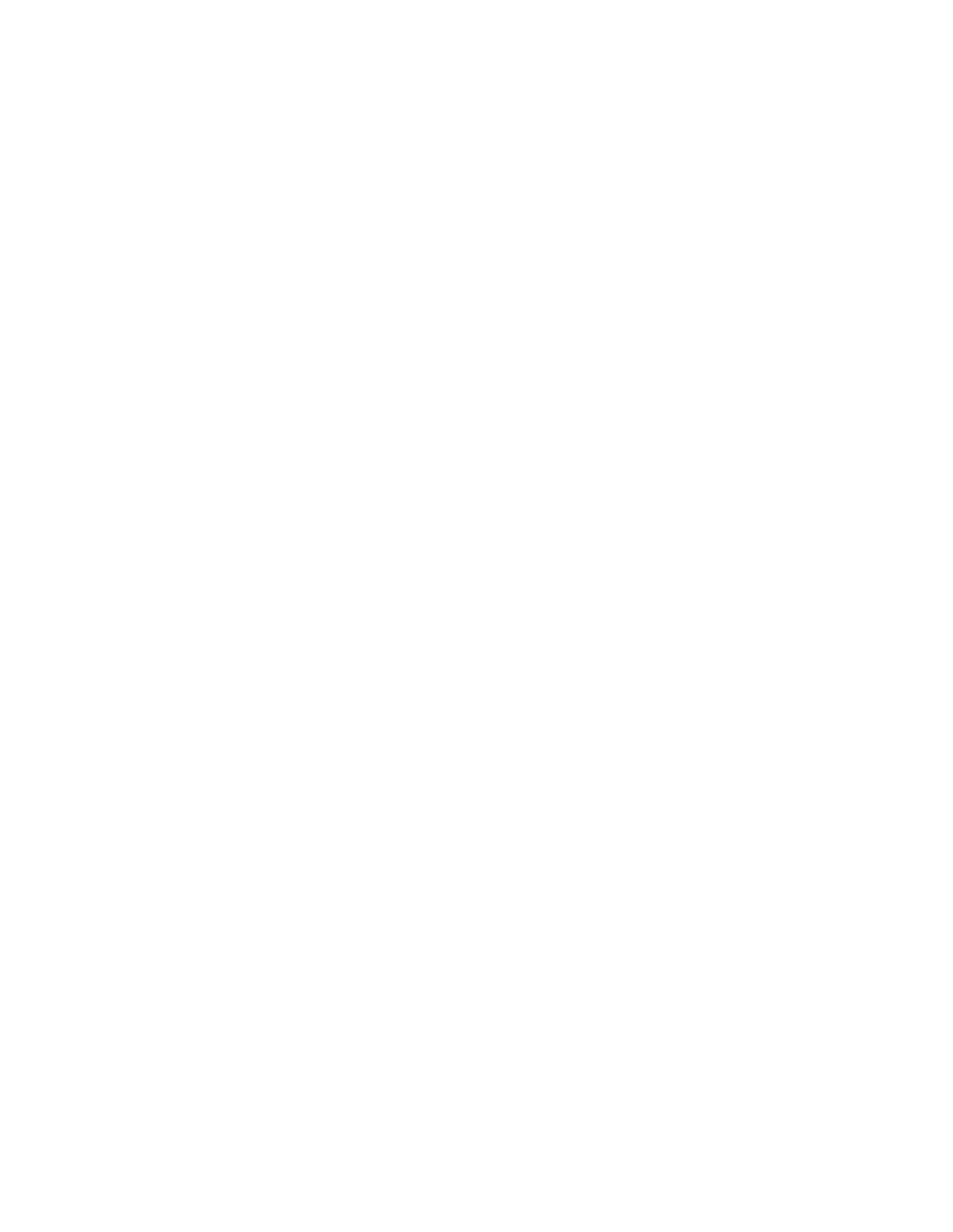# **7 | CREATING ONE OPEN DOOR FOR OUTREACH, ENROLLMENT & RETENTION**

### **One Open Door: Family-Centered Outreach and Enrollment**

Outreach informs community members about available programs and other social services and is the starting point for Healthy Kids program success. Outreach workers, who are also referred to as community health advisors, family support workers, and in some cases Certified Application Assistors (CAAs), are the frontline messengers to communities about the availability of insurance for kids through the Healthy Kids, Medi-Cal and Healthy Families programs.

Several CHIs have adopted "One Open Door" conceptual re-thinking of outreach and enrollment activities to maximize family access to the full range of available health and other social service programs, including Healthy Kids. In these counties One Open Door has framed a careful restructuring of existing outreach, enrollment and retention efforts across health and social service agencies as well as community organizations. These CHIs have worked with their county agency and community partners to move from a traditional social service "silo" culture to one that offers coordinated and streamlined assistance. This coordinated outreach and enrollment assistance model allows families to access all available programs through a single contact at a range of social service venues and community settings rather than working through a confusing and time consuming labyrinth of programs and redundant processes in order to receive specialized application assistance for separate programs.

One Open Door is only possible through the adoption of extensive and sustained two-way communication by all partners. Further, this model of service provision is a profound culture change for program-oriented staff and generally requires significant retraining of outreach and enrollment personnel in agencies and community-based organizations. Some level of retraining and job change may be required across all organizations involved with outreach and enrollment activities including county eligibility workers, benefits analysts, CAAs and other community-based outreach staff.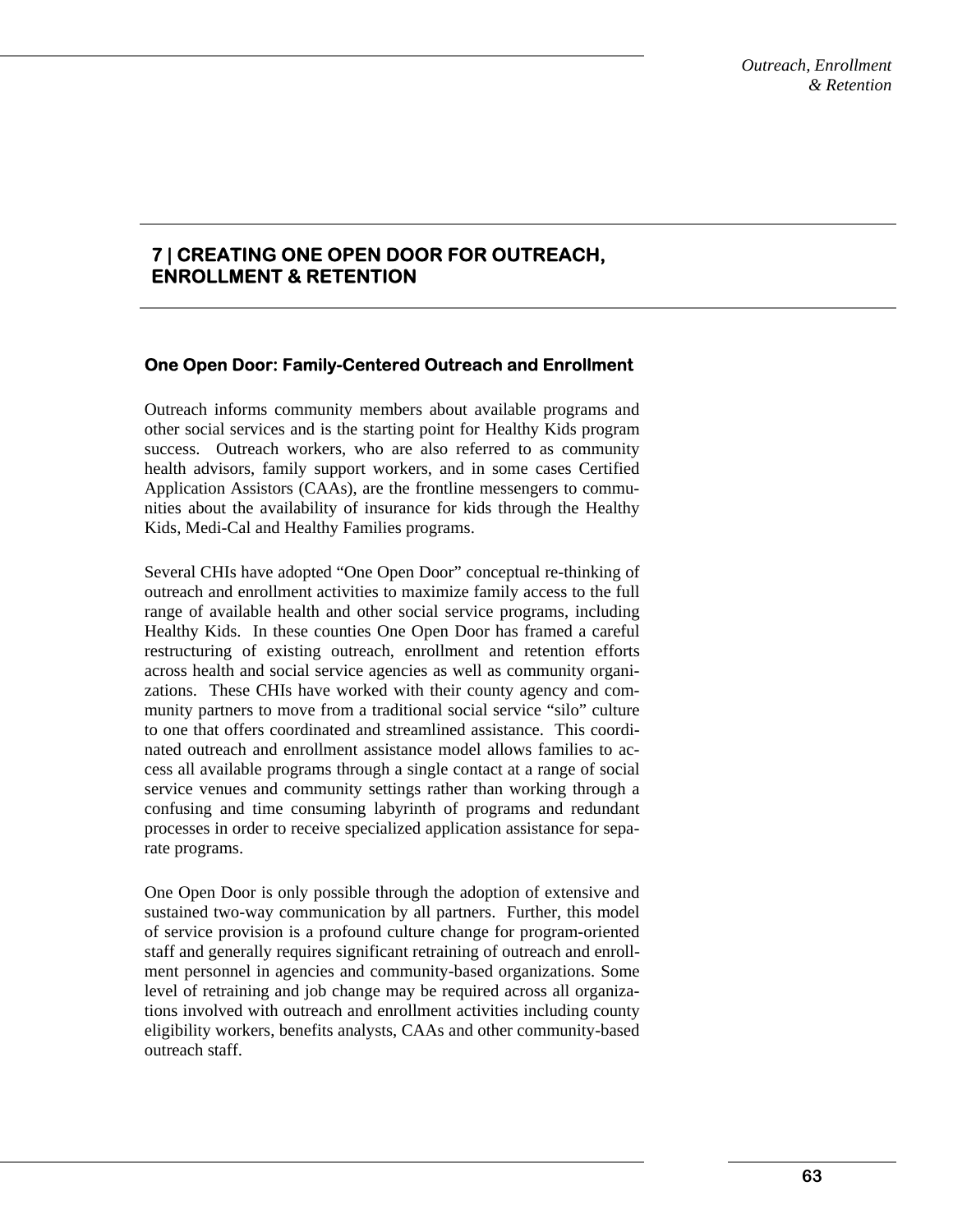#### **One Open Door Conceptual Framework**

**Objectives:** 

- **Increase access to health insurance and eligibility approval rates**
- **Decrease time between outreach and coverage initiation**
- **Increase retention of enrollees in coverage**
- **Increase appropriate utilization of health services**

#### **Principles:**

- **Adapt agency cultures and processes to encourage crossagency collaboration and information sharing**
- **Re-engineer systems to maximize efficiencies and funding**
- **Reallocate existing resources and identify new ones to support principles and meet objectives**
- **Make processes family friendly**

#### **Methods:**

- **Develop transparent and consistent application assistance**
- **Deploy single application and streamlined screening and enrollment**
- **Apply an easily reproducible application process across different sites and modalities**
- **Provide comprehensive training of application assistors and eligibility workers**
- **Streamline steps and coordination across programs**
- **Rely on proven outreach and in-reach strategies**
- **Ensure ongoing contact with covered individuals**

**Areas of Investment:** 

- **Co-location of eligibility workers and benefits analysts**
- **Cross-training and retraining to ensure seamless referrals across programs and agencies**
- **Automation/Integrated, online application system (e.g., Onee-App)**
- **Retention and renewal efforts**

# **Outreach Planning**

Once a county has committed to streamlining outreach and enrollment it can begin to map out its strategies for doing so as Santa Clara, San Mateo, Alameda and other CHIs have done.

### **Target population identification**

Pressure to maximize limited outreach funding may force CHIs to make choices about what populations to target and how extensive an outreach strategy to pursue. Knowing the demographics of target outreach populations in your community, particularly child coverage gaps by family income level and ethnicity, is critical in stretching outreach funds to maximum effectiveness.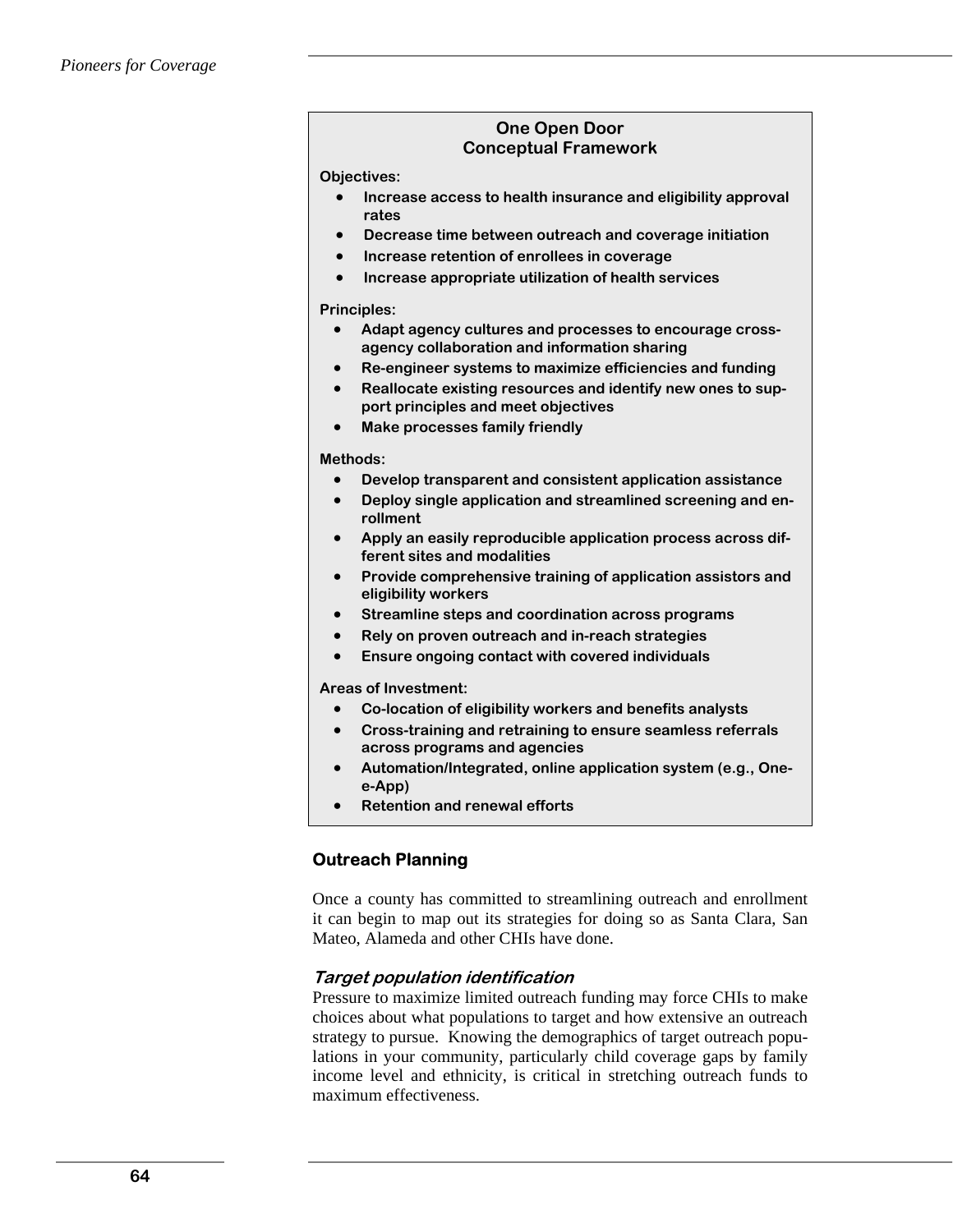In general, CHI outreach and enrollment strategies focus on two distinct populations:

● Children eligible for but not enrolled in Medi-Cal or Healthy Families; and

• Children ineligible for public programs without access to affordable private insurance, including:

- Children with immigration concerns; and
- Children from families with income at or above 250% FPL.

While distinct, these two populations are not separate. Many of the children who are eligible for Medi-Cal and Healthy Families but not enrolled are the siblings of children who are ineligible for those programs due, in large part, to their immigration status.<sup>1</sup> This is a particularly important consideration since estimates suggest that roughly twothird's of California's uninsured children are eligible for Medi-Cal or Healthy Families.<sup>2</sup> Coordinated outreach strategies for Healthy Families, Medi-Cal and Healthy Kids should be particularly effective in capturing many of these previously uninsured eligible children. In these mixed status families, parents are more likely to follow through on enrolling eligible children in Medi-Cal and Healthy Families since their ineligible children are able to apply to the Healthy Kids program. However, even a carefully coordinated outreach approach for these families will only be effective if conducted in a culturally appropriate manner. Communicating effectively with families with immigration status concerns requires relying heavily on word-of-mouth and working through known and trusted sources and organizations such as community health centers, family resource centers, schools, and migrant education programs.

Family income level is another major consideration in creating effective outreach and enrollment messages and approaches since family income level is highly correlated with access to private insurance coverage.<sup>3</sup> Families with annual incomes above 250% of the federal poverty level generally are more likely to have been privately insured at some time and more familiar and comfortable with commercial health insurance marketing. Outreach to this higher income population may require more mainstream publicity generating activities, working with insurance brokers and employers directly, and a more extensive marketing budget. Additionally, this population is less likely to be reached at traditional safety net institutions in the community such as community health centers and human or social services agencies.

#### **Inventory of Existing Outreach Activities**

In keeping with their One Open Door objectives, some CHIs have worked from the beginning of outreach planning to ensure coordination with existing programs for children and families. Most CHIs have chosen to invite representatives from all entities planning or operating outreach activities for Medi-Cal and Healthy Families as well as other public programs to an orientation on the purpose of the CHI and to intro-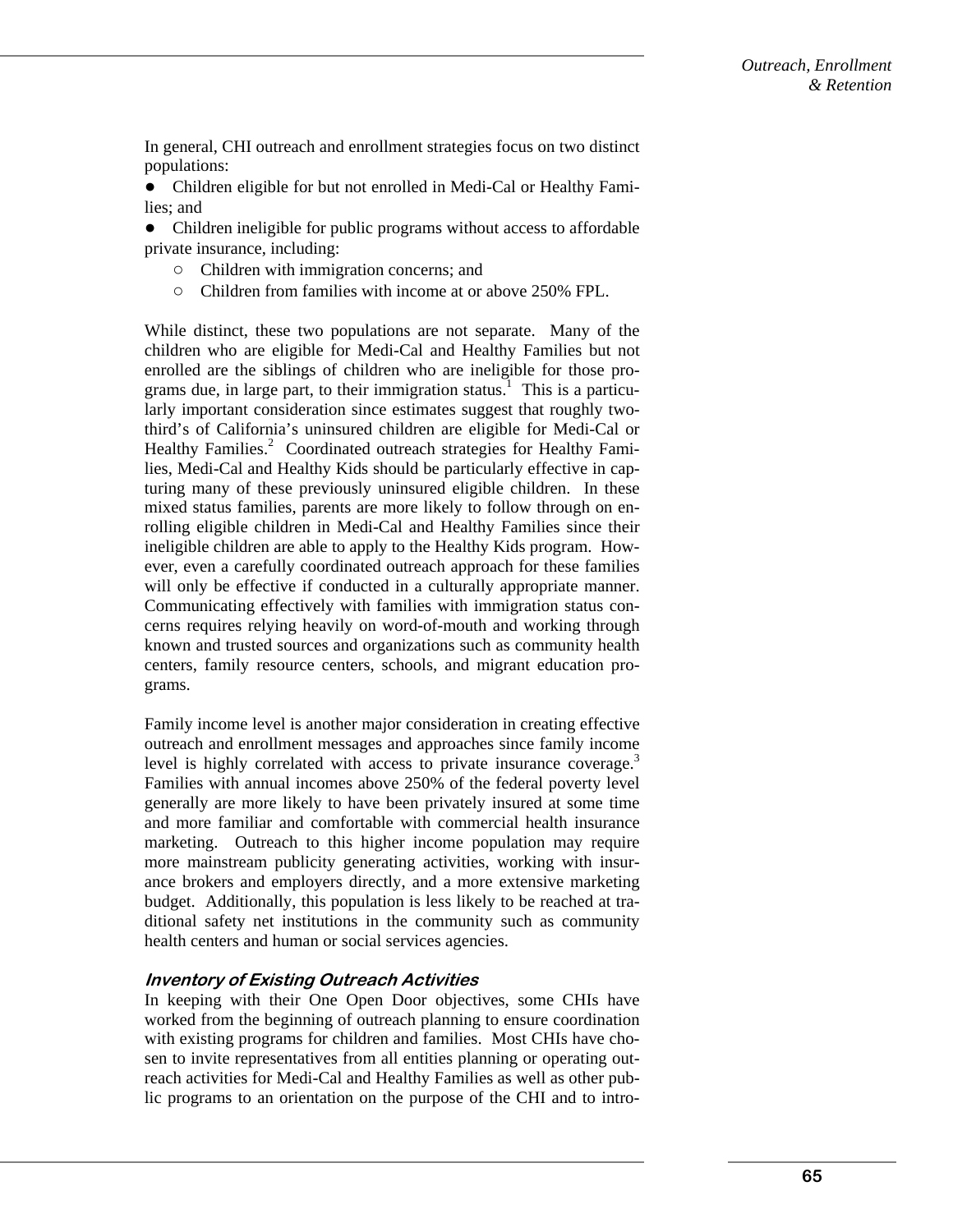duce the Healthy Kids program.<sup>4</sup> These meetings generally have included directors of the health and social services agencies, community clinic directors, public hospital community outreach managers, and representatives of the school districts as well as any other CBOs involved with outreach, such as labor and faith-based organizations. Most CHIs have found these introductory meetings highly useful in initiating collaborative communication across entities, identifying commonalities of interest and providing a comprehensive inventory of all outreach activities to families that may be modified to include Healthy Kids program outreach and access to other available programs.

#### **Outreach Collaboration in San Mateo County**

San Mateo initiated its Healthy Kids outreach planning by inviting all stakeholders to a kick-off meeting, including the Health Services Agency, Human Services Agency, county contractors, all school districts in the county, the county's legal aid society, labor representatives and others. Since that initial meeting, all participants have contributed to the Healthy Kids program's outreach success: legal aid agencies helped craft messages on the public charge issue that could be distributed to the community; labor organizations held outreach fairs and documented the experiences of the uninsured that the CHI has used in its outreach and marketing efforts; school districts and community based organizations have formed partnerships to more efficiently enroll families identified through the Request for Information sheets sent out by the schools; and county contractors have worked together to identify specific target populations and the best strategies to reach these populations. Convening these groups in a collaborative format allowed San Mateo to develop a multifaceted outreach plan through a variety of channels to create a truly comprehensive outreach strategy.

### **Outreach Strategies**

The major strategies used to expand health coverage to uninsured children and families are in-reach, general community outreach, and school-based outreach. This section provides a brief overview of these strategies and specific ways in which CHIs have deployed them.<sup>5</sup>

#### *In-Reach and Joint-Outstationing Activities*

In-reach activities identify and enroll into public programs children whose families are seeking services at a range of locations, including hospitals, social services agency district offices, community health clinics and other community-based organizations, and WIC and Cal-WORKS sites. These venues are targeted both because of the likelihood that a person who is seeking services there either for themselves or for a family member is income-eligible for public programs and because many of these organizations are trusted by the communities they serve.

Community clinics are particularly common in-reach locales because those who seek care at clinics have an immediate health need or concern. Clinics and other safety net providers generally have made identifying uninsured clients a central component of their registration proc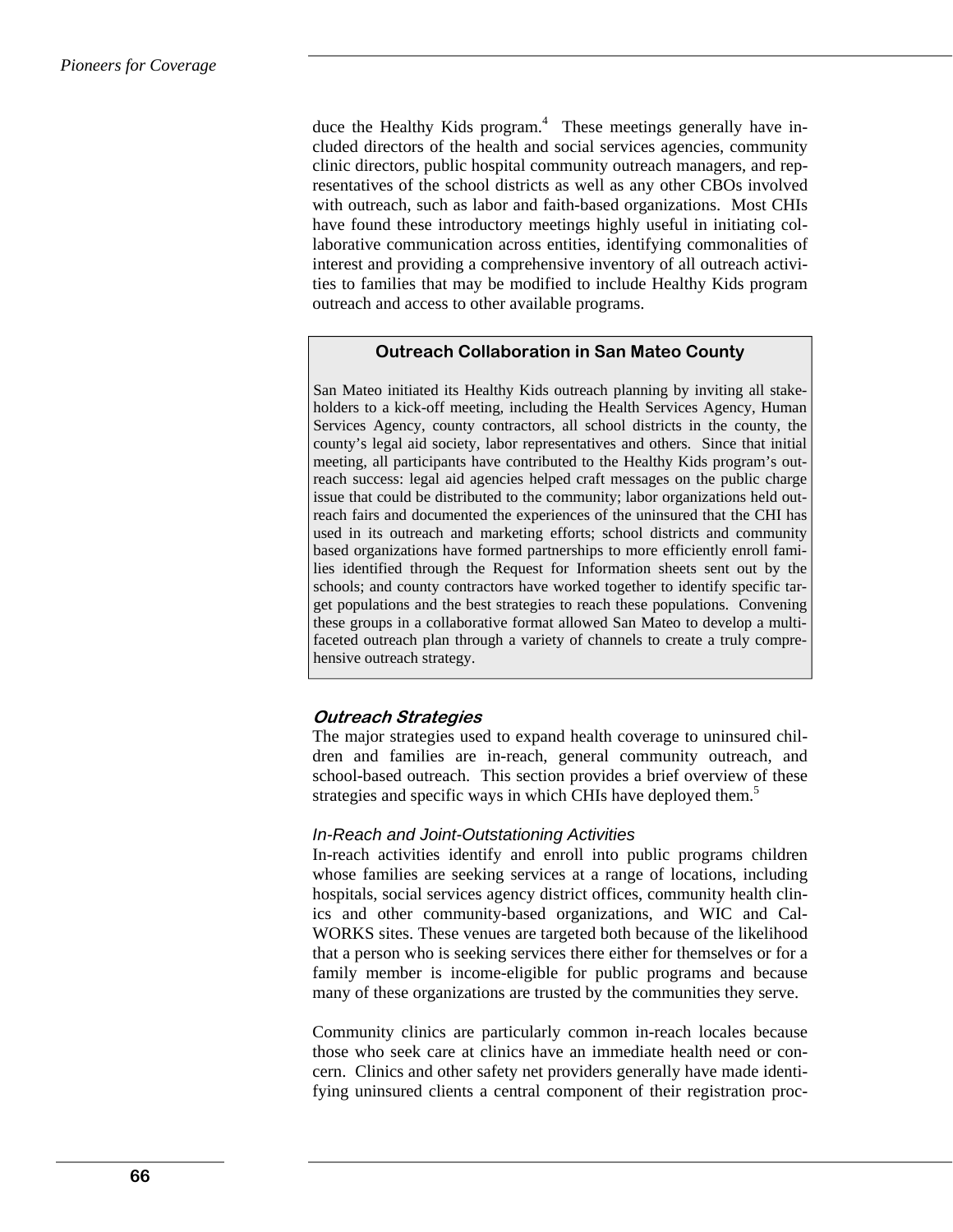esses and rely on on-site eligibility workers. WIC and CalWORKS sites are also effective locations for in-reach since both programs work with low-income families whose children are likely to qualify for Medi-Cal, Healthy Families or Healthy Kids. Eligibility workers at these sites provide families with information on available health insurance programs and assist interested families in applying for coverage. Some CHIs have created "tell a friend" brochures or personalized business cards for their outstationed application assistors to share with the families they assist. These brochures and cards are frequently passed along by families to their friends and neighbors.

### *Community Outreach*

Getting the word out about the availability of health insurance in a way that families will trust and act upon is often a challenge. Common community outreach strategies that can be customized for specific populations include:

Promotoras: This form of community outreach relies on trained community residents to communicate with their neighbors about opportunities for health insurance for children. Known in Spanish as "promotoras," these outreach workers are important information resources for communities reluctant to seek assistance through in-reach venues and unlikely to either ask outreach workers they do not know about eligibility requirements or to share confidential information with them. Several CHIs have deployed trained promotoras to increase enrollment and improve retention in county Medi-Cal, Healthy Families and Healthy Kids programs.

### **Early Focus on Outreach in Tulare County**

Tulare County plans to launch its Healthy Kids program in Summer 2005 but began outreach efforts in July 2004. The Tulare County CHI's Outreach, Enrollment, Retention and Utilization (OER) subcommittee developed strategies, relying in part on information from focus groups of targeted parents, to increase outreach, enrollment and retention of children in existing health insurance programs and eventually into Healthy Kids. One of their strategies integrates CAAs into county WIC program sites to provide on-site one-on-one application assistance, case-management and education about insurance programs. The Tulare Health and Human Services Agency streamlines the process by designating a specially trained eligibility specialist to process all Medi-Cal applications coming from WIC program sites. A second outreach strategy will place these CAAs in schools, Healthy Start, Head Start, Foodlink sites and other high yield locations in the county. A third strategy is to develop a promotoras program for very rural communities that includes door-to-door outreach and appointment setting for sites in their community.

Community events: Special community events such as Cinco de Mayo and the Vietnamese New Year, and community health fairs are ideal venues for outreach workers to answer questions, dispel rumors about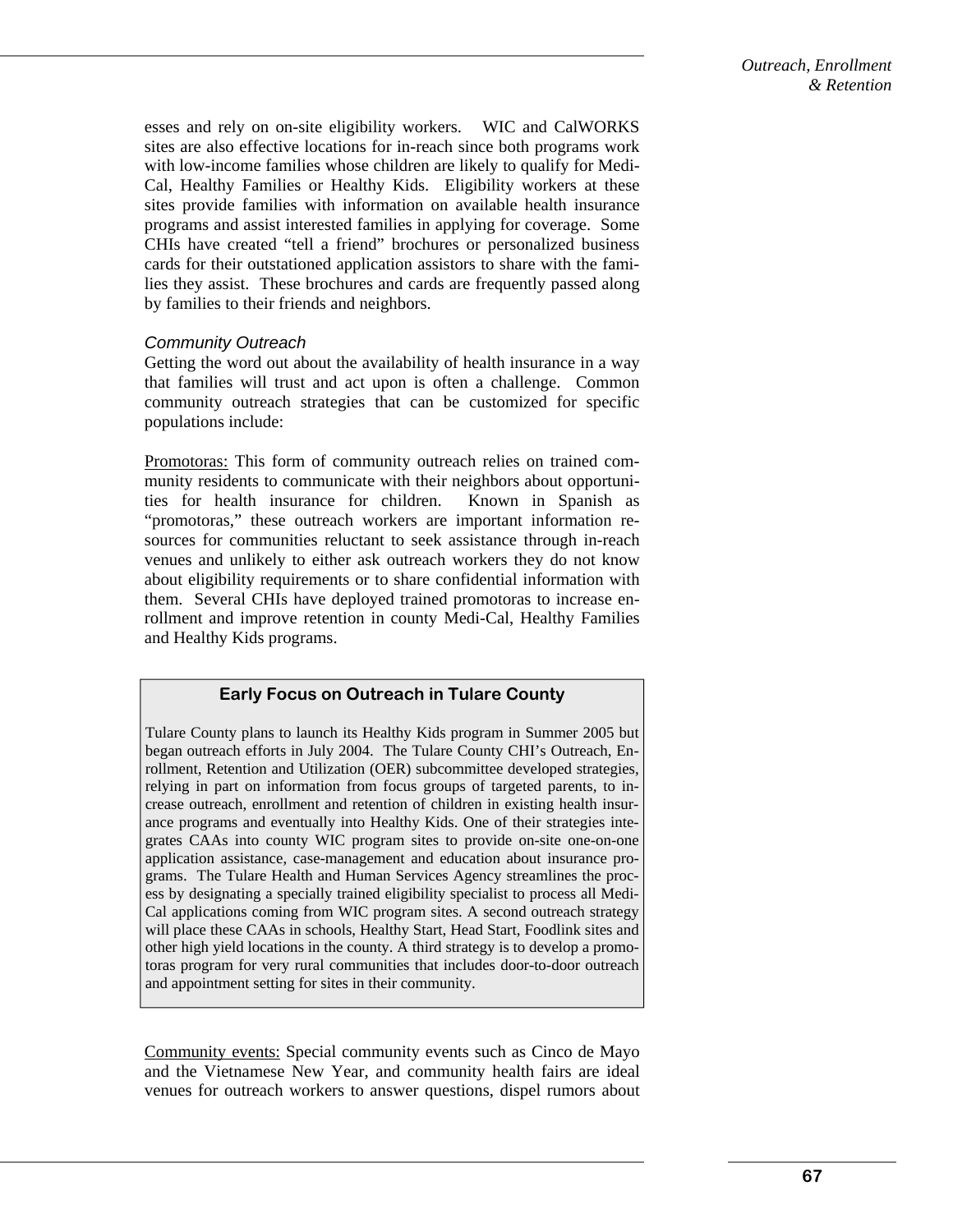seeking insurance coverage, and identify those interested in pursuing applications for existing public programs and the Healthy Kids program. Several CHIs launched their Healthy Kids program outreach efforts at community health fairs where families could learn more about Healthy Kids, Medi-Cal and Healthy Families, and set up appointments with application assistors or, in some cases, receive immediate application assistance.

Written materials: Flyers that provide easy to understand information about all available insurance programs, including the Healthy Kids program, in Spanish and English (and other languages if indicated by community demographics), and telephone contact information with the appropriate language competency are another useful component of community outreach efforts. Local stores, restaurants, churches, and libraries will usually be willing to post flyers and have additional copies available for those who request them. In addition to local outreach worker information or application locations, flyers should include a CHI call center number or hotline. One centralized number, either an 800 number or local number, offers families a consistent way to get more information, have their questions answered or find out where they can receive assistance in their community.

## **Santa Clara's School Outreach Efforts**

Santa Clara's CHI has been able to maximize its outreach funding through a careful and sustained collaboration with Santa Clara County school districts and individual school partners. The CHI initially worked with all of the county's school districts to inform them of the initiative and to identify individual schools and districts to partner with in an ongoing outreach campaign. CHI partners worked with each school or school district individually to tailor education, outreach and enrollment efforts to meet its needs and resources. Activities included surveying parents about whether their children were insured, as well as application events, and presentations to school staff.<sup>6</sup>

For more information on school-based outreach efforts in California, please visit the Consumers' Union Healthy Kids, Healthy Schools website at http://www.healthykidsproject.org.

### *School-Based Outreach*

School-based outreach targets families with age-eligible children effectively. Major school-based outreach components include: (1) Request for Information (RFIs) flyers and health insurance surveys that are sent home with children and ask parents about their interest in obtaining affordable coverage for their children and other school mailings; (2) school-based events such as Back to School nights and Enrollment Fairs at which parents receive information from outreach workers about the availability of Medi-Cal, Healthy Families and the Healthy Kids program and can express an interest in applying; and (3) school liaison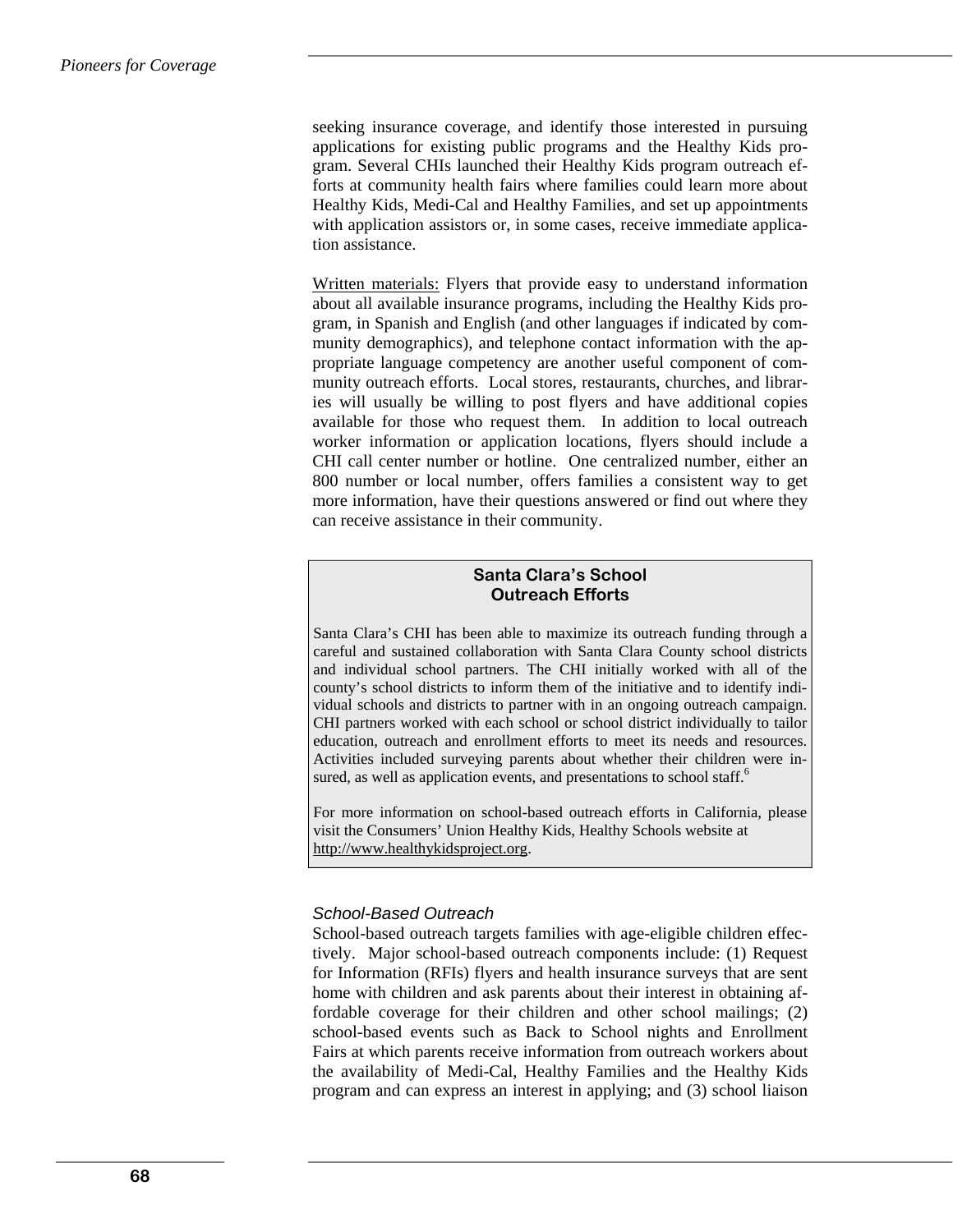programs. A fourth school-based outreach program, Express Enrollment, has recently been piloted in some California school districts as well.

RFIs and Surveys: These flyers and health insurance surveys are often sent home with the National School Lunch Application or in back-toschool packets along with letters explaining the importance of vision and hearing screenings or other health-related topics. Completed forms can be sent back to the district or can go directly to the county. Some schools post information on available insurance programs in the school newsletter and have flyers available in school and health offices.

School events: Schools can easily provide information on insurance coverage programs to parents during the many events they host during the school year. Back to School Nights, typically held in the fall, are a good opportunity to hand out information and discuss the need for health insurance with individual families. Schools also host events specifically for the parents of young children that provide a wonderful opportunity to educate them about the importance of health insurance while they're also learning about the necessity of immunizations and health screenings prior to kindergarten registration.

School liaisons and other strategies: Some CHIs work through a designated school liaison on school-based outreach efforts. In most cases, the liaison will be a health coordinator or school nurse. Many school districts already are engaged in outreach activities for Medi-Cal and Healthy Families, primarily in schools with high rates of uninsured students, and their efforts can easily be expanded to include Healthy Kids program information as well. Many school districts already bill through Medi-Cal Administrative Activities (MAA) for their Medi-Cal outreach activities.

#### **Piloting Express Lane Enrollment**

A total of five California school districts implemented Express Lane Enrollment in 73 schools during the 2003-2004 school year: Alum Rock Union Elementary in Santa Clara County, Fresno Unified, Los Angeles Unified, Redwood City in San Mateo County, and San Diego Unified. Complete results are not yet available on the success of the program, however preliminary results indicate that parents are excited about the program; it has not had a negative impact on the school lunch program; and of the school lunch applications received in most districts, about half of the children or an even higher proportion are already enrolled in either Medi-Cal or Healthy Families.

For more information on Express Lane Enrollment, please visit the Express Lane Eligibility website at:

http://www.childrenspartnership.org/expresslane/index.html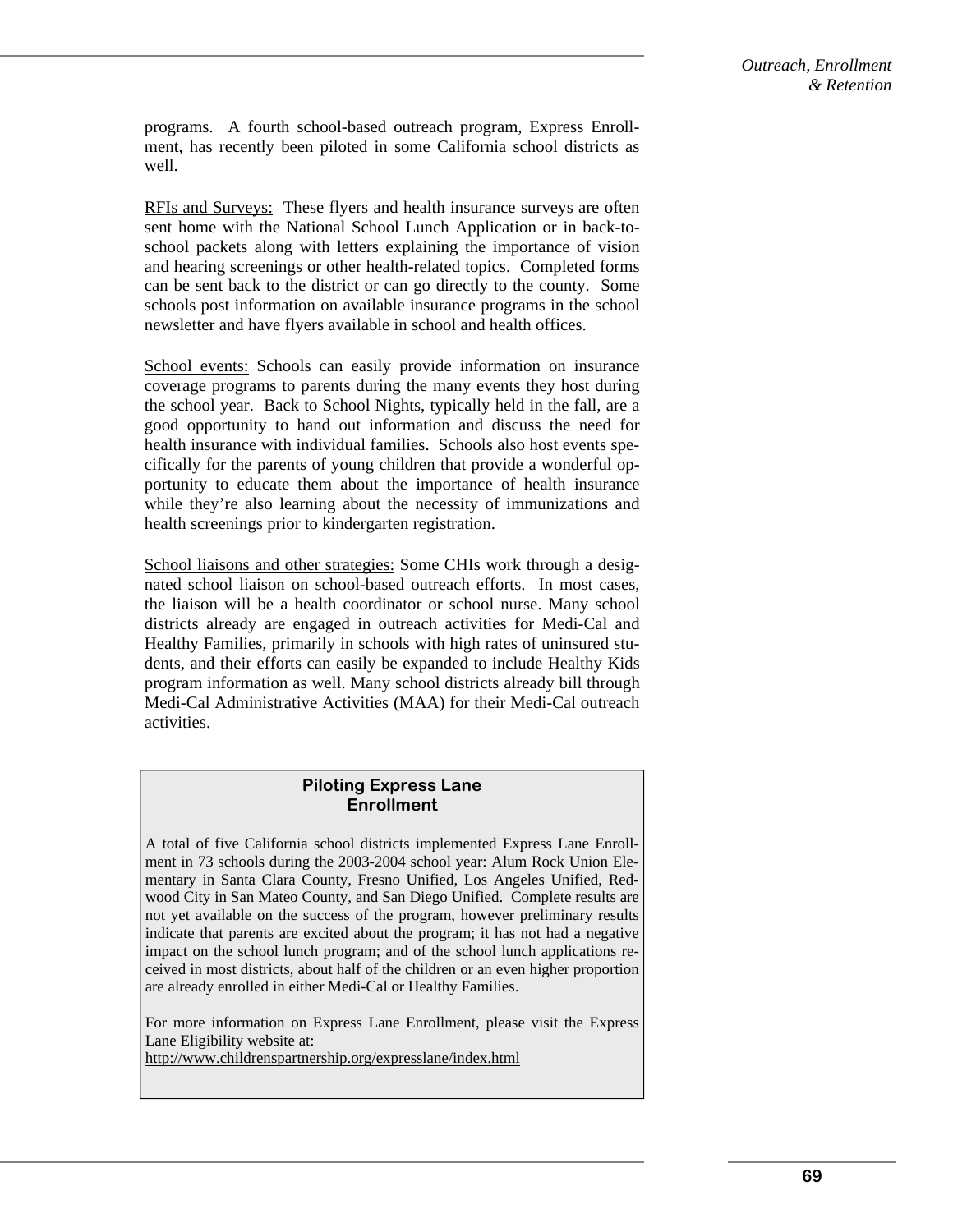# **Health-e-App And One-e-App**

- $\triangleright$  Health-e-App is a web-based system that allows families working with trained assisters to apply for Medi-Cal and Healthy Families over the Internet and receive preliminary eligibility determination. Healthy Families applicants can also select providers and health, dental and vision plans.
- $\triangleright$  One-e-App is a web-based system that interfaces with Health-e-App and allows families to apply for multiple programs through a single application. One-e-App can screen for a range of programs including Medi-Cal, Healthy Families, Healthy Kids, Food Stamps, WIC, Express Lane Eligibility, CHDP, and AIM.

Express Lane Enrollment: Express Lane Enrollment allows National School Lunch Program (NSLP) eligibility to serve as a proxy for Medi-Cal eligibility and provides temporary presumptive eligibility for those children who are deemed Medi-Cal eligible based on their participation in NSLP. The rationale behind the approach is that any child who meets eligibility requirements for NSLP will most likely be eligible for Medi-Cal because of the similarity of eligibility requirements for the two programs. Express Lane Enrollment outreach through the NSLP may prove particularly attractive for CHIs that have embraced a One Open Door approach because the NSLP is open to all children who meet the income criteria regardless of their citizenship or immigration status.<sup>7</sup> Thus, with the proper information intake occurring locally, those children who meet all NSLP criteria could be quickly identified for the Healthy Kids program, while those applicants eligible for Medi-Cal and Healthy Families could be identified and presumptively enrolled in those programs. At present, the full potential of this approach is not available but there is a significant amount of research and advocacy underway examining the necessary legal changes and confidentiality concerns of immigrant parents and guardians. $8,9,10$ 

# **Eligibility Determination, Enrollment, and Retention**

As part of developing a comprehensive strategy to enroll children in available programs, CHIs have focused on creating an enrollment process that conforms to One Open Door principles, is acceptable to all CHI partners, and maximizes available federal, state and local funding. While their operational approaches to eligibility determination and enrollment vary, all CHIs have developed processes that first funnel potential eligibles through careful Medi-Cal and Healthy Families screenings to ensure that only children ineligible for Medi-Cal and Healthy Families will be enrolled in the Healthy Kids program.

Training is an essential element in ensuring that screening and enrollment processes and eligibility determination for Healthy Kids program are undertaken in a consistent manner and that children who are eligible for Medi-Cal and Healthy Families are enrolled in those programs. Application assistors and eligibility specialists must be trained in the program details for all three programs, be able to steer families to the most appropriate program, and be able to fill out all program applications accurately to avoid delays in enrollment and denials.

Many counties have found that training efforts can also work to create a culture change among application assistors. CHIs have found that involving application assistors in the planning and implementation of new assessment and enrollment processes strengthens the program and eases job change-related discomfort. Asking assistors to identify problems they are experiencing with the new systems, potential solutions and ways to improve the families' enrollment experience often increases assistor satisfaction and commitment levels.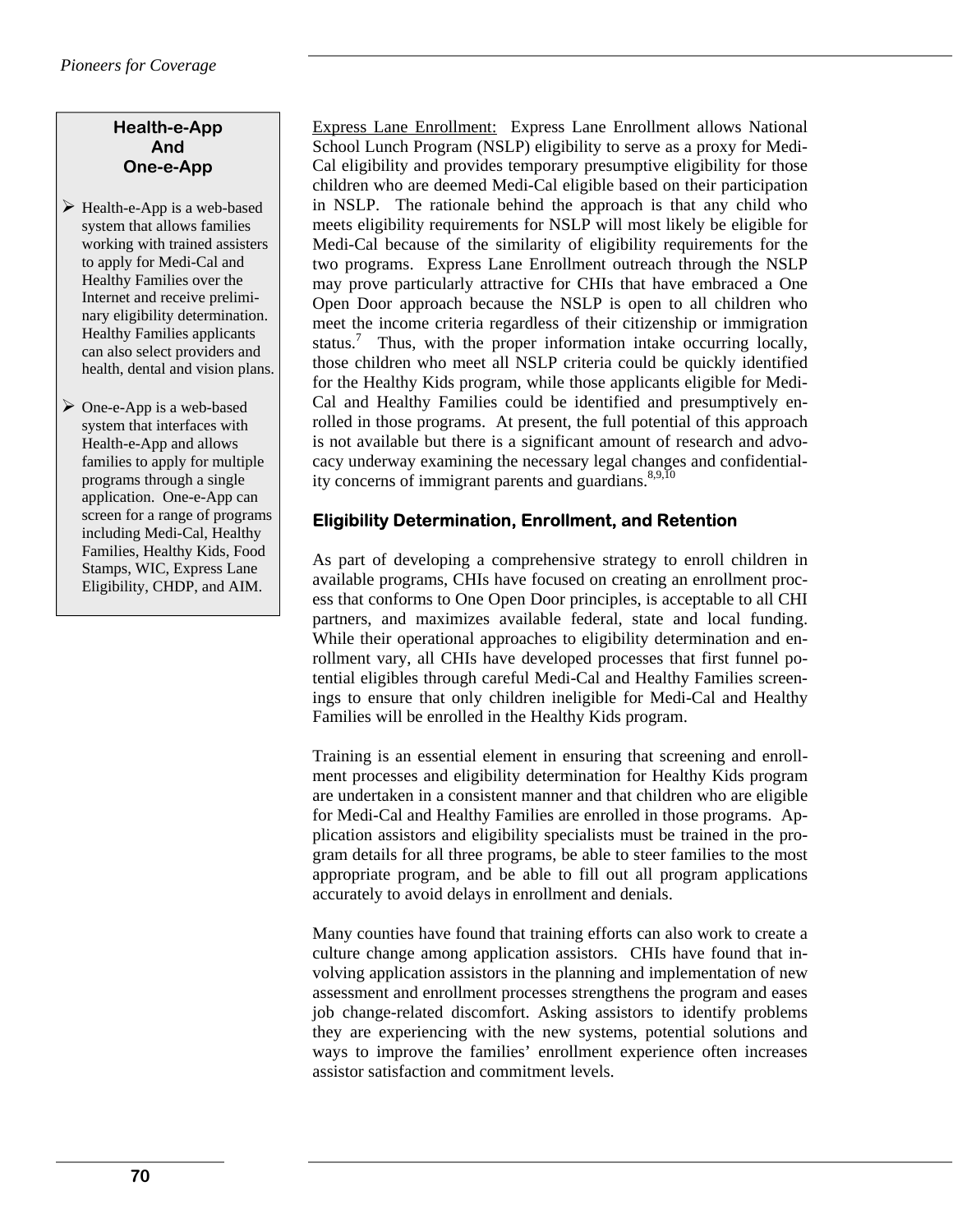Establishing a quality assurance process also helps with early identification of flaws and programmatic inconsistencies. The David and Lucile Packard Foundation funded the County Outreach Retention and Enrollment (CORE) project to streamline enrollment and retention processes in children's health insurance programs. Alameda, San Mateo, San Francisco, Merced, Stanislaus and Santa Cruz counties participate in the project and have relied on recognized quality improvement methods to strengthen the enrollment and retention processes within their control and to share information and best practices across counties.<sup>11</sup> The outcomes of this project have provided counties with improved practices resulting in increased enrollment and retention and reduced staff workloads. Additionally, Alameda County's "No Wrong Door" pilot evolved out of their careful look at enrollment processes through CORE.



# **Figure 7.1 One-e-App Flow Diagram**

# **Technological Advances**

Applicants still have the option of mailing in paper applications or, working with a trained CAA or county agency employee, completing an electronic application (Health-e-App) that separately assesses their eligibility for the Medi-Cal and Healthy Families programs and electronically submits applications for the programs. The electronic Health-e-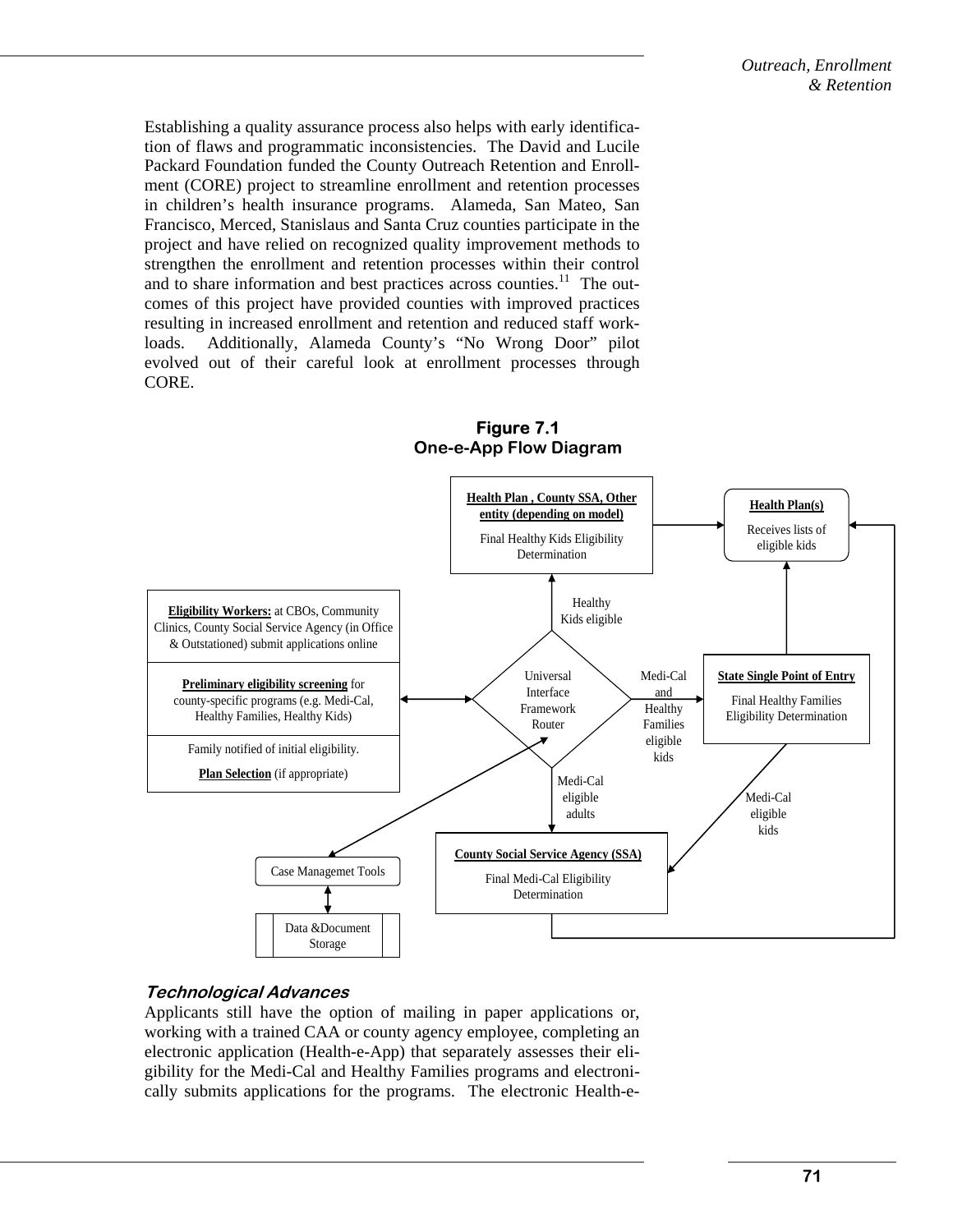App application has simplified and accelerated the eligibility determination process for applicants and those who assist them and has been a major improvement for those seeking entry into public programs. Some CHIs have overlaid a separate paper application process for the Healthy Kids program that is only completed if the applicant appears ineligible for Medi-Cal and Healthy Families. Others, including the San Mateo, Santa Clara, Alameda and Santa Cruz CHIs, have implemented or are in the process of implementing One-e-App.

Launching a Healthy Kids program creates an opportunity for integrating with the Medi-Cal and Healthy Families programs. This opportunity is fully realized through use of an integrated enrollment and eligibility determination process. IT planning and infrastructure considerations, and the decisions made by the CHI and its strategic partners, particularly the participating health plan and the Social Services Agency or Human Services Agency, are at the core of ensuring integrated enrollment and eligibility determination. One-e-App has been designed to interface with Health-e-App so that all those who apply using One-e-App are simultaneously assessed for eligibility for Medi-Cal for children, Healthy Families, and Healthy Kids. One-e-App can be customized to perform eligibility determination for additional public programs. One-e-App also creates a countywide database for tracking outreach and retention and provides other management tools as well. While the costs and complexity involved in developing a universal eligibility assessment system may require CHI counties to move forward slowly, the integration potential between the Medi-Cal, Healthy Families and Healthy Kids programs afforded by such an approach cannot be overemphasized.

While the benefits of moving toward this approach are real and immediate with the program's launch, CHIs and their partners will need to be firmly committed to underwriting or seeking assistance in underwriting the costs of planning, hardware, local customization, and annual maintenance that are incurred in implementing the system. A CHI can expect to devote time to developing local requirements, working with strategic partners, and developing a detailed cost estimate for the project. Besides the obvious financial considerations, strategic partners may be concerned about what changes imposed on intake and eligibility determination procedures throughout the community may mean to their organization. These concerns may be particularly acute for the SSA where there may be concerns about the potential job assignment changes that will be required to support the new streamlined approach to eligibility assessment.

One-e-App offers the ability to track administrative, outreach and enrollment statistics with ease. Without such a system the CHI will need to rely on health plan databases for program tracking and monitoring information. Not all plans will have the necessary IT capacity to easily monitor and provide this information on a timely basis. For counties unlikely to be able to move toward developing an integrated enrollment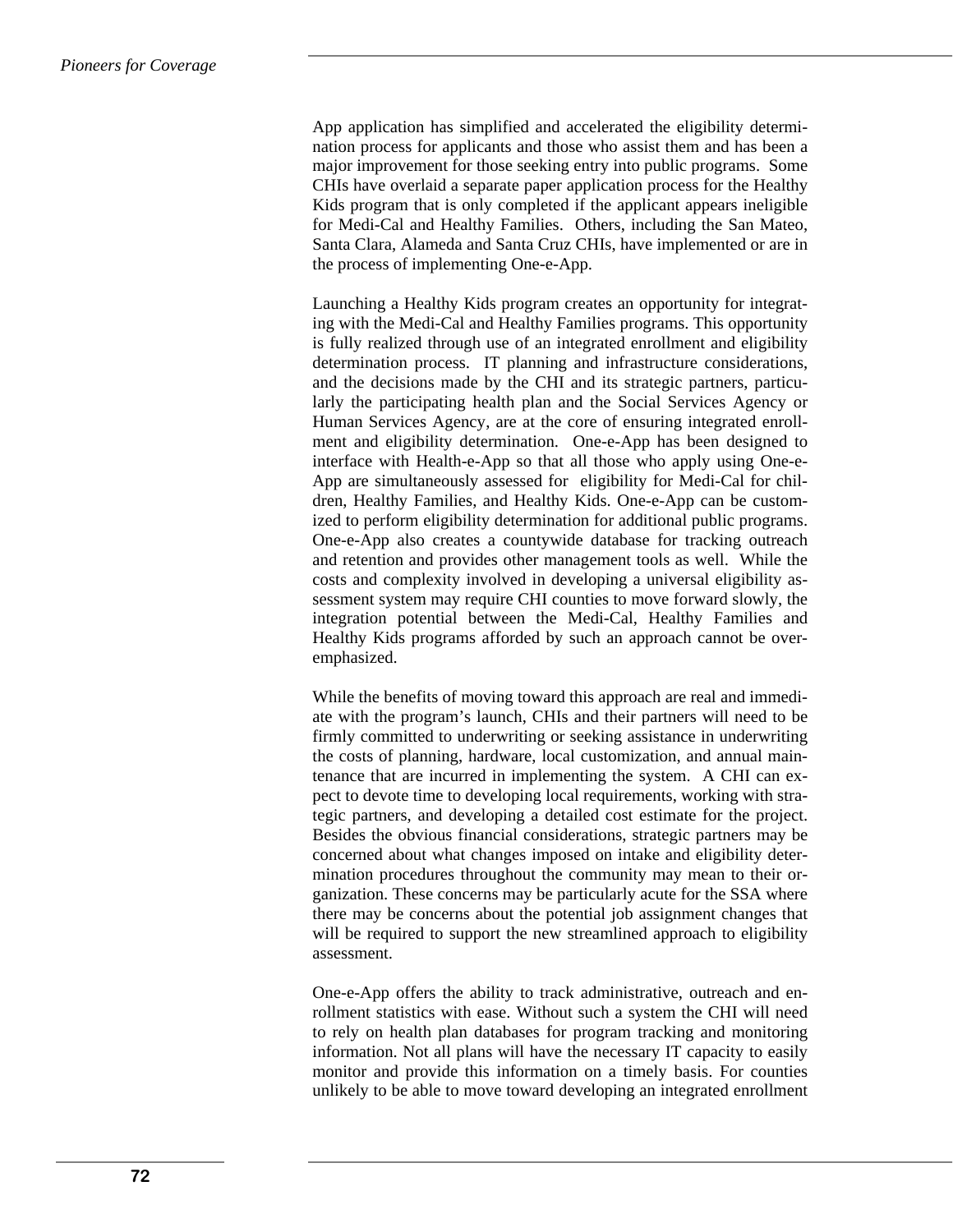system, it will be important to focus on the data capture and reporting capabilities of their health plan partner.

In the absence of an integrated enrollment system, CHIs will need to rely on a series of manual and electronic eligibility intake and assessment processes to determine eligibility for the Medi-Cal, Healthy Families and Healthy Kids programs. Since some CHIs, at least in the short term, will not be in a position to implement One-e-App, it will be crucial to develop the most streamlined approach possible for sharing applicant information and ensuring that the necessary data linkages exist to facilitate eligibility determination and enrollment for Healthy Kids eligibles while also guaranteeing that any applicants who are eligible for Medi-Cal and Healthy Families are not incorrectly deemed eligible for Healthy Kids.

### **Implementing Healthy Kids and One-e-App in Santa Cruz**

Santa Cruz decided to launch its Healthy Kids program and its use of One-e-App technology simultaneously after learning of Santa Clara and San Mateo's difficulities in converting from Healthy Kids paper applications to One-e-App. Rather than taking a sequential approach, Santa Cruz's pre-launch activities included customizing One-e-App software for its Healthy Kids program and training staff on its use.

To ensure the CAAs felt confident taking applications electronically, Santa Cruz County staff provided extensive pre-launch group and individual training on One-e-App, offering upwards of three trainings to the CAAs. Through their efforts, CAAs developed a high comfort level with One-e-App. All of Santa Cruz's CAAs now are confident about the process which requires them to fax a family's paper documentation into One-e-App and then work on the computer with the stored information to complete applications using One-e-App software.

When Santa Cruz went live in July 2004 all of its CAAs were completing online applications for families using the One-e-App technology. Santa Cruz CHI officials report that CAAs are pleased with the speed of the application process and report greater certainty that families are applying for the most appropriate program. Santa Cruz County's use of One-e-App has created a paperless application process for Medi-Cal, Healthy Families and its Healthy Kids program.<sup>12</sup> Santa Cruz implemented One-e-App in seven weeks from start to finish.

Any health plan that is already a Medi-Cal or Healthy Families contractor will have the systems capabilities to interface electronically with both the Medi-Cal and Healthy Families programs and their contracted intermediaries and receive eligibility information for new program enrollees. However, the linkages required to receive eligibility information for new Healthy Kids program enrollees may not exist.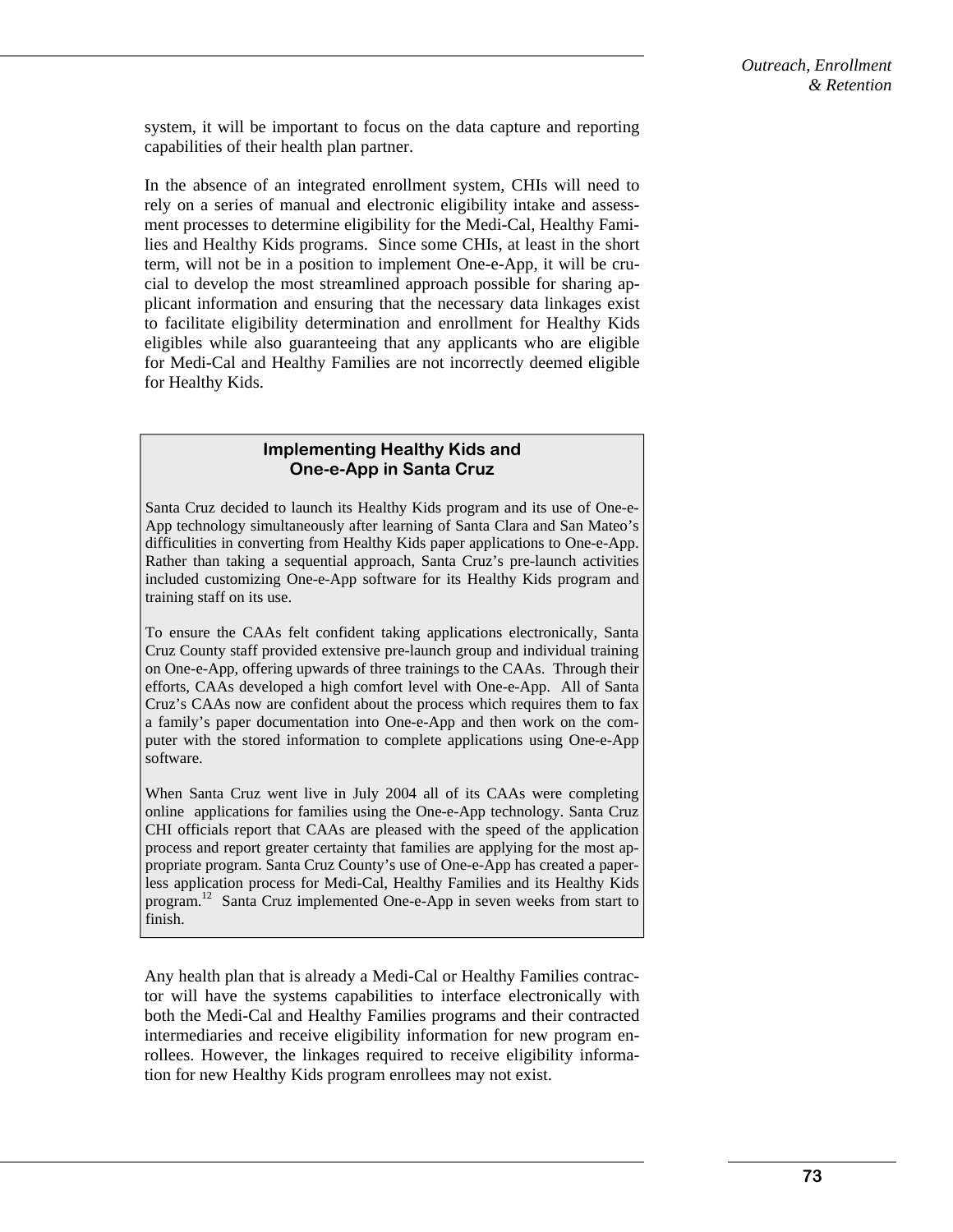If a CHI's Healthy Kids program eligibility determination will be done by the local social services or human services agency as it is being done in most operational CHI counties, then an electronic interface between the agency and the health plan is needed. If there is no existing electronic interface with the SSA, the CHI will have to work with the health plan and the SSA to create the linkage. It will be important to develop a link that easily communicates with the plan's information system. Creating this linkage may be a major technical hurdle of program implementation.<sup>13</sup>

# **Retention Strategies**

Over time an operational Healthy Kids program's focus will change from outreach and eligibility determination to member retention. Renewal processes can dramatically and directly affect a program's retention rate. Programs should institute renewal policies and procedures that are both family friendly and easy to follow in order to retain eligibles in coverage. Most CHIs with effective retention strategies have incorporated the following principles into their renewal activities.

### *Renewal Simplicity*

Make it easy and simple for families to renew. For example, mail out pre-filled renewal forms for parents to sign and return and include with every renewal form a local number to call and a site to visit if they need assistance with some aspect of renewal. This approach incorporates aspects of the simplification trend in renewal adopted by some state Medicaid and SCHIP programs.<sup>14</sup>

### *Built In Leniency*

Design renewal and premium payment policies that give families some latitude in meeting deadlines. Start the renewal process early (three months before deadline) to give families time to respond. Create systems that contact parents when renewal forms have not returned by a certain date (prior to the renewal deadline) and plan to assist lateresponding parents to help them retain their children's coverage.

# *Early and Frequent Communication*

Determine what entity will take the lead for the renewal process and ensure that the entities performing outreach and enrollment activities are also involved. Contact families through different venues: mail out forms and reminder postcards; call families who have not returned renewal forms; and post flyers throughout the community with information on how and where to renew. If a CHI decides to collect information at renewal time, communicating what is needed to the families becomes incredibly important. Suggestions to create an effective mail-in renewal form include formatting the renewal form as a checklist where parents can check off all of the information they are required to submit; sending renewal forms home in a color envelope and printing the forms on color paper to attract attention; enclosing postage-paid, selfaddressed envelopes in the renewal packet; and sending reminder postcards two weeks before and two weeks after the renewal forms are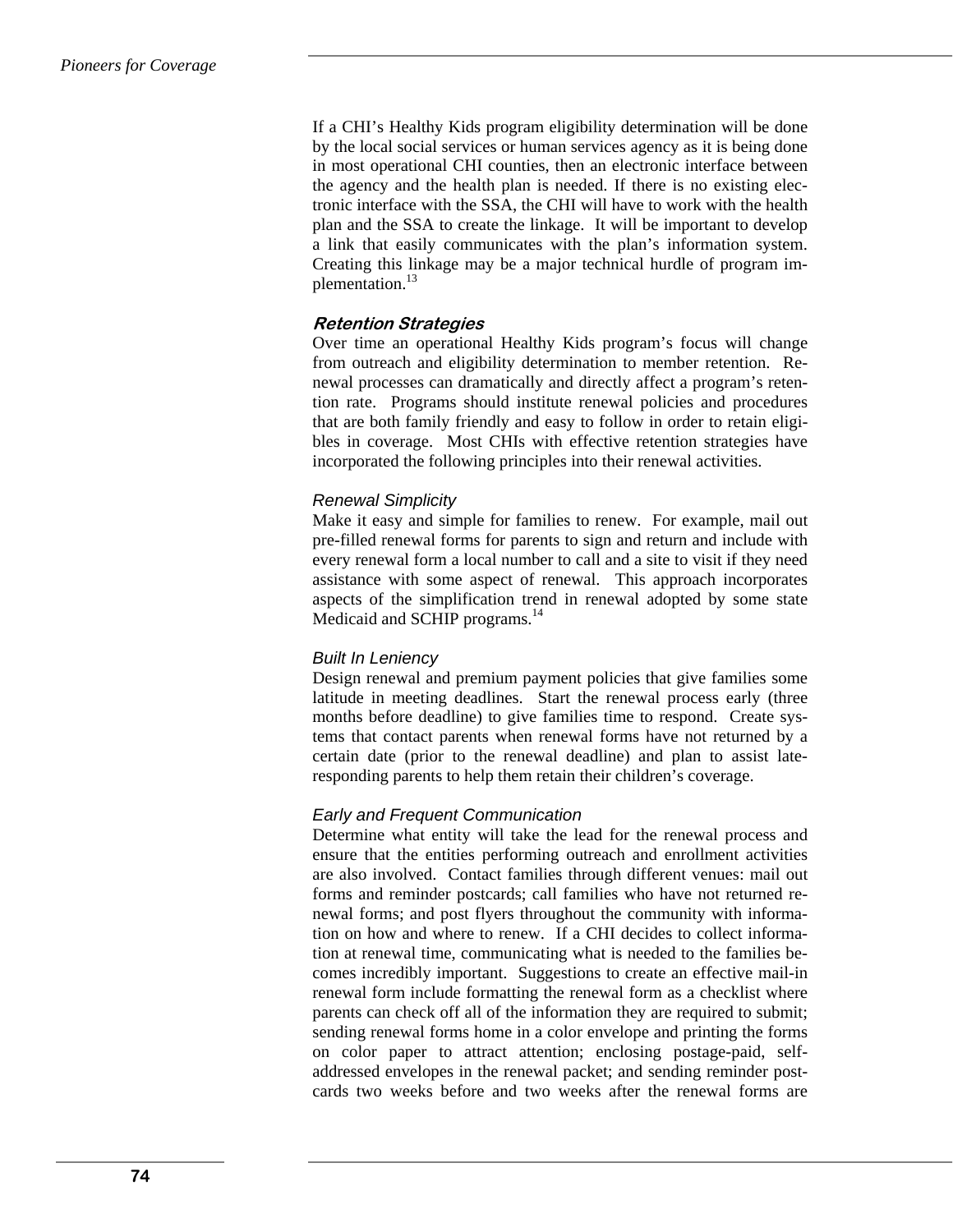## **Improving Service Utilization and Retention: The Role of the Santa Clara Call Center**

In January 2003, Santa Clara Family Health Plan (SCFHP) implemented dedicated outgoing and incoming call centers into its Healthy Kids program to encourage appropriate health care service utilization and enrollee retention. Outgoing call center staff conduct call campaigns about proper utilization and remind families to return their children's renewal packets. Separate call center staff receive inbound Healthy Kids calls from the plan's 800 number.

Member Services contacts families immediately prior to their insurance becoming effective to verify and update contact information, assist families in choosing a doctor, inform families of premium payments and renewal process and to encourage them to go to a new member orientation. Call centers provide a good opportunity to answer a family's questions, assist them in accessing services and remind them of available resources.

At renewal time, SCFHP sends out two rounds of renewal packets, 75 and 45 days prior to a child's annual renewal date. Renewal forms are pre-filled with data currently in the Plan's Healthy Kids database, families just have to update this information. If families do not respond to those mailings or if they submit incomplete packets, the call center contacts the families during the month prior to the family's termination date. The first call is made 30 days prior to termination and if no response is received, another call is made two weeks before termination. During the final week before termination additional calls are made to families who have not yet responded encouraging them to go to an enrollment site and complete the renewal form. Call center staff are fluent in Spanish and Vietnamese and telephone interpreters are available for those who speak other languages.

mailed.<sup>15</sup> Ensuring that families receive renewal forms that are language appropriate will expedite the renewal process and prevent children from being inadvertently disenrolled.

Frequency of renewal requirements also affects retention levels since more frequent renewals increase a child's chance of disenrolling through accident or oversight. Short renewal periods also increase a CHI's administrative burden. Most CHIs have opted for an annual renewal period for their Healthy Kids programs consistent with Medi-Cal and Healthy Families policy but at least one, Los Angeles, has selected a six-month renewal period.

Premium payments and the systems and policies set up around this issue will also have an impact on retention. Monthly premiums provide a consistent means of staying in touch with a family but also increase the chance that the family may not pay their premium and will disenroll. Having less frequent premium payments eases the burden on the families and promotes continuity of care as well as decreasing the administrative burden of the CHI in processing premiums. Some CHIs have set up incentives for families to pay their premiums in one lump sum with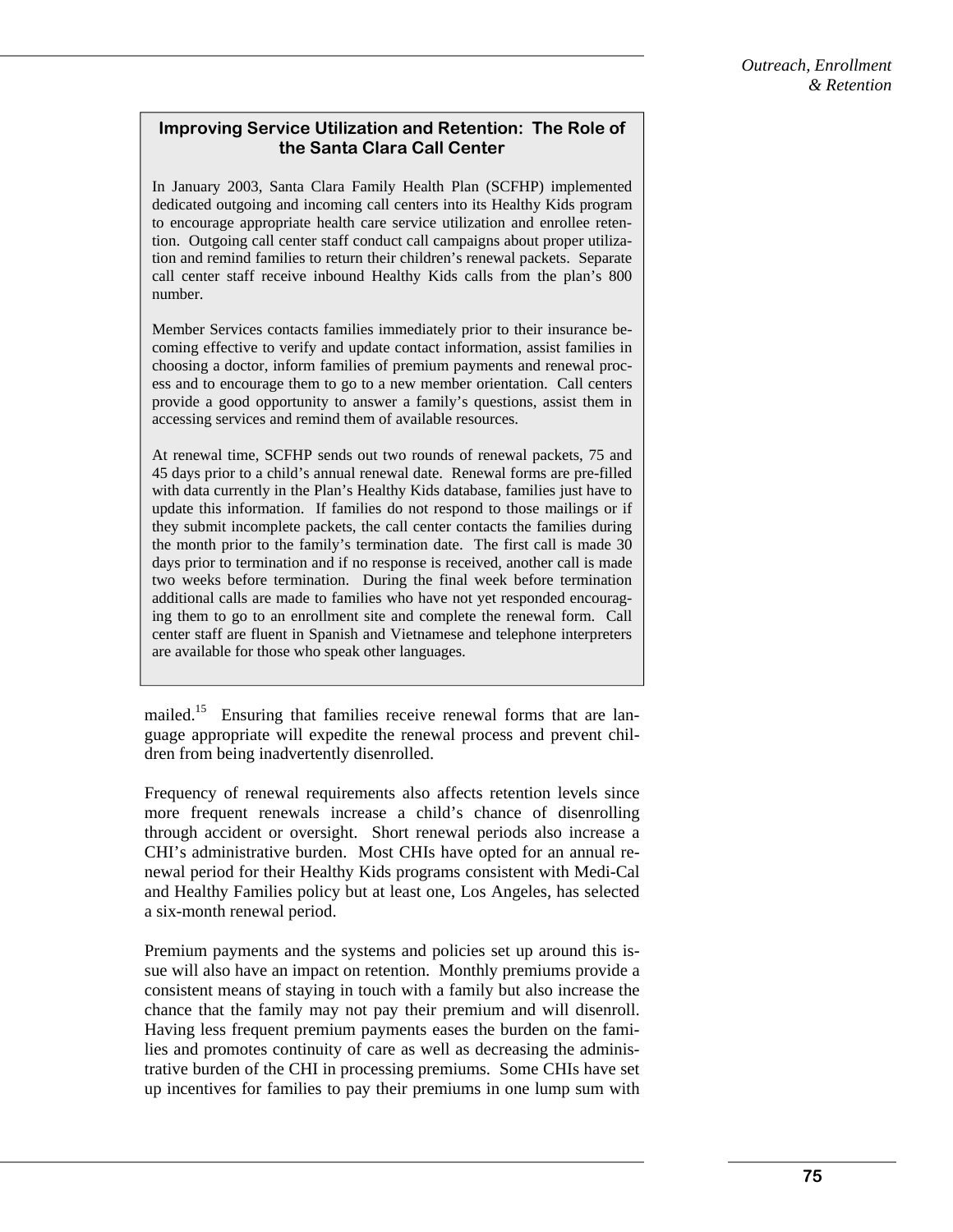offers of paying for the first three quarters of the year and receiving the fourth quarter for free. Making it easy for families to pay their premiums, by providing premium payment coupons, for example, will also help with retention rates. Establishing a hardship fund for families who are unable to pay their premiums and publicizing it will help to ensure continuous coverage for the most needy.

In addition to creating policies and procedures that assist the family in maintaining coverage, using the same One Open Door approach that was successful in outreach efforts can also work in member retention efforts. Ensuring that every application assistor can help families with the renewal and that all partnering groups – the social services agency, CBOs, schools – are kept up-to-date on the renewal process, policies and how to assist families in keeping their children covered is critical. The outreach strategies the CHI developed—in-reach, promotoras, joint outstationing of application assistors—can also be used to inform parents about the importance of renewing their child's insurance and provide assistance with the renewal process. Because of their memberfriendly approach, outreach workers who maintain communications with applicant families can play an important and cost-effective role in member retention. For example, through callbacks to enrolled eligibles outreach workers can: remind families to pay their premiums; make sure that children receive all appropriate preventive and age-appropriate diagnostic services: and provide a linkage to other information that eligibles may require, such as how to request a deferment on premium payments due to a change in job status.

A tracking system provides a CHI with critical information about why and when enrollments occur. Knowing what percentage of children disenrolled for avoidable reasons allows the CHI to take steps to better work with families to retain their children in coverage. Many operational CHIs track a variety of disenrollment categories on a monthly basis, including: age-outs, failure to pay premiums, moves out of county, change in income, and unable to contact. Outreach workers and application assistors may also be able to offer valuable insights into reasons for disenrollment and ways to increase retention.

3. Brown ER. Trends in Health Insurance Coverage in California, 1989-1993. *Health Affairs*  (Spring 1996) 15(1): 118-130.

4. As described in earlier chapters, these organizations also play important early and continuing roles in other CHI planning activities.

<sup>1.</sup> Lessard G and Ku L. Gaps in Coverage for Children in Immigrant Families. *The Future of Children* (Spring 2003) 13(1): 101-115.

<sup>2.</sup> Brown ER, Ponce N, Rice T, and Lavarreda SA. *The State of Health Insurance in California: Findings from the 2001 California Health Interview Survey.* Los Angeles, CA: UCLA Center for Health Policy Research, June 2002, p. 46.

<sup>5.</sup> A more detailed and comprehensive discussion of these strategies will soon be available from the Consumer's Union.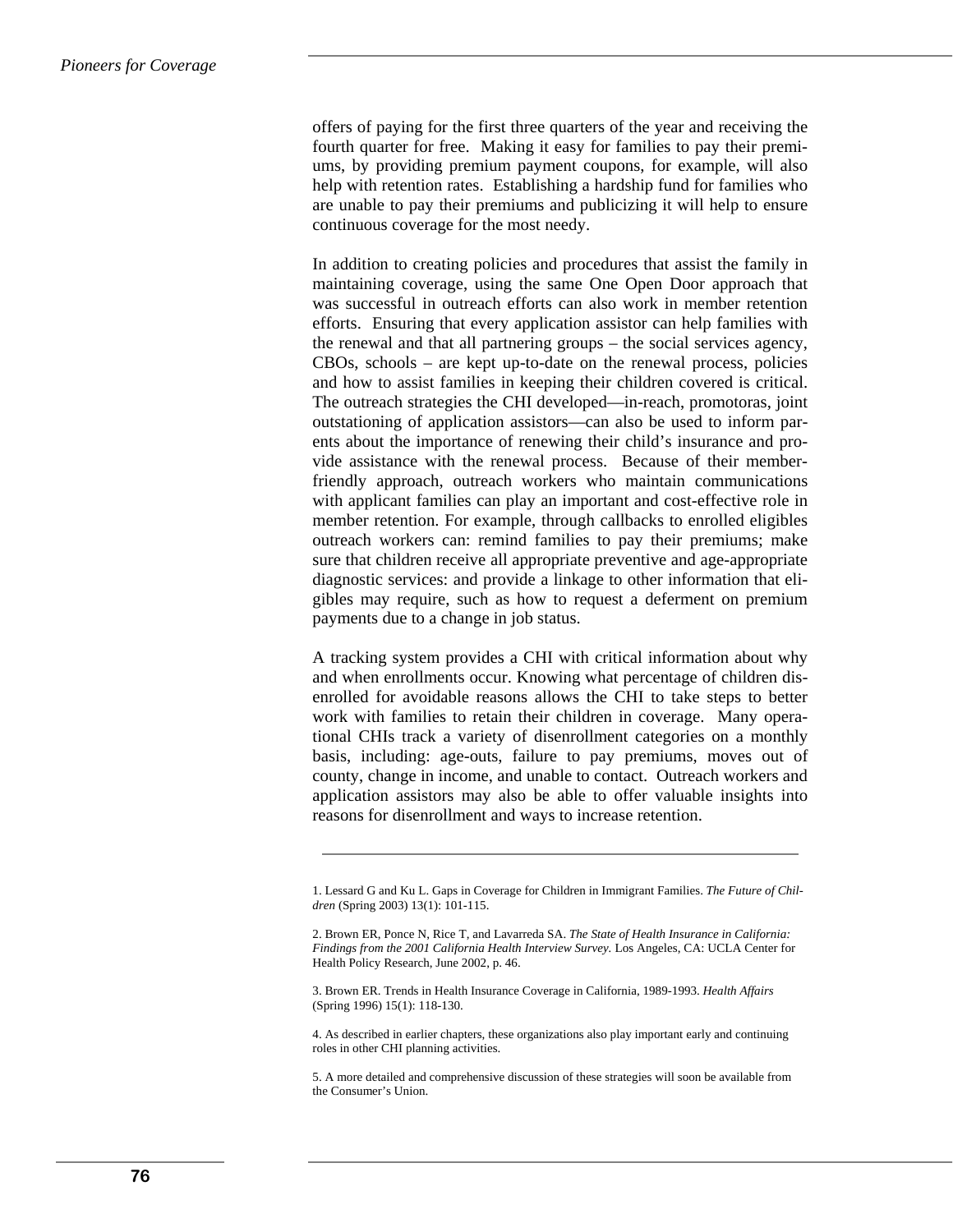6. See the Santa Clara Family Health Plan's website at http://www.scfhp.com.

7. The Head Start program is similar to the NSLP in not requiring proof of legal status of applicants. Thus, it could be another valuable conduit to coverage for CHIs. However, additional adaptations and changes to current rules would be required before the benefits of Head Start express lane eligibility would be realized.

8. See The Children's Partnership's Express Lane Eligibility website at http:// www.childrenspartnership.org/expresslane/index.html.

9. See Consumers Union's Healthy Kids, Healthy Schools website at http:// www.healthykidsproject.org.

10. See the Center on Budget and Policy Priorities website at http://www.cbpp.org.

11. See the CORE: County Outreach Retention and Enrollment website at http:// www.coreproject.org.

12. The process is only paperless once all the collected hard copy information is faxed into the system.

13. Alternatively, it may be possible for health plans to assume the role of determining program eligibility in counties in which the social services agency or human services agency is unwilling to become involved in eligibility screening for Healthy Kids.

14. Testa K, Mohamadi L, Horner D, Lazarus W, Richards J, and Finocchio L**.** *Children Falling Through the Health Insurance Cracks: Early Observations and Promising Strategies for Keeping Low-Income Children Covered by Medi-Cal and Healthy Families.* Oakland, CA: The 100% Campaign, January 2003.

15. Lake Snell Perry & Associates. *Retaining Eligible Children and Families in Medicaid and SCHIP: What We Know So Far.* Literature review conducted by LSPA for *Covering Kids & Families*, a national program of the Robert Wood Johnson Foundation, June 2003.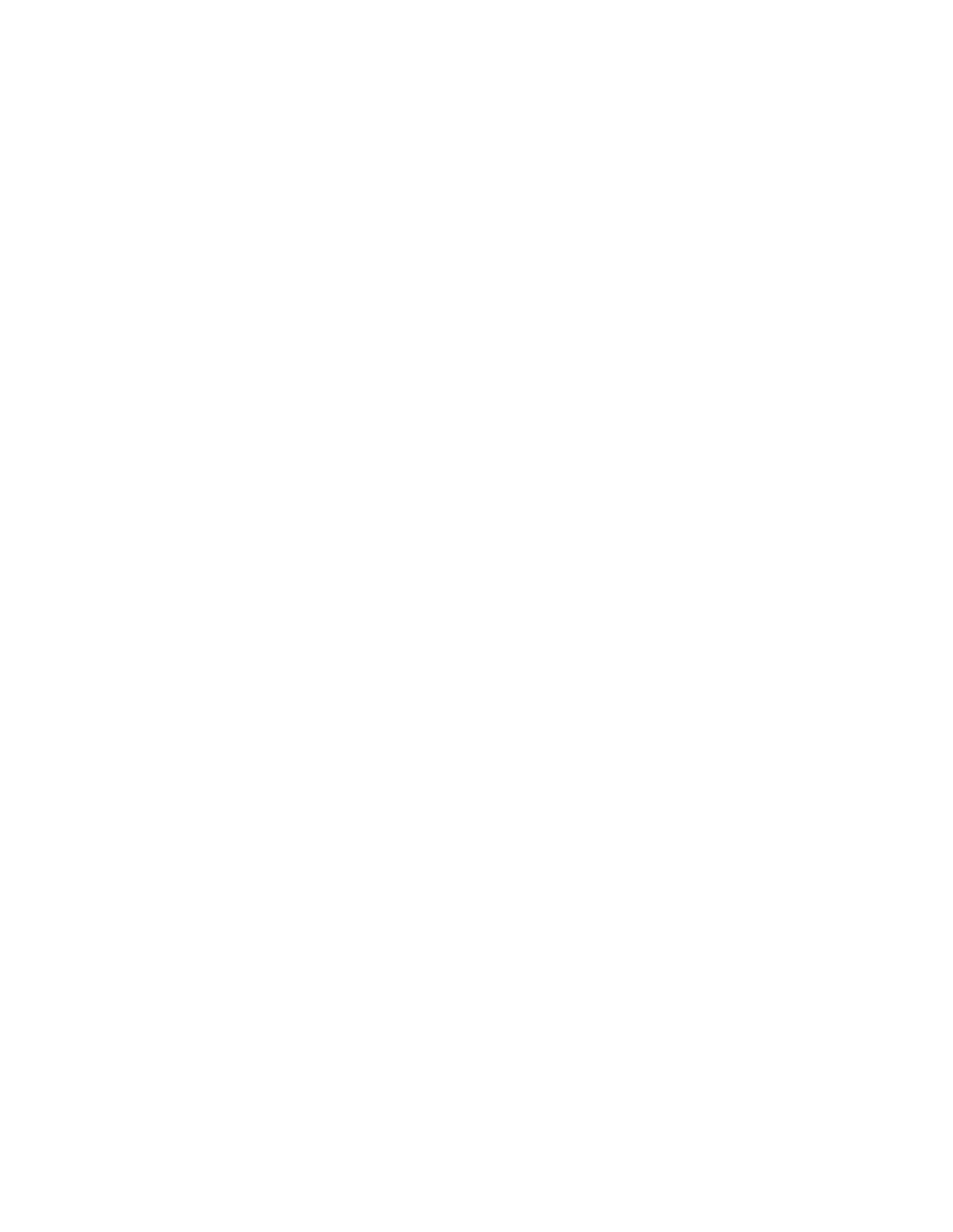# **8 | PLAN & ADMINISTRATIVE VENDOR SELECTION**

# **Selecting Accountable Plan Partners**

Publicly administered and owned health plans such as local initiatives and county organized health systems are community-oriented organizations uniquely suited to operating CHI-created Healthy Kids programs. These plans are already invested in their local community's health and access to care, are generally at the center of most community health projects, initiatives, and campaigns, and are under the oversight of governing boards with specified local representation requirements.<sup>1</sup> These characteristics mean that local public plans are also more likely to participate in new ventures with real value for the community but with minimal or no profit potential, as long as the venture will not imperil their financial solvency. In contrast, while commercial health plans may be excellent community partners with a proven interest in a community's well-being, they are less likely to be able to enter into or to continue to operate a line of business that is unprofitable or insufficiently profitable over time.

Several of the second generation CHIs planning to launch Healthy Kids programs may be able to partner with a local public plan that is expanding its Healthy Families service area. These counties will have many of the favorable administrative start-up conditions of the operational CHIs.

CHIs unable to partner with local public plans will need to contract with a commercial plan or plans that have demonstrated a strong performance track record and a sound reputation in the local community. CHI governing boards will need to oversee the process for selecting a commercial plan partner or partners to provide the new Healthy Kids product. Fortunately, there are some inherent operational advantages for CHIs that partner with commercial plans. One of these advantages is that commercial plans will have in-house systems, capacity and experience to bill and collect family premiums. This capability means that commercial plans will also have the ability to engage in pro-active renewal processing.

In searching for a commercial plan partner or partners, CHI governing board members and staff should first identify which health plans contract with the Healthy Families and Medi-Cal programs since there are many practical reasons for partnering with Healthy Families and Medi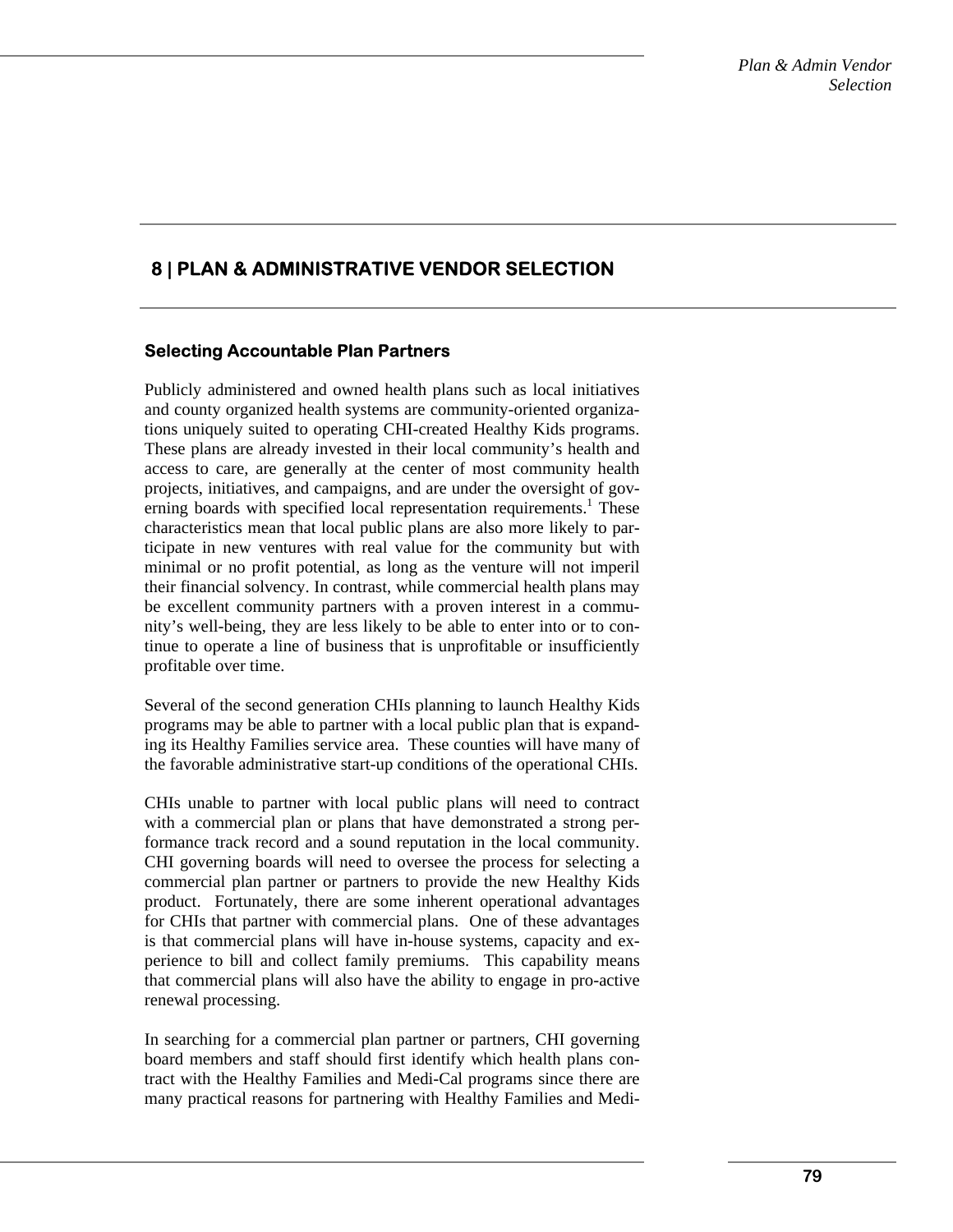Cal participating plans. However, CHIs should also investigate how a plan's public program participation is locally regarded as well as its track record according to state and federal assessment activities and reports.

As discussed previously, many Healthy Kids enrollees are undocumented or in mixed status families. These families generally have had limited interaction with a community's mainstream providers and will be most comfortable in a plan that includes familiar traditional and safety net providers. Since both Medi-Cal and Healthy Families participating health plans are contractually required to have provider networks that include traditional and safety net providers, they may increase a mixed status family's comfort level in accessing preventive as well as other types of services.

A third advantage of contracting with a health plan that participates in public programs is that it may enable children in mixed status families to establish a relationship with the same primary care provider. Plans that participate in public programs also offer provider continuity for children who may lose eligibility in one program and become enrolled in another. For example, a child from a family whose income surpasses the 250% FPL threshold for Healthy Families, but remains below the income cutoff for Healthy Kids, could continue to see the same provider after being disenrolled from Healthy Families and enrolled in Healthy Kids.

This ability to transfer a child between programs without changing providers is also a clear advantage from the health plan's and provider's perspective since it allows them to retain enrollees whose program eligibility changes, as well as decreases the likelihood of unnecessary health care expenditures or inadequate care management during periods of ineligibility. As a consequence, commercial plans that otherwise would be reluctant to take on a relatively small number of Healthy Kids enrollees (because of the organizational and administrative fixed costs associated with launching a new line of business) may be more inclined to contract with Healthy Kids enrollees if their costs may be offset through increased volume in their Healthy Families line of business.

The fourth advantage for CHIs to contract with participating Healthy Families and Medi-Cal plans is that these plans should already comply with guidelines set by the Centers for Medicare and Medicaid Services (CMS), the State's Health and Human Services Agency, the Managed Risk Medical Insurance Board, and the Department of Managed Health Care. In general, plans successfully meeting these compliance requirements should have the capacity to meet CHI-determined performance standards in delivering health care services to Healthy Kids subscribers. These standards would be set by the governing board and would likely focus on plans' performance on the Health Plan and Employer Data Information Set (HEDIS), the Consumer Assessment of Health Plan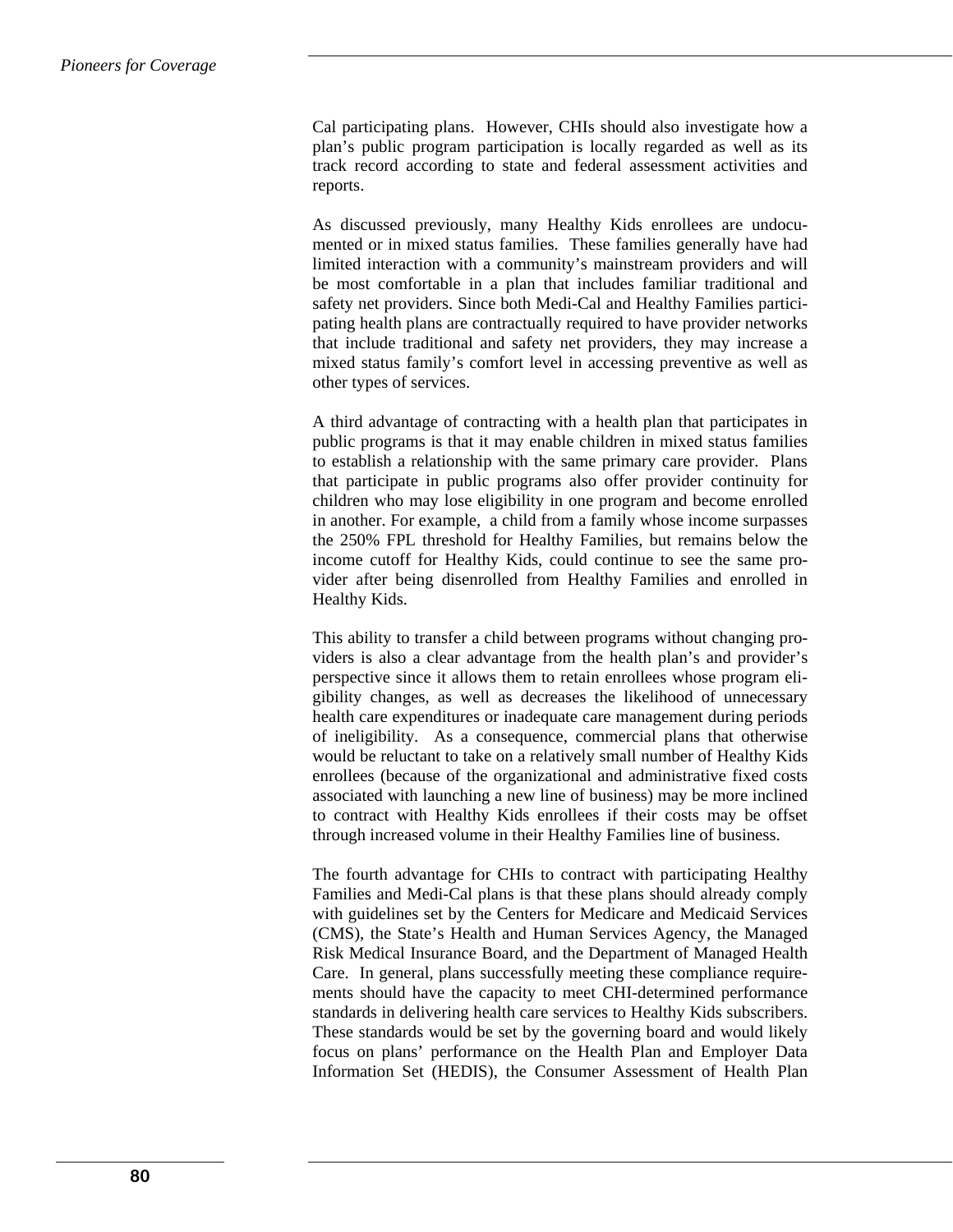Survey (CAHPS), and in some cases, National Committee for Quality Assurance (NCQA) certification.

A final reason to contract with health plans that have public program experience is that they generally already have the infrastructure and capacity to administer a Healthy Kids program. Plans that already participate in Medi-Cal, for example, are more likely to have an established system interface and protocols in place with the local Social or Human Services Agency to exchange data on enrollments and renewals. This interface could be expanded to include appropriate data exchange of Healthy Kids subscriber information as well.

While plans participating in public programs will already have some traditional and safety net providers in their networks, their networks may need to be further expanded to meet geographic or other types of requirements of Healthy Kids enrollees. CHIs should assess each plan's provider capacity prior to beginning conversations with prospective health plan contractors. This initial provider capacity assessment is also the time to ask different types of providers—in particular safety net providers—about their reimbursement and claims experience with each health plan; their answers will provide important information about children's access if enrolled in a specific health plan.

### **Soliciting, Evaluating and Negotiating with Accountable Health, Dental and Vision Plans**

Once a CHI's potential health plan partners are identified and an initial provider capacity assessment is conducted, CHI governing board members will need to select the organization or organizations to lead health plan contracting for the Healthy Kids insurance product. This activity will require a well-established governing board with roles of key parties clearly defined (See Chapter 3). While the responsibilities for plan selection tasks can be divided in a variety of ways—among CHI staff, governing board members, external consultants or some combination thereof—it is strongly recommended that CHI board members and staff be an integral part of this process. Effective governance and program management hinge on a comprehensive understanding of the expectations and operations of the health plan and administrative contractors.

The governing board will also need to discuss and agree on specific arrangements for coordinating outreach between the health plan(s), the Social Services or Human Services Agency, and community-based organizations. Agreements between the health plan, the Social/Human Services Agency and those organizations already involved in outreach and enrollment will need to be made prior to the launch of the program. Certain program restrictions are already in place under Medi-Cal and Healthy Families for health plans to conduct outreach. An understanding of these restrictions will ensure that those in charge of coordinating outreach will craft program policies that work for the health plan and the community-based organizations engaged in outreach activities.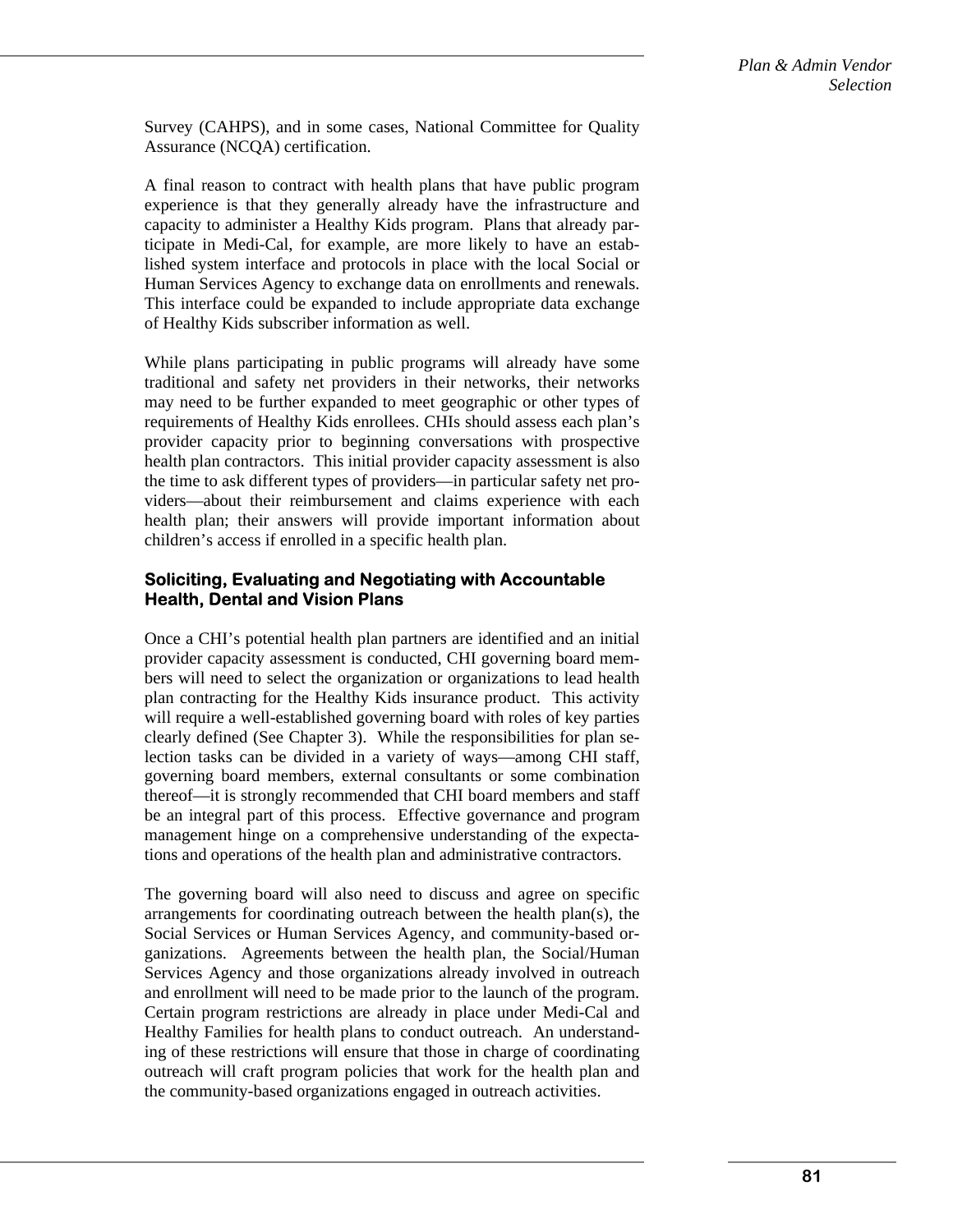Preliminary steps to successfully negotiating and contracting with plan partners are (1) an identification or inventory of the full range of functions that may be performed by the health plan and (2) an evaluation of the advantages and disadvantages of performing various functions inhouse versus through external contractors. There is no single "best" way to contract with commercial health, dental and vision plans, as individual county or regional conditions may often determine which approach is most appropriate. A major goal in soliciting a health plan or health plans to provide the Healthy Kids insurance product is to generate interest among a number of contractors. This goal is more likely to be met if a CHI uses a lengthier and more flexible process.

# **The RFP and RFI Processes**

The CHI governing board will need to decide whether to issue a single Request for Proposal (RFP) for a health plan to manage the medical, dental, vision and behavioral health benefits for the CHI, or to issue separate RFPs for medical and behavioral health, dental, and vision care. By issuing a single RFP for a bundled benefit package, a CHI will streamline its responsibility in overseeing multiple contracts, but may limit flexibility in determining the price and terms for each set of benefits. In a bundled benefit scenario, the health plan will assume the financial risk for the entire per member per month (PMPM) premium. If the governing board chooses instead to issue separate RFPs, CHI staff will be required to manage multiple contractual arrangements but will have more flexibility in determining the terms of each contract. If the CHI has the staffing and administrative capacity for the second option, issuing separate RFPs ensures that specific attention can be paid to the scope of services and performance of each plan.

The health plan solicitation process can be conducted in various ways, including through issuance of Requests for Qualifications (RFQs) and/ or issuance of RFPs.

An RFQ can:

- Notify health plans of the program's purpose and intent. Health plans with an interest in administering a Healthy Kids program will need time to conduct their own strategic planning process, assess the compatibility of the business opportunity, and determine the extent to which their infrastructure will require modification to handle the new line of business.
- Solicit information on potential health plans and their level of interest in the program. For example, an RFQ can identify which plans are serving specific health care market segments and communities and in which geographic locales and zip codes.
- Establish an early communication link with the plans. Potentially interested plans may be more receptive if they are initially approached informally through an RFQ. It creates a more relaxed atmosphere within which a CHI selection team may explore compati-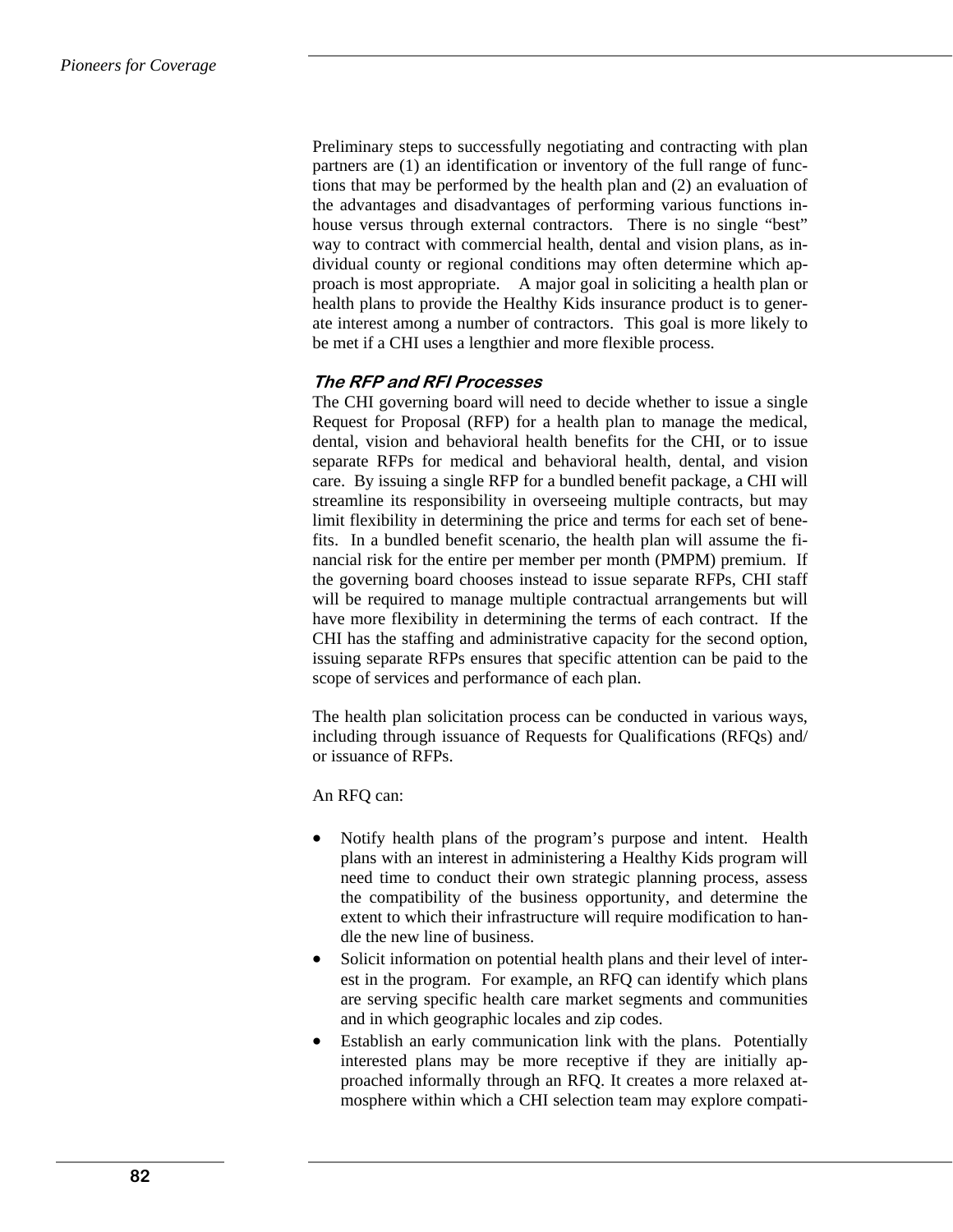bility with specific health plans and solicit valuable insights from plans that may not be sufficiently interested to respond to a more formal RFP process.

AN RFP can:

• Provide a more comprehensive set of qualifications with which to assess plan capability. A satisfactory RFP response will be a formal health plan bid and will contain a complete listing of plan capabilities and relevant relationships and business ventures. A full proposal will provide necessary regulatory health plan information such as licensure and solvency information; service area data; cultural and linguistic competency standards; willingness to comply with and relevant experience in meeting program parameters and contract language. Additionally, a responsive bid will include a premium quote for a specified set of services.

The RFQ and RFP processes can be combined. A combined approach can reduce the time frame within which to assess and select a plan partner but may be riskier for a CHI than a more protracted process. A shortened and more intensive process may reduce the pool of potential partners earlier in the process and thereby more greatly restrict a CHI's ability to negotiate on price and other considerations. Health plans are unlikely to provide premium bids until they fully understand program specifications and feel that they are both very interested in and very likely to be awarded the contract.

### **Crafting an Effective Multi-step Process**

For the reasons stated above, CHIs should invest the time necessary to conduct a thoughtful multi-step process. These steps include:

- Establish an independent evaluation committee. Prior to sending out an RFP, the CHI governing board will need to designate an independent evaluation committee. This committee will need to decide how to operationalize the CHI's objectives into evaluation criteria. Clear, consistent and objective criteria for evaluation will simplify the proposal evaluation process.
- Issue the RFP, including an RFP questionnaire. The RFP questionnaire is designed to ensure that a health plan or plans have the management expertise to perform the functions required by the CHI, and that there are no organizational conflicts that may represent a conflict of interest. Most RFPs also ask health plans to name the individuals with primary responsibility for health plan activities associated with the CHI. See text box on this page.
- Designate a comment period and invite potential applicants to a bidders conference. RFP release should be followed by a clearly defined comment period. Plan to hold a bidder's conference at which RFP questions will be presented by potential bidders and

#### **Topics to include in an RFP questionnaire**

- $\triangleright$  Information about the health plans' ownership and management
- $\triangleright$  Approach to account management and identification of key individuals responsible for reporting to the CHI governing board and staff
- $\triangleright$  Financial information
- Nature and extent of current business in the county
- ¾ Provider network characteristics
- ¾ Experience performing necessary functions, such as:
	- Ð Claims administration
	- Ð Utilization management
	- Ð Quality assurance
	- Ð Referral management
	- Ð Grievance resolution
	- **D** Member services
- Ð Data analysis and reporting
- $\triangleright$  Sample of selected materials (for example, performance report formats, quality assurance, and provider profiling reports)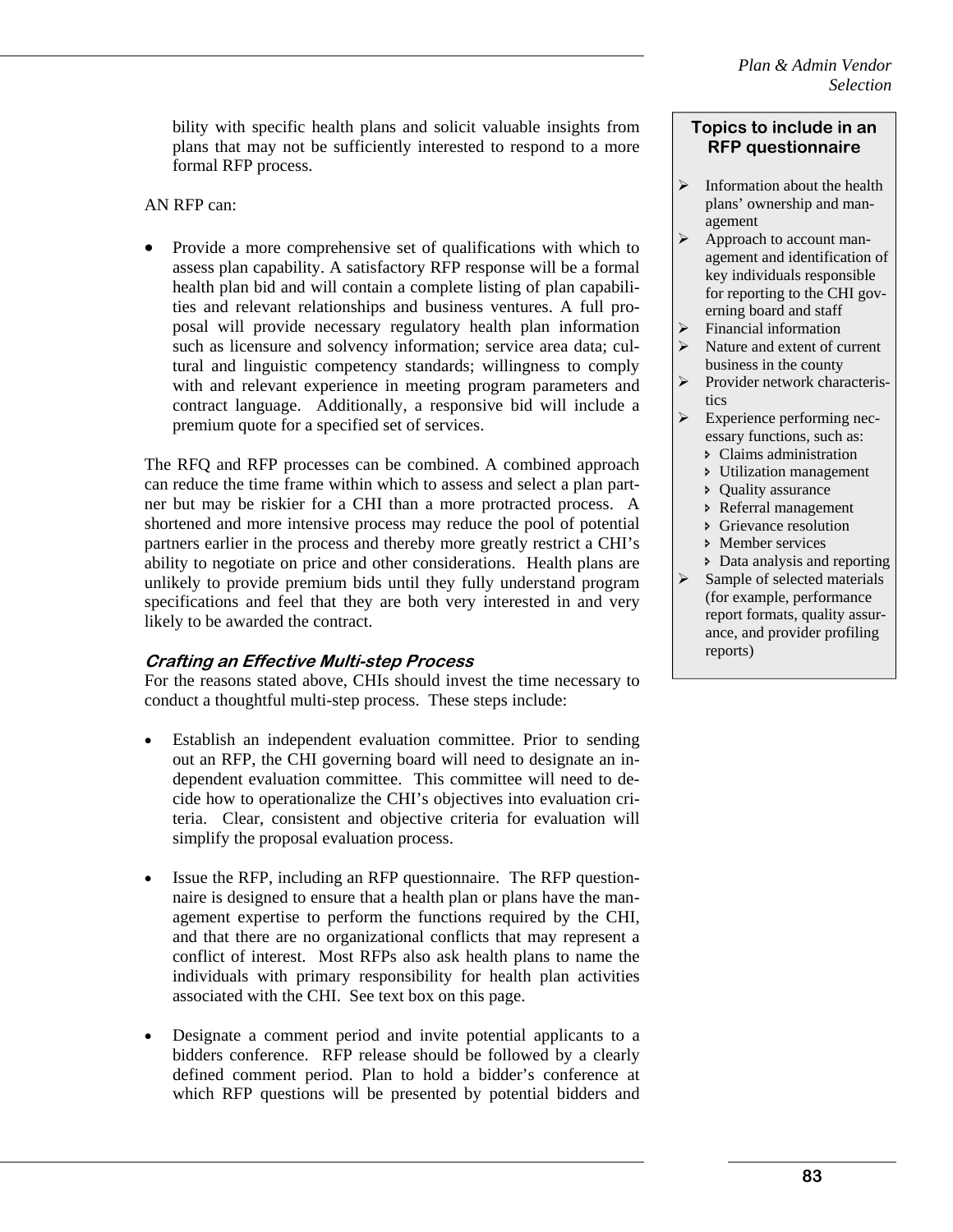written or verbal answers can be given by the program sponsors either on-site or later after any needed additional research or analysis is conducted.

- Revise the RFP. Rely on information and questions received during the comment period and bidder's conference to refine the RFP.
- Issue the final RFP and request premium quotes. Based on input received from the health plans and others, the program sponsors can issue the final RFP, which will serve as the bid document for health plans. Health plans should respond to all RFP items by a specified date.
- Identify finalist plans using a formal bidder assessment process.
- Negotiate and sign contracts with the health plan(s). To the extent the CHI intends to be an aggressive purchaser, the final negotiations center around the organization's willingness to meet price, performance standards, and other criteria as defined by the CHI.

#### **Assessing Provider Networks**

A coverage program that focuses on wellness, preventive and primary care requires a strong primary care network. However, access to quality dental providers is another major area of need for Healthy Kids target populations. The RFP process should gather sufficient information about both medical and dental provider networks to comparatively assess each bidding plan's health and dental provider network strengths and gaps. RFPs should require plans to demonstrate linkages with safety net providers as well as private physicians and dentists with open and accessible practices. Specific RFP questions should include the total number of physicians and dentists by specialty with open practices, geographic distributions (by zip code), percent board certified, percent that have faced any formal sanctioning for practice irregularity or not meeting practice standards of care, and turnover rates.

Summary data tables will be critical components of both health and dental plans RFP responses. Requested summary tables should include distributions of primary care physicians, specialists and dentists by geographic region (zip codes) and listings of current enrollees by zip code. When compared, this summarized data should quickly provide reviewers with a sense of a health plan or dental plan's network strength and any gaps. Plans that respond by submitting provider directories should not be considered fully compliant with the data request since it will be more difficult for CHI staff to make plan to plan comparisons relying on directories. Additionally, directories are unlikely to be as current as data provided by the plans.

#### **Assessing Quality Assurance and Management**

A number of different topics fall under the category of quality assurance and quality improvement. Quality management activities are designed to: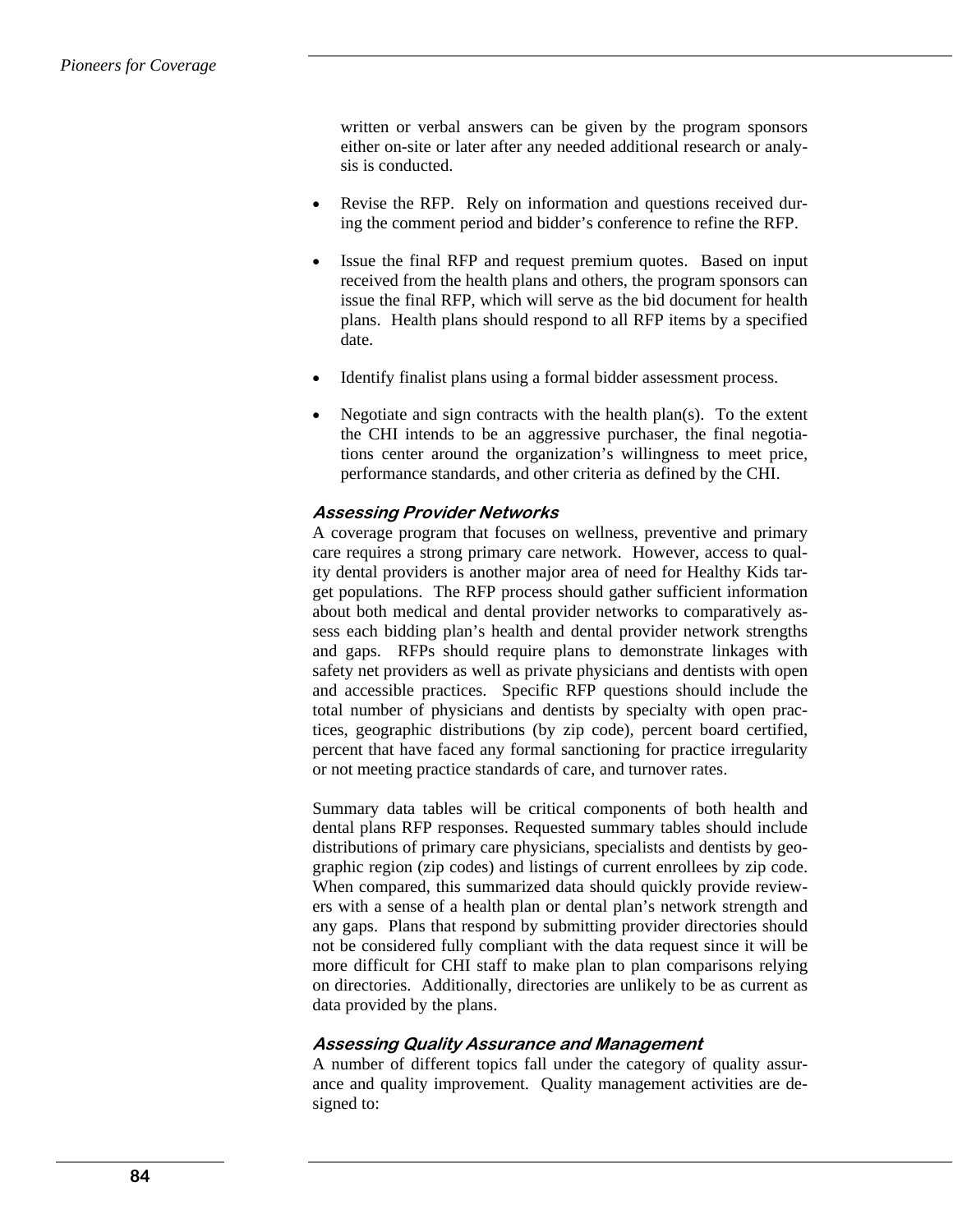- Support the provision of necessary care in a high-quality, efficient manner;
- Eliminate unnecessary and inappropriate care;
- Systematically assess the intermediate and final outcomes of care; and
- Promote consistency in medical practice.

Questions in this section of the RFP will cover the health plan's credentialling and recredentialling of network providers, development and use of practice parameters and clinical protocols, routine tracking of key indicators of quality for process and outcomes of care, and quality management program evaluation activities. An important quality consideration is the plan's data collection and reporting systems for quality assurance. The RFP should include questions about quality information management systems, including the ability to produce routine and customized reports. Most CHIs require that the administering plan comply with the audited clinical quality measures issued by the National Committee on Quality Assurance (NCQA) Health Plan Employer Data and Information Set (HEDIS), and age relevant HEDIS measures for children ages 0-18. Health plans have also been asked to comply with the most recent recommendations of the American Academy of Pediatrics (AAP) for preventive pediatric health care and the Recommended Childhood Immunizations Schedule/United States, adopted by the Advisory Committee on Immunization Practices (ACIP).

### **Assessing Health Plan Information Systems Capability**

CHIs should carefully scrutinize the specific information systems (IS) capabilities and performance record of potential health plan partners prior to making a final partner selection. Data collection and the evaluation of health plan performance and outcomes are paramount to the CHI governing board's ability to be accountable to funders and coalition stakeholders. While this chapter lists a number of critical performance aspects to consider prior to plan selection, insufficient system capacity and too few skilled IS staff to manage system expansions or revisions will severely impede other aspects of plan performance. In determining plan systems capability, key performance areas to investigate include:

- 1. What are the plan's existing administrative function system capabilities and what types of data reporting and data exchange information does the plan's IS department manage on a regular basis?
- 2. Does the plan now do any premium collection? And if so, how does the plan propose to incorporate premium collection processes and ensure that they are technically supported?
- 3. What new functions will the plan need to add to its existing system functions to service the Healthy Kids line of business?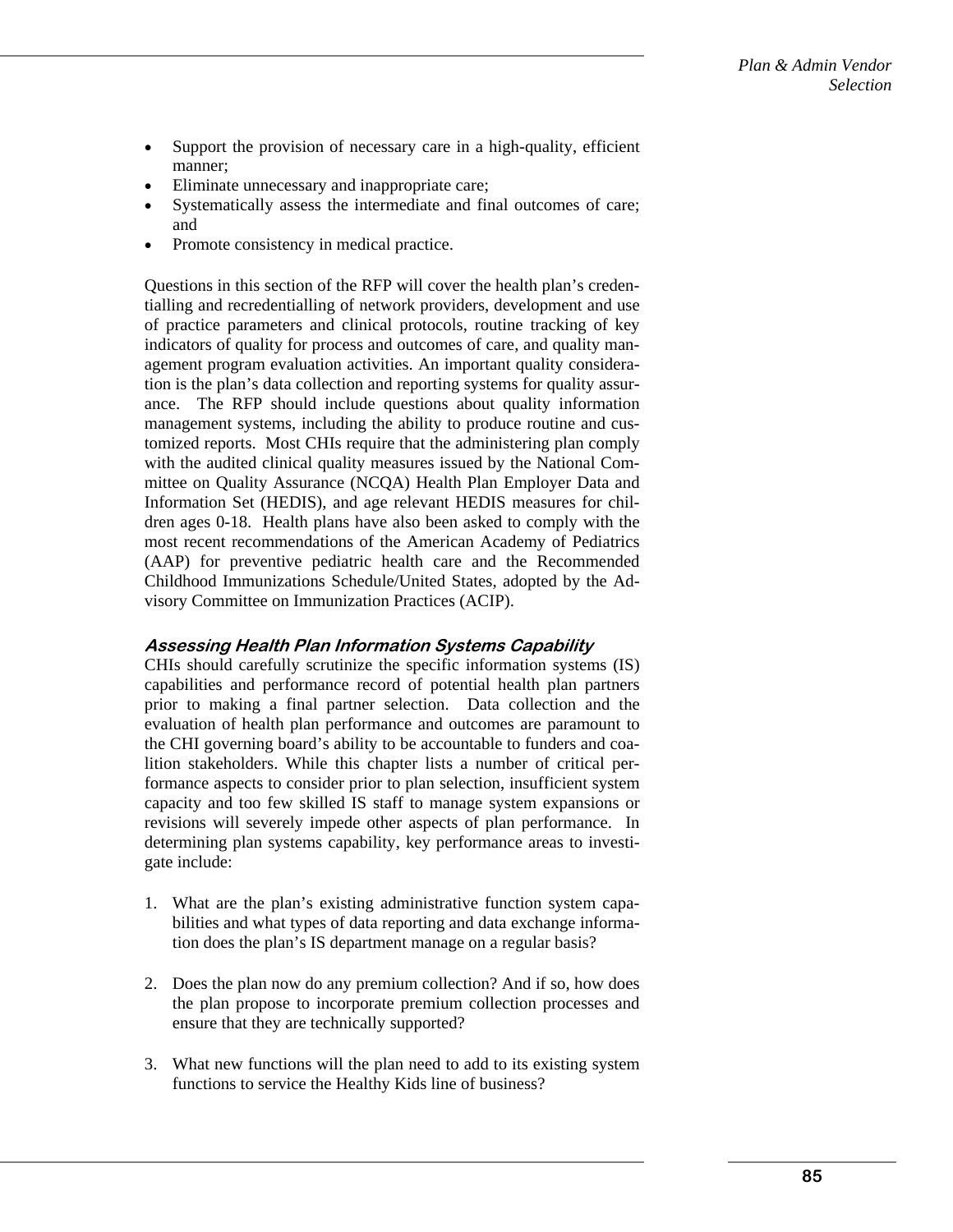These issues are particularly critical to explore with plans with minimal public program experience. For while commercial plans are likely to have extensive premium collection experience and dedicated systems to support this business function, some plans may have less experience with providing the more extensive member service-related functional capabilities of plans that specialize and/or have long time experience with Medi-Cal and Healthy Families. Make sure to inquire about specific member service and related reporting and member assistance requirements for Healthy Kids that are not typically offered to commercial enrollees.

4. Does the plan have experience establishing a new line of business?

This is a critical area to explore with a potential contractor. There must be comfort in the plan staff's ability to troubleshoot information system start-up problems as they arise such as inability to receive critical new member-related information on a timely basis. Ask the plan to specify their process for identifying and resolving processing and informationexchange system problems. Furthermore, the process will be several orders of magnitude more involved if plans are expected to conduct eligibility determination for Healthy Kids program applicants. This systems area will need particular scrutiny and will require careful coordination with IS and other plan staff to ensure appropriate programming and staff training and careful implementation oversight.

5. Does the plan already have an electronic interface with the local Social Services Agency?

This is another critical IS capability area to explore with plans with minimal public program experience. Some of the Medi-Cal plans will already have an electronic link to the Social Services Agency through which information is already exchanged on a regular basis. However, plans without public program contracting experience are not likely to have the same existing interface capabilities. Creating these linkages will be technically challenging and require health plan IS staff to develop new system protocols and testing procedures.

#### **Member Services**

The governing board, staff and/or key subcommittee members will want to assess the capacity of the health plan to identify and directly address issues such as linguistic and cultural competency and access, consumer problems and the health plan's ability to respond to the CHI's concerns about member services.

The RFP questionnaire should elicit descriptions of the plan's formal and informal problem-identification and problem-solving processes. Other related items that might be included in a questionnaire are telephone response rates (for example, abandoned call rates and average wait time), customer service staffing levels (including customer or member services to member ratios) and staff qualifications.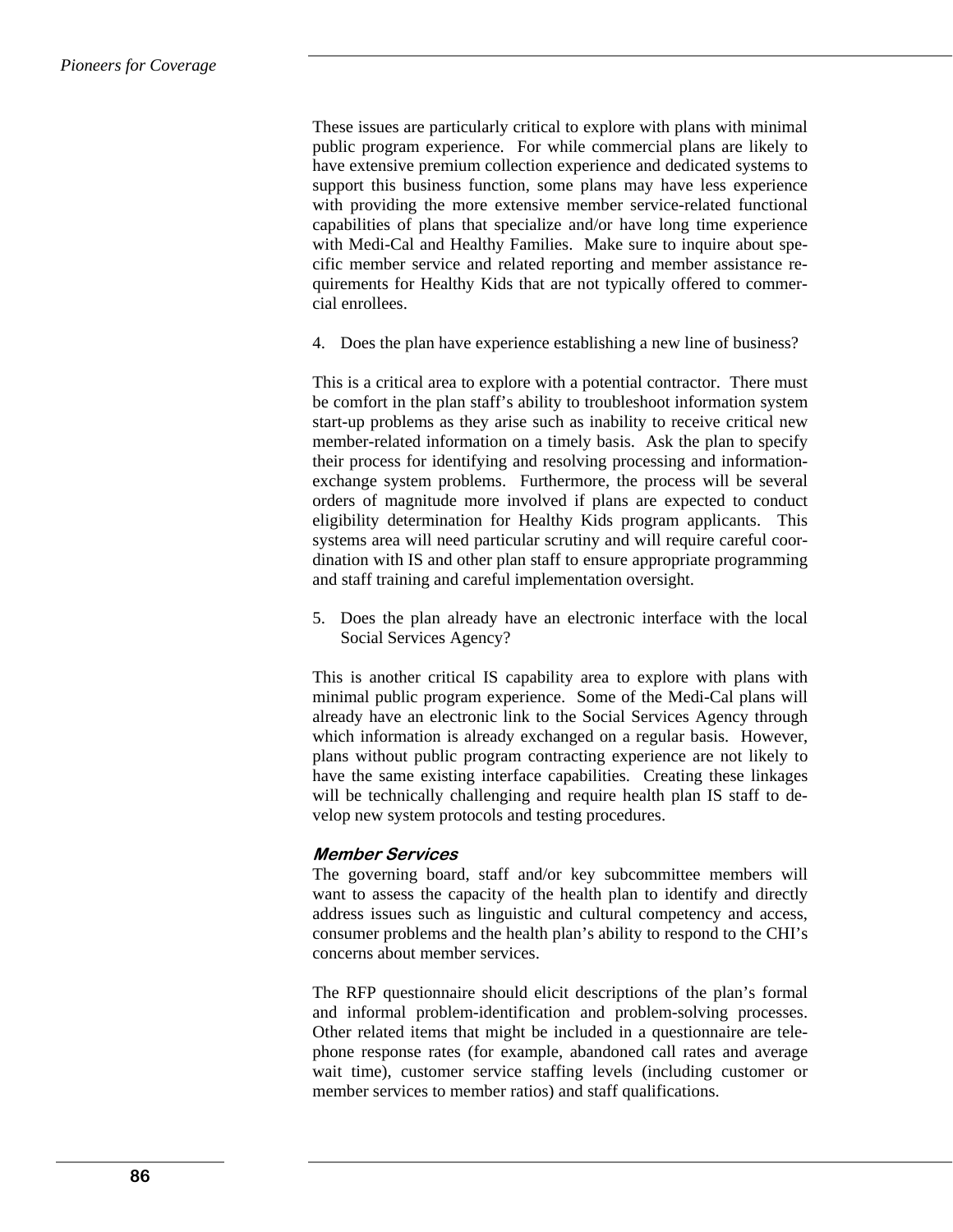RFP specifications should also clearly identify any particular CHI requirements for coordinating with consumer ombudsman activities. The division of labor between the CHI and the health plan for resolving consumer complaints should also be established prior to contracting. Other specifications may include requirements for tracking and reporting consumer complaints and their resolution.

## **Obtain Premium Valuation for Benefits**

Once communications with the health plans are underway, the CHI may want the services of an actuarial consultant to determine a premium valuation for the proposed benefits package. Actuarial valuation of the benefits will enable the CHI to establish internal premium targets against which it can evaluate plan price proposals.

# **Financial Solvency**

CHIs must assure that health plan bidders have sufficient resources and financial reserves to carry out the proposed programs. CHIs can rely on the Department of Managed Health Care and the Department of Insurance for assurances of financial integrity, because state licensure ensures that an HMO or insurer has met specified financial solvency requirements. However, it is also recommended that RFPs request a complete set of financial statements for at least the two preceeding years.

# **Other Key Factors**

Information about less tangible health plan characteristics can also be critical factors in the negotiating and contracting process. For example, a plan's willingness and ability to forge a satisfactory working relationship with the CHI governing board and staff may override concerns about the plan's capacity to provide certain functions (although if these are mandatory functions there should be an agreement about the plan's intent and timeline for increasing their capacity to provide these functions later on). With a solid working relationship, the CHI can work with the health plan to improve performance over time. Some suggested questions to better gauge these areas of compatibility include:

- Are you willing to incorporate specific quality and performance standards into a multi-year contract?
- Who do you think owns the data related to Healthy Kids members?

# **Making the Final Selection**

The evaluation committee will develop and rely on a matrix of general evaluation criteria to score final proposal submissions. This matrix should include a scoring range by topic area or component to ensure comparability across committee members. Recommended evaluation criteria include:

- capacity to perform functions (short and long-term);
- quality of services;
- business philosophy and compatibility with CHI's objectives;
- experience;
- flexibility and responsiveness;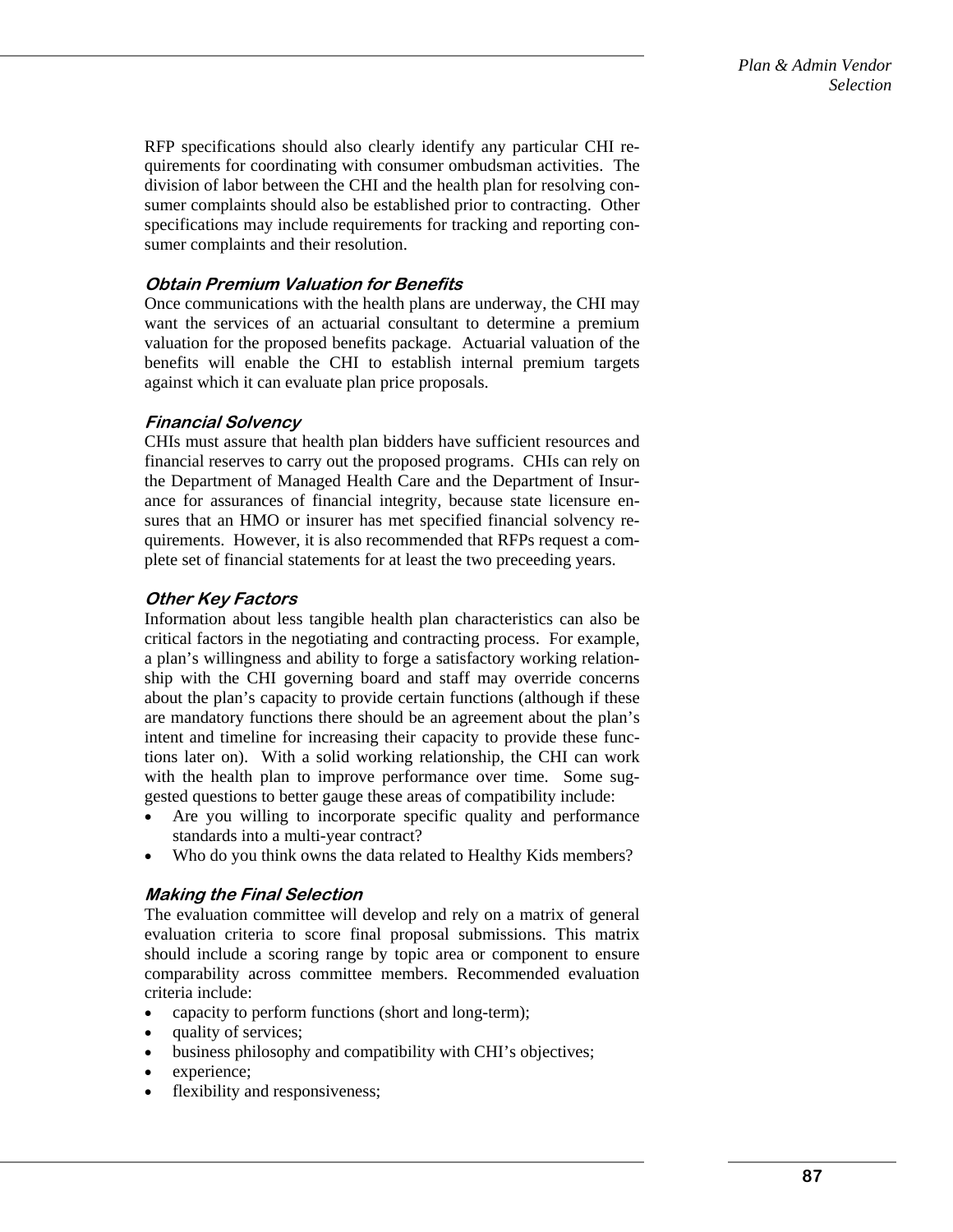- willingness to financially partner;
- capacity/willingness to coordinate with other CHI partners;
- price and willingness to include competitive annual rate caps; and
- financial solvency.

It is important not to underestimate how time-consuming the selection process can be. Proposals are lengthy documents and the matrix and scoring process and range will assist evaluation committee members in comparing health plans (assuming there is more than one) on a number of qualitative and quantitative characteristics. This matrix and scoring process will also help identify gaps in information about individual plans and assist the committee in presenting a clear recommendation to the steering committee.

### **Final Contract Negotiations**

Once health plans submit bids, the next step is to set up meetings with individual respondents. These meetings allow the evaluation committee to clarify any remaining issues and evaluate the more qualitative aspects of each proposal. Plan respondents generally find it helpful to receive some specific guidelines for their presentation before the meeting. For example, the evaluation committee may ask all finalists for a step-by-step accounting of how they intend to implement the program within a specific timeframe. Presentation guidelines also may address any specific concerns about a plan.

Face to face meetings are recommended as they offer the evaluation committee crucial insights into the health plans' philosophy, capabilities and credibility. Health plans' willingness and ability to work with the governing board, staff, Social Services Agencies, outreach contractors and administrative vendor can make or break a contracting relationship.

Responses to the proposals and meetings with finalist health plans can shed light on additional modifications to the model contract. Due to concerns discussed earlier in this chapter, it is recommended that the evaluation committee request a multi-year contract with caps for maximum annual rate increases. Most operating CHIs have settled on a blended PMPM rate for the 0-18 population, but several are moving toward a tiered rate approach with rates negotiated by age categories based on actual enrollments. Typically CHIs sit down with each health plan and negotiate price individually along with other items that vary from plan to plan.

The timeline for solicitation, negotiation, and contracting varies depending on whether the CHI is contracting with a qualified health plan or health plans versus working with a health plan that is not already in the market and a Medi-Cal and Healthy Families provider. In general, three months is the minimum period of time to allow and six months is usually adequate. Some parts of the process, including a health plan's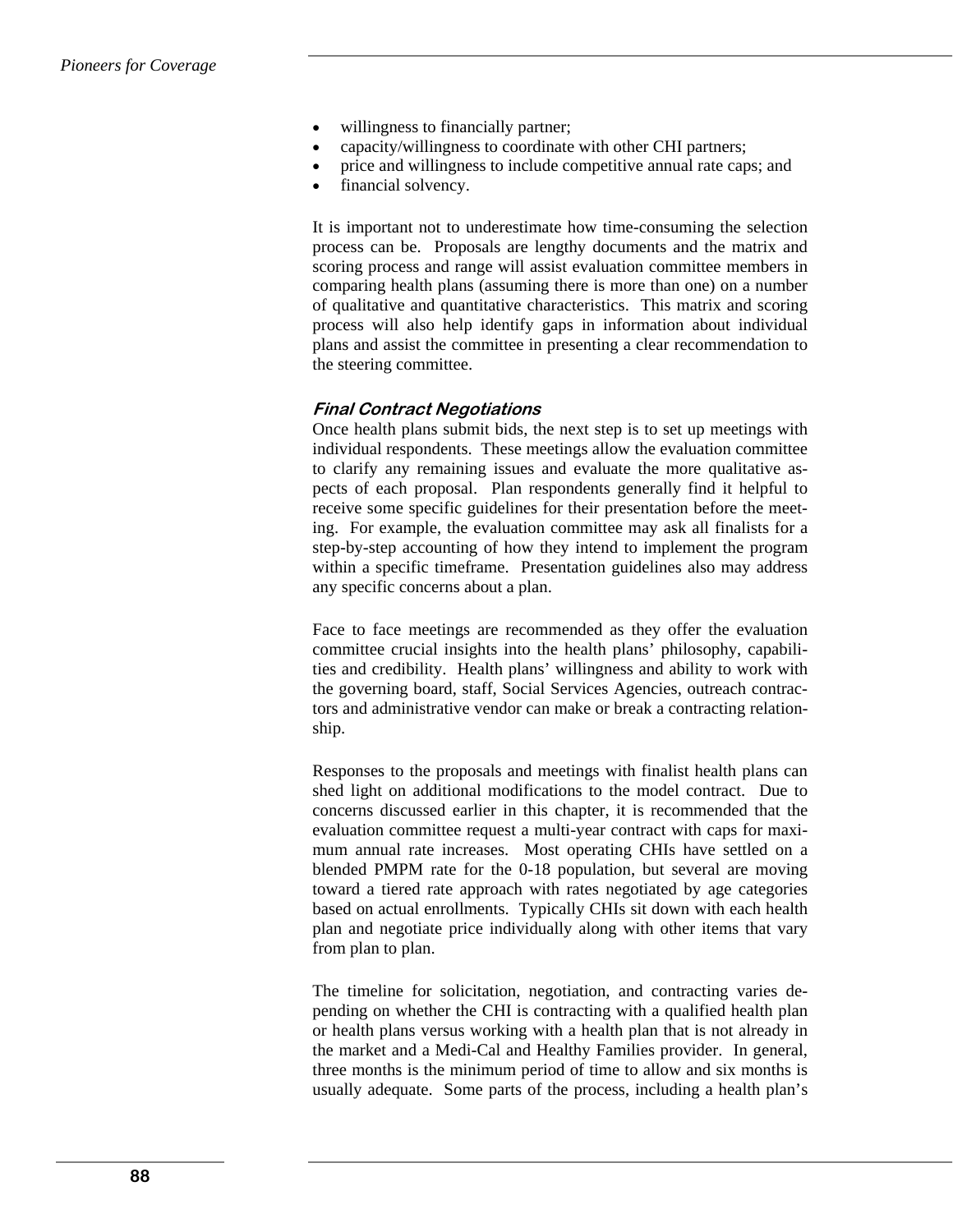RFP response period, cannot be condensed beyond a certain minimum amount of time without compromising the number and quality of responses.

# **Soliciting and Evaluating Potential Administrative Vendors**

Once the roles and responsibilities of CHI partners are clarified, it will be necessary to decide how core administrative functions will be handled. If the governing board has the option of contracting with a Medi-Cal and Healthy Families participating health plan, many of the administrative functions may also be contracted to the health plan within the prime contract. However, a CHI may choose to hire a third party administrator (TPA) to handle core administrative activities such as premium collection, member renewal, quality assurance and fraud detection.

Core administration tasks may require specialized skill and capacity. For the contracting entity that already possesses the administrative capacity to perform these functions, contracting out for these services can be more expensive and a waste of resources. Conversely, program sponsors with limited administrative capacity will benefit from contracting for these services with a third-party administrator or insurer.

A CHI may choose to implement either an RFP or RFI process for the reasons discussed earlier. Because administrative vendors vary widely in their capacities and relative strengths, it is recommended that clear selection criteria and an independent panel be established for vendor selection and negotiation. Administrative vendors typically need at least one month to respond to an RFP (depending on the size of the responding organization) but may respond more quickly to an RFI.

Following is a short list to use in evaluating potential vendors:

- Technical expertise and capacity;
- Flexibility and willingness to work with other contractors/parties;
- Track record and experience administering similar programs within and outside the state; and
- Cost.

The operational CHIs have chosen to contract with their health plan partner to provide the full scope of administrative services. As a result, this guidebook provides general information about the third party administration selection process rather than CHI-specific experience to date. More information may be forthcoming on this topic area as the next generation of CHIs transition from planning to implementation.

### **Advantages of Contracting Out for Administrative Services**

- $\triangleright$  Setting up a CHI administrative system can be complex and time-consuming. A number of potential contractors already have systems that can be put into place with relative ease.
- $\triangleright$  Since potential contractors have already expended the capital costs of developing systems to administer a CHI, new CHIs can contract for services at the margin and not assume the costs of initial capitalization.
- $\triangleright$  Administrative systems are also expensive to maintain, and many contractors have had experience in improving and debugging systems over time.

<sup>1.</sup> Hurley RE and Rice C. *An SOS for COHS: Preserving County Organized Health Systems*. San Anselmo, CA: Pacific Health Consulting Group, May 2004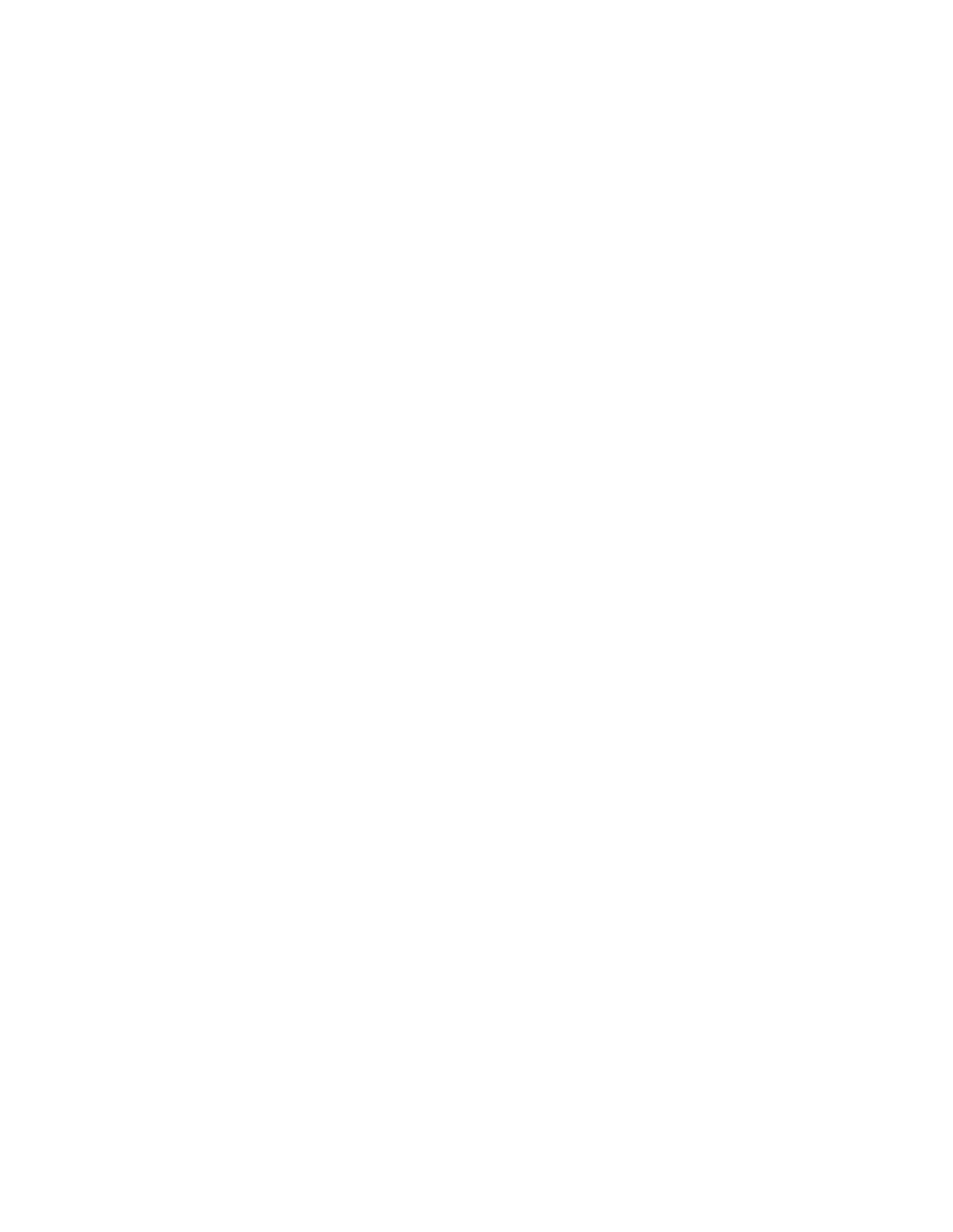# **9 | EVALUATION**

# **Evaluation Considerations and Options**

There are three primary reasons for CHIs to evaluate their programs. First, most funding is "outcomes-based." Over time funders will opt to support programs with tangible results and likely will withdraw or reduce funding for programs that have been unwilling or unable to demonstrate their value. Second, improvement based on performance assessment is a necessity for programs seeking to maximize their operational effectiveness within a given resource level. And third, evaluation results will be critical to the goal of creating a statewide program to guarantee insurance access for all of the state's children by serving as the "proof" offered to legislators and other decision makers that insuring California's kids is both possible and practical.<sup>1</sup>

Audiences for CHI evaluations include program funders and those considering becoming funders, program administrators and staff, partner organizations, other CHIs and Healthy Kids programs, local government officials, and state and federal policymakers. Typically, these various audiences will want to know different types of information yielded by evaluation. Most funders and policymakers will be interested in outcomes, the potential for broader program replicability and expansion, and other policy implications. Program staff and partner organizations will be most interested in "best practices" type information for program improvement purposes. Other CHIs will look to Healthy Kids program evaluations to determine what they may incorporate or change in their own programs or how they may revise or refine their own evaluation efforts.

Evaluation can be a major undertaking that requires a significant proportion of a CHI program's resources or it can be a more limited examination of specific performance-related or other program monitoring issues. Both the scope and types of evaluation activities a CHI undertakes can be scaled to meet objectives set by CHI funders and other interested or locally involved parties. Certain types of evaluation research will be too costly for CHIs to undertake without additional funding. Nonetheless, some level of evaluation activity is a necessity for every CHI – even those with limited funds.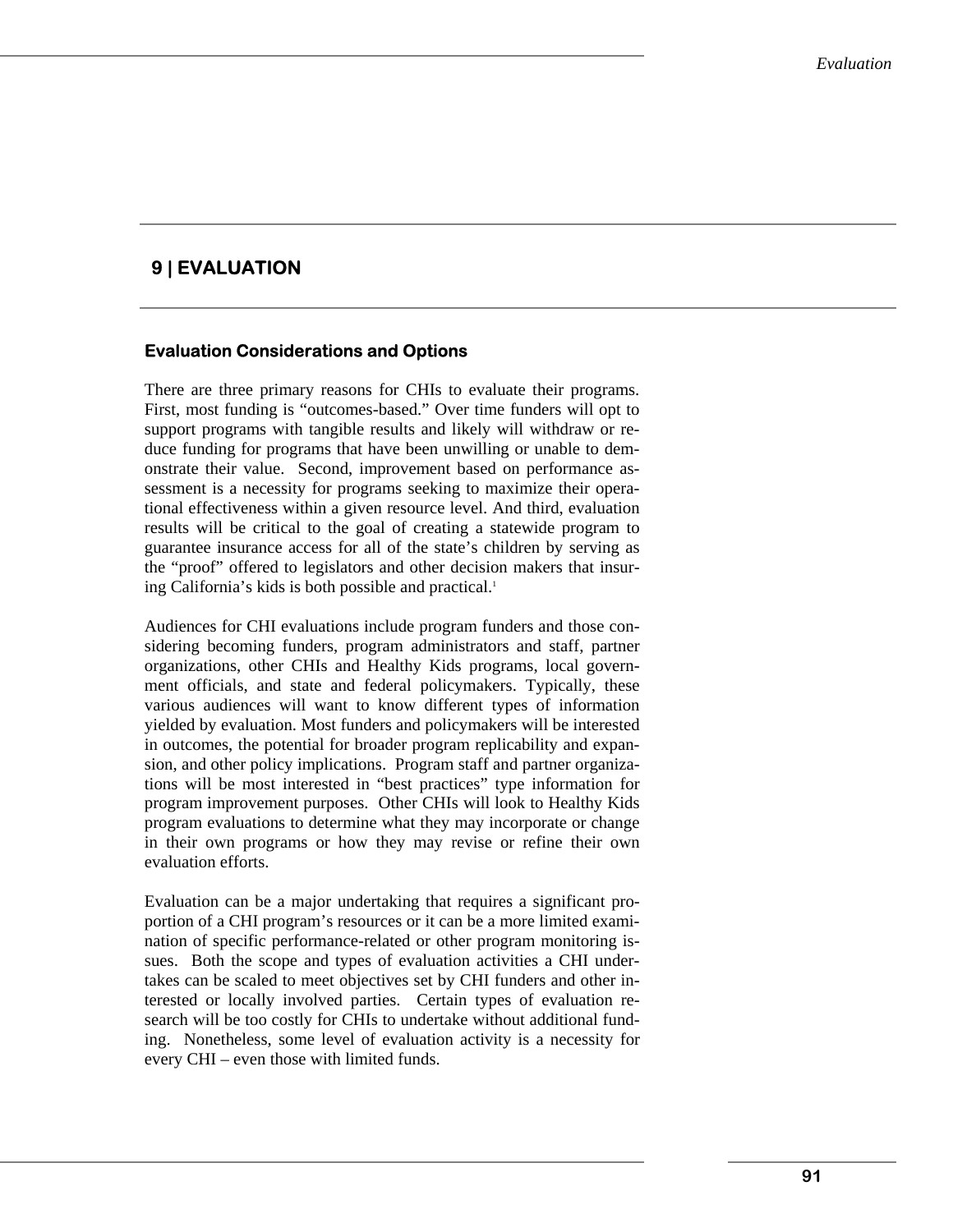## **Early Evaluation Planning is Essential**

Evaluators spend a tremendous amount of time and effort assessing: (1) what program activities, objectives and impacts to evaluate; (2) the reliability of the various available data sets; and (3) how best to capture additional credible and consistent data with which to measure program impacts and conduct other types of analysis. In some situations, data collection may be prohibitively expensive. In others, quantifiable data may just not exist in a verifiable format. Evaluations become much more difficult to conduct when evaluation planning commences after program design and implementation have occurred and the opportunities to collect various types of "baseline" or pre-implementation data have disappeared. For this reason, evaluation planning should be incorporated into early program design and budgeting discussions.

During these early planning discussions CHIs should assess their interest in and ability to pay for an evaluation of their program. CHIs that opt to conduct their own program evaluations should know that there are real costs associated with performance monitoring and other targeted types of assessment. Depending on the number of services, encounters and other data tracked and the types of measurement used, performance monitoring may cost anywhere from \$50,000 to \$100,000 annually. Combined with other assessment components that a CHI may want to include, such as a small survey or focus groups, as well as a summative report and presentation on the findings, the total cost for an internally conducted assessment may end up costing between \$100,000 and \$200,000. The cost may be difficult to calculate with complete accuracy, however, because of reliance on staff.

It is important to ensure that what a CHI proposes in terms of evaluation design and data collection and analysis will meet the expectations of its partners and the requirements of its funders. Typically, the more rigorous and broad in scope an evaluation, the higher its costs and the greater the credibility of its findings. When it seems likely that funders or other parties will not be satisfied with what is being proposed, a CHI may want to consider other options such as being part of a collaborative research project that will enable it to share data collection and analysis costs with other CHIs or seeking additional funds with which to hire an experienced external evaluation team. For example, the Santa Cruz CHI plans to expand its internal Healthy Kids program monitoring activities by teaming with other CHIs to conduct a collaborative survey of enrollees. That broader survey effort will be informed by a smaller survey to be conducted by an outside survey group funded by the California Health Care Foundation.

### **What to Evaluate**

Not all CHIs will either need or want a comprehensive program evaluation. Most comprehensive evaluations incorporate process and descriptive analyses and a range of quantitative data-based analyses. Compre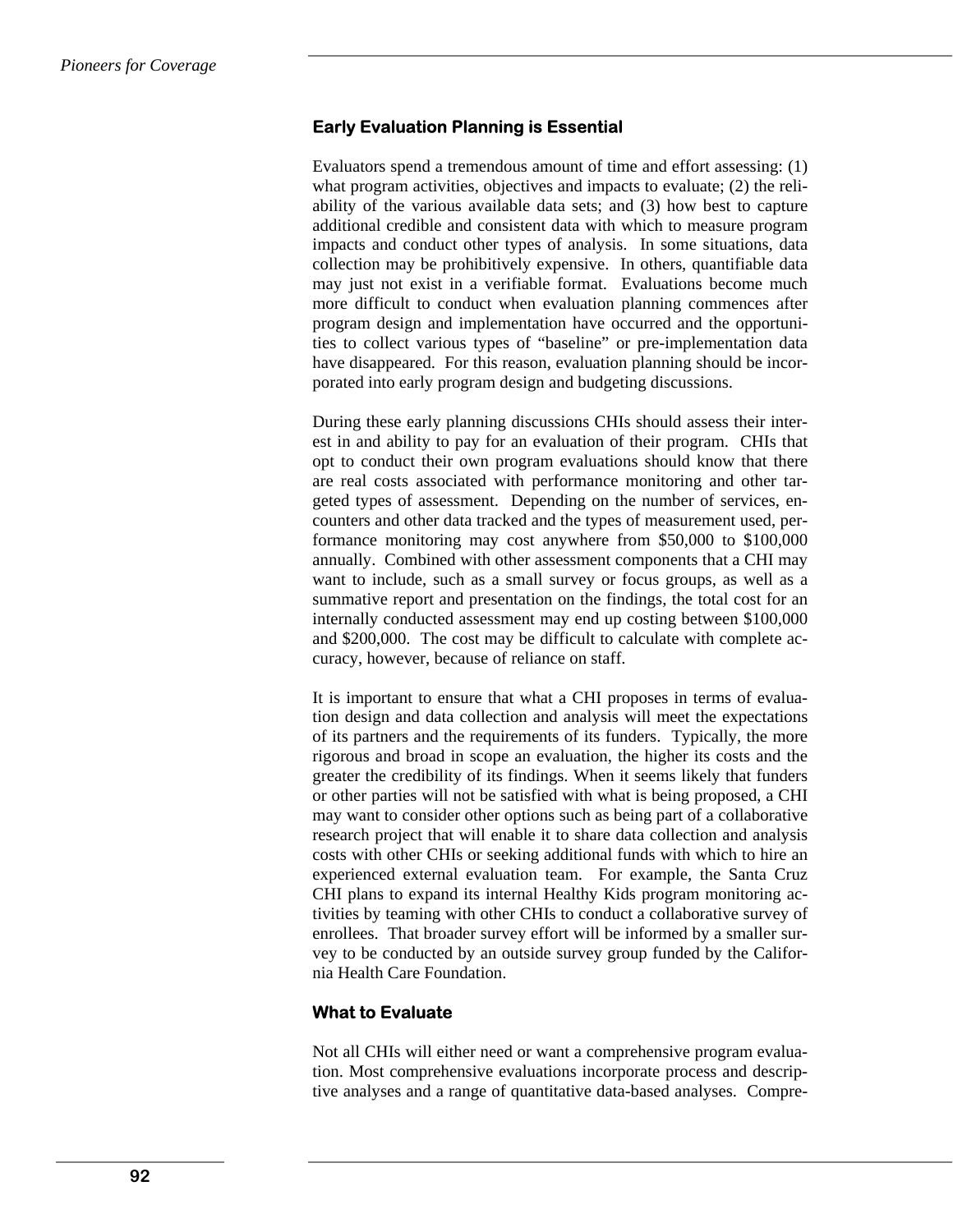hensive evaluations require both qualitative and quantitative data for use in a range of analyses. Data sources for Healthy Kids program evaluations may include: 1) stakeholder interviews and focus groups with parents of enrolled children, program administrators, health plan staff, contractors, providers, and others; 2) population, satisfaction, and health status surveys; and 3) health plan administrative data, hospital and any other uncompensated care data, Medi-Cal and Healthy Families program data, and outreach and enrollment contractor data. Typically, choices of analyses are driven by available data, the identified questions of interest, overall evaluation plan design, and available funds.

Three comprehensive Healthy Kids evaluations underway in Santa Clara, San Mateo and Los Angeles have been designed to address major research questions, including:<sup>2,3,4,5</sup>

- 1. Has the introduction of a Healthy Kids program increased enrollment in other public programs for children?
	- Are children being enrolled into Medi-Cal and Healthy Families whose enrollment can be attributed to the Healthy Kids program?
	- Are more children from mixed status families being enrolled into the coverage for which they are eligible?
- 2. Do Healthy Kids programs have a measurable impact on enrollees and other populations?
	- Are children enrolled in the program better off than their uninsured counterparts in terms of access to care, use of health care, quality of care received, and health status?
	- Are there changes in the satisfaction levels of enrolled children and their parents?
	- What has been the program's impact on the safety net and other providers?
	- What has been the program's impact on uncompensated care costs?
	- Is there evidence of crowd-out?
	- Has the program altered local employer decisions about offering dependent coverage?
- 3. Do Healthy Kids/CHI program processes work as intended?
	- Are outreach and enrollment activities bringing children into all the programs for which they are eligible?
	- Are retention strategies working to keep eligible children in the program?
	- Which program processes can be improved?
	- Which program processes appear to be working well?
	- Is the provider network adequate to support the program?
	- Is the benefits structure adequate and appropriate?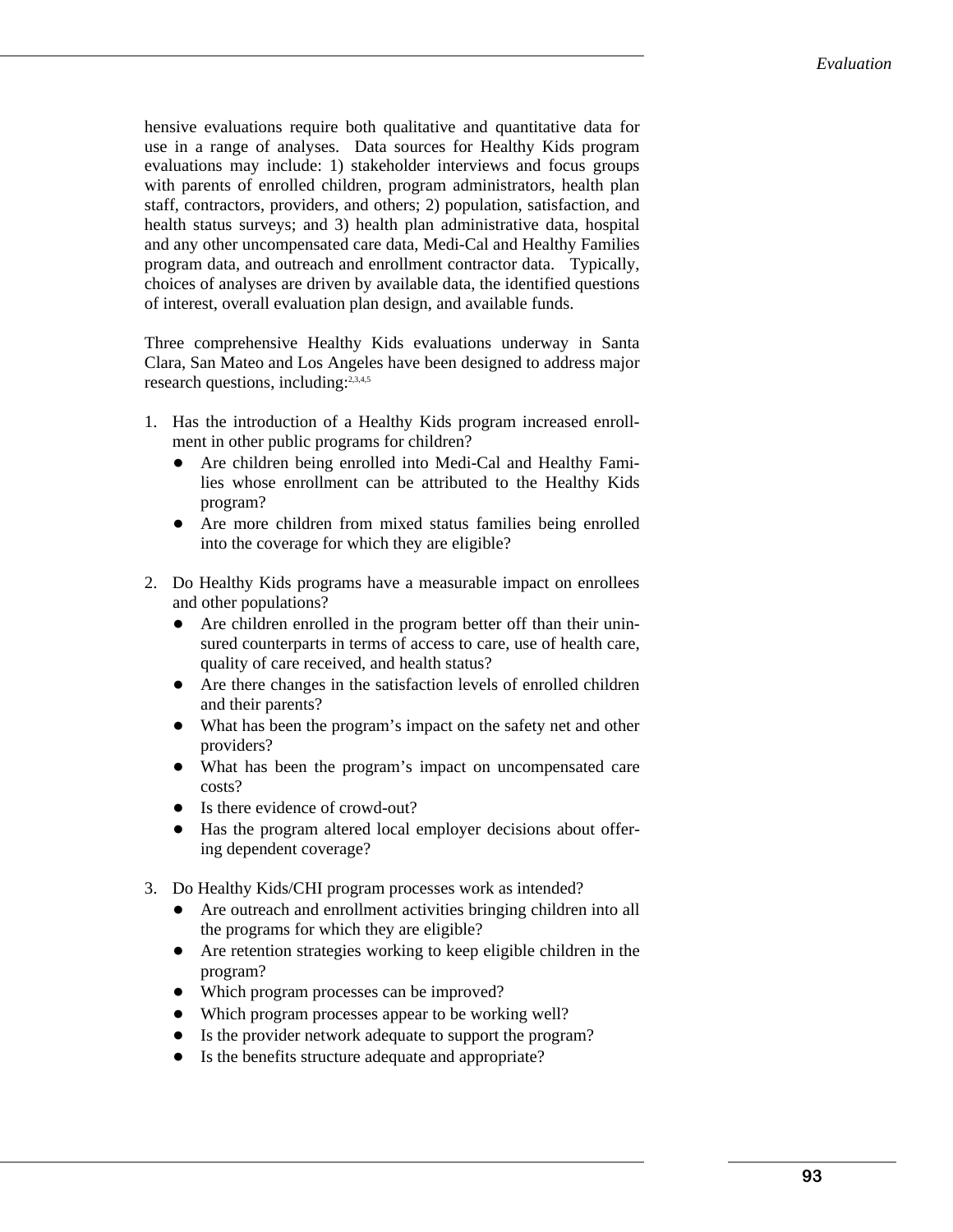### **Performance Monitoring**

In addition to addressing these major research questions, the CHI evaluations underway in Santa Clara, San Mateo and Los Angeles conduct performance monitoring to identify specific ways that Healthy Kids programs can be improved. Performance monitoring tracks existing administrative and other performance-related data over time such as medical administrative data used for HEDIS reporting and can be done by participating plans or outside evaluators. Performance monitoring provides information about how well program enrollees are meeting access and quality benchmarks such as well child visits and immunizations. One drawback of relying on performance monitoring in the absence of other evaluation components is that monitoring will not provide information about why certain benchmarks are or not being met. However, thanks to the research contributions provided by large scale CHI evaluations it will be increasingly defensible and appropriate for CHIs to limit their Healthy Kids program assessments to performance monitoring and analysis of targeted systems change and access to care changes.<sup>6</sup>

### **CHI Evaluation Experience to Date**

To date, the Santa Clara, San Mateo and Los Angeles CHIs have initiated major external evaluations of their Healthy Kids programs. Of note, all three of these CHIs received separate funds specifically for their evaluation efforts. Santa Clara's evaluation was funded by The David and Lucile Packard Foundation. San Mateo's evaluation was funded in part through its federal Community Access Program grant as well as through earmarked funds provided by each of its major program funders. First 5 LA and The California Endowment are funding Los Angeles' Healthy Kids program evaluation.

In contrast, Riverside and Santa Cruz have not applied for evaluation funding and are planning performance monitoring focused activities. Neither program anticipates hiring an outside evaluation team. The table below presents comparative data about the Healthy Kids program evaluations undertaken or planned by these five counties.

<sup>1.</sup> Summit on Cultivating Health Coverage for California's Children, Sacramento, CA. *Summit Findings Report: What Was Achieved and the Path Forward.* Los Angeles, CA: Community Health Councils, Inc., August 2004.

<sup>2.</sup> Oral communication with Will Nicholas, First 5 LA, September 13, 2004.

<sup>3.</sup> An overview of the Los Angeles Healthy Kids Initiative Evaluation presented to community stakeholders by the Urban Institute, University of Southern California, University of California at Los Angeles, Mathematica Policy Research, Inc., and Castillo and Associates, June 2, 2004.

<sup>4.</sup> Trenholm C. *Expanding Coverage for Children: The Santa Clara County Children's Health Initiative*. Trends in Insurance Coverage Issue Brief Number 3. Washington, DC: Mathematica Policy Research, Inc., June 2004.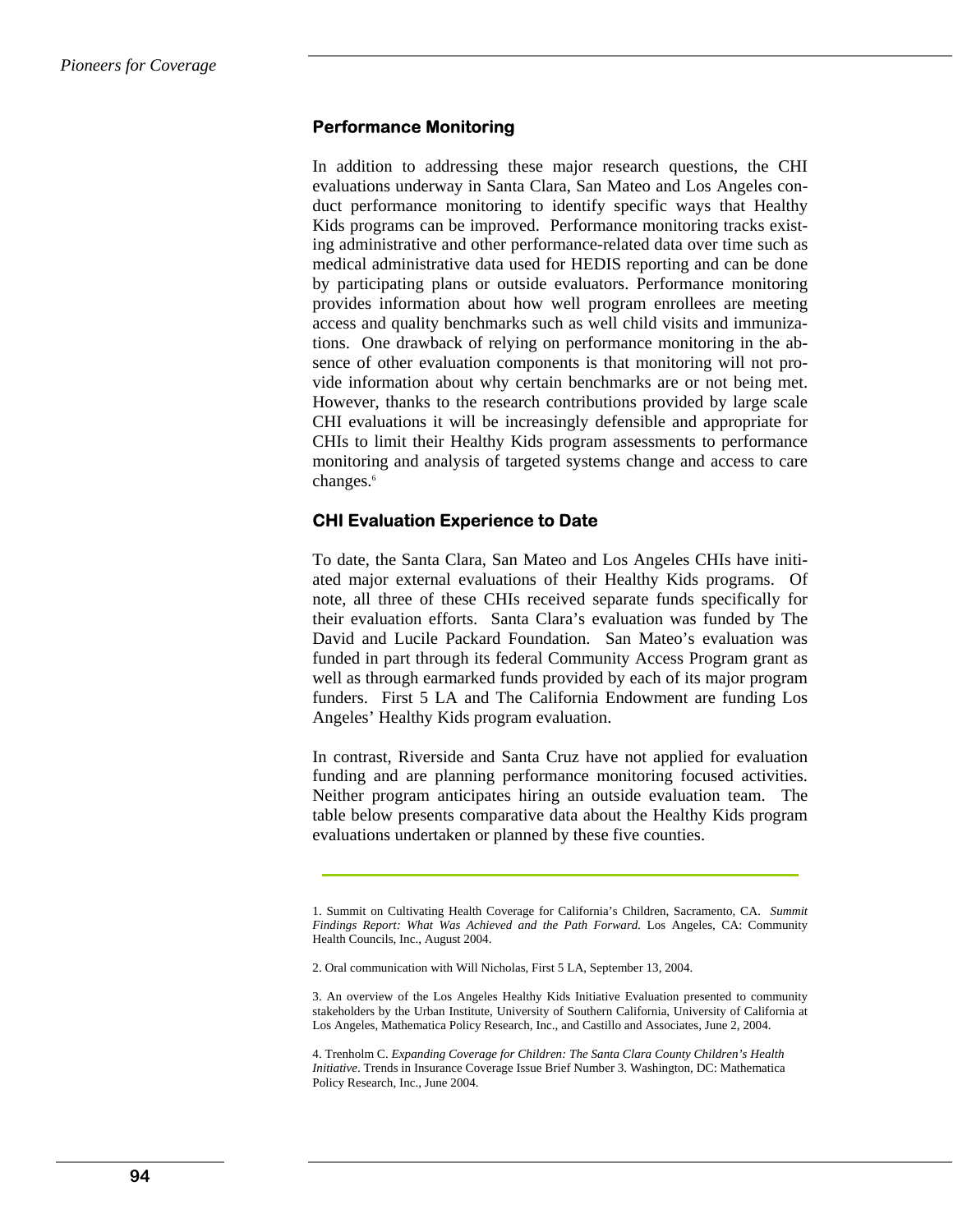| Table 9.1                                         |
|---------------------------------------------------|
| <b>Side-by-Side Comparison of CHI Evaluations</b> |

|                                      | <b>Santa Clara</b>                                                                                                                                                                                                     | <b>San Mateo</b>                                                                                                                                                                                        | <b>Los Angeles</b>                                                                                                                                                                                                                                           | <b>Santa Cruz</b>                                                                                                                   | <b>Riverside</b>                                                                                                    |
|--------------------------------------|------------------------------------------------------------------------------------------------------------------------------------------------------------------------------------------------------------------------|---------------------------------------------------------------------------------------------------------------------------------------------------------------------------------------------------------|--------------------------------------------------------------------------------------------------------------------------------------------------------------------------------------------------------------------------------------------------------------|-------------------------------------------------------------------------------------------------------------------------------------|---------------------------------------------------------------------------------------------------------------------|
| <b>Outside</b><br>evaluation<br>team | Yes                                                                                                                                                                                                                    | Yes                                                                                                                                                                                                     | Yes                                                                                                                                                                                                                                                          | No (will hire out-<br>side survey<br>group to con-<br>duct customer<br>service survey)                                              | No                                                                                                                  |
| <b>Evaluation</b><br><b>Funders</b>  | The David and<br><b>Lucile Packard</b><br><b>Foundation</b>                                                                                                                                                            | <b>Multiple public</b><br>and private foun-<br>dation grants                                                                                                                                            | First 5 LA<br><b>The California</b><br>Endowment                                                                                                                                                                                                             | <b>Received</b><br>\$10,000 grant<br>from the Califor-<br>nia Healthcare<br><b>Foundation</b>                                       | N/A                                                                                                                 |
| <b>Estimated</b><br>Cost             | \$1.26 Million                                                                                                                                                                                                         | \$1.25 Million                                                                                                                                                                                          | \$3.4 Million                                                                                                                                                                                                                                                | <b>Unknown with</b><br>exception of<br>\$10,000 grant<br>for survey (most<br>work will be<br>done by staff)                         | Unknown (all<br>work will be<br>done by Inland<br><b>Empire Health</b><br>Plan staff)                               |
| <b>Data</b>                          | •Site visits<br>● Case studies<br><b>•Interviews</b><br>●Focus Groups<br><b>•Surveys</b><br><b>•Enrollment</b><br>Data for Medi-<br>Cal, Healthy<br><b>Families and</b><br><b>Healthy Kids</b><br>•Health plan<br>data | •Site visits<br>•Case studies<br>•Interviews<br>●Focus Groups<br>•Surveys<br><b>•Enrollment</b><br>Data for Medi-<br>Cal, Healthy<br><b>Families and</b><br><b>Healthy Kids</b><br>•Health plan<br>data | •Site visits<br>•Case studies<br><b>•Interviews</b><br>●Focus Groups<br><b>•Surveys</b><br>●Enrollment data<br>for Medi-cal,<br><b>Healthy Families</b><br>and Healthy Kids<br>•Health Plan<br>Data<br>●Outreach and<br>enrollment data-<br>base of contacts | <b>•Survey</b><br><b>•Demographic</b><br>Data<br>●Enrollment data<br>•Claims/<br>Encounter data<br>•HEDIS utiliza-<br>tion measures | •Claims/<br><b>Encounter data</b><br>·HEDIS utiliza-<br>tion measures                                               |
| <b>Duration</b>                      | $2$ years, 10<br>months                                                                                                                                                                                                | 5 years                                                                                                                                                                                                 | 4 years                                                                                                                                                                                                                                                      | <b>Ongoing regular</b><br>monitoring                                                                                                | Ongoing regular<br>monitoring                                                                                       |
| <b>Design</b><br>Compo-<br>nents     | •Process analy-<br>sis<br>●Enrollment<br>analysis<br>•Impacts analy-<br>sis                                                                                                                                            | •Process analy-<br>sis<br>●Enrollment<br>analysis<br>•Impacts analy-<br>sis                                                                                                                             | •Process analy-<br>sis<br>●Enrollment<br>analysis<br>•Impacts analy-<br>sis<br>•Performance<br>monitoring                                                                                                                                                    | •Performance<br>monitoring                                                                                                          | •Performance<br>monitoring                                                                                          |
| <b>Study</b><br><b>Population</b>    | Ages 0-18 living<br>in families <<br>300% FPL ineligi-<br>ble for Medi-Cal<br>and Healthy<br><b>Families</b>                                                                                                           | Ages 0-18 living<br>in families <<br>400% FPL ineligi-<br>ble for Medi-Cal<br>and Healthy<br><b>Families</b>                                                                                            | <b>Originally ages</b><br>0-5 but now ex-<br>panded to in-<br>clude ages 6-18<br>living in families<br><300% FPL ineli-<br>aible for Medi-<br><b>Cal and Healthy</b><br><b>Families</b>                                                                      | Ages 0-18 living<br>in families <<br>300% FPL ineligi-<br>ble for Medi-Cal<br>and Healthy<br><b>Families</b>                        | Ages 0-18 living<br>in families<br><250% FPL ineli-<br>gible for Medi-<br><b>Cal and Healthy</b><br><b>Families</b> |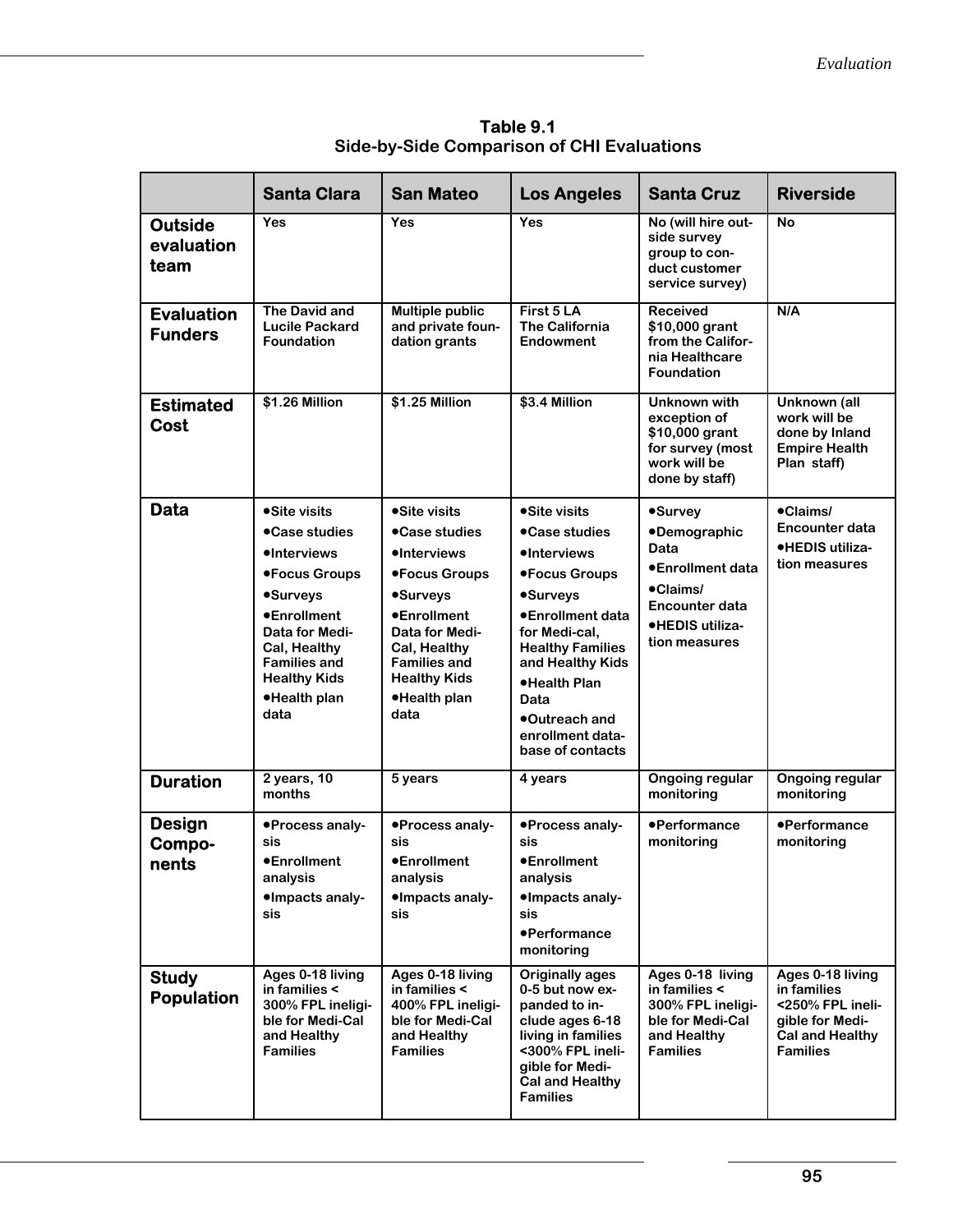5. Howell E, Hughes D, Stockdale H, and Kovac M. *Evaluation of the San Mateo County Children's Health Initiative: First Annual Report*. Washington, DC: Urban Institute, April 19, 2004.

6. Recent findings from CHI evaluations already underway have clearly identified the positive spillover effects of launching a Healthy Kids program and the effectiveness of outreach efforts in bringing uninsured children into coverage. See notes 4 and 5.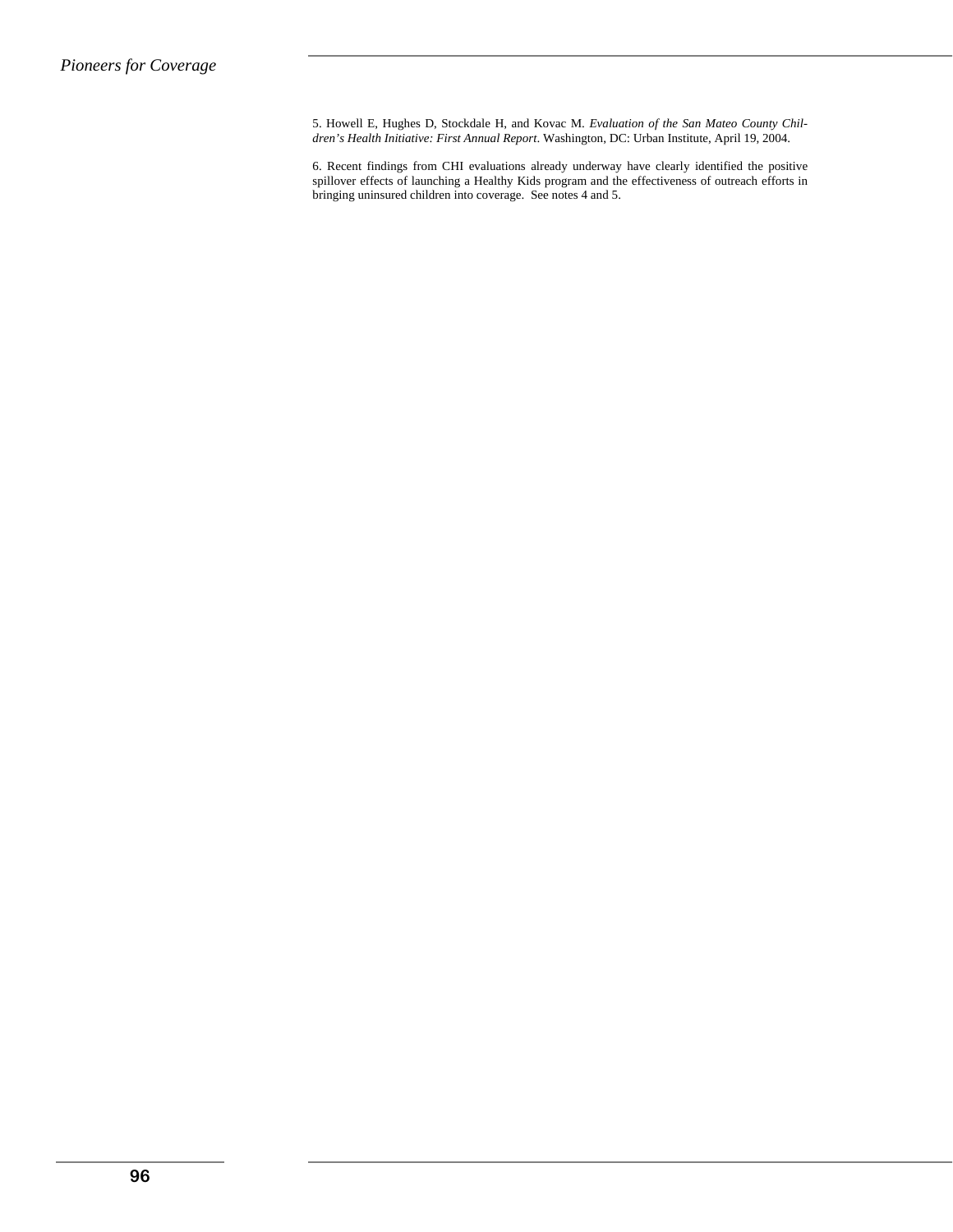# **10 | POLICY AND SUSTAINABILITY: LOOKING AHEAD TO INSURING ALL CHILDREN IN CALIFORNIA**

# **CHI Successes and Challenges**

Looking across a number of key measures, Children's Health Initiatives in California have been a success. To date, they have provided health insurance to over 50,000 children who otherwise were uninsured and without access to any form of coverage; sparked spillover enrollment of many more thousands of children in the state's Medi-Cal and Healthy Families programs; and collectively have formed a broad-base of support for universal children's coverage at the state and local levels. The CHIs have increased children's access to essential preventive, primary and oral health care services, and it is expected that over time they will work to increase appropriate utilization of preventive services such as well-child visits, oral health screenings and examinations, vision and hearing screenings, and immunizations. Children's Health Initiatives are collectively reshaping social policy and expectations that **all children are eligible for health insurance** – and shifting the burden of navigating many different programs away from families to "behind the scenes" eligibility systems and infrastructure support.

Yet CHIs face a number of issues related to financing and sustainability that will not be resolved until state and federal policy change is achieved. First generation CHIs have tapped a number of local revenue sources. Some are multi-year commitments, but most other revenue sources are time-limited or subject to annual renewal. Across first generation CHIs, most local First 5 Commissions have made multi-year commitments for children ages 0-5. State demographics however, indicate that the majority of uninsured children are between 6 and 18 years of age. This mismatch between available funding and need has forced a number of CHIs to institute waiting lists for eligible children.

Foundations and the First 5 Commissions have indicated that their investments in CHIs are on a time-limited and transitional basis. In addition, county budgets remain uncertain in the current fiscal climate while health care premium costs are projected to continue upward (although the annual increase should be lower for children relative to the general population). Indeed, the long-term financial prognosis for the Children's Health Initiatives – because of their reliance on mostly local and private transitional funding for premium subsidies – is that they are not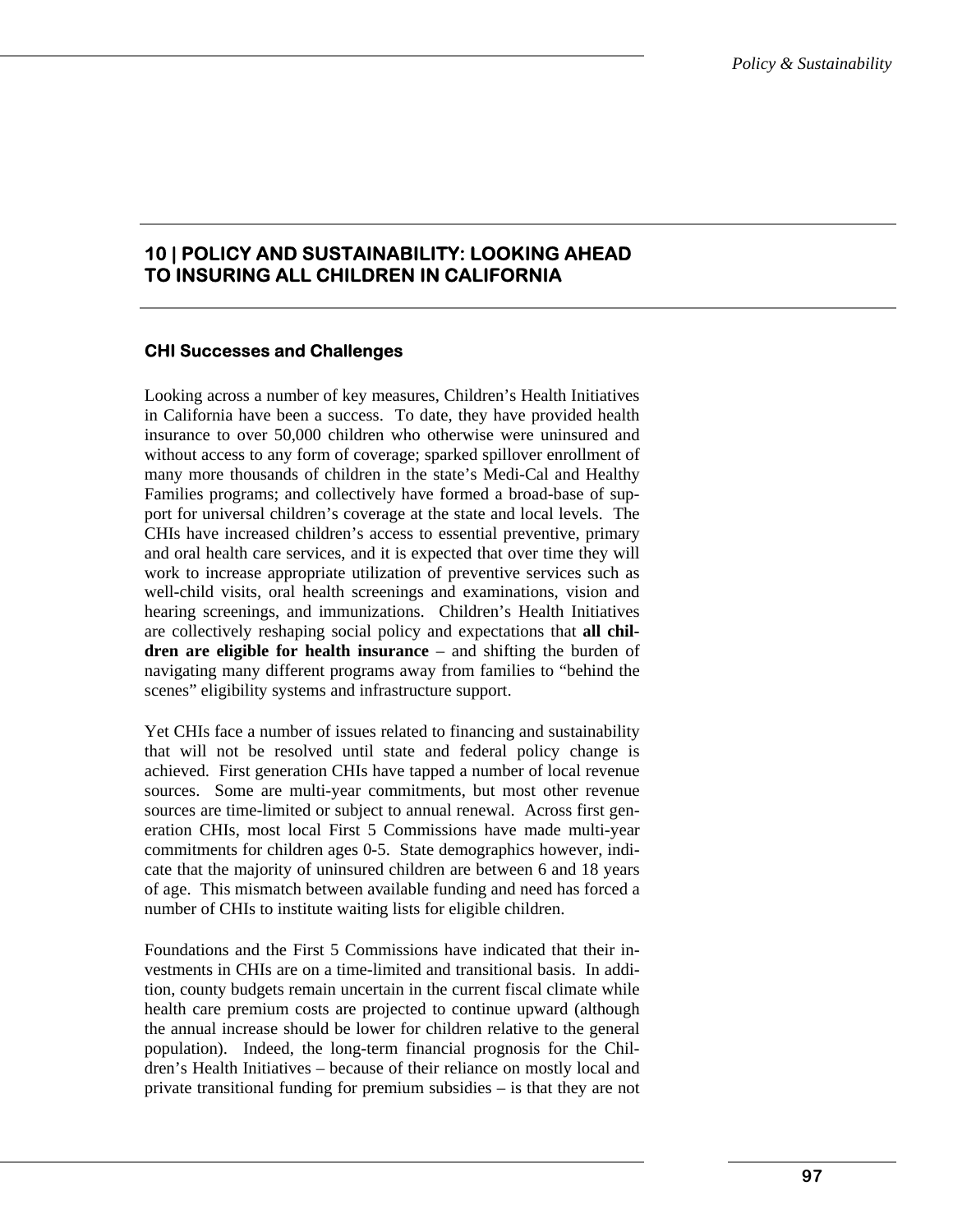sustainable without policy change that includes shared fiscal responsibility at the federal, state and local levels.

# **Outlook for the Future**

California's Children's Health Initiatives are one example of how local communities can be a powerful impetus for policy change in the expansion of health insurance for children. Through innovation and coordination, these locally operated programs are serving as the engines for change in a time when coverage "reform" has often translated to resource or benefits reduction. Achieving health coverage for California's children will require high level leadership, diverse financing, and joint state and local cooperation. This joint state-local effort should embrace several goals in order to achieve affordable and sustainable coverage for all the state's children, including:

- Implement key changes at the state and local levels to greatly simplify eligibility standards and enrollment systems such as those pioneered through One Open Door and Express Lane Eligibility (see chapter 7 for further explanation);
- Redirect current spending on health care services and administrative savings from system simplifications to finance expanded children's coverage statewide;
- Identify and secure a mix of financing contributions from government, families, employers and providers to expand children's coverage statewide;
- Identify and develop approaches to coordinate with private employer coverage and ensure such approaches are well coordinated with public programs; and
- Develop long-term public-private partnerships across all areas of the health care system that serve children and families, with the shared goal of ensuring that all California children have health insurance and a medical home.

1. Simplify eligibility standards and enrollment systems: More of California's uninsured children could receive health coverage under the Medi-Cal and Healthy Families programs through the expansion, simplification and coordination of outreach and enrollment systems. An electronic enrollment system for all hospitals to automatically enroll newborn babies into Medi-Cal, as well as facilitate mechanisms for pregnant women to enroll their babies into Medi-Cal before birth could be developed with state support. Improvement and simplification of the current express lane eligibility (ELE) processes with the National School Lunch Program and the Food Stamp Program, as well as the expansion of ELE to other public programs would further efforts to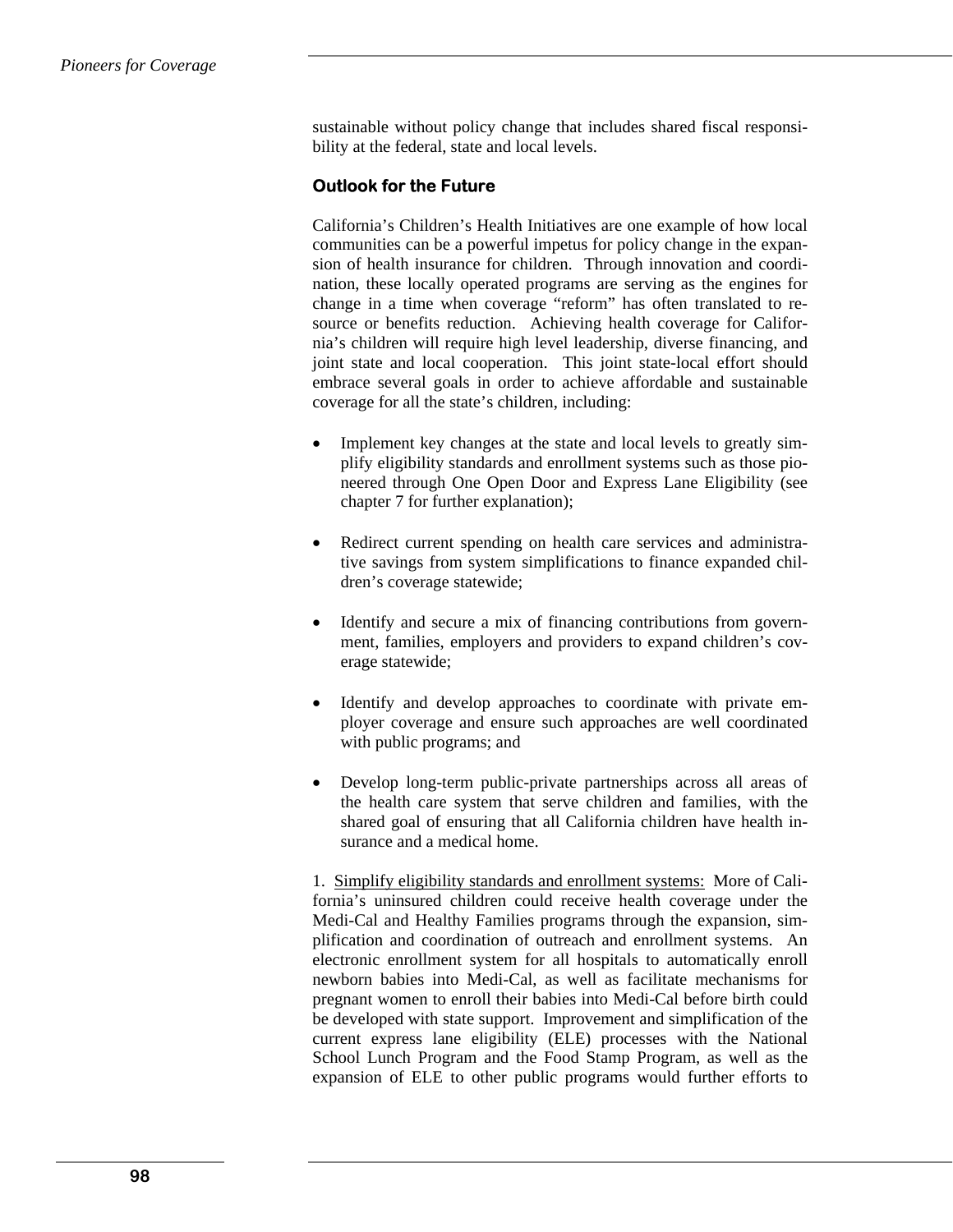seamlessly enroll children into health coverage.<sup>1</sup> Support of dedicated health coordinators in school districts would help schools implement these and other health-related responsibilities.

In addition, some counties have streamlined the enrollment process through the One Open Door single enrollment pathway that allows families to apply once for coverage in multiple programs. This innovation has been greatly enhanced in several counties through the roll-out of a universal, web-based application system. Automatic enrollment in health coverage, patterned after compulsory immunizations to attend school, could be piloted at the county or city levels through coordination with hospitals, schools, clinics, child care facilities, and family resource centers.

2. Redirect current health care spending and administrative savings towards health coverage for all children: Current spending and administrative savings from several financing options could be redirected towards covering every child in California.<sup>2</sup> Many uninsured children who could enroll in expanded health coverage are likely to have received limited health care services that are paid by federal and state programs, such as emergency services, some preventive screenings, and immunizations. Current funding for these services could be redirected toward health coverage. Similarly, policies could be implemented that would generate savings in existing health care programs without reducing services and that would reinvest the savings towards coverage.

Economies of scale in outreach and administration could also be achieved if the patchwork of programs under the current system were to be made more efficient for families and the program staff that support and serve these families. If, for example, counties had the option to purchase Healthy Families coverage for their Healthy Kids eligible children, it would be more cost-effective than continuing to expand one county or region at a time, each with its own administrative and programmatic infrastructure.

Similarly, as more counties engage in planning and implementation, several CHIs have taken steps in expanding children's coverage using a multi-county or regional approach. Individual CHIs considering a regional approach would likely benefit from economies of scale in the areas of outreach, fundraising, administration and in the development of regional technology solutions. By joining their efforts, counties may also be able to enhance their purchasing power with plans and third party administrators. Regional purchasing will help counties stretch their dollars by enhancing their bargaining power through administrative streamlining.

3. Secure a diverse mix of public-private financing of health coverage for all children: The diverse funding partnerships that have been created at the county level could be replicated at the state level. A statewide partnership between state and local governments, health plans,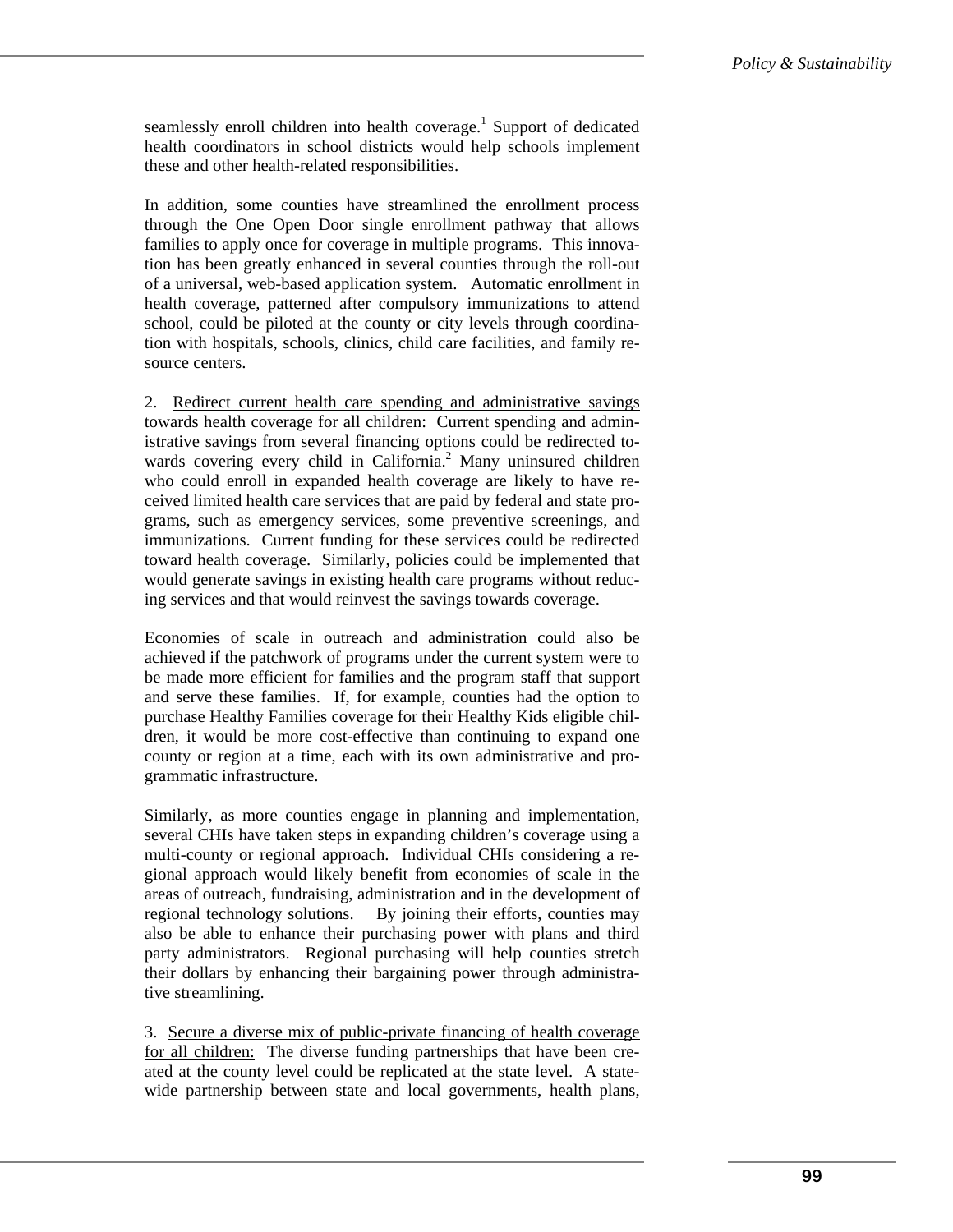providers, employers, families and philanthropic organizations would create a practical and cost-effective opportunity for pooling resources to provide a social good with long lasting health and economic benefits. As sustainability options are considered on a statewide basis, there may be important opportunities to translate some of these strategies from the local to the state level.

4. Ensure coordination between private employer coverage and public coverage expansions: Pragmatic approaches to coordinate with privately financed employer coverage are essential to the development of fiscally responsible policy to provide affordable health coverage for all children. Policymakers, foundations and local stakeholders will need to examine options for developing a broader, systemic policy approach that: (a) clearly identifies expectations and roles for employers without encouraging employers and families to drop existing contributions to family or children's coverage; and (b) harnesses financing and tax subsidies for employer and worker contributions to create affordable coverage options for families. As the community of employers is broad and diverse, it will also be important to partner with employers of varying sizes and industries in the development of these options.

A number of first and second generation CHIs are developing approaches to engage employers that are locally feasible but that may not be generalizable. Continuing to monitor and learn from these local efforts is critical to understanding how to best ensure long-term sustainability of a statewide approach. California should also learn from the experience in other states that have implemented programs to coordinate public and private coverage including Illinois, Rhode Island, and Pennsylvania.

5. Develop public-private partnerships across the health care system: A number of local Children's Health Initiatives have forged linkages between public and private sector stakeholders in financing and coordinating children's coverage. These partnerships can assume many forms, and may include developing approaches for public and commercial health plan participation and investment, developing coordinated systems of care between public and private providers, and bringing business and labor partners together under the broad banner of the Children's Health Initiatives. Adapting and transferring technological innovation from the private to the public sectors of the health care system to help facilitate a coordinated continuum of care for children and families is another possible area for further exploration.

# **Conclusion**

This guidebook highlights the key steps that local coalitions have taken or will need to take in order to build their children's coverage programs. California now has the opportunity to build on local success and innovation and extend coverage in a broad and sustained manner.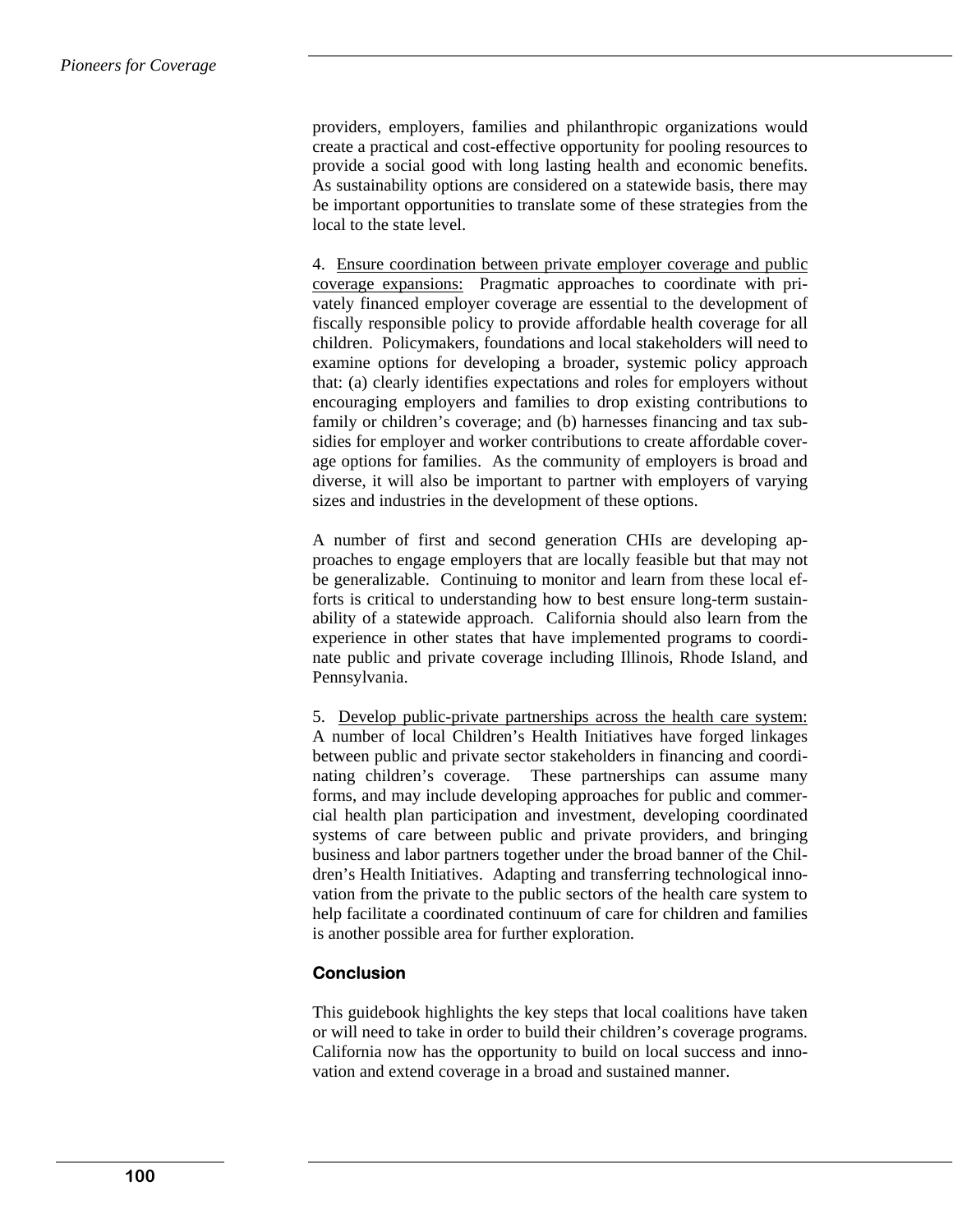A number of changes under consideration through the Medi-Cal Redesign and California Performance Review processes could affect the policies and strategies adopted by the state and localities.<sup>3</sup> At the present time, state officials are deliberating on ways to reform the Medi-Cal program in order to reduce future program costs. It will take some time before the state and counties fully understand the implications of what emerges from this reform process. At the same time, the Governor has convened a commission to make recommendations on how to achieve state savings of \$32 million over five years through agency consolidation and modification of state business practices, including the potential restructuring of some state and county roles. As these major policy changes loom in the future, local leadership of the Children's Health Initiatives indicate that the effects of these reforms are complex, uncertain and difficult to predict over time.

On the other hand, the outcome of the state ballot referendum on SB 2—legislation passed in 2003 that would require large employers to provide health care coverage for their employees and dependents by January 2006 and medium employers to provide coverage for their employees by 2007 or pay into a state administered fund—could potentially create a renewed opportunity to craft policy options with the private sector towards statewide children's coverage.

California's Children's Health Initiatives are a large-scale experiment that could be parlayed to stimulate like innovation at the state level. Whether this local innovation will ultimately result in a statewide children's coverage program or will become a new state-local hybrid approach is unclear. Potential changes at the federal level could also have important implications for the timing and policy options pursued by the state and localities in expanding coverage. In the midst of these changes, local coverage solutions must continue to be tested and refined through the Children's Health Initiatives. If localities remain committed to creating a seamless system of coverage for all children, the breadth and depth of reforms needed across the state may indeed occur.

<sup>1.</sup> Horner DC, Morrow B, and Lazarus W*. Building an On-Ramp to Children's Health Coverage: A Report on California's Express Lane Eligibility Program, Express Lane Eligibility Issue Brief*. Washington, D.C. The Children's Partnership and The Henry J. Kaiser Commission on Medicaid and the Uninsured, September 2004.

<sup>2.</sup> Unpublished data from a forthcoming California Budget Project publication on financing options for children's coverage in California.

<sup>3.</sup> See the Department of Health and Human Services Medi-Cal Redesign website at www.medicalredesign.org for more information about California's Medi-Cal Redesign process. For more information on the State's California Performance Review Process, see http://cpr.ca.gov.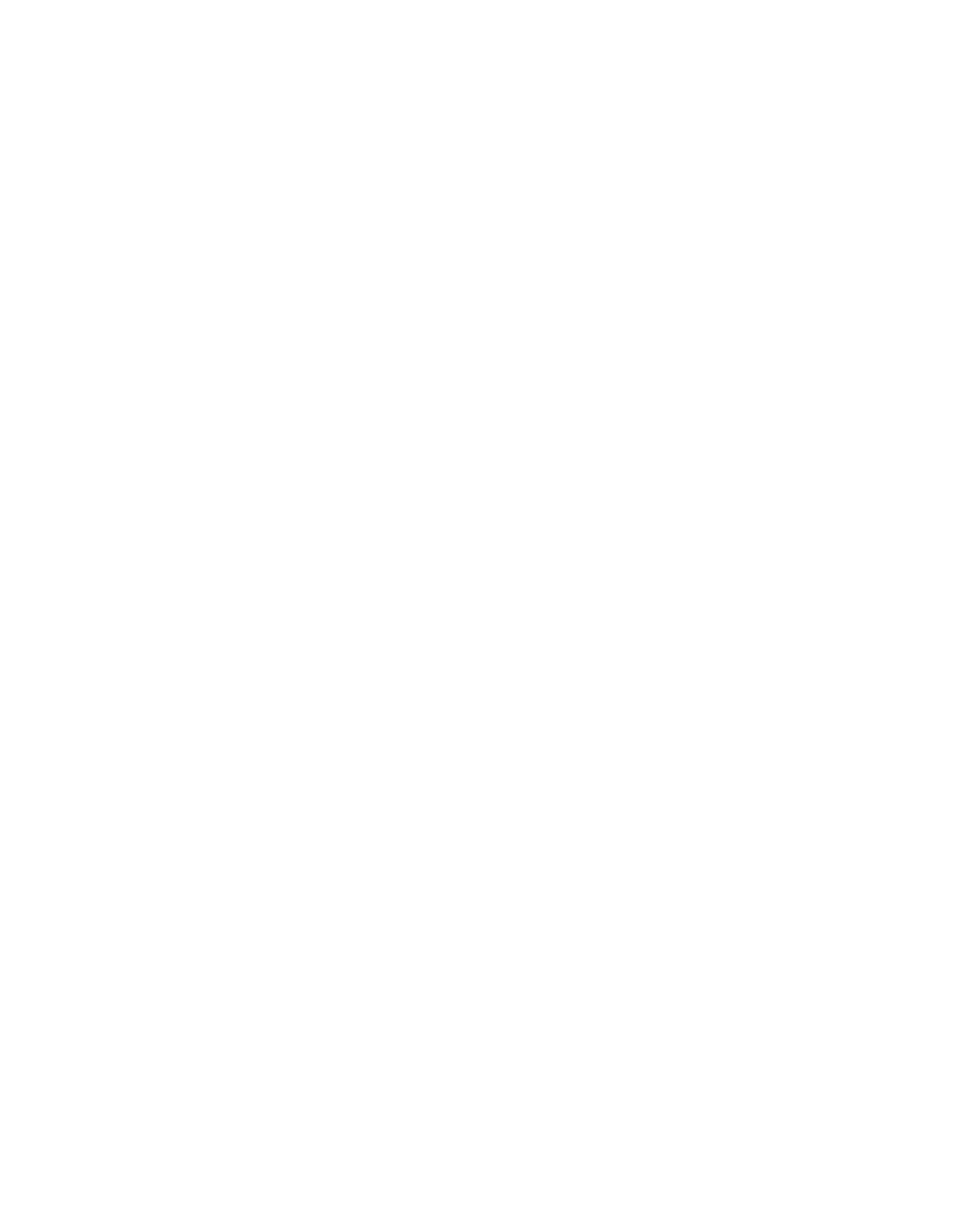# **GLOSSARY**

**Access** – The ability to receive needed preventive, urgent and emergent health care services in a timely and medically appropriate manner. Most insurance programs, including the Medi-Cal and Healthy Families programs, have contractually specified access requirements that must be maintained by program providers.

**Benefits Analyst (BA)** – A county employee (typically with the Department of Social Services) who can determine eligibility for public programs, assist with applications and provide benefits.

**California Children's Services (CCS)** – A statewide program that treats children with certain physical limitations and chronic health conditions or diseases. CCS can authorize and pay for specific medical services and equipment provided by CCS-approved specialists. The California Department of Health Services manages the CCS program. Larger counties operate their own CCS programs, while smaller counties share the operation of their program with state CCS regional offices in Sacramento, San Francisco, and Los Angeles. The program is funded with state, county and federal tax monies, along with some fees paid by parents.

**Capitation** – A method of payment in managed care in which a provider is prepaid a fixed amount per person enrolled in an individual plan. Based on a defined set of benefits, this fee is typically paid on a monthly basis regardless of the type of care delivered or the frequency with which a patient accesses services.

**Certified Application Assisters (CAAs)** – Trained individuals who operate out in the community to educate families about the availability of medical, dental, and other health insurance services offered by Medi-Cal, Healthy Families and other locally available insurance programs. CAAs also provide assistance with applying for programs.

**Children's Health Initiative (CHI)** – Local or regional initiative to identify and enroll children in publicly available health insurance by integrating outreach, enrollment and retention processes and by creating a new insurance product called Healthy Kids that fills the gaps in existing public programs.

**Coalition** – The community-based organizations, hospitals, health plans, foundations, First 5 Commissions, government agencies, schools, clinics, advocates and others that have come together to form a local Children's Health Initiative.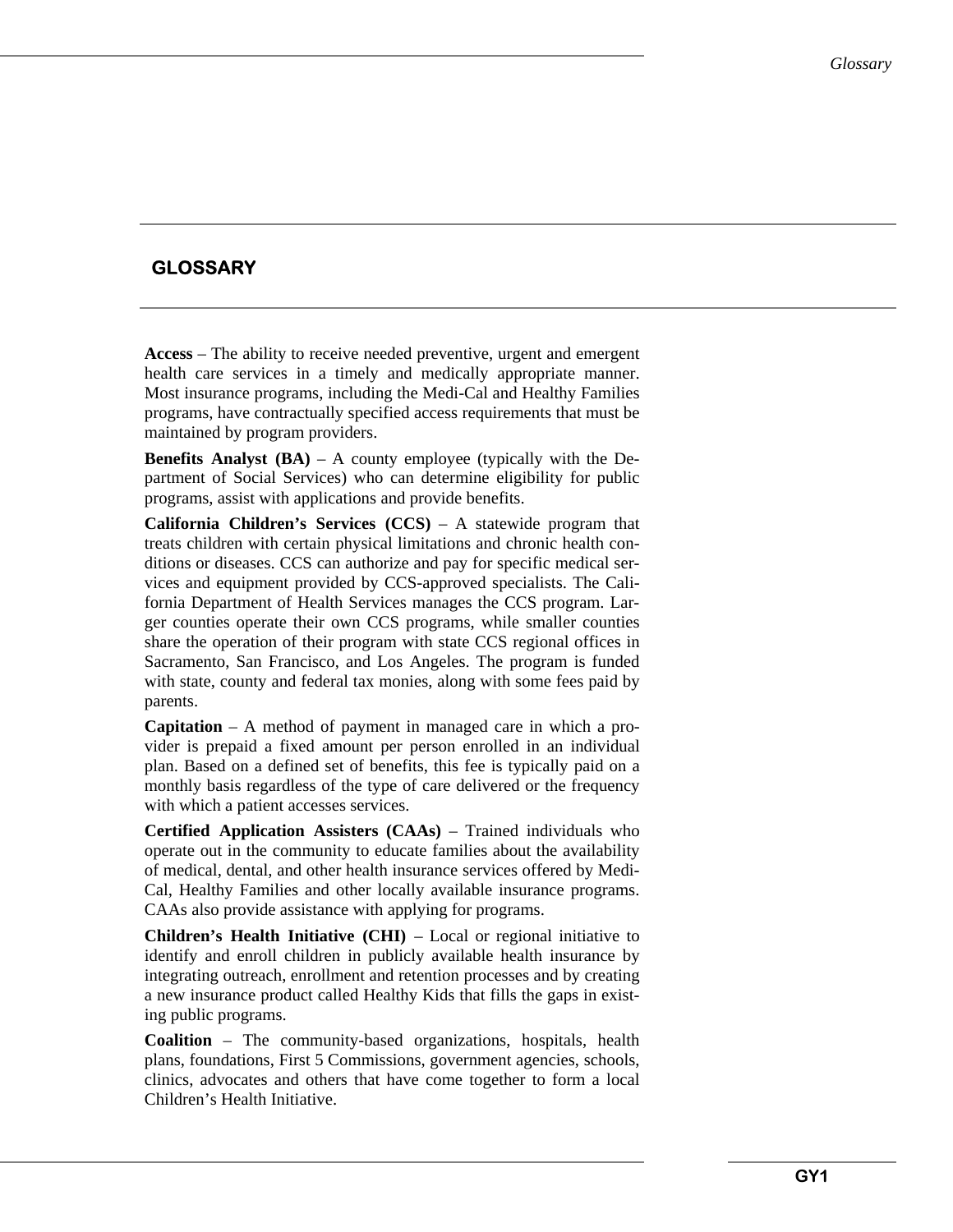**Community Health Advocate (CHA)** – Trained individuals who provide support and health education to the community, and may assist with health program applications in some counties.

**County Organized Health Systems (COHSs) –** Quasi-governmental organizations that contract with the state Medi-Cal agency to become risk-assuming intermediaries and negotiate capitation rates for all Medi-Cal beneficiaries in a county. Each COHS administers a capitated, comprehensive, case-managed health care delivery system. There are five COHSs that cover Medi-Cal beneficiaries in eight counties: Monterey, Napa, Orange, Santa Cruz, San Mateo, Santa Barbara, Solano, and Yolo.

**Coverage –** Refers to a person's enrollment in a private or public health insurance plan or program. The term is often used synonymously with "insurance" or "insured."

**Eligibility Workers (EWs)** – Human services professionals who assist eligibles and beneficiaries with applying for, receiving and maintaining benefits from a range of public programs, including Medi-Cal, Healthy Families, WIC, and cash assistance programs.

**Enrollment Assistant** – A trained employee who assists families with applications for public programs.

**Federal Poverty Level (FPL)** – The Federal Poverty Guidelines, often referred to as the "Federal Poverty Level," are issued each year in the *Federal Register* by the U.S. Department of Health and Human Services. The guidelines, a simplified version of the poverty thresholds used by the Census Bureau for statistical purposes, are used to determine financial eligibility for certain programs, including Medi-Cal, Healthy Families and Healthy Kids.

**Health-e-App** – A Web-based system that allows families working with trained assisters to apply for Medi-Cal and Healthy Families over the Internet and receive preliminary eligibility determination. Healthy Families applicants can also select providers and health, dental and vision plans.

**Healthy Families Program (HFP)** – California's version of the State Children's Health Insurance Program (SCHIP), Healthy Families provides health coverage to children in families with incomes between 100 and 250 percent of the FPL who do not qualify for Medi-Cal and do not have private insurance. Services covered are similar to those in the benefits package for California state employees and require payment of a monthly premium.

**Healthy Kids** – A new health insurance product for children in lowincome families who are not eligible for Medi-Cal and Healthy Families. The target population for Healthy Kids is generally children who do not qualify for Medi-Cal or Healthy Families due to their immigration status or who are in the income range above HFP but below 300% FPL (\$56,550 for a family of four in 2004).

**Local public plans –** As we use the term in this guidebook it includes both county-organized health systems (COHSs) and public or local ini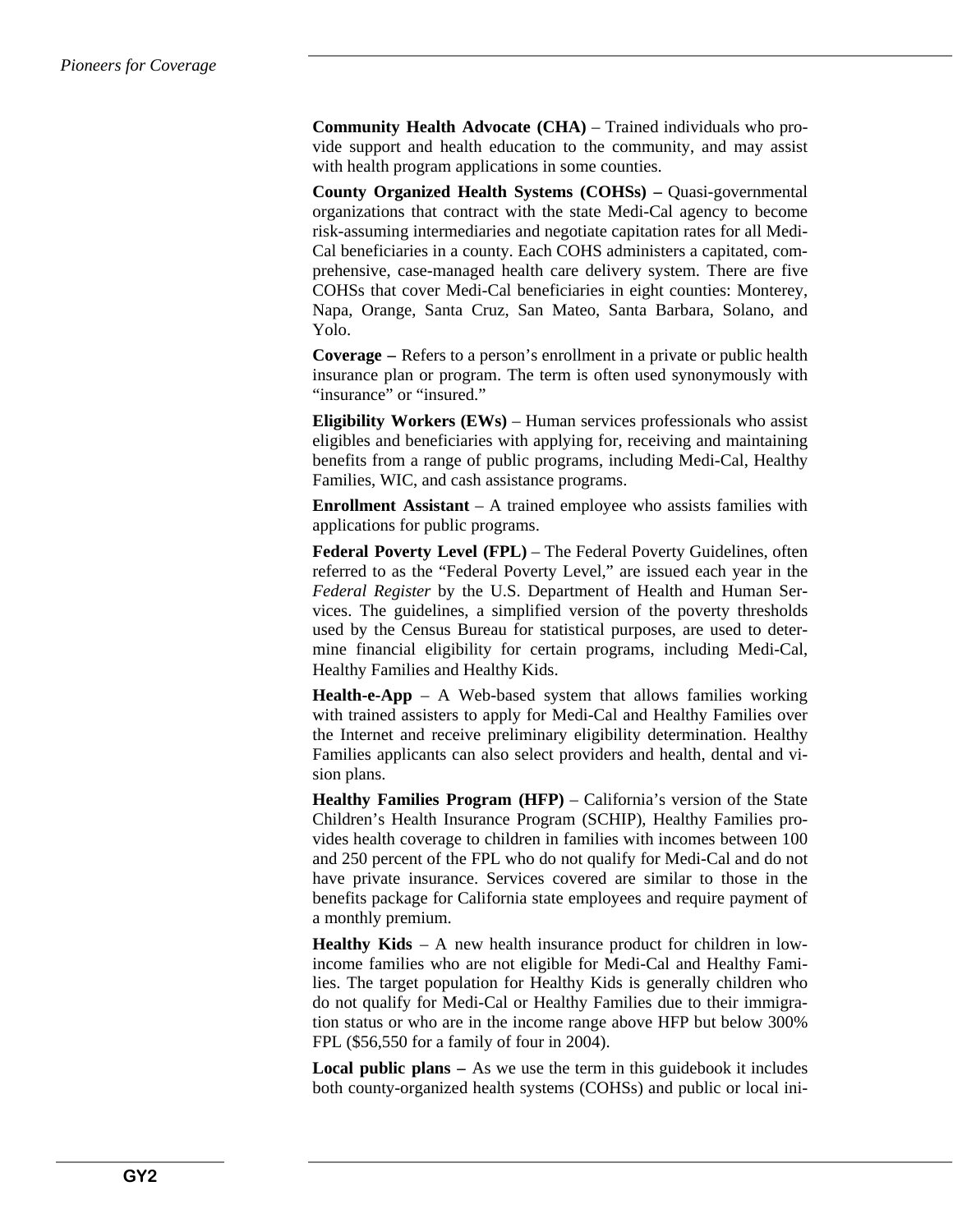tiative plans (LIs) operating in Medi-Cal two-plan counties.

**Medi-Cal Administrative Activities (MAA) program –** A program administered by DHS which offers a way for Local Governmental Agencies (LGAs) and Local Educational Consortia (LECs) to obtain federal reimbursement for the cost of certain administrative activities necessary for the proper and efficient administration of the Medi-Cal program. MAA activities include Medi-Cal outreach; facilitating the Medi-Cal application; non-emergency, non-medical transportation of Medi-Cal eligibles to Medi-Cal covered services; contracting for Medi-Cal services; program planning and policy development; MAA coordination and claims administration; TCM coordination and claims administration; training; and general administration.

**Medi-Cal for Children** – California's Medicaid program, funded jointly by the federal government and the state of California, covers eligible children who reside in families that meet specified income and eligibility requirements.

**One-e-App** – A Web-based system that interfaces with Health-e-App and allows families to apply for multiple programs through a single application. One-e-App can screen for a range of programs including Medi-Cal, Healthy Families, Healthy Kids, Food Stamps, WIC, Express Lane Eligibility, CHDP, and AIM.

**Premium** – Amount that must be paid every month to purchase health insurance.

**Private health plans –** As we use the term in this guidebook, private or "mainstream" plans are for-profit managed care entities with privately insured members that also bid to participate and agree to accept capitation rates for a county's Medi-Cal beneficiaries.

**Promotora** *–* A trained community resident who informs the community about health insurance programs and access to services. Known in Spanish as "promotoras," these outreach workers are important information resources for communities reluctant to seek assistance through in-reach venues and unlikely to either ask outreach workers they do not know about eligibility requirements or to share confidential information with them. Several CHIs have deployed trained promotoras to increase enrollment and improve retention in county Medi-Cal, Healthy Families and Healthy Kids programs.

**Traditional and safety net providers** – Current CHDP providers, except for clinical laboratories; community clinics, free clinics, rural health clinics and county owned and operated clinics; university teaching hospitals; children's hospitals; county owned and operated general acute care hospitals; and any disproportionate share hospital.

**Two-Plan Model** – A Medi-Cal managed care model where Medi-Cal beneficiaries are enrolled into one of two managed care entities (one commercial plan and one public) within the county. The local initiatives (LIs) are operated or sponsored by a public entity such as a health authority or county-initiated organization and are required to contract with traditional and safety net providers at the same rates offered to other participating providers. Some counties have not established a public